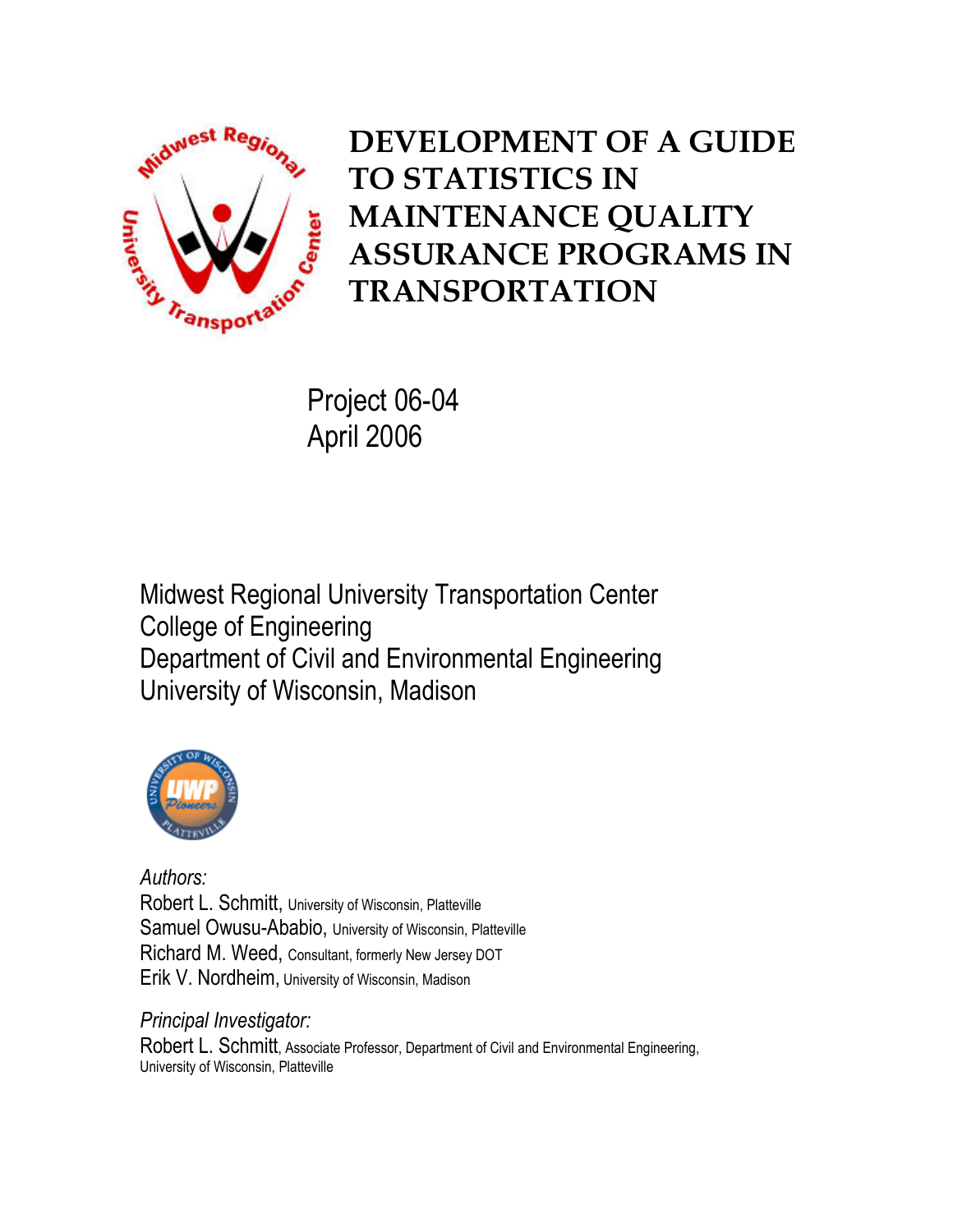#### DISCLAIMER

This research was funded by the Midwest Regional University Transportation Center. The contents of this report reflect the views of the authors, who are responsible for the facts and the accuracy of the information presented herein. This document is disseminated under the sponsorship of the Department of Transportation, University Transportation Centers Program, in the interest of information exchange. The U.S. Government assumes no liability for the contents or use thereof. The contents do not necessarily reflect the official views of the Midwest Regional University Transportation Center, the University of Wisconsin, the Wisconsin Department of Transportation, or the USDOT's RITA at the time of publication.

The United States Government assumes no liability for its contents or use thereof. This report does not constitute a standard, specification, or regulation.

The United States Government does not endorse products or manufacturers. Trade and manufacturers names appear in this report only because they are considered essential to the object of the document.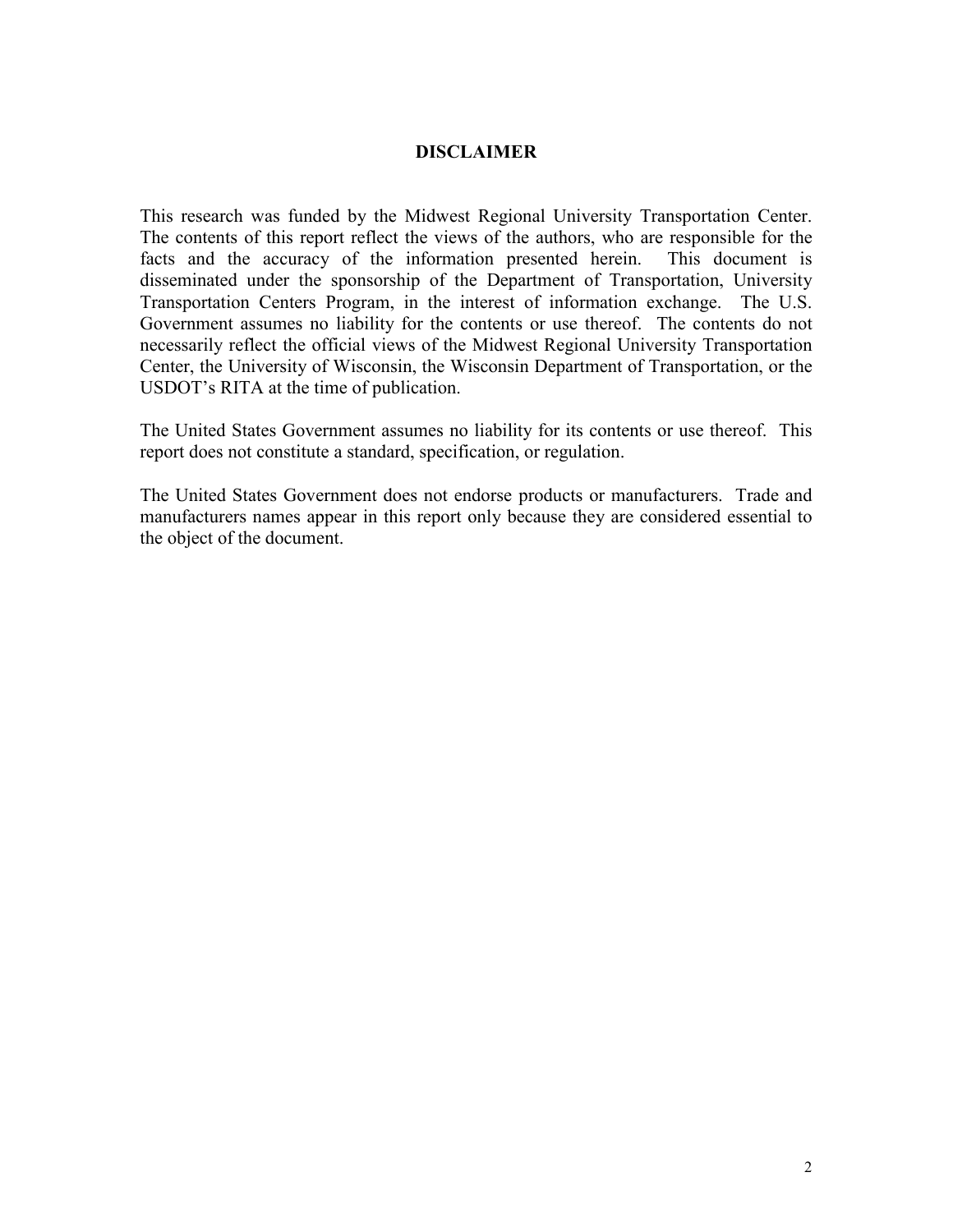| 1. Report No.                                                                                                                                                                                                                                                                                                                                                                                                                                                                                                                                                                                                                                                                                                                                                                                                                                                                                                                                                                                                                                                                                                                                                                                                                                                                                                                                                                                                                                                                                                                                                                                                                                                                                                     | 2. Govt. Accession<br>No.                                        | 3 Recipient's Catalog No.<br>CFDA 20.701                                           |                                       |  |
|-------------------------------------------------------------------------------------------------------------------------------------------------------------------------------------------------------------------------------------------------------------------------------------------------------------------------------------------------------------------------------------------------------------------------------------------------------------------------------------------------------------------------------------------------------------------------------------------------------------------------------------------------------------------------------------------------------------------------------------------------------------------------------------------------------------------------------------------------------------------------------------------------------------------------------------------------------------------------------------------------------------------------------------------------------------------------------------------------------------------------------------------------------------------------------------------------------------------------------------------------------------------------------------------------------------------------------------------------------------------------------------------------------------------------------------------------------------------------------------------------------------------------------------------------------------------------------------------------------------------------------------------------------------------------------------------------------------------|------------------------------------------------------------------|------------------------------------------------------------------------------------|---------------------------------------|--|
| 4. Title and Subtitle<br>Development of a Guide to Statistics for Maintenance<br>Quality Assurance Programs in Transportation                                                                                                                                                                                                                                                                                                                                                                                                                                                                                                                                                                                                                                                                                                                                                                                                                                                                                                                                                                                                                                                                                                                                                                                                                                                                                                                                                                                                                                                                                                                                                                                     |                                                                  | 5. Report Date<br>April 2006                                                       |                                       |  |
|                                                                                                                                                                                                                                                                                                                                                                                                                                                                                                                                                                                                                                                                                                                                                                                                                                                                                                                                                                                                                                                                                                                                                                                                                                                                                                                                                                                                                                                                                                                                                                                                                                                                                                                   |                                                                  | 6. Performing Organization Code                                                    |                                       |  |
| 7. Authors<br>Schmitt, Robert L., Owusu-Ababio, Sam, Weed,<br>Richard M., and Nordheim, Erik V.                                                                                                                                                                                                                                                                                                                                                                                                                                                                                                                                                                                                                                                                                                                                                                                                                                                                                                                                                                                                                                                                                                                                                                                                                                                                                                                                                                                                                                                                                                                                                                                                                   |                                                                  | <b>MRUTC 06-04</b>                                                                 | 8. Performing Organization Report No. |  |
| 9. Performing Organization Name and Address<br>Midwest Regional University Transportation Center                                                                                                                                                                                                                                                                                                                                                                                                                                                                                                                                                                                                                                                                                                                                                                                                                                                                                                                                                                                                                                                                                                                                                                                                                                                                                                                                                                                                                                                                                                                                                                                                                  |                                                                  | 10 Work Unit No.                                                                   |                                       |  |
| University of Wisconsin-Madison                                                                                                                                                                                                                                                                                                                                                                                                                                                                                                                                                                                                                                                                                                                                                                                                                                                                                                                                                                                                                                                                                                                                                                                                                                                                                                                                                                                                                                                                                                                                                                                                                                                                                   |                                                                  |                                                                                    |                                       |  |
| 1415 Engineering Drive, Madison, WI 53706                                                                                                                                                                                                                                                                                                                                                                                                                                                                                                                                                                                                                                                                                                                                                                                                                                                                                                                                                                                                                                                                                                                                                                                                                                                                                                                                                                                                                                                                                                                                                                                                                                                                         |                                                                  | 11. Contract or Grant No.<br>DTRS 99-G-0005                                        |                                       |  |
| 12. Sponsoring Agency Name and Address<br>U.S. Department of Transportation<br>Research and Special Programs Administration<br>400 7 <sup>th</sup> Street, SW<br>Washington, DC 20590-0001                                                                                                                                                                                                                                                                                                                                                                                                                                                                                                                                                                                                                                                                                                                                                                                                                                                                                                                                                                                                                                                                                                                                                                                                                                                                                                                                                                                                                                                                                                                        |                                                                  | 13. Type of Report and Period Covered<br>Research Report<br>May 2005 to April 2006 |                                       |  |
|                                                                                                                                                                                                                                                                                                                                                                                                                                                                                                                                                                                                                                                                                                                                                                                                                                                                                                                                                                                                                                                                                                                                                                                                                                                                                                                                                                                                                                                                                                                                                                                                                                                                                                                   |                                                                  | 14. Sponsoring Agency Code                                                         |                                       |  |
| 15. Supplementary Notes<br>Project completed for the Midwest Regional University Transportation Center with support from the<br>Wisconsin Department of Transportation.                                                                                                                                                                                                                                                                                                                                                                                                                                                                                                                                                                                                                                                                                                                                                                                                                                                                                                                                                                                                                                                                                                                                                                                                                                                                                                                                                                                                                                                                                                                                           |                                                                  |                                                                                    |                                       |  |
| 16. Abstract<br>This report provides maintenance managers and practitioners with knowledge of how to apply statistics in<br>MQA programs. Literature were reviewed and MQA manuals from 10 states were synthesized to<br>understand state-of-practice for managing statistics in MQA programs. It was observed among lead states<br>that a wide range of measured elements and threshold definitions exist for roadway, roadside and<br>vegetation, drainage, traffic control, and rest areas. The role of statistics in MQA was described, and key<br>statistical terms were defined.<br>Actual MQA data were collected and analyzed to illustrate how<br>fundamental statistical procedures and applications to describe features of MQA data. Examples were<br>demonstrated for basic summary statistics, confidence intervals, data stratification, analysis of variance,<br>sample size determination, precision, sensitivity analysis, and power level of statistics when evaluating the<br>QA process itself. A new ranking procedure was developed that applies the concepts of percent defective<br>(PD) or percent within limits (PWL), and computes confidence limits for the statewide system or any strata<br>(functional class, division, county, or 10-mile roadway segment), and then ordering them by their lower<br>confidence limits. If those limits do not include the desired level of the particular measure, then that<br>particular section of pavement would be considered noncompliant.<br>18. Distribution Statement<br>17. Key Words<br>Maintenance, Quality Assurance, Statistics, Applications<br>No restrictions. This report is available<br>through the Transportation Research |                                                                  |                                                                                    |                                       |  |
|                                                                                                                                                                                                                                                                                                                                                                                                                                                                                                                                                                                                                                                                                                                                                                                                                                                                                                                                                                                                                                                                                                                                                                                                                                                                                                                                                                                                                                                                                                                                                                                                                                                                                                                   |                                                                  | Information Services of the National<br>Transportation Library.                    |                                       |  |
| 19. Security Classification (of<br>this report)<br>Unclassified<br>$E_{\alpha r}$ DOT E 1700 7 (8.72)                                                                                                                                                                                                                                                                                                                                                                                                                                                                                                                                                                                                                                                                                                                                                                                                                                                                                                                                                                                                                                                                                                                                                                                                                                                                                                                                                                                                                                                                                                                                                                                                             | 20. Security<br>Classification (of this<br>page)<br>Unclassified | 21. No. of Pages<br>115<br>Depending of form and completed nage is outhorized      | 22. Price<br>-0-                      |  |

Form DOT F 1700.7 (8-72) Reproduction of form and completed page is authorized.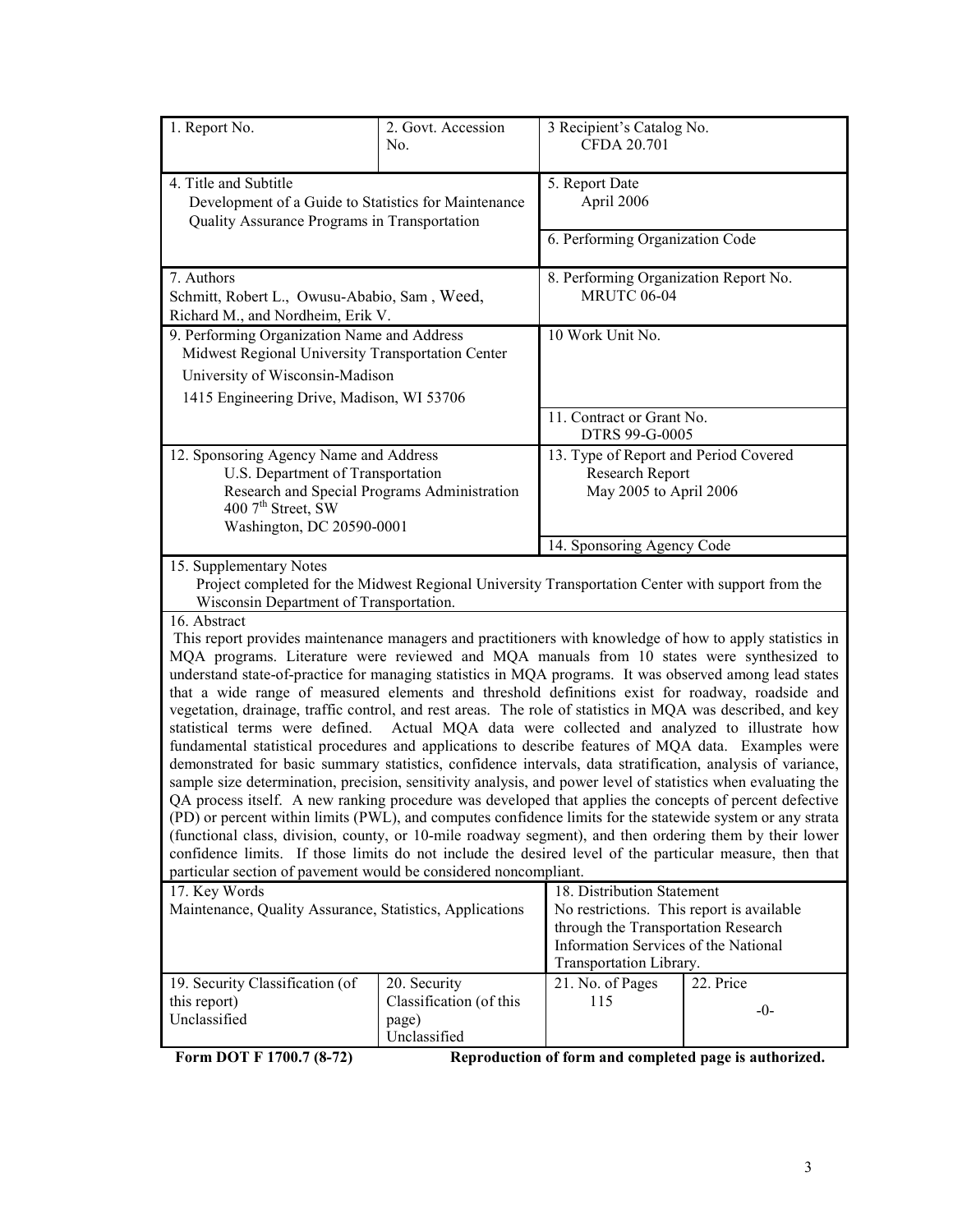#### EXECUTIVE SUMMARY

In recent years, transportation Maintenance Quality Assurance (MQA) programs have been developed to assure that maintenance quality is being achieved. MQA programs have to be capable of detecting insufficient maintenance efforts, poor material performance, and incorrect procedures when evaluating end-product performance. At the October 2004 Maintenance Quality Assurance Peer Exchange held at Madison, Wisconsin, participants raised questions regarding use of statistics in MQA programs. The purpose of this guidebook is to answer these questions and provide maintenance practitioners with knowledge of how to understand and use statistics in MQA programs.

Literature were reviewed and MQA manuals from 10 states were synthesized to understand state-of-practice for managing statistics in MQA programs. The major maintenance categories with quality assurance programs in-place include roadway, roadside and vegetation, drainage, traffic control, and rest areas. It was observed that among lead states, a wide range of threshold definitions exist for features or characteristics monitored for each maintenance category. In addition, for the same maintenance categories, considerable variation exists among the states in the types of features monitored. Statistics have been applied to MQA programs in four main areas including, sampling for customer surveys, sampling facilities for condition assessment, level of service ratings and analyses, and quality assurance testing for automated data collection and processing.

Fundamental statistical procedures are presented to describe features of MQA data, create confidence intervals, and conduct formal statistical tests. These fundamental procedures provide the foundation for the applications where specific questions facing MQA programs are addressed. Data were collected from four states, then data were analyzed from two select states, North Carolina and Wisconsin, to demonstrate how an agency can understand the statistics associated with their MQA program. Traditional statistical tools and methods are applied to the data. Examples using actual data are demonstrated for basic summary statistics, data stratification, analysis of variance (ANOVA), sample size determination, precision, sensitivity analysis, and power level of statistics when evaluating the QA process itself.

A new ranking procedure was developed during this project to take an alternative approach to traditional methods. This prototype procedure applies the concepts of percent defective (PD) or percent within limits (PWL), and computing confidence limits for the statewide system or any strata (functional class, division, county, or 10-mile roadway segment), and then ordering them by their lower confidence limits. If those limits do not include the desired level of the particular measure, then that particular section of pavement would be judged to be noncompliant.

The electronic web-based guidebook is structured with eight chapters to readily find relevant material of interest. The guidebook, created with the eight-chapter structure, has numerous links to access the material. Figures, tables, and equation captions have been created for the electronic guidebook to comply with handicap-accessible requirement in U.S. Section 508 Code. The electronic guidebook can be found at http://www.mrutc.org.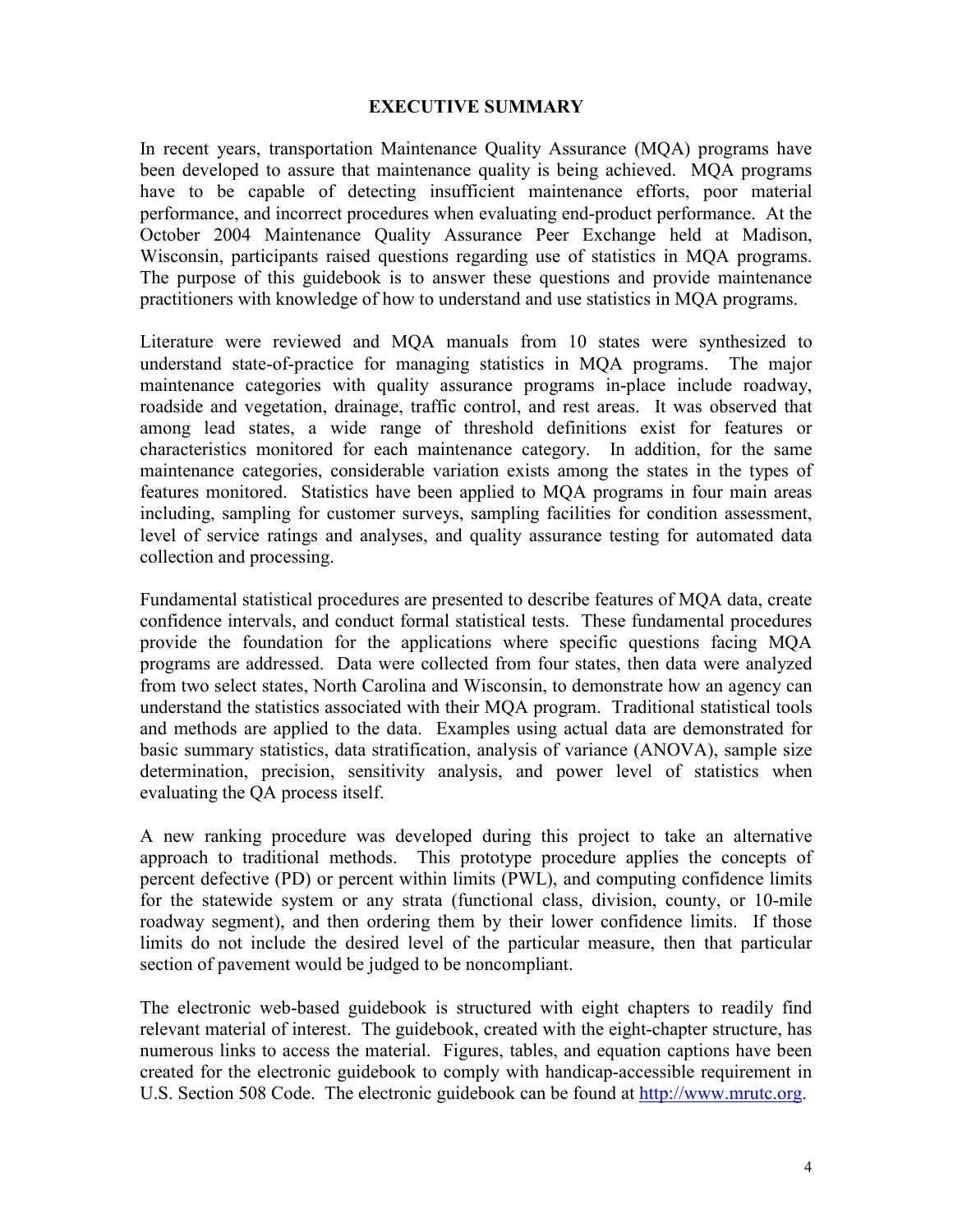## ACKNOWLEDGMENTS

The authors thank the state highway agencies for their contribution to this project. A special thanks goes to the agencies that provided data and both time and assistance in this effort, including California, Florida, Kansas, New York, North Carolina, Texas, Utah, Virginia, Washington, and Wisconsin. The authors thank the project panel for their guidance and input throughout the project. Dochterman and Mr. Ryan Horst, engineering students at UW-Platteville, for their assistance preparing this guidebook.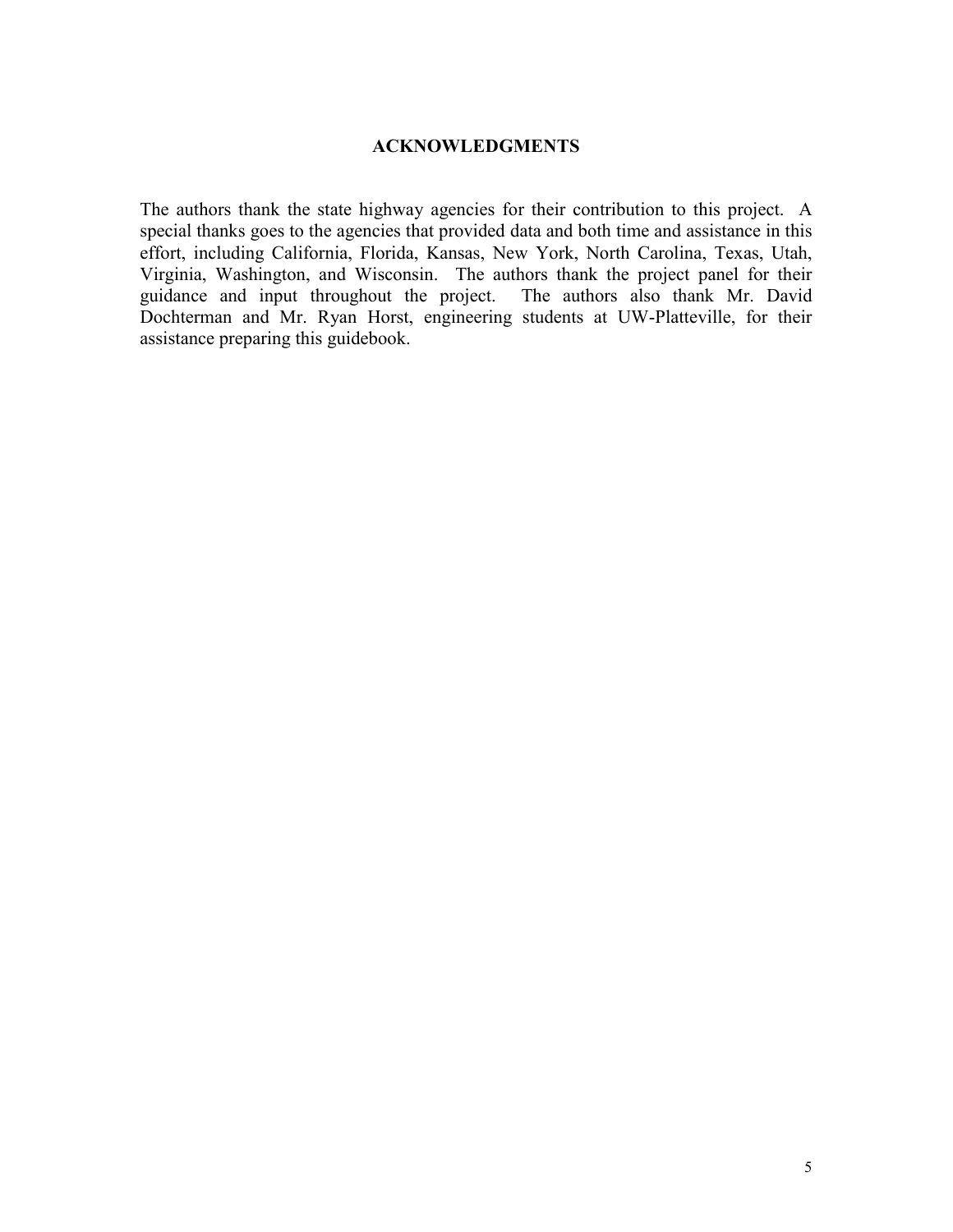## TABLE OF CONTENTS

| CHAPTER 3 ROLE OF STATISTICS IN MQA MANAGEMENT  21                                  |  |
|-------------------------------------------------------------------------------------|--|
|                                                                                     |  |
|                                                                                     |  |
|                                                                                     |  |
|                                                                                     |  |
|                                                                                     |  |
|                                                                                     |  |
|                                                                                     |  |
|                                                                                     |  |
|                                                                                     |  |
|                                                                                     |  |
| 4.5 Confidence Interval for Percent Defective (Normal Population, Single Limit) 37  |  |
| 4.6 Confidence Interval for Percent Defective (Normal Population, Double Limits) 39 |  |
|                                                                                     |  |
| 4.8 Hypothesis Test for Difference between Means of Two Normal Populations 44       |  |
| 4.9 Hypothesis Test for Dependent Normal Means (Paired-t Test)  46                  |  |
|                                                                                     |  |
| 4.11 Hypothesis Test for Difference between Proportions of Discrete Populations 49  |  |
| 4.12 Hypothesis Test for Difference between Means of Several Normal Populations 51  |  |
|                                                                                     |  |
|                                                                                     |  |
|                                                                                     |  |
|                                                                                     |  |
|                                                                                     |  |
|                                                                                     |  |
|                                                                                     |  |
|                                                                                     |  |
|                                                                                     |  |
|                                                                                     |  |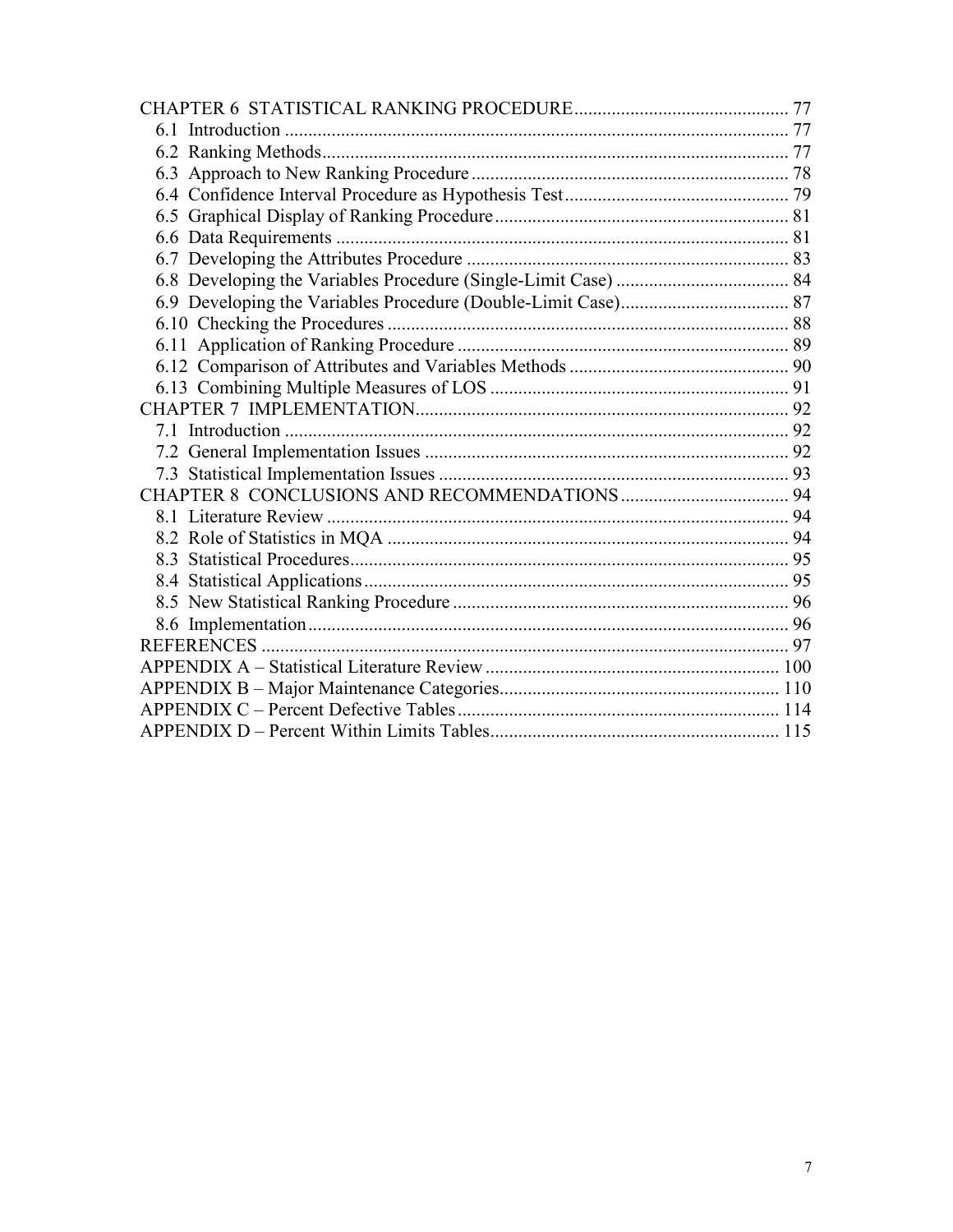# LIST OF FIGURES

| Figure 1.1 Context of Guidebook                                                    | 12   |
|------------------------------------------------------------------------------------|------|
|                                                                                    | 22   |
| Figure 3.2 Network level Organizational Decision-Making Issues for MQA Programs 23 |      |
| Figure 4.1 Typical Data Distributions.                                             | 29   |
|                                                                                    |      |
|                                                                                    |      |
| Figure 4.4 Confidence Interval Concepts.                                           | . 34 |
|                                                                                    |      |
| Figure 5.2 Illustration of Power Concept for Detecting True Mean Difference        | .70  |
|                                                                                    |      |
|                                                                                    |      |
|                                                                                    |      |
|                                                                                    |      |
|                                                                                    | 80   |
|                                                                                    |      |
| Figure 6.3 Histogram of Data from Table 6.1                                        | 85   |
|                                                                                    |      |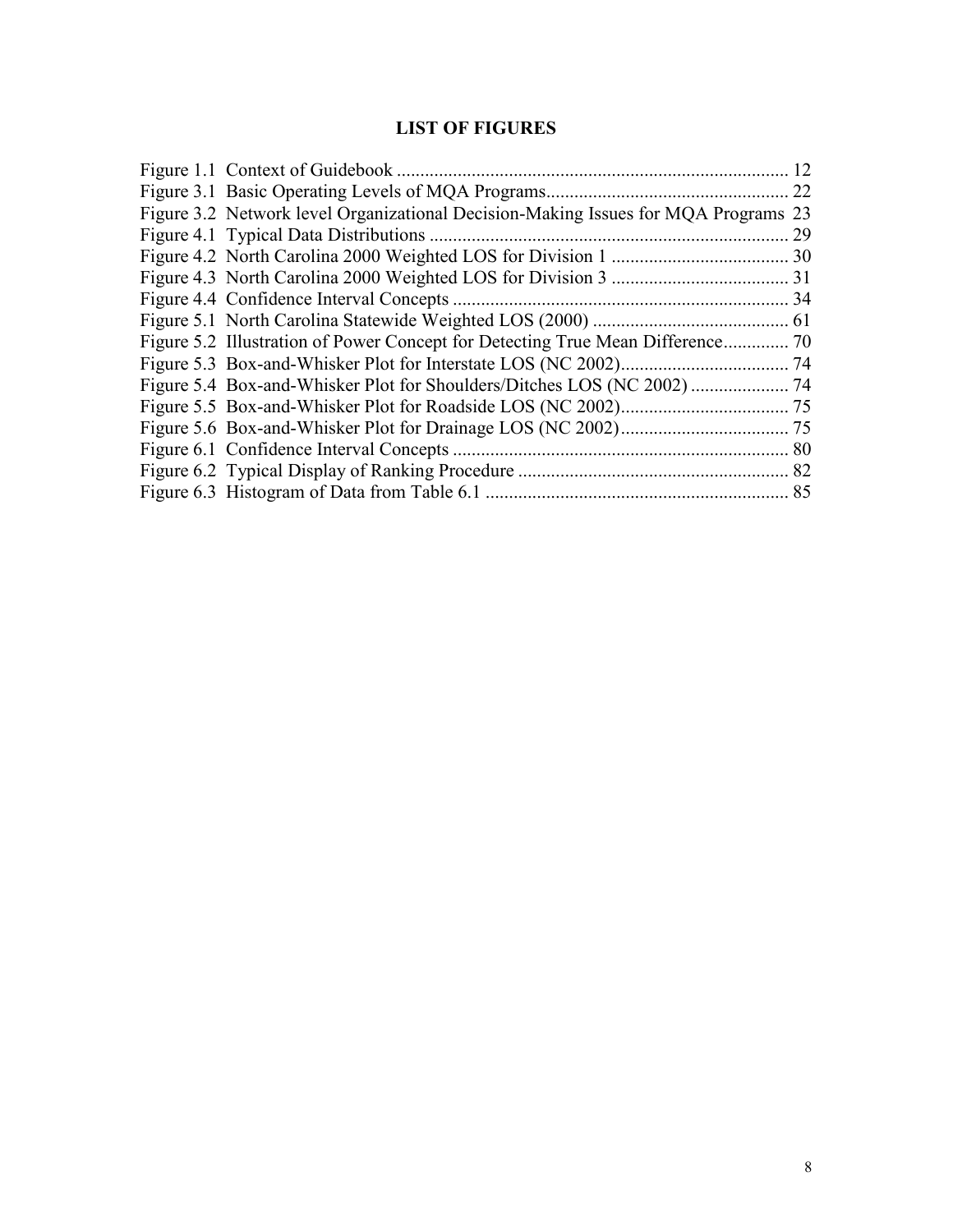## LIST OF TABLES

| Table 2.2 Elements and Characteristics Monitored for LOS (NC DOT 1998)  18             |  |
|----------------------------------------------------------------------------------------|--|
| Table 2.3 Typical Weights for Drainage Characteristics for Interstates (NCDOT 1998) 19 |  |
| Table 2.4 NCDOT Assigned Weights for Monitored Elements in an Interstate Segment       |  |
|                                                                                        |  |
|                                                                                        |  |
|                                                                                        |  |
|                                                                                        |  |
| Table 5.3 Basic Summary Statistics for Wisconsin 2004 Hazardous Debris Data 63         |  |
| Table 5.4 Results of ANOVA for Wisconsin 2004 Hazardous Debris Data  64                |  |
|                                                                                        |  |
| Table 5.6 Summary Statistics for North Carolina 2000 Blocked Ditches  67               |  |
| Table 5.7 Results of ANOVA for North Carolina 2000 Blocked Ditch Data  68              |  |
|                                                                                        |  |
| Table 5.9 LOS Summary Statistics for Interstate Elements in North Carolina  72         |  |
|                                                                                        |  |
|                                                                                        |  |
|                                                                                        |  |
|                                                                                        |  |
| Table 6.3 Demonstration of Confidence Interval Procedure for Attributes Sampling  88   |  |
| Table 6.4 Demonstration of Confidence Interval Procedure for Variables Sampling with   |  |
|                                                                                        |  |
| Table 6.5 Demonstration of Confidence Interval Procedure for Variables Sampling with   |  |
|                                                                                        |  |
| Table 6.6 Comparison of Precision of Attributes and Variables Methods  91              |  |
| Table A.1 Example Network Level Sampling Criteria (Shahin 1994) 101                    |  |
|                                                                                        |  |
| Table B.1 Maintenance Categories and Characteristics in Agency MQA Programs  110       |  |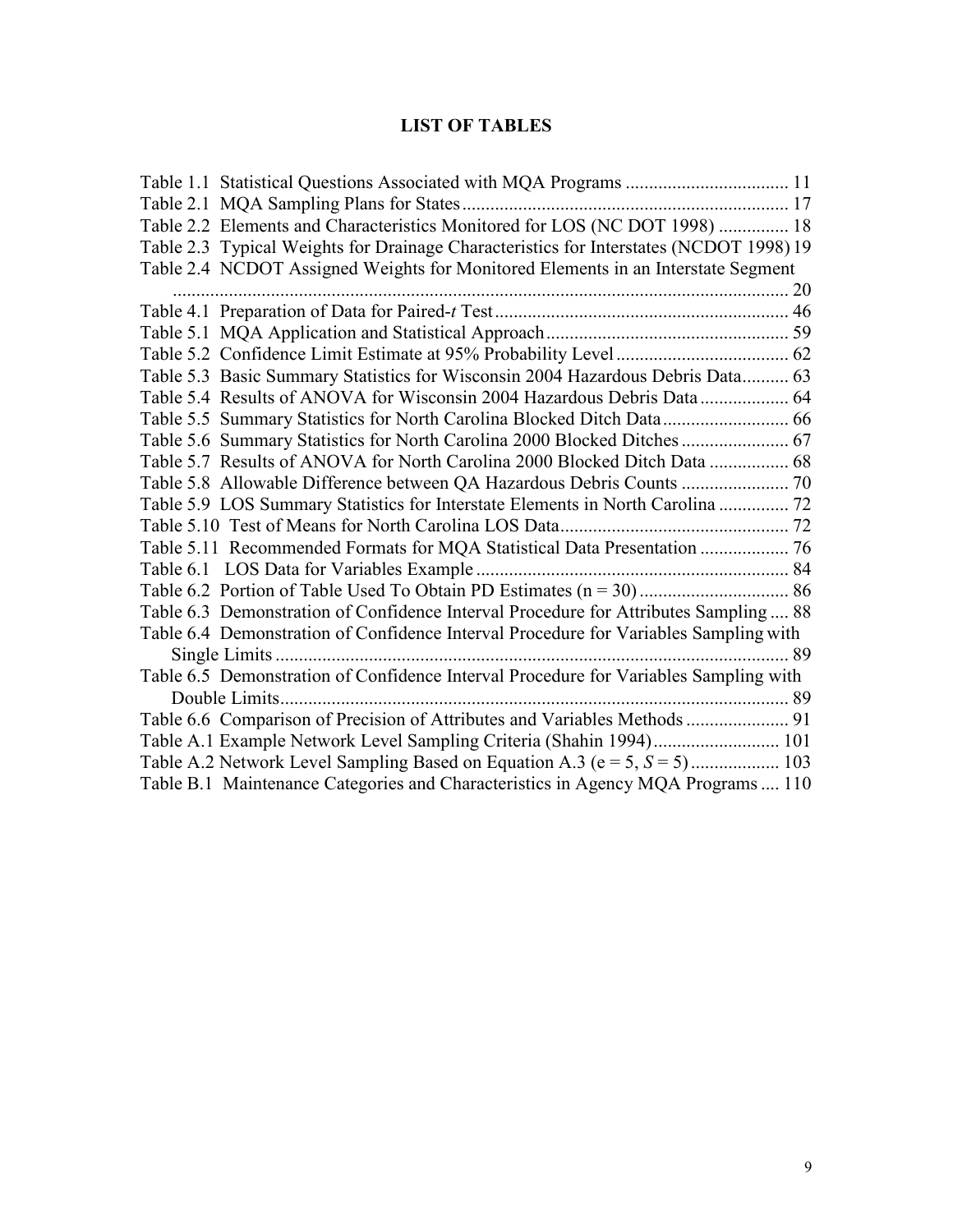## CHAPTER 1 INTRODUCTION

## 1.1 Background and Problem Statement

One of the primary components of any thriving transportation agency is the integration of maintenance management into their processes – through total asset management or some enterprise resource program. Highway agencies spend large sums of money maintaining their facilities and assuring product quality so that uniform levels of service are achieved. In recent years, transportation Maintenance Quality Assurance (MQA) programs have been developed to assure that maintenance quality is being achieved. MQA programs have to be capable of detecting insufficient maintenance efforts, poor material performance, and incorrect procedures when evaluating end-product performance. Data collected to assess whether these capabilities are achieved require a statistically-valid sampling and evaluation process.

At the October 2004 Maintenance Quality Assurance Peer Exchange held at Madison, Wisconsin, participants expressed interest in exploring how statistical tools might be more effectively applied in MQA programs (Adams 2004). Consequently, a research team was put together by the Midwest Regional University Transportation Center (MRUTC) in May 2005. Table 1.1 provides a summary of the statistically-related questions raised at the peer exchange, along with a clarification of these questions from the May 2005 meeting with the research team.

There are several types of data associated with MQA Programs, and specifically for this study, only questions pertaining to condition assessment or condition ratings were addressed. Range of categories investigated included roadway, roadside, traffic control, drainage, and rest areas. Lead states and Canadian provinces identified in this effort include California, Florida, Kansas, New York, North Carolina, Texas, Utah, Virginia, Washington, and Wisconsin.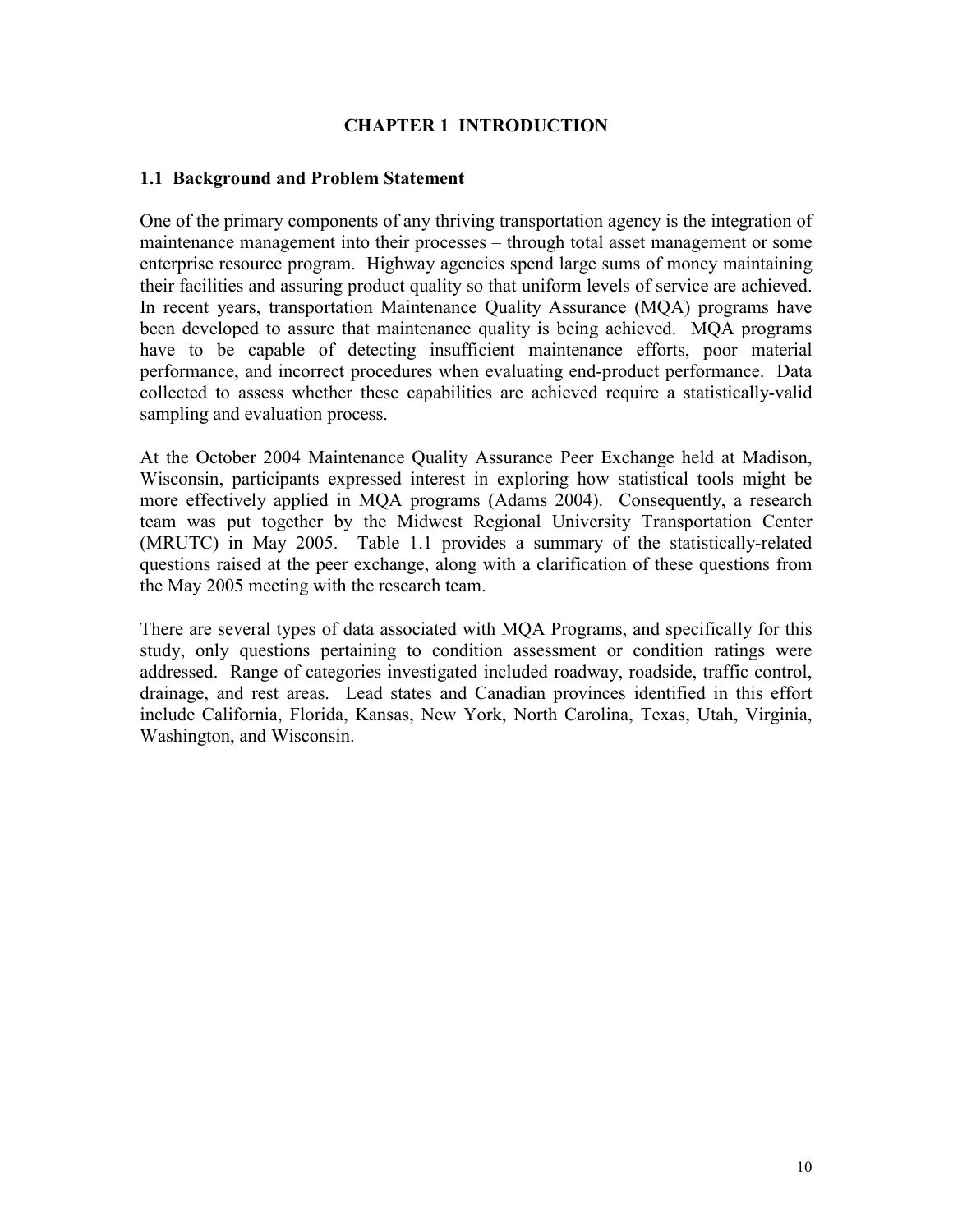| Index          | <b>Specific Question</b>                          |               | <b>Related Questions or Concerns</b>                                                              |
|----------------|---------------------------------------------------|---------------|---------------------------------------------------------------------------------------------------|
| (1)            | (2)                                               |               | (3)                                                                                               |
|                | What decisions must this                          | a)            | Consider the questions you want to answer before you collect the data.                            |
|                | data should support?                              | b)            | Are we going to use the data for funding level decisions?                                         |
|                |                                                   | $\mathbf{c})$ | Are we oriented towards network-level policy decisions?                                           |
|                |                                                   | d)            | Network-level data to legislature must be easily understood.                                      |
|                |                                                   | e)            | What do you need to worry about before you get going and what to worry                            |
|                |                                                   |               | about after you have started - also relates to cost.                                              |
| $\overline{2}$ | What language                                     | a)            | Have a standard to help lay people understand the statistics.                                     |
|                | accurately (and clearly)                          | b)            | There should be a glossary.                                                                       |
|                | describes what I know                             | $\mathbf{c})$ | Have an explanation of terms. Perhaps more than just a glossary.                                  |
|                | and how confident I am?                           |               |                                                                                                   |
| $\overline{3}$ | How many samples will I                           | a)            | How do different states achieve random sampling?                                                  |
|                | need to get valid                                 | b)            | Ways to explain to practitioners that random sampling is a prerequisite for<br>valid results      |
|                | information? What                                 |               |                                                                                                   |
|                | sampling techniques to<br>use?                    | c)            | If I change sampling strategy, how do I compare results?                                          |
| $\overline{4}$ | How far "down" can I                              | a)            | Can the data go down to the county level?                                                         |
|                | go, in terms of                                   | b)            | What kind of features?                                                                            |
|                | geographical                                      | $\mathbf{c})$ | Horizontal/vertical segregation of data - statistical implications.                               |
|                | subdivision, of highway                           | $\rm d)$      | Is there a problem with different data sets in different states?                                  |
|                | features?                                         | $\epsilon$ )  | Not looking for characterizing problem areas, only trying to find a way to                        |
|                |                                                   |               | analyze the available data                                                                        |
|                |                                                   | f             | How large of a sample size do we need?                                                            |
|                |                                                   | g)            | Can data be stratified in a meaningful way?                                                       |
|                |                                                   | h)            | Sampling does not occur homogeneously – how do you deal with it?                                  |
| 5              | How confident am I?                               | a)            | Confidence intervals (both managerial and statistical).                                           |
|                |                                                   | b)            | If we compute an LOS of 83% and the threshold is 80%, do we have sufficient                       |
|                |                                                   |               | confidence (95%, say) that the threshold was successfully achieved?                               |
| 6              | What kinds of trouble                             | a)            | Common problems within the data, particularly outliers.                                           |
|                | signs should I look for?                          | b)            | Feature weighting – combining multiple parameters in a single LOS value.                          |
|                |                                                   | $\mathbf{c})$ | Point features – assessing individual parameters.                                                 |
|                |                                                   | $\mathbf{d}$  | Data entry errors – incorrect values.                                                             |
|                |                                                   | $\epsilon$ )  | Data cleansing. When to throw out data?                                                           |
| 7              | How to QA the QA?                                 | a)            | How to check and verify that MQA data is being sampled correctly.                                 |
| $\,8\,$        |                                                   | $\mathbf{b}$  | How to compare effectiveness of different data collectors or crews.                               |
|                | What do I do when my<br>data isn't that powerful? | a)            | Powerful – more than just a statistical reference. Also can mean reliable, valid<br>and adequate. |
|                |                                                   | b)            | Small sample size – what strategies to use in order to overcome?                                  |
|                |                                                   | $\mathbf{c})$ | What kinds of statements can you make given a small sample?                                       |
| 9              | What if I have inventory                          | a)            | There are inventories of pavements, signs and bridges, however much of the                        |
|                | information? What if I                            |               | data may not exist in such abundance. Need a methodology to determine how                         |
|                | don't?                                            |               | much data is enough; cost will be an issue.                                                       |
| 10             | How have other states                             | a)            | How to report out the statistical info?                                                           |
|                | used and reported this?                           | b)            | Hit target at some specified level of confidence?                                                 |
|                |                                                   | $\mathbf{c})$ | Is this data better than last year? How do you compare the data year to year?                     |
|                |                                                   | $\mathbf{d}$  | Summary statistics should make sense to agency, public, and legislature.                          |

# Table 1.1 Statistical Questions Associated with MQA Programs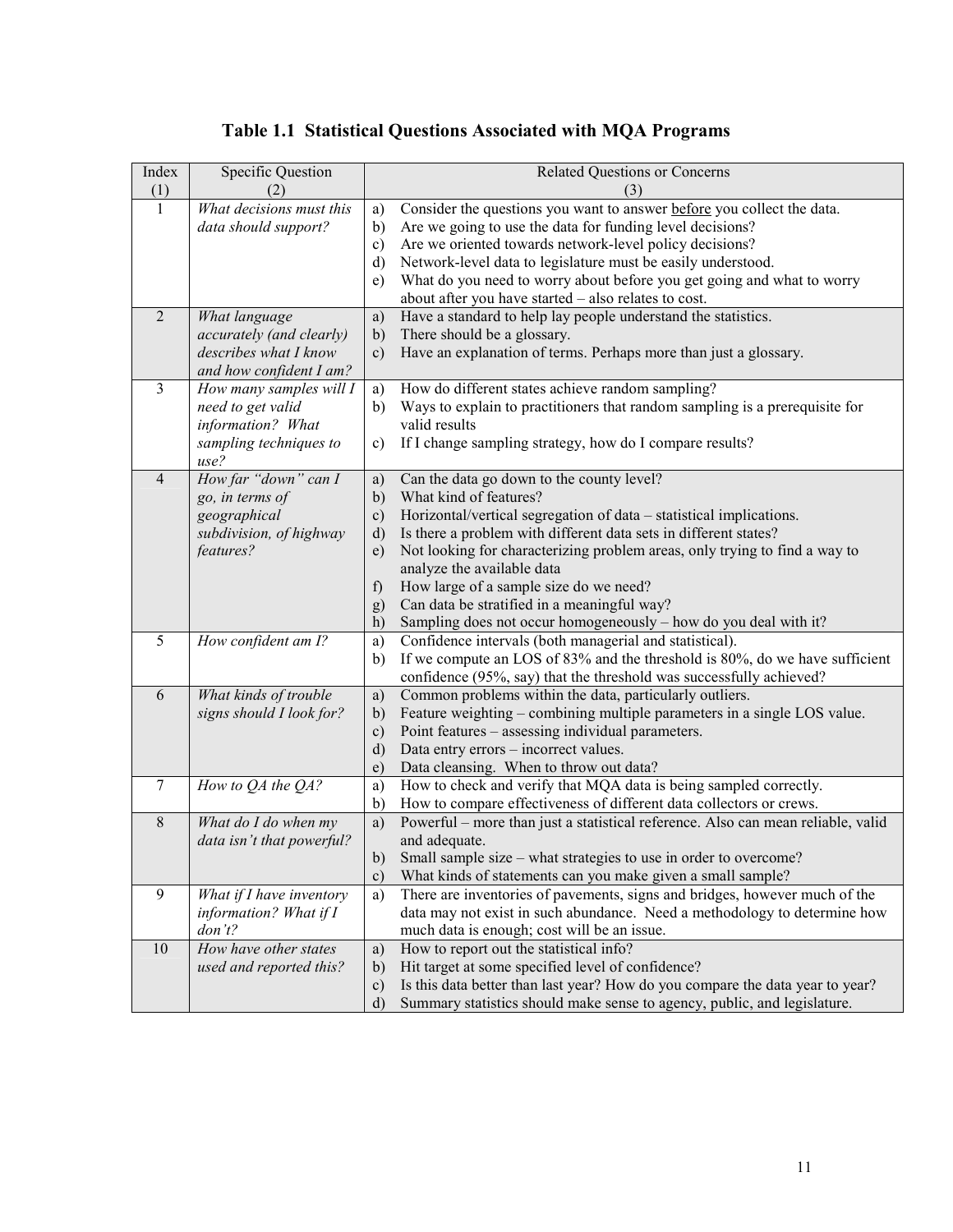## 1.2 Project Objectives

The objectives of this project were to (1) develop a practical guide for the use of statistics in making sound maintenance management decisions in maintenance quality assurance (MQA) programs, and (2) synthesize case studies of agencies with effective MQA programs (as a possible severable deliverable). The guide has been produced in an electronic and printed format that answer specific questions from the October 2004 Maintenance Quality Assurance Peer Exchange, as well as information or guidelines for other statistical concerns.

The objectives were addressed by reviewing relevant literature and MQA program manuals of lead states, reviewing on-going research on statistical validity of MQA, collecting actual MQA data, performing a rigorous statistical analysis, investigating underlying assumptions of MQA data distributions, performing computer simulations and sensitivity analysis of key parameters, and creating both a hardcopy and Americans with Disability Act (ADA) compatible electronic guidebook that is easily understood by practitioners. In addition, answers to practical questions posed by the partners of this research, including agency representatives from Minnesota, New York, North Carolina, and Wisconsin, and both Federal Highway Administration (FHWA) and the MRUTC, were incorporated into the guide.

The guide has been written with the assumption that the reader should have the knowledge that normally would be gained by a basic statistics course. Additionally, training in statistical software is suggested to readily apply the concepts and procedures enumerated in the guidebook. Figure 1.1 places the guidebook in the context of having basic statistical knowledge before using the guidebook, and receiving formal training in statistical applications and software.



Figure 1.1 Context of Guidebook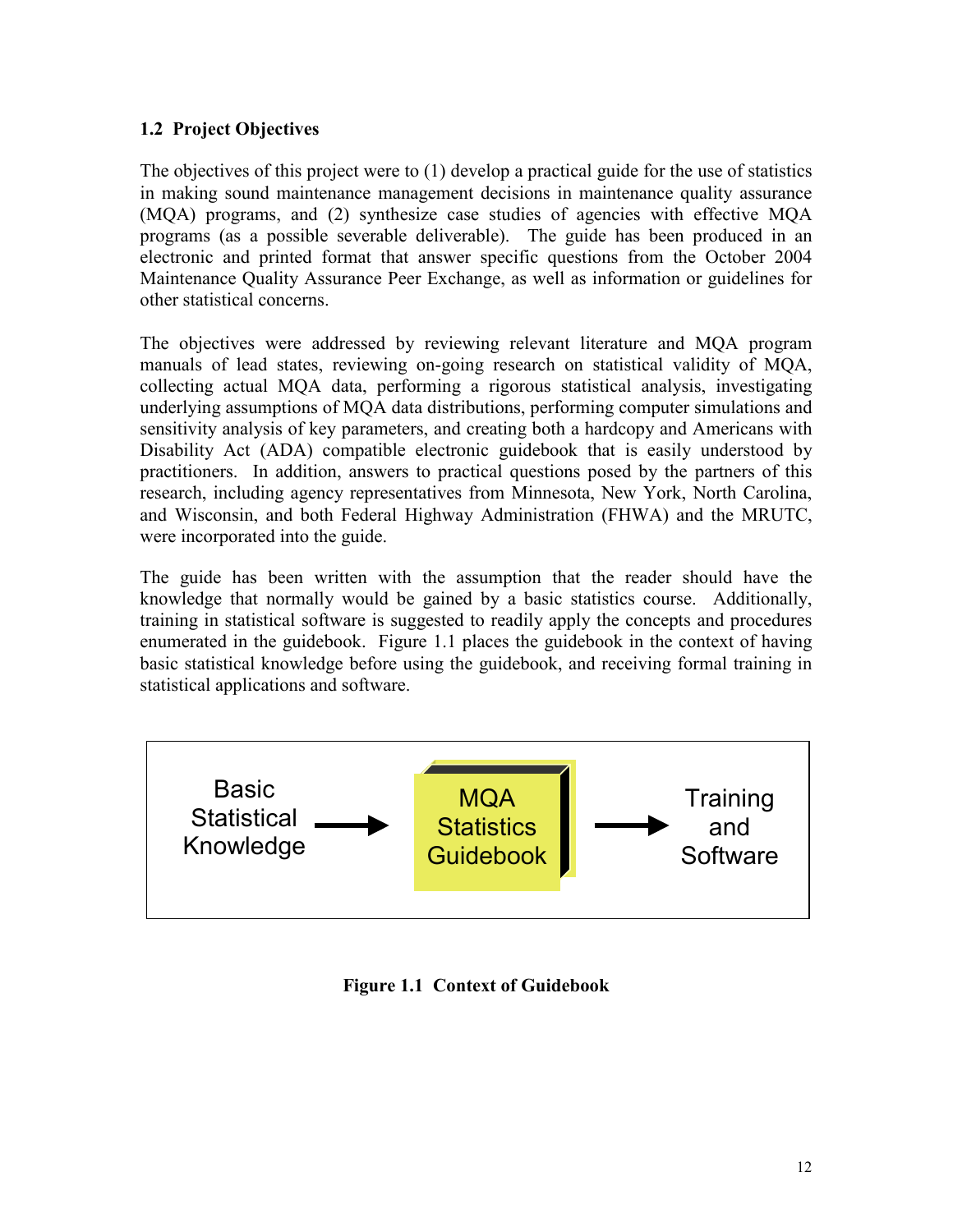## 1.3 Benefits

Research benefits include:

- A manual guide, both electronic and hardcopy, to serve as a vital resource to apply statistics in MQA programs.
- Improved decision-making and cost savings by providing maintenance practitioners with a deeper understanding of statistics generated during quality assurance efforts.
- Maintenance staff with an improved position to make data-based decisions that acknowledges the sampling approach, inherent risks, power of statistics, and measured quality.
- Fact-based decisions yielding greater accountability, proactive awareness of options or changes to maintenance activities, materials, and methods to improve quality, and overall enhanced knowledge of the process.
- An educational opportunity to University of Wisconsin-Platteville engineering students to translate their enhanced knowledge of maintenance programs to the betterment of transportation agencies in the Midwest.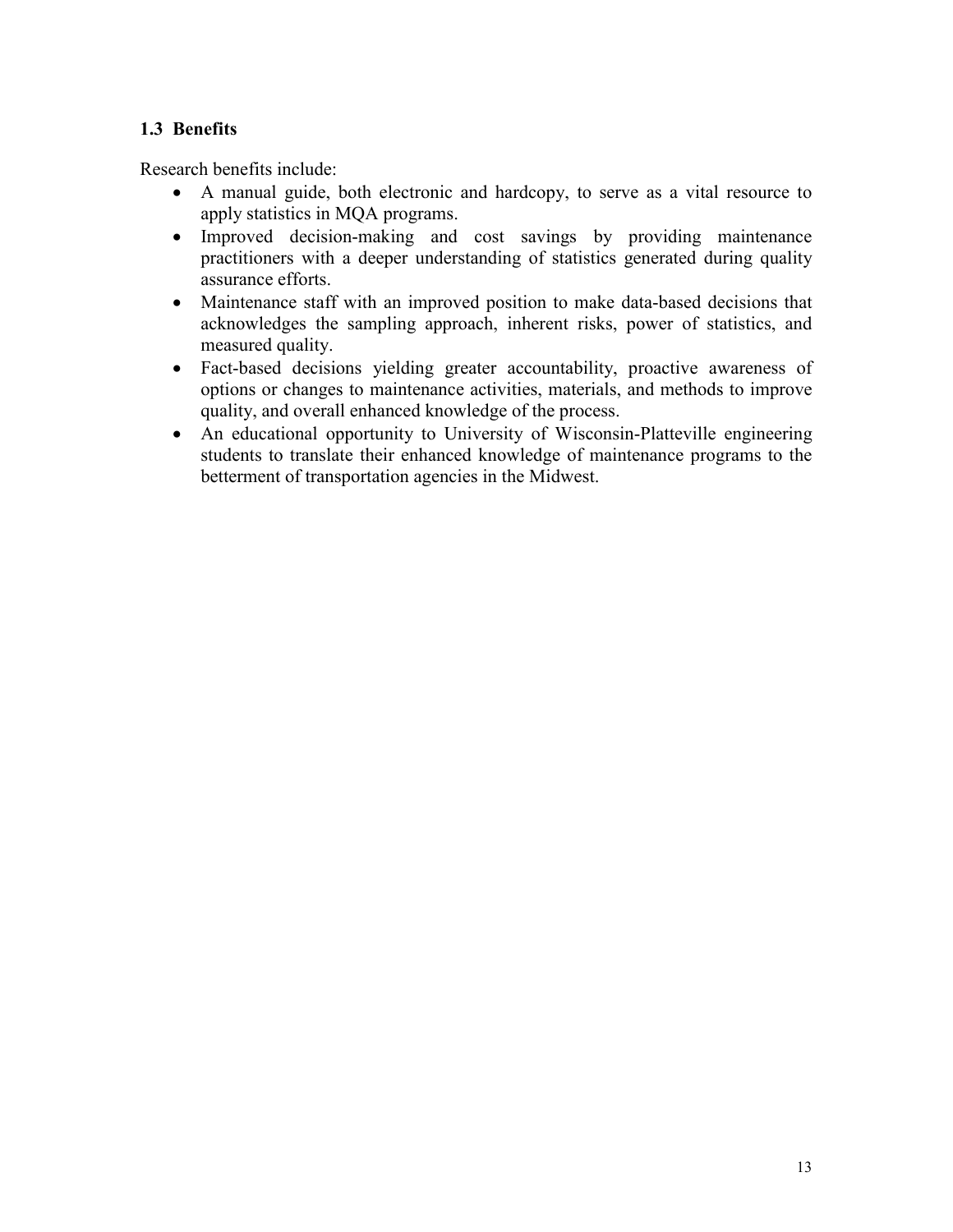## CHAPTER 2 REVIEW OF CURRENT PRACTICES IN MQA

## 2.1 Introduction

A literature review was conducted to examine the statistics methods associated with MQA programs. Recent MQA program manuals for lead states were reviewed in detail for requirements when establishing MQA programs, indicators of maintenance quality, and statistical approaches. A literature review was conducted using the TRIS (Transportation Research Information System) database to understand statistical approaches and equations in MQA, and a detailed summary can be found in Appendix A.

Since the first Maintenance Management Workshop in 1968 at Ohio State University, highway maintenance quality continues to gain significant attention due to a wide range of factors. Significant among these factors is the increasing pressure for fiscal austerity on local resources coupled with the expanding awareness of future funding uncertainties. Higher labor, equipment, and material costs associated with continued inflation with no commensurate increase in tax revenues have caused transportation agencies to reduce personnel and cut back expenditures at all levels. The impact of these reductions is compounded by increasing maintenance and traffic management workloads created by an aging infrastructure, dramatic increases in traffic volume, and highway users' growing expectations for higher levels of service. Consequently, some transportation agencies have applied quality assurance as a tool for better maintenance management practice, as well as an effort to increase accountability to the legislature, and satisfy users' expectations for higher levels of service.

MQA applies to a broad scope of agency programs for managing and monitoring the effectiveness on maintenance operations. The scope includes elements such as maintenance condition assessment, level of service, maintenance performance measurements, maintenance accountability (TRB Committee AHD10 2005), and customer expectations and satisfaction of maintenance outcomes.

## 2.2 Establishing Quality in Maintenance

MQA programs, and related literature, were reviewed to document current practice. This review provided a basis for the statistical procedures and applications provided later in this guide.

According to Miller (1989) quality in maintenance is determined based on specified indicators. The quality indicator is the "evidence that an element of the highway (e.g. roadsides) is being maintained in accordance with the agency's standards". Quality indicators serve the purposes of providing direction to field personnel to ensure uniformity of maintenance effort throughout the agency, providing a tool for scheduling and budgeting, and defining a uniform level of service to which the highway user is entitled. Agencies develop indicators based on factors such as roadway functional classification, facility/road feature type, and customer expectations of quality.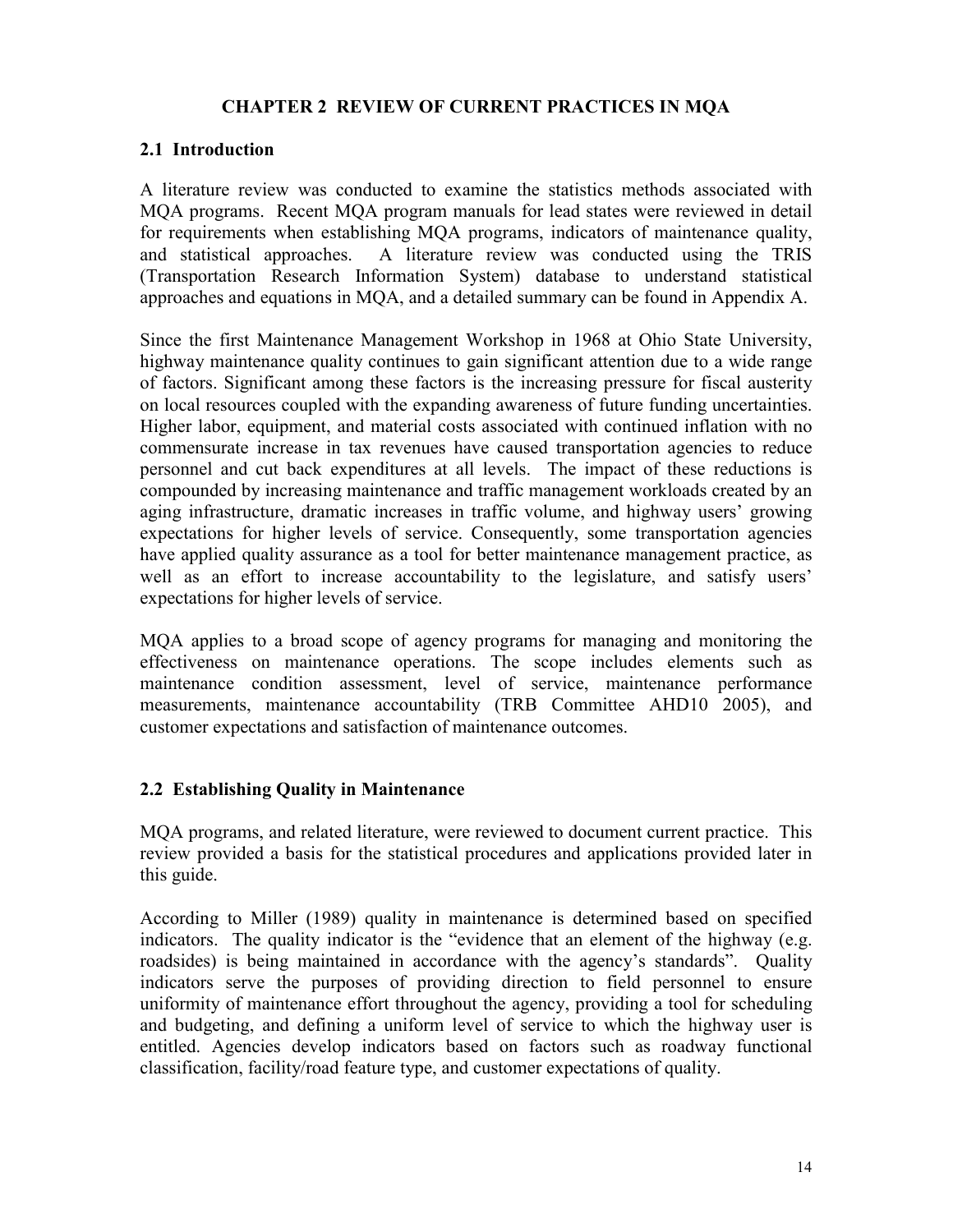To establish quality in maintenance, Miller (1989) outlined four key steps that an agency needs to undertake. These steps are as follows:

- a) Determining the meaning of quality and defining it in terms of standards to be achieved;
- b) Instructing field maintenance personnel in the intent, meaning, and use of the standards;
- c) Developing and implementing procedures for evaluating the performance of the program to ensure compliance with agency intent; and
- d) Having a consistent budgetary base to provide the resources to execute the program.

## 2.3 Evaluation Levels

The evaluation of quality in maintenance can occur at three levels including activity, project, and network levels. Independent trained quality assessment personnel typically perform the evaluation at all three levels. The Activity level evaluation involves an assessment of maintenance work (e.g. pothole patching) performed by field crews on an element of the highway (e.g. travel way) to ensure that field crews adhere to procedural requirements during the maintenance work and that the work product meets a predetermined quality level. At the *Project level*, each maintenance work activity required on a discrete section of the highway system (e.g. a bridge or relatively short section of highway) is evaluated and used to describe the existing condition or level of service (LOS) for the section. The *Network level* evaluation is an extension of the project level evaluation. Sample sections are determined randomly using statistical procedures and assessed to determine an overall level of service for a specific classification of the network or the entire network. The level of service determined is compared to that set by an agency for the network classification or the entire network.

## 2.4 MQA Program Manuals

Adams (2004) reported on a survey of U.S. states and ten Canadian provinces regarding maintenance quality assurance (MQA) programs. Of the 39 responding agencies (36 states and 3 provinces), 83% indicated having some form of an MQA program used primarily for purposes such as condition assessment, maintenance work planning, maintenance policy analysis, and allocation of maintenance funds. MQA programs have been developed for a wide range of features including culverts, guide rail, rest areas, traffic control devices, highways, bridges, and roadside.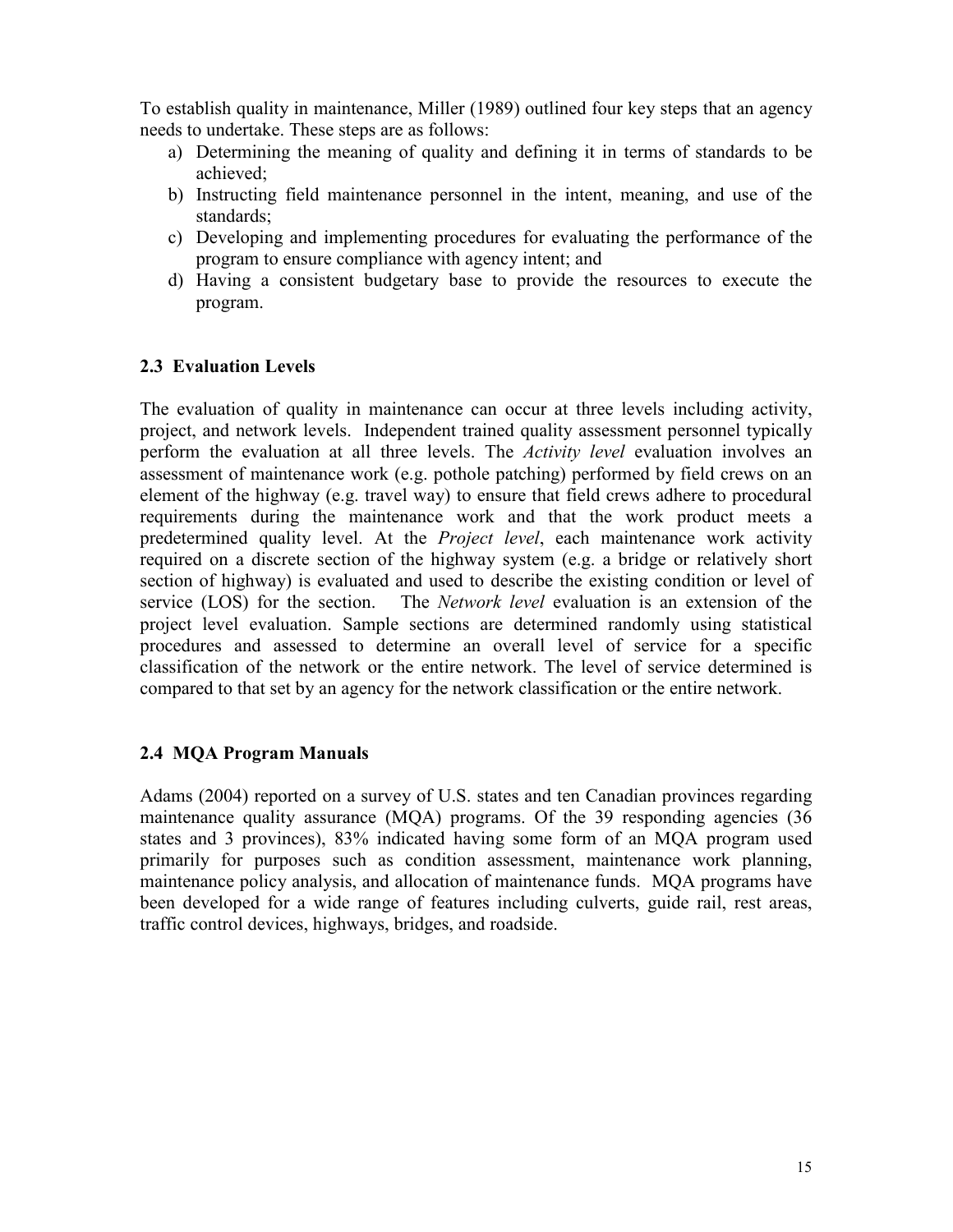## 2.4.1 Major Maintenance Categories

Ten states that were solicited and having provided MQA Program guides include: California, Florida, Indiana, New York, North Carolina, Texas, Utah, Virginia, Washington and Wisconsin. Major maintenance categories included roadway, unpaved shoulder, ditches, roadside features, traffic control devices, rest areas, and environmental concerns. Categories varied among states, however, most states had procedures for measuring and assessing roadway, drainage, and traffic control. Features from all ten states can be found in Appendix B.

## 2.4.2 Sampling Approach

All state MQA programs investigated use some form of simple random sampling. Simple random sampling characteristics described by MQA lead states are summarized in Table 2.1. The table indicates that the majority of states conduct inspections over randomly selected sample units of length equal to 0.1-mile. North Carolina uses a 0.2-mile sample unit, while New York and California use a 1-mile sample unit. Longer sample units may require more inspection crew time and budget compared to shorter sample units. In addition, for a longer sample unit, it may be necessary to subdivide it in the future if rehabilitation projects change the pavement structure; this may create anomalies in condition data analysis.

The length definition of the sample unit enables the total number of possible sample units to be determined for a given size of network. For example, if the total mileage for all interstate routes in a county is 1,800 miles, then for a sample unit of 0.1 mile, the total possible sample units will be equal to  $1,800$  mile/sample unit =  $1,800*10 = 18,000$ sample units from which a sample can be drawn based on the desired level of confidence and precision. Once the total number of samples is determined, random number generator programs such as Microsoft Excel<sup> $TM$ </sup> can be used to select the candidate sample units for inspection.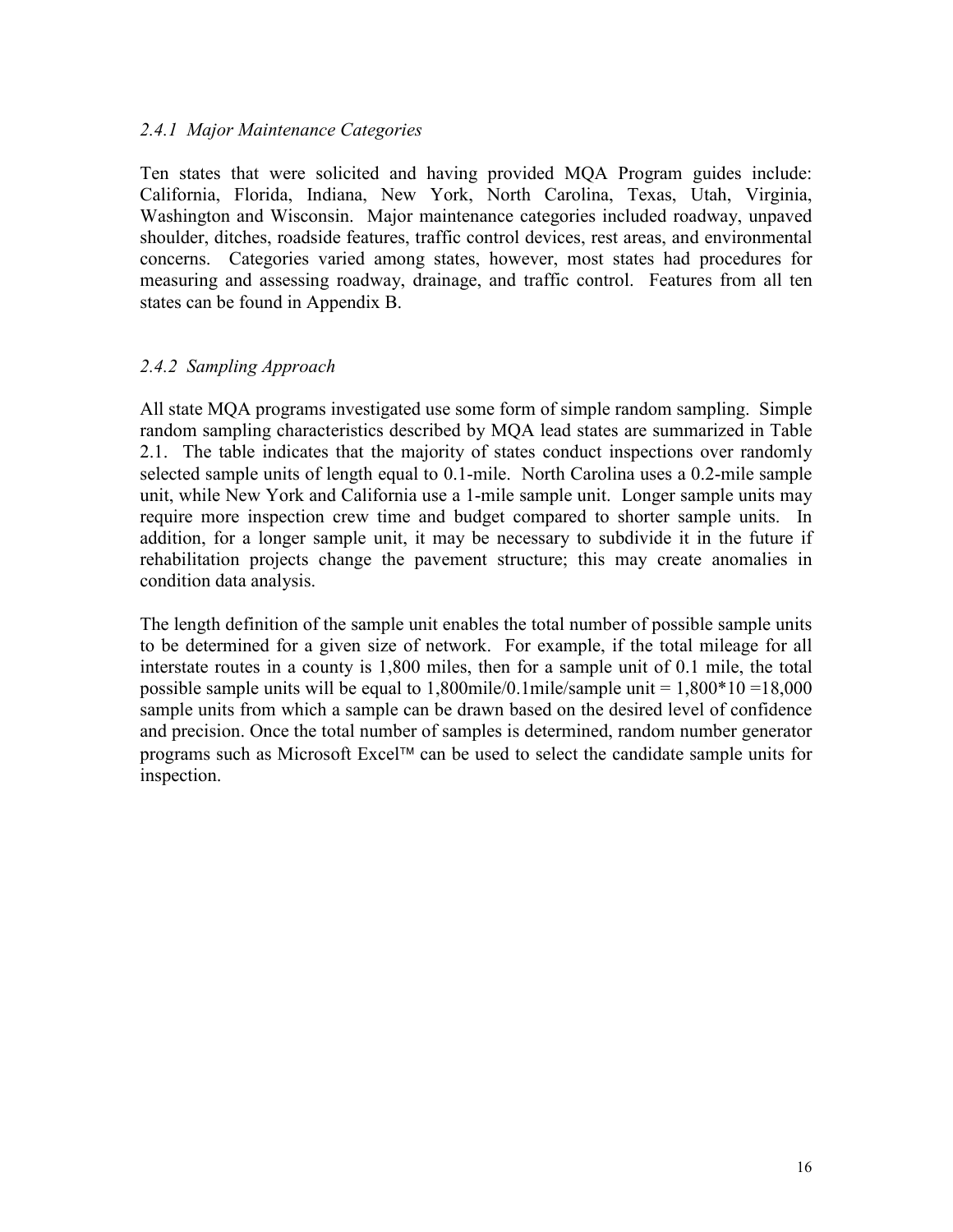| State      | Sampling              | Confidence         | <b>Comments on Condition Assessment</b>                               |
|------------|-----------------------|--------------------|-----------------------------------------------------------------------|
| (1)        | Unit                  | Level or           | (4)                                                                   |
|            | Length                | Precision          |                                                                       |
|            | (2)                   | $\frac{(3)}{95\%}$ |                                                                       |
| California | 1 mile                |                    | LOS2000 evaluation is based on visual inspection of                   |
|            |                       | confidence         | randomly selected samples. An LOS2000 Coordinator                     |
|            |                       | level              | determines the total random sample of centerline miles from           |
|            |                       |                    | each district for evaluation. (Caltrans 1999). According to           |
|            |                       |                    | McCullouch and Sinha (2003) 10% of the inventory is                   |
|            |                       |                    | surveyed.                                                             |
| Florida    | $0.1$ mile            | 95%                | Sampling is based on sample units within a maintenance                |
|            |                       | confidence         | section. A random number generator program is used to                 |
|            |                       | level and 3%       | select the sample units on each facility type contained within        |
|            |                       | precision          | a maintenance unit (Smith et al. 2003).                               |
| Indiana    | $0.1$ mile            | 90%                | Sample size for inspection of each of three functional classes        |
|            |                       | confidence         | (interstate, state road, & U.S. Highway) per district is based        |
|            |                       | level              | on Equation A.3 at 90% confidence level. The random                   |
|            |                       |                    | generator in Excel is used to select sample units to be               |
| New York   | 1 mile                |                    | inspected (McCullouch and Sinha 2003).                                |
|            |                       | ---                | 600 random sections are selected from 10 participating                |
|            |                       |                    | regions for review every year by field personnel (NYSDOT<br>$2004$ ). |
| North      | $0.2$ mile            | 90-95%             | For each major road system (primary, secondary, urban)                |
| Carolina   |                       | confidence         | approximately 250 (based on Equation A.5) random samples              |
|            |                       | level and          | are drawn for each of 14 maintenance divisions. A statewide           |
|            |                       | 6% precision       | sample of approximately 250 samples are drawn for the                 |
|            |                       |                    | interstate system. Random sample selection for 2006 is be             |
|            |                       |                    | based on variation of data from previous year surveys.                |
| Texas      | $\overline{0.1}$ mile |                    |                                                                       |
| Utah       | $0.1$ mile            |                    | Inspection is based on 25 randomly-sampled units                      |
|            |                       |                    | ((McCullouch and Sinha 2003)                                          |
| Virginia   | $0.1$ mile            | 95%                | Sample size determination is based on Equation A.6 (Kardian           |
|            |                       | confidence         | and Woodward 1990)                                                    |
|            |                       | level and 4%       |                                                                       |
|            |                       | precision          |                                                                       |
| Washington | $0.1$ mile            | 95%                | Statistical methods are used to identify approximately 2,200          |
|            |                       | confidence         | randomly-selected data survey sites around the state                  |
|            |                       | level              | (Washington State DOT 2004, 2005).                                    |
| Wisconsin  | $0.1$ mile            |                    |                                                                       |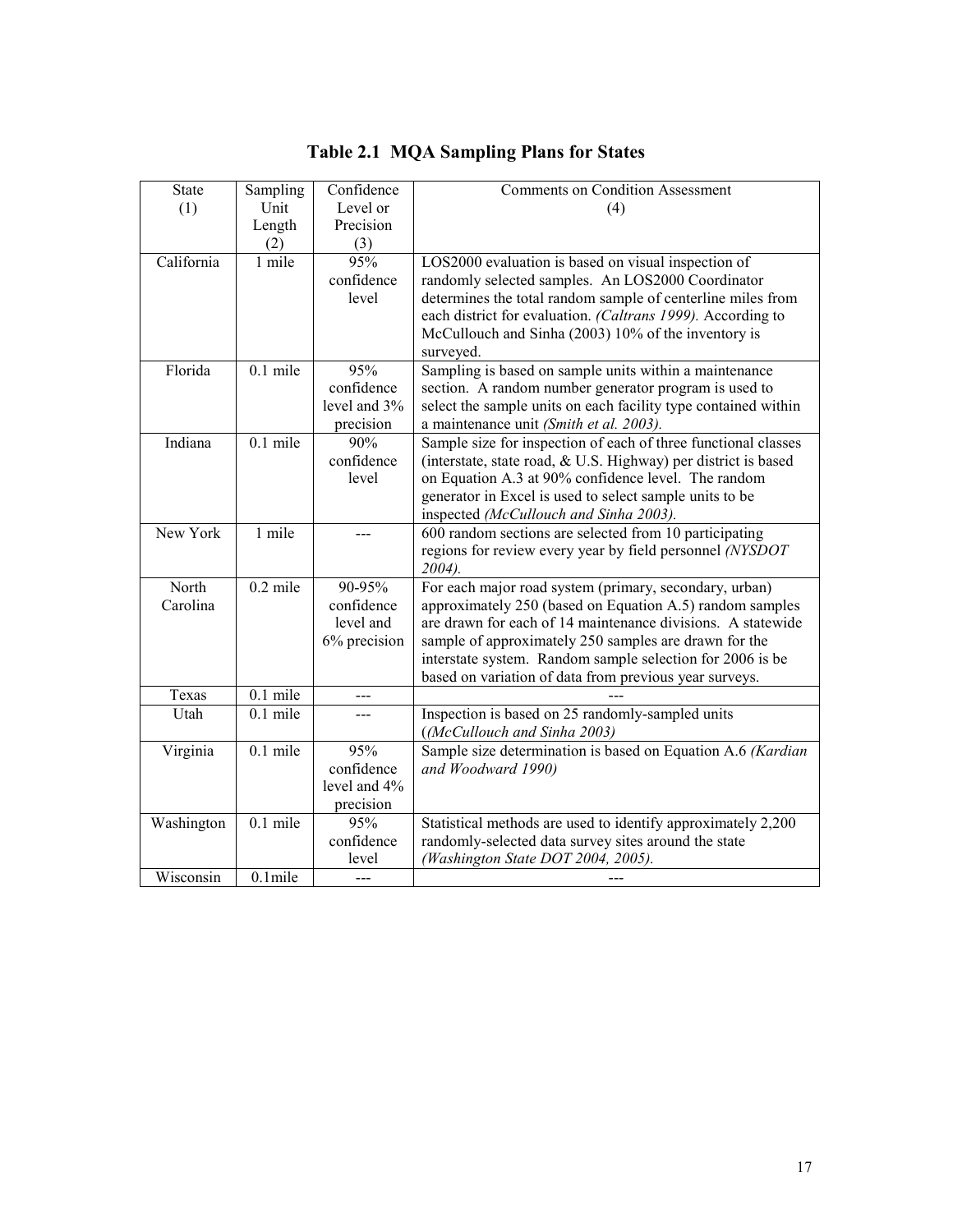## 2.4.3 Composite Equations for LOS Computing

Some states use a composite equation to compute an overall LOS for a given pavement segment. The calculation of LOS is typically based on observed characteristics relating to several main elements associated with a highway facility, such as the pavement, drainage ditches, and traffic control systems. In North Carolina, for example, six elements are used, as shown in Table 2.2.

|  | Table 2.2 Elements and Characteristics Monitored for LOS (NC DOT 1998) |  |  |
|--|------------------------------------------------------------------------|--|--|
|  |                                                                        |  |  |

| Element         | <b>Monitored Characteristics</b>                                               |  |  |
|-----------------|--------------------------------------------------------------------------------|--|--|
| (1)             | 2)                                                                             |  |  |
| Roadway         | <b>Flexible pavement:</b> alligator cracking, block cracking, reflective       |  |  |
|                 | cracking, rutting, raveling, bleeding, ride quality, and patching.             |  |  |
|                 | <i>Rigid (shoulder features)</i> : shoulder lane joint, shoulder drop-off, and |  |  |
|                 | shoulder condition                                                             |  |  |
|                 | Rigid pavement features: patching, surface wear, pumping, ride,                |  |  |
|                 | longitudinal cracking, transverse cracking, corner break, spalling,            |  |  |
|                 | joint seal, and faulting.                                                      |  |  |
| Unpaved         | Shoulders, lateral ditches, and lateral ditch erosion.                         |  |  |
| Shoulders &     |                                                                                |  |  |
| Ditches         |                                                                                |  |  |
| Drainage        | Crossline pipe, driveway pipe, curb $\&$ gutter, catch basins $\&$ drop        |  |  |
|                 | inlets, and other drainage features                                            |  |  |
| Roadside        | Mowing, brush & tree control, litter and debris, slopes, and guardrail.        |  |  |
| Traffic Control | Traffic signs, pavement striping, words and symbols, and pavement              |  |  |
| Devices         | markers.                                                                       |  |  |
| Environmental   | Turf condition and miscellaneous vegetation management.                        |  |  |

Measurable definitions for each characteristic are provided in the Maintenance Condition Survey Manual (NCDOT 1998). For each characteristic within a 0.2-mile sample unit, a grading scale of A (best condition) through D, and F (worst possible condition) is assigned based on the percent of inventoried characteristic meeting specific defined condition criterion. The grading is translated into a rating scale of 5 (A-grade) to 1 (Fgrade). The LOS for any element is calculated as shown in Equation 2.1.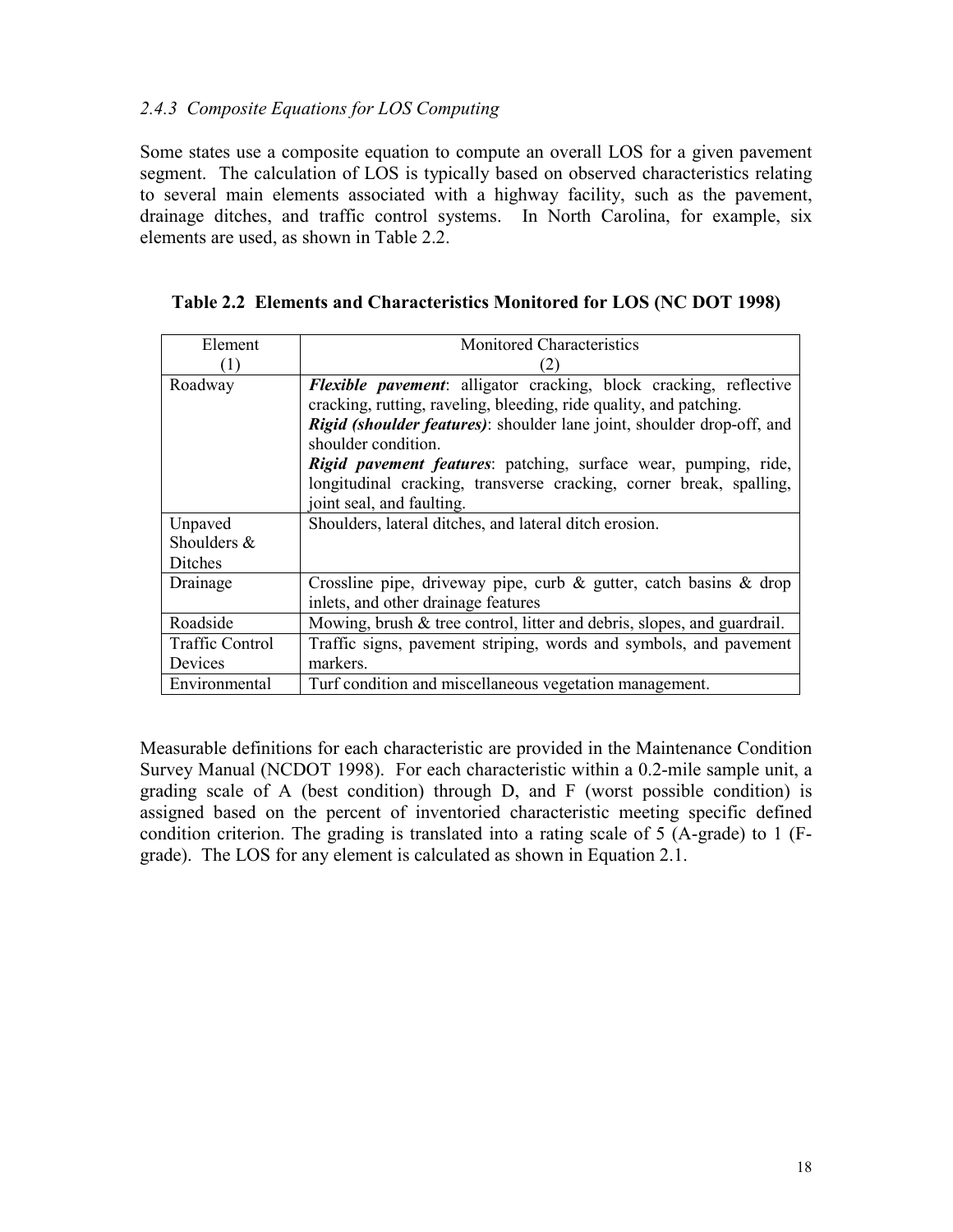$$
LOS_{j} = 100 * \frac{\sum_{i=1}^{n} R_{i}W_{i}}{\sum_{i=1}^{n} W_{i}}
$$
 (2.1)

Where:

 $LOS_j$  = Level of service for element j (e.g. drainage);  $R_i$  = Rating for observed characteristic *i* (e.g. catch basin);  $W_i$  = NCDOT assigned weight for observed characteristic *i*;  $R_b$  = Best possible rating = 5;  $n =$  total number of observed characteristics; and  $R_i W_i = S_i$  = score for observed characteristic *i*.

NCDOT weight values assigned to drainage characteristics for Interstate highways, for example, are shown in Table 2.3. Equation 2.1 and Table 2.3 were derived from a database file obtained from the NCDOT Maintenance Unit of the Division of Highways.

#### Table 2.3 Typical Weights for Drainage Characteristics for Interstates (NCDOT 1998)

| Drainage Characteristic | NCDOT Assigned Weight |
|-------------------------|-----------------------|
|                         |                       |
| Crossline pipe          |                       |
| Driveway Pipe           |                       |
| Curb & Gutter           |                       |
| Catch basin             |                       |
| Other Drainage features |                       |

The overall LOS for a sample unit or segment is calculated as shown in Equation 2.2.

....................................................................................( )2.2 1 1 ∑ ∑ = = = <sup>N</sup> j j N j j j s W LOS W LOS

Where:

 $LOS<sub>S</sub> = Overall level of service for sample unit or segment;$ 

 $LOS<sub>j</sub> = LOS$  for element j with some observed characteristics;

 $W_j$  = NCDOT assigned weight for element j with observed characteristics for a particular highway functional classification (30% pavement, 14% drainage, etc.); and

 $N =$  total number of elements with observed characteristics.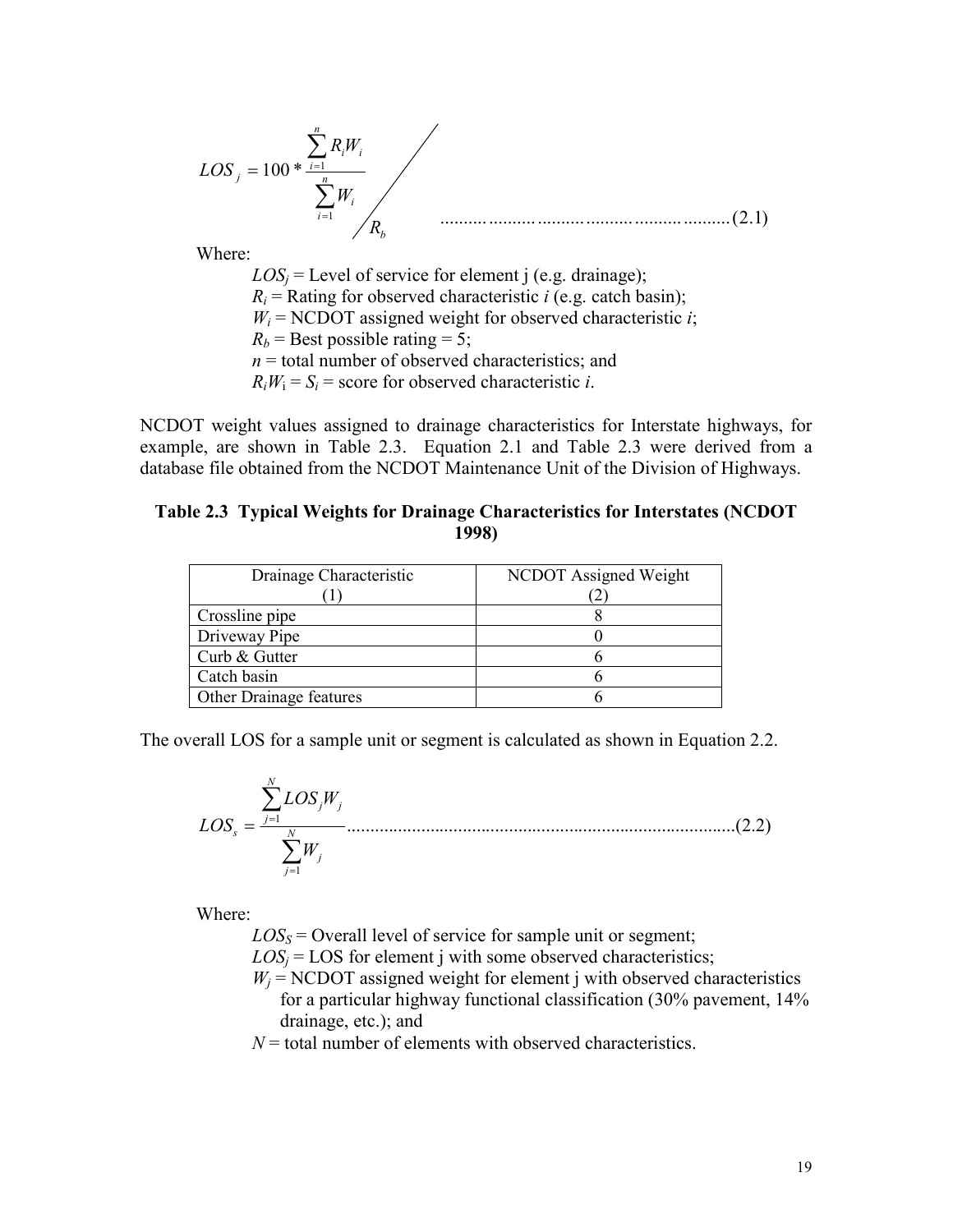|  |         | Table 2.4 NCDOT Assigned Weights for Monitored Elements in an Interstate |
|--|---------|--------------------------------------------------------------------------|
|  | Segment |                                                                          |

| Element                        | Assigned Weight for LOS Computation |
|--------------------------------|-------------------------------------|
|                                |                                     |
| Roadway/pavement               | 30                                  |
| Unpaved Shoulders & Ditches    | 16                                  |
| Drainage                       | 14                                  |
| Roadside                       |                                     |
| <b>Traffic Control Devices</b> | 20                                  |
| Environmental                  |                                     |

## 2.5 Summary and Conclusions

A literature review was conducted to examine the application of statistics in maintenance quality assurance (MQA). In addition, elements of MQA programs for lead states were reviewed including purposes, monitored features, and challenges associated with the implementation of MQA programs. Based on the review, the following conclusions are reached:

- Agency MQA programs are focused on asset condition assessment, needs, and customer satisfaction and expectations of maintenance outcomes.
- The major maintenance categories with quality assurance programs in-place include roadway, roadside and vegetation, drainage, traffic control, and rest areas. It was observed that among lead states, a wide range of threshold definitions exist for features or characteristics monitored for each maintenance category. In addition, for the same maintenance categories, considerable variation exists among the states in the types of features monitored.
- Statistics have been applied to MQA programs in four main areas including, sampling for customer surveys, sampling facilities for condition assessment, level of service ratings and analyses, and quality assurance testing for automated data collection and processing.
- MQA programs in lead states use a statistical random sampling approach to determine the number of sample units or sample size to inspect in asset condition assessment. The majority of lead states conduct asset condition assessment over 0.1-mile sample units, with the exception of programs in New York and California, which use 1-mile segments. In addition, lead MQA states indicated using confidence levels of 90-95% with precision in the range of 3-6% in the statistical sampling approach.
- Results from MQA program analyses are used for a variety of purposes including, maintenance work planning and management, maintenance policy decisions, allocation of maintenance funds, description of existing conditions and trends, and demonstration of accountability to all key customers such as the legislature or top decision-makers, and the public at-large.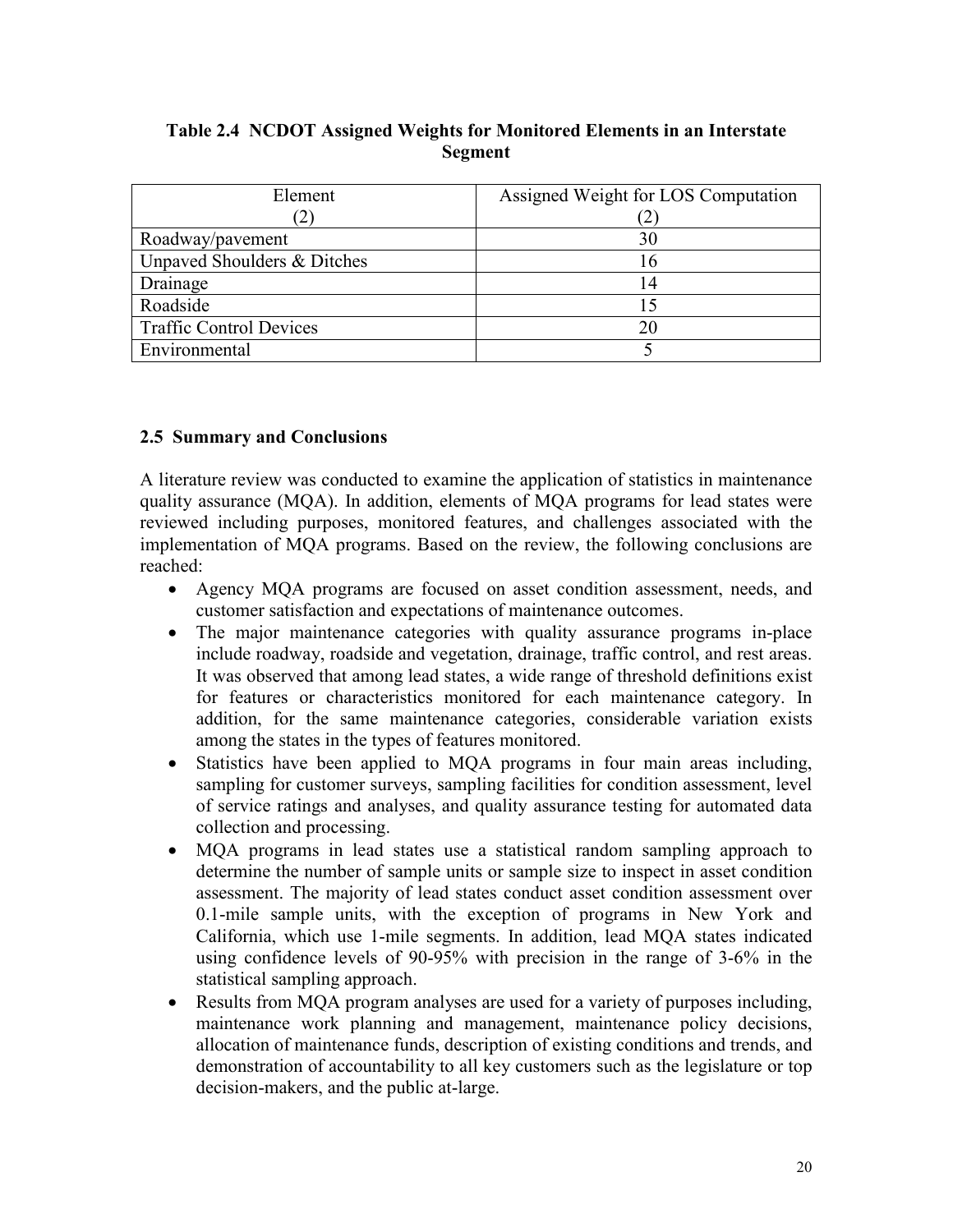## CHAPTER 3 ROLE OF STATISTICS IN MQA MANAGEMENT

## 3.1 Introduction

This chapter presents key issues that confront MQA decision-makers at various organizational levels, and how statistics can play an important role across those levels. Specific issues that can use statistics as a tool in the management and decision-making process are identified. Finally, statistical terms and definitions are provided to help communicate features of the data.

## 3.2 MQA Decision Issues

MQA programs can operate at three levels including the activity, project, and network levels. The basic operating levels of MQA programs and sample activities that occur at each level are listed in Figure 3.1. This figure suggests that the foundation for MQA facility management at any level is data acquisition and processing (database). In addition, criteria to determine acceptable work are essential, as well as analysis of alternatives to determine cost-effective solutions.

The literature, however, indicates that current MQA programs are focused at the network level. Hence, most decisions are made at this level and may involve a network of facilities for a given functional classification system or network within a jurisdiction. Decisions at the network level can result from a series of questions and issues that can be viewed from three basic organizational levels, including technical, administrative, and legislative levels. The questions and issues may differ in focus and scope depending on the agency (i.e. state, county, district, and city) and the management level involved. Knowledge about the pertinent issues provides a basis for identifying specific areas where statistics can be used as a tool in the decision-making process. In addition, such knowledge allows a target audience for MQA reports to be identified, and consequently, the manner in which the reports or information can be communicated to facilitate the understanding of the target audience.

Figure 3.2 lists some of the common decision-making issues associated with the various organizational levels. The administrative level personnel commonly develop maintenance capital spending and programs. They therefore, need to explicitly recognize and respond to legislative level issues based on specific required inputs from the technical level personnel. The administrative and legislative organizational levels tend to emphasize justification for budget requests, while the technical level focuses on the data requirements for decision-making at the various levels.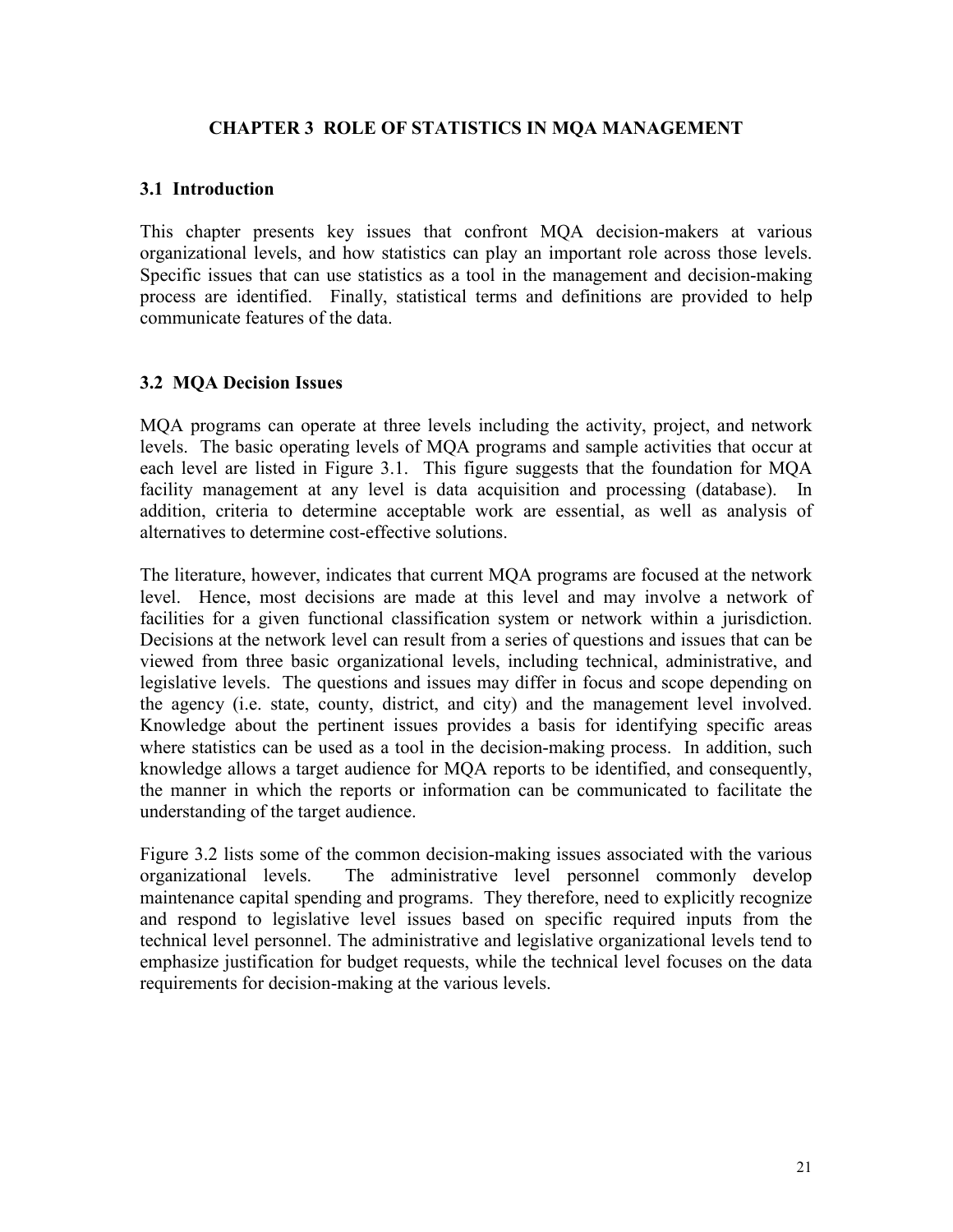MQA Facility Management (E.g. Roadside, Travel way)

Network Level Components

- Network scope, section, and sampling unit definition
- Definition of criteria for quality measures
- Sample size requirements for facility condition assessment
- Field data acquisition for facility
- Determination of present and future needs; evaluate options and budget requirements
- Identification of alternatives, prioritization of programs and scheduling of work.
- Establishment of a feedback process

Project Level

- Detailed field study or assessment of a selected element or section of the facility
- Identification of feasible maintenance strategies
- Analysis of cost-effectiveness of maintenance strategies subject to imposed constraints
- Selection and implementation of preferred strategy

Activity Level

- Determination of maintenance type for facility component(s), material, equipment, and crew size.
- Determination of safety needs
- Scheduling of maintenance work, monitoring of work to ensure adherence to procedural requirements, and checking if end product meets predetermined quality level.
- Record keeping



Periodic updating of data; development and application of new methods and procedures.

Figure 3.1 Basic Operating Levels of MQA Programs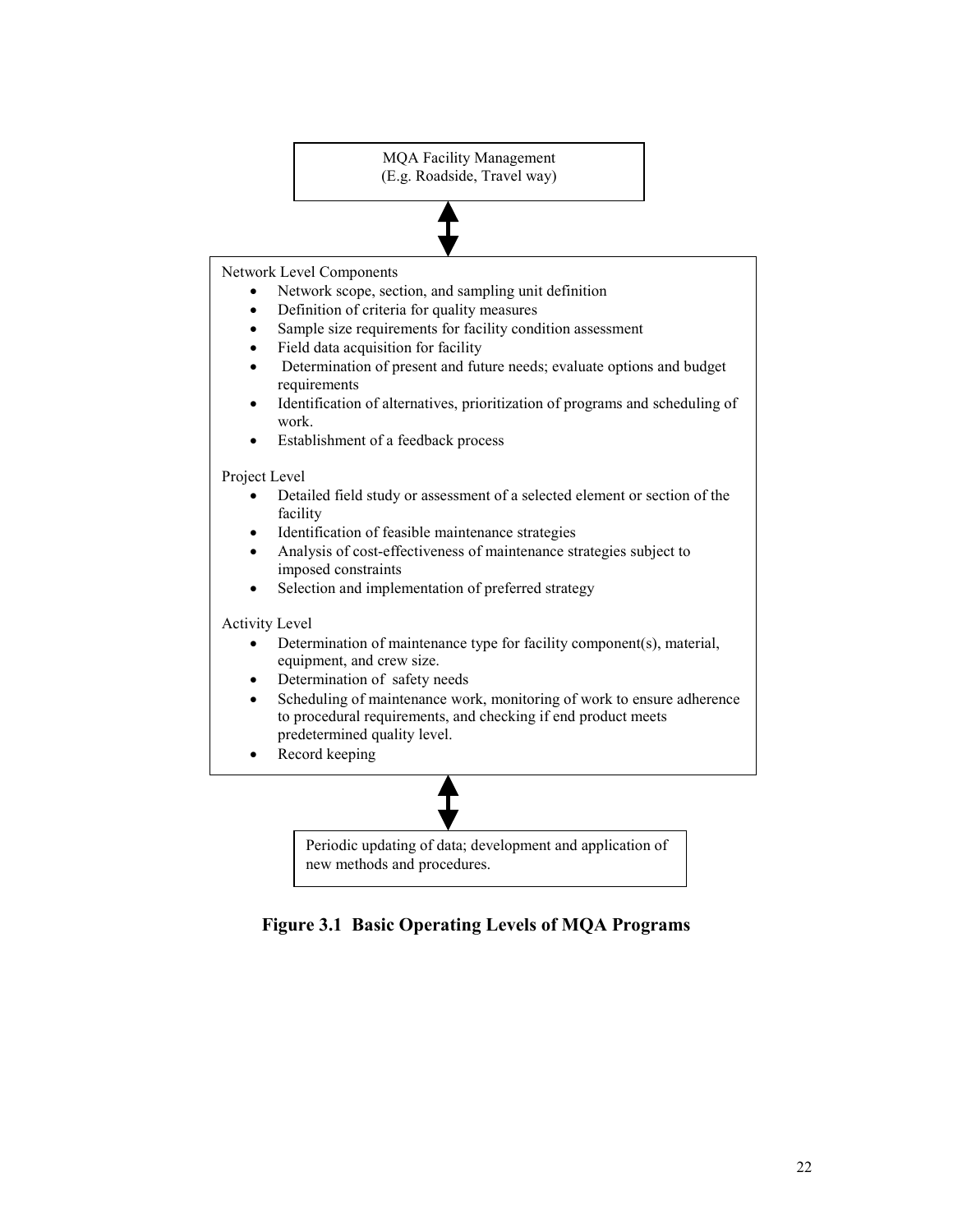Technical Level Decision-Maker Issues

- Scope of facility network
- Procedures for field data acquisition (sample size, maintenance quality measures criteria, field survey design, safety requirements)
- Database design.
- Acquired data analyses procedures; communication of results to administrative and/or legislative level decision makers.
- Implementation guidelines



Administrative Level Decision-Maker Issues

- How to summarize current status of the network facility of interest based on information from the database.
- Prioritization method needed to provide justification for budget request
- How to quantitatively determine the effects of lower budget levels or the budget level needed to keep the facility network in some specified condition.
- How to effectively demonstrate the effect of maintenance deferrals.
- How to estimate the future status of the network facility for various funding scenarios.



Legislative Level Decision-Making Issues

- Are budget requests clearly stated and adequately supported?
- How does the budget request (if fully approved) address the present and future status of the facility network?
- What will be the short- and long-term impacts of a specified reduction in funding on the present and future status of the facility network?
- What will be the short- and long-term impacts on the present and future status of the facility network if maintenance is deferred i.e. if proposed budget request is funded at a future year?

## Figure 3.2 Network level Organizational Decision-Making Issues for MQA Programs

## 3.3 Adequacy of Statistics in MQA Decision-Making

As described earlier, the common decisions made at the network level of a MQA include determining the extent of the facilities to be inventoried, maintenance needs from facility condition evaluation surveys, and funds needed to address the identified needs. In addition, feasible funding options and strategies, as well as their impacts on the conditions of the facilities under consideration and on the using public are determined. Decisions that require the use of statistics at the network level may include but are not limited to the following: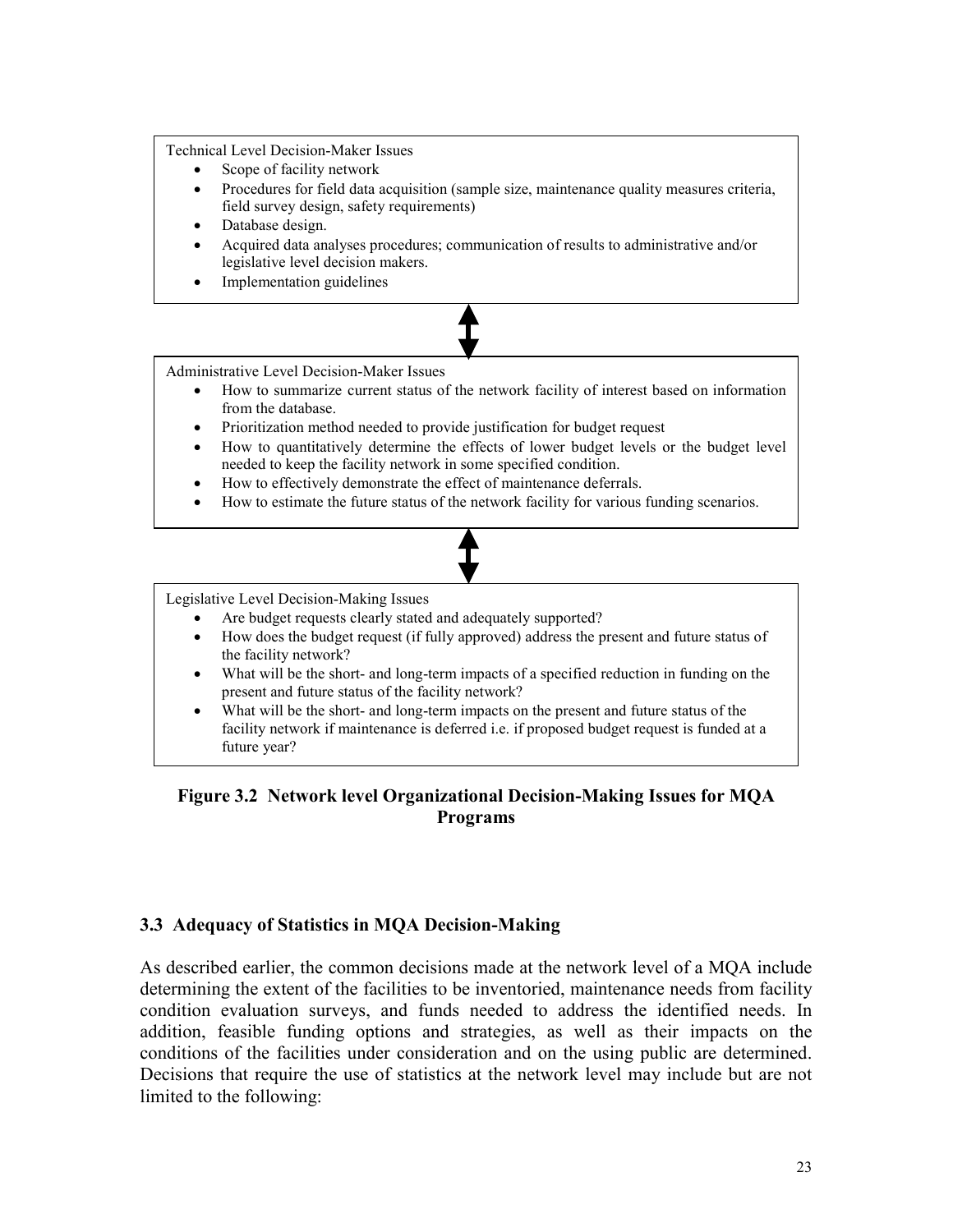- a) Determining the sample size for condition evaluation survey. It is economically not practical to conduct an inventory of the network facility as a whole. Hence, some statistical sampling is required. Chapter 5 discusses issues involving sampling design and sample size determination.
- b) Determining the proportions of facility characteristics (whether statewide, countywide, or district-wide) that meet agency target value for a specific performance measure at a given confidence level. It is common practice for agencies to set target maintenance performance values for their assets, and periodically, determine the proportions that meet, exceed or fall below the set target in order to plan and program work load. This may require constructing a confidence interval relative to the target.
- c) Determining whether significant differences exist in facility maintenance performance for the different functional classification systems, geographical regions or jurisdictions. This may require the use of analysis of variance tests.
- d) Determining whether significant changes exist in facility maintenance performance from one year to the next. This may require the use of comparison of means tests. If significant differences exist, agency intent will be to determine the role that funding level played in the variation and use the information for future funding requests.
- e) Determining how to create some awareness among the public and policy makers regarding facility condition over time. This may require the use of simple plots/trend analysis of condition. This information can be related to consequences of delayed or inadequate funding on facility.

A review of the MQA decision issues, as related to the three organizational levels outlined in the previous subsections suggests that the use of statistics is more appropriate to addressing issues at the technical level. The other two levels rely heavily on the technical level data for their decision-making. In the following sections, specific questions or issues that apply statistics as a tool to facilitate the decision-making process are presented.

## 3.4 Characterizing Data

Statistics play a fundamental role in characterizing data, and in terms of this guide, characterizing maintenance condition. Maintenance characteristics can be described by a variety of elementary statistics, and several well-established procedures are available by which these elementary statistics can be used to make rational and objective decisions concerning the effectiveness of different maintenance materials or procedures, or to make other similar comparisons.

After deciding the objective of an analysis, the next step is to determine how much data, and of what type, will be necessary to compute the elementary statistics and perform the appropriate analyses. It is usually impractical to sample all, or even a large percentage, of a particular stretch of highway. Therefore, a key element of statistical analysis is the use of a limited number of random samples to represent the entire area of interest. The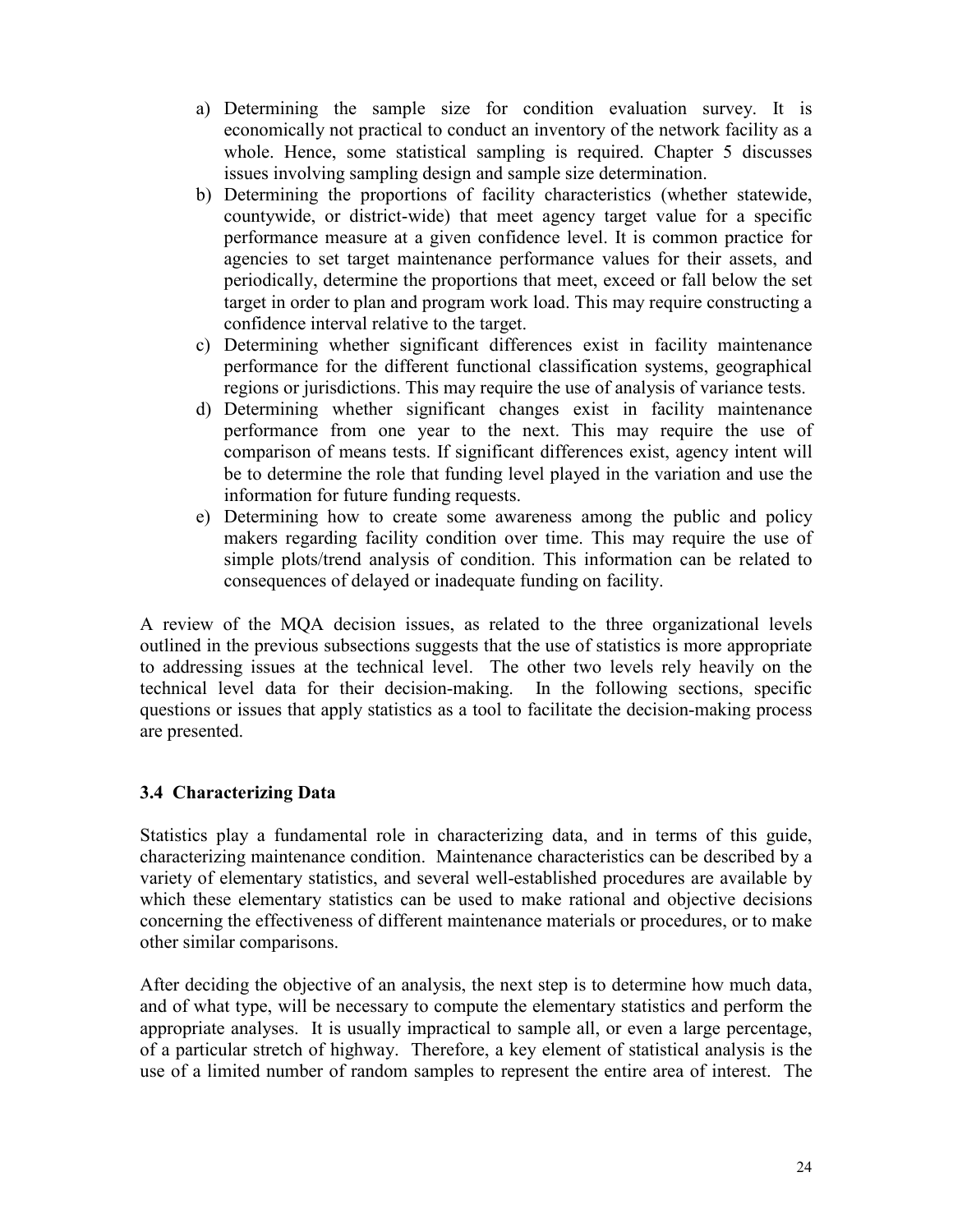validity of the information gained in this manner is strongly linked to the size of the samples and the manner in which they are obtained.

Since the outcomes of the analyses will often result in the decision to spend substantial sums of money for reconstruction or repair, or to adopt some method or material as standard practice, it is important to know and control the level of confidence with which these decisions are made.

## 3.5 Elementary Statistical Definitions

In an effort to communicate statistics in various MQA decisions, key terms and definitions are available. The following is a list of common terms and definitions, in order of detail, that pertain to various decision levels and organizational levels. Most of these terms are in such common use that no references are cited with the definitions, and definitions of some of the most common terms have intentionally been omitted. For further clarification, refer to almost any standard statistical text. Another particularly useful reference for terms related to quality assurance is the *Glossary of Highway Quality* Assurance Terms published by the Transportation Research Board (TRB 2005).

Population – All items or portions of a quantity of similar material, construction, or product – such as all paving done on a specific highway on a given day, etc. In qualityassurance parlance, sometimes used interchangeably with lot.

Types of Populations – A population may be either *continuous* (measured, such as pavement thickness) or *discrete* (counted, i.e., made up of elements that either have or do not have some characteristic). Continuous populations may be further subdivided into two categories, depending on their frequency *histograms*. Normal populations are approximately bell shaped, whereas *non-normal* populations depart significantly from the bell shape in any of several possible ways. The type of population often determines which statistical procedures are appropriate.

 $Sample - A$  portion or subset of the population.

Random Sample – A sample selected in such a manner as to allow all members of the population an equal likelihood of appearing in the sample.

*Stratified Random Sample – A sample selected by first subdividing the population into a* specified number of equal subsections, and then selecting a single random sample from each. The purpose of stratified random sampling is to spread the sample throughout the population and to prevent individual samples from being clustered too closely together.

Attributes Sampling – Sampling from a population of discrete values. A distinct advantage of this approach is that no distributional assumptions are required. A disadvantage is that it has less discriminating power than variables procedures.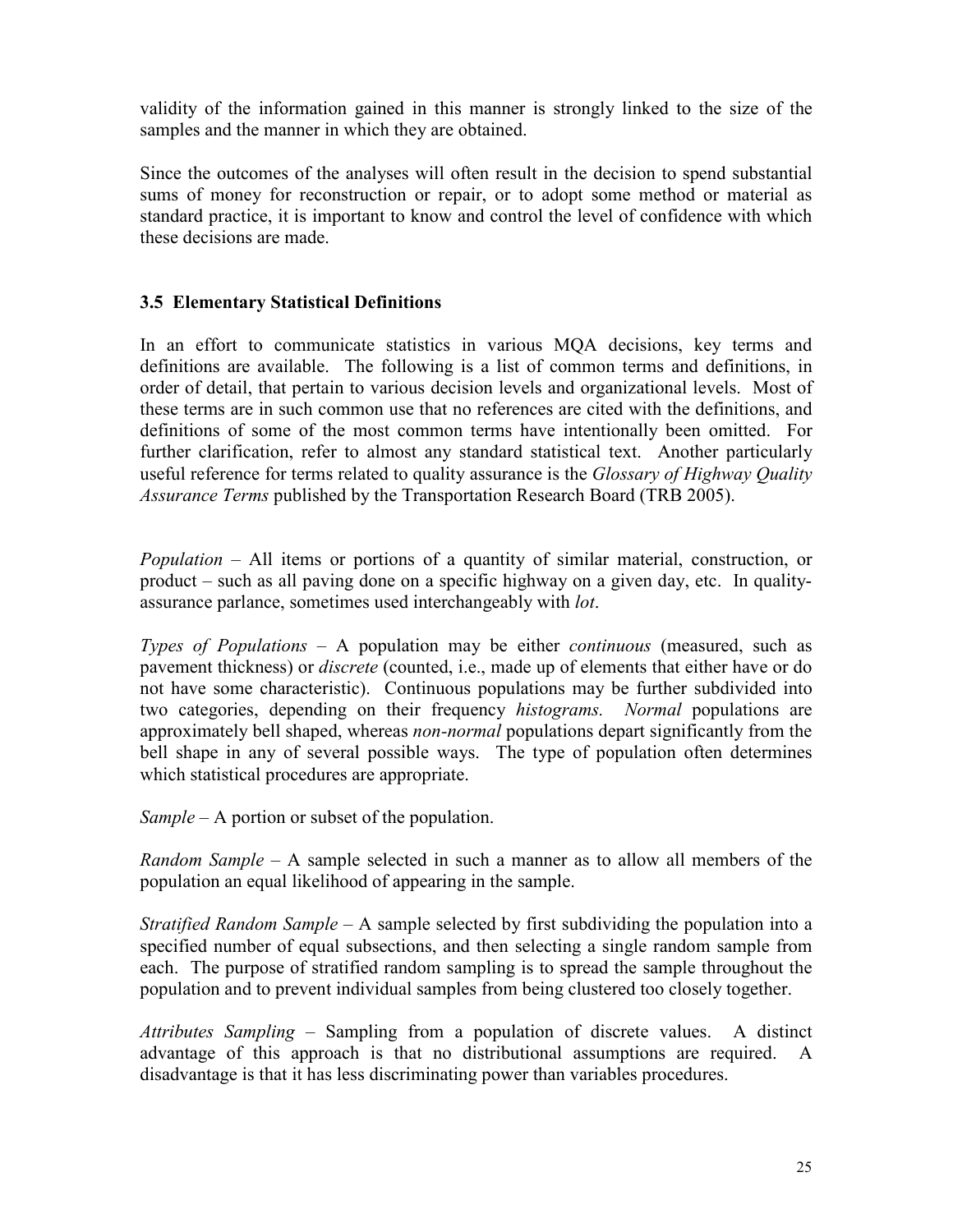Variables Sampling – Sampling from a continuous (or essentially continuous) normal population followed by the calculation of various statistical parameters such as the mean, standard deviation, etc.

*Quality Index (O Statistic)* – A statistic used with variables sampling and appropriate tables to estimate the *percent defective* or the *percent within limits* of a population.

Parameter – A measure of a population that takes into account every member of the population. The mean, when applied to a population, is an example of a parameter.

Statistic – A measure computed from a sample. Sometimes called *sample statistic*.

*Estimate* – A statistic computed from a sample in order to determine the population parameter. An estimate may be a *point estimate* (single value assumed to represent the population parameter), or an *interval estimate* (two values between which the population parameter is believed to lie).

Confidence Interval Estimate  $-$  An interval estimate within which the true population parameter is expected to lie with a specified level of probability.

Confidence  $Limit(s)$  – Lower and/or upper bounds of the confidence interval estimate. Confidence intervals may be two-sided, in which case there are two confidence limits, or one-sided, in which case one of the limits is plus or minus infinity.

*Mean* – A measure of *central tendency*. For most applications, the mean is taken to be the arithmetic average of a group of numbers. The mean may be calculated from either a sample or a population.

Standard Deviation – A measure of dispersion of a set of data. It may be calculated from either a sample or a population, although the computational formulas are slightly different.

Variance - A measure of the average squared distance between the mean and each item in the population. The square root of the variance is the *standard deviation*.

Hypothesis – In statistics, a claim or conjecture about a population.

Hypothesis Test – A statistical procedure by which a hypothesis is tested.

Null Hypothesis – The hypothesis that is tested, often the opposite of the conjecture that motivated the hypothesis test.

Alternative Hypothesis – The hypothesis to be accepted if the null hypothesis is rejected. Technically, neither the null hypothesis nor the alternative hypothesis can be proven true in this manner, but if the null hypothesis is rejected at a specified low risk of error, it is conventional to accept the alternative hypothesis as true. Conversely, if the null hypothesis is not rejected by the statistical test, it is conventional to regard it as true.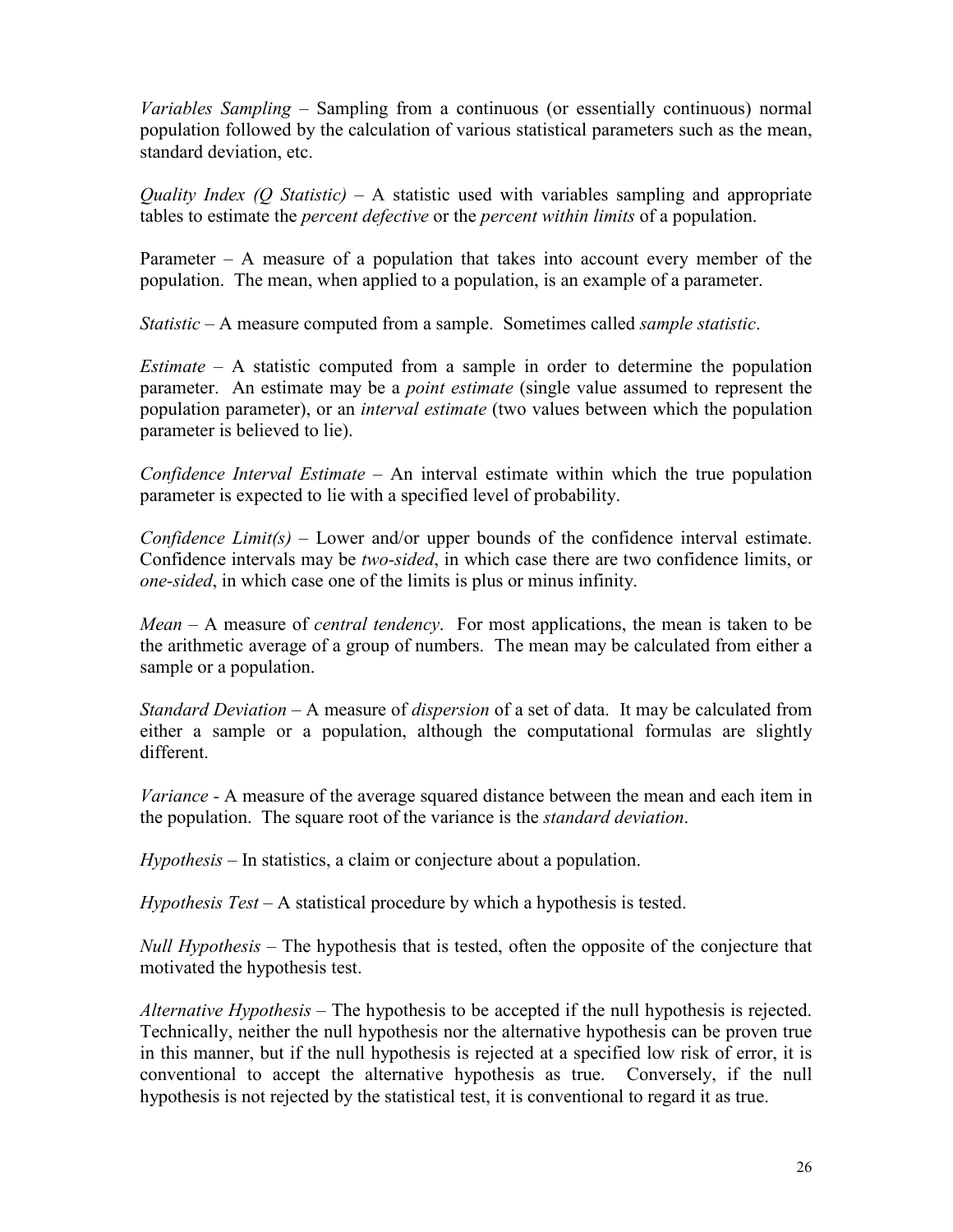Type I Error - Rejecting a null hypothesis when it is true. The Greek letter alpha ( $\alpha$ ) is the probability of Type I error

Type II Error - Accepting a null hypothesis when it is false. The Greek letter beta ( $\beta$ ) is the probability of a Type II error

Power of the Hypothesis Test - It is defined as the probability of correctly rejecting the null hypothesis when it is false. The power of a test is computed as 1-Beta  $(\beta)$ . The test is more powerful if beta is kept reasonable small. A powerful test can have values of 0.80, 0.90, or 0.95.

Significance Level – The probability of falsely rejecting the null hypothesis when it is true. Usually represented by the Greek letter alpha  $(\alpha)$ . Commonly used values are 0.01, 0.05, and 0.10.

Confidence Level – The probability that statisticians associate with an interval estimate of a population parameter indicating how confident they are that the interval estimate will include the population parameter. The quantity 1.0 minus the significance level. Commonly used values are 0.90, 0.95, and 0.99.

Normal Distribution – A data distribution commonly occurring in nature that is approximately bell shaped. This distribution is a reasonably accurate representation of many construction and maintenance characteristics, and often occurs when there is a process with a consistent central tendency that has no nearby lower or upper physical constraints.

Student-t Distribution – A statistical distribution used for a variety of comparisons and hypothesis tests. It is bell shaped similar to the normal distribution, but generally broader than the normal distribution, and typically applies to small samples of  $n < 30$ .

F Distribution – Another statistical distribution used for a variety of comparisons and hypothesis tests. The F statistic is the ratio of two variances and, unlike the normal and Student t-distributions, the F distribution is skewed.

Analysis of Variance  $(ANOVA) - A$  procedure to simultaneously test whether the sample means of several populations are equal or not. Variation is partitioned both within and between the populations, then ratio of between variance and within variance are considered in the determination.

 $F$  Ratio - It is the ratio used in to determine the area, or probability, under the skewed  $F$ distribution. It is usually used with the ANOVA, among other tests, to compare the magnitude of two or more estimates of the population variance to determine it the two or more estimates are approximately equal.

Non-Parametric - It is when the parameters of the variable of interest in the population are not known. Non-parametric methods do not rely on the estimation of parameters, such as the mean or standard deviation, to describe the variable of interest. These methods are sometimes called *parameter-free* method or *distribution-free* methods.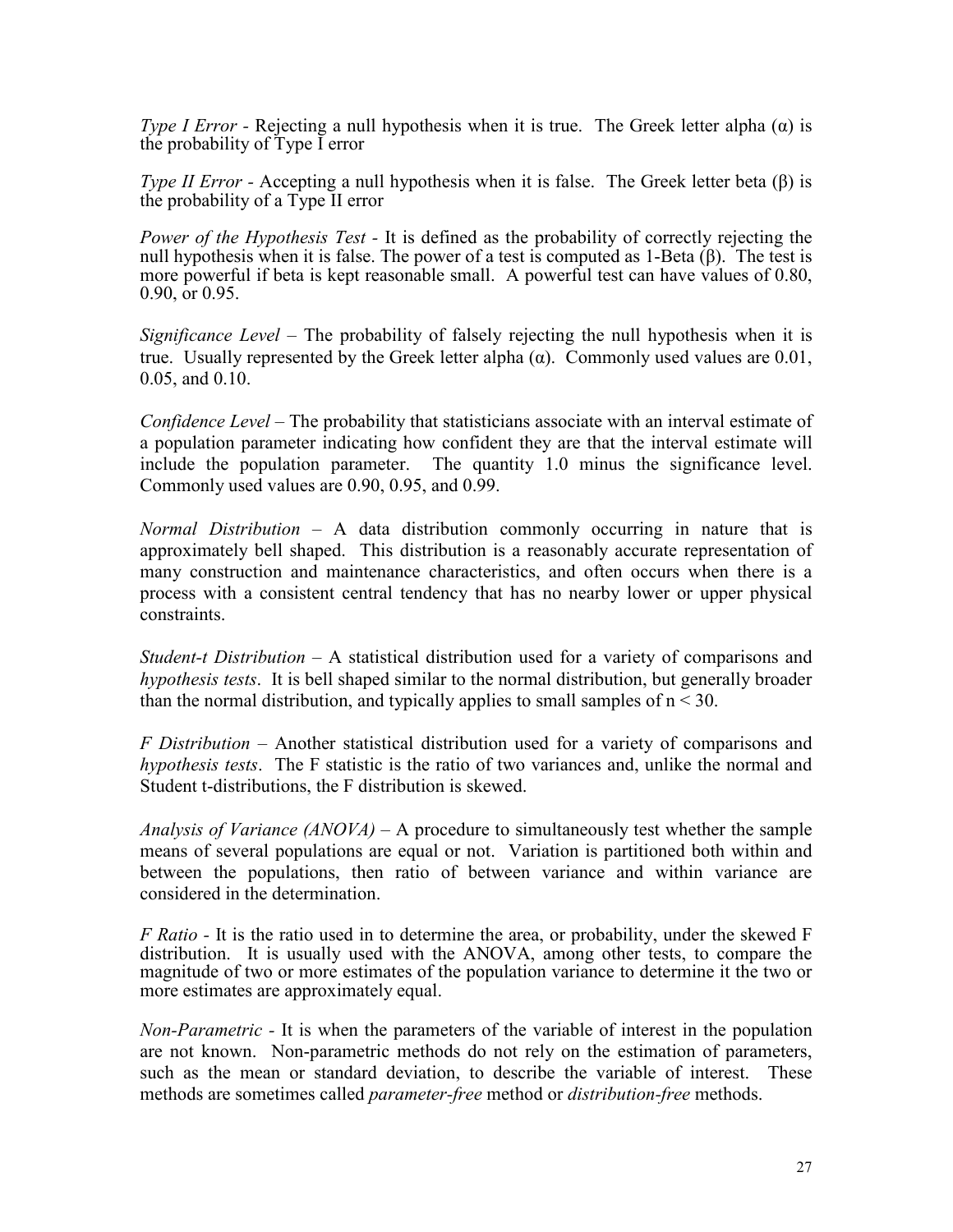## CHAPTER 4 STATISTICAL PROCEDURES

## 4.1 Introduction

This chapter presents fundamental statistical procedures that help describe features of MQA data, create confidence intervals, and conduct formal statistical tests. These fundamental procedures provide the foundation for the applications in the following chapter where specific questions facing MQA programs are addressed. Examples are provided for these statistical procedures using sample data.

- Normality Tests
- Confidence Interval for a Proportion (Discrete Population)
- Confidence Interval for the Mean of a Normal Population
- Confidence Interval for Percent Defective (Normal Population, Single Limit)
- Confidence Interval for Percent Defective (Normal Population, Double Limits)
- Hypothesis Test for Mean of a Normal Population
- Hypothesis Test for Difference between Means of Two Normal Populations
- Hypothesis Test for Dependent Normal Means (Paired-t Test)
- Hypothesis Test for Proportion of a Discrete Population
- Hypothesis Test for Difference between Proportions of Discrete Populations
- Hypothesis Test for Difference between Means of Several Normal Populations
- Sample Size Determination
- Random Sampling

## 4.2 Normality Tests

The validity of several statistical procedures depends upon the assumption of sampling from a population that is normally distributed, or at least nearly so. Figure 4.1 provides a hypothetical case showing an approximately normal histogram and three possible examples of distinctly non-normal histograms. Provided a reasonable amount of data values are available, visual inspection of the histogram may be sufficient to determine whether or not the distribution is sufficiently bell shaped to safely assume it is normal. Based on past experience of the authors,  $N > 50$  is desirable when assessing normality with histograms since it is robust to the number of histogram bars, and the individual bar width. Traditional normality tests traditionally require a minimum sample size of  $N > 30$ (Thompson 1992).

There are a variety of statistics available for testing normality, including the Anderson-Darling test, Shapiro-Wilks W test, and Kolmogorov-Smirnov test. A simplified, and more visually appealing test, is the Normal Probability Plot. Refer to a range of statistical textbooks for detailed descriptions of each test procedure.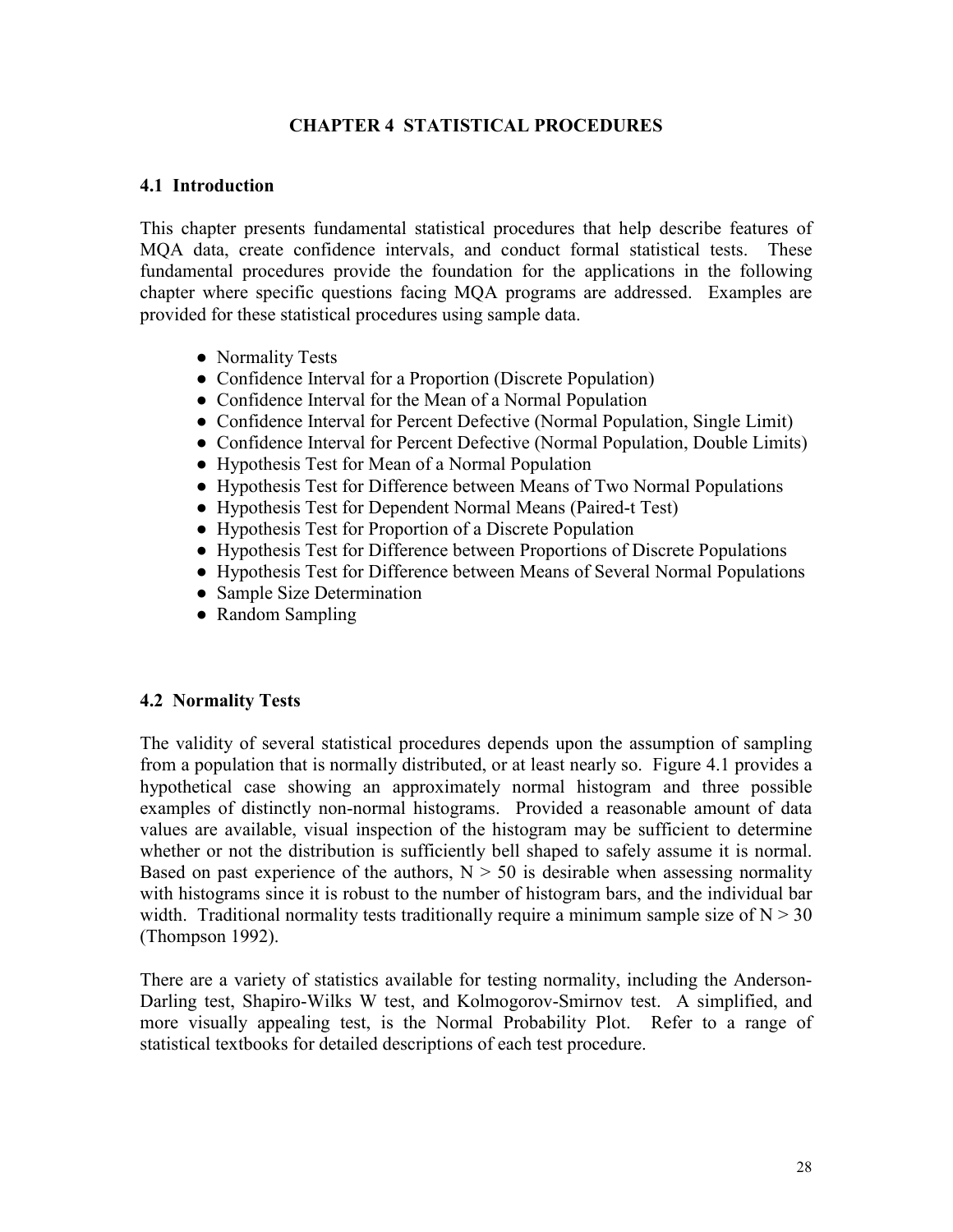

Figure 4.1 Typical Data Distributions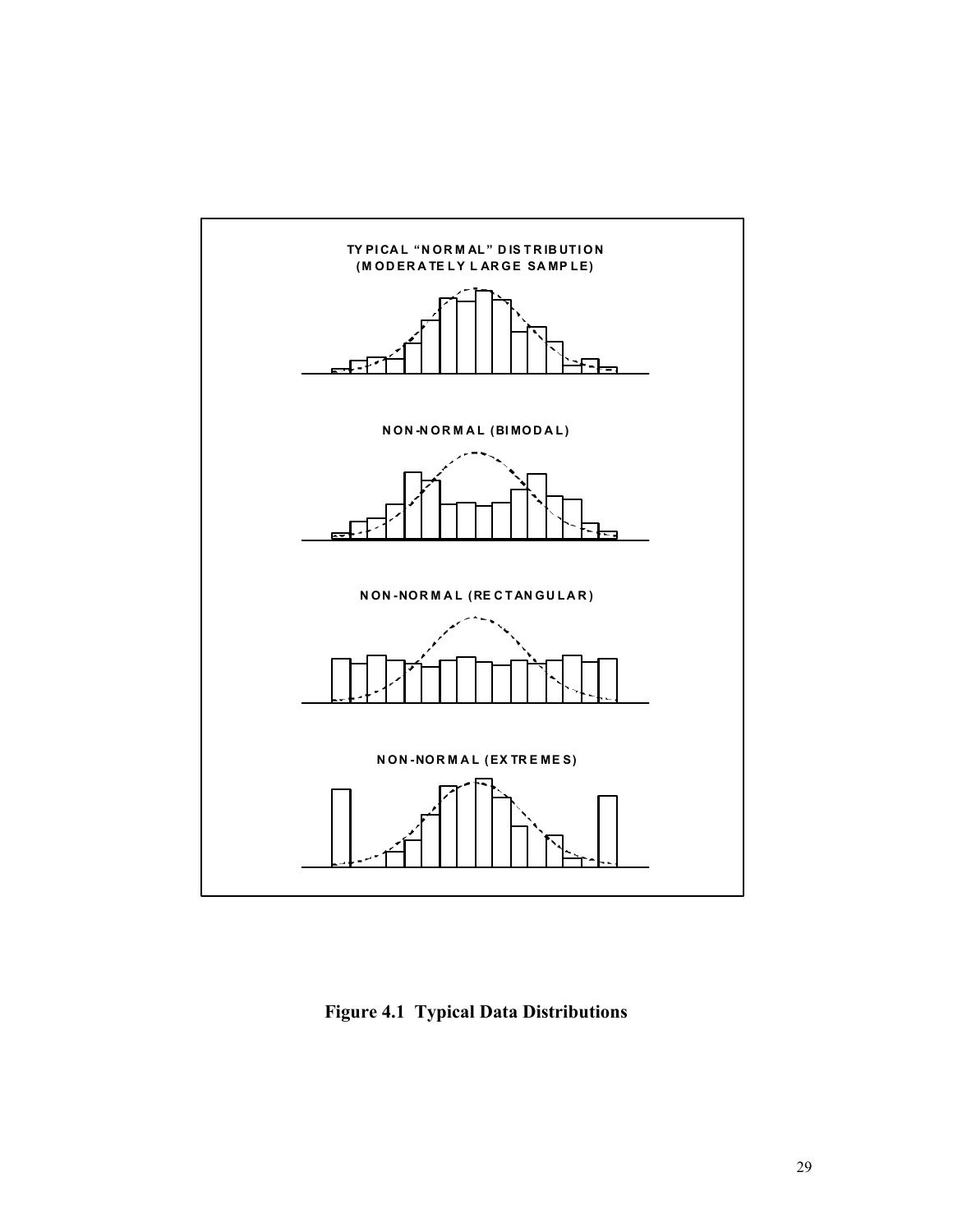If there is doubt about normality, and a more formal decision process is desired, a variety of tests are readily available in standard statistical texts, such as the Anderson-Darling Test. These tests use significance testing to determine whether the sample is normal or not. Typically, a 0.05 or 0.10 probability value (p-value) is used to determine significance.

Several statistical computer packages can readily determine normality, such as Minitab<sup>™</sup> or StatGraph<sup>TM</sup>. An example of a normal distribution test using the Minitab<sup>TM</sup> software and North Carolina 2000 level of service (LOS) data is shown in Figure 4.2. In Figure 4.2, the weighted level of service (LOS) ratings for  $n = 151$  segments in Division 1 are provided. The histogram shows strong central tendency and approximation of a normal "bell-shaped" distribution, with  $\overline{x}$  = 71.6 and s = 11.2. With a stated *null hypothesis* that the shape is normal, with 5% probability of rejection, the Anderson-Darling Test concludes a normal distribution since the p-value  $> 0.05$ . From this distribution, 95%confidence intervals are constructed for the mean; an interval where the true mean can be found with 95% probability.



Figure 4.2 North Carolina 2000 Weighted LOS for Division 1

Quartiles are also provided in Figure 4.2, where the data are grouped into quarters. The 1<sup>st</sup> Quartile defines data points in the lower quarter, while the 3<sup>rd</sup> Quartile defines data points in the upper quarter. Additional statistics are listed, such as the skewness and kurtosis, that describe the shape of the distribution. (Refer to any statistical textbook for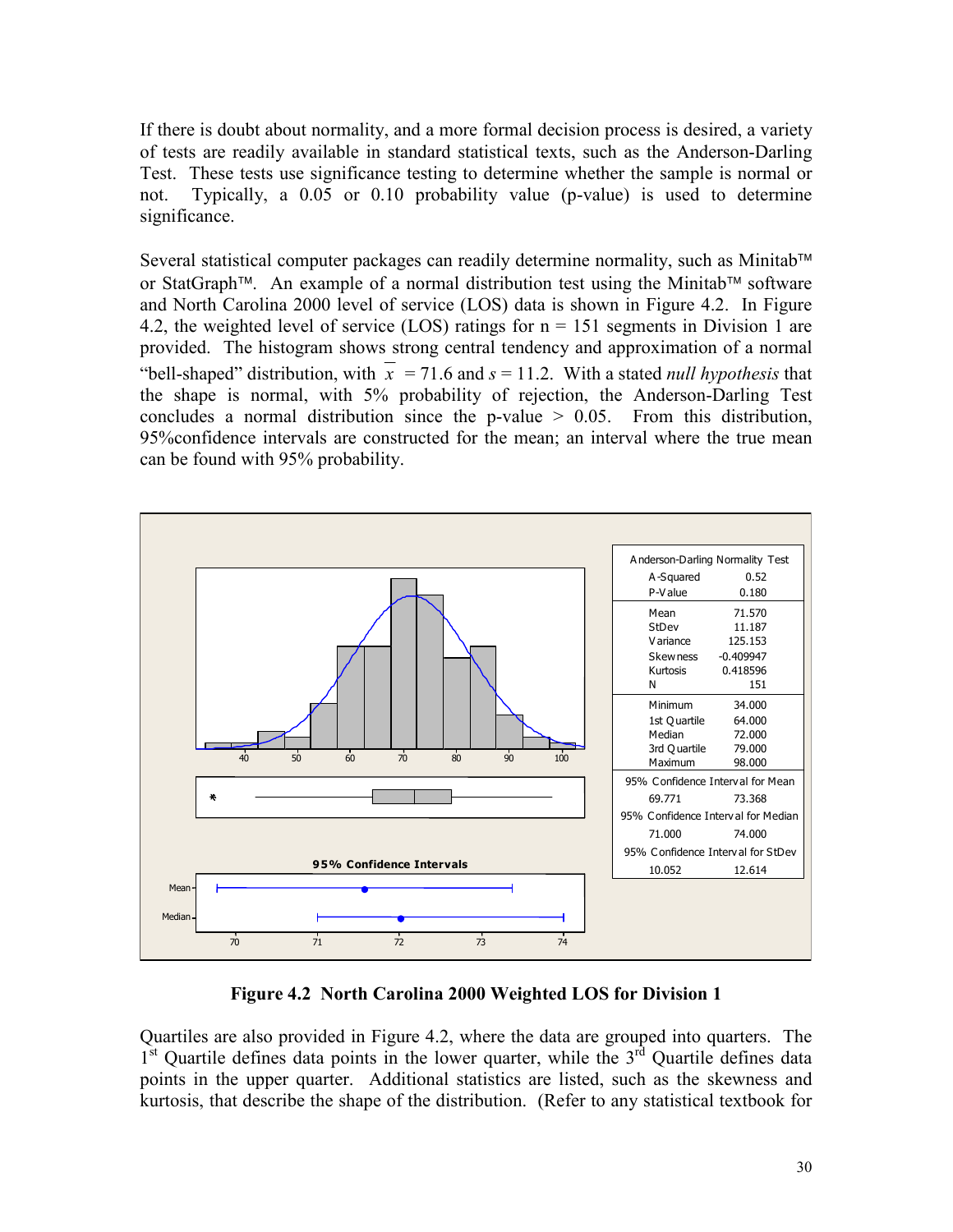definitions and examples for skewness and kurtosis. These are advanced statistical parameters that can be investigated and help better characterize a distribution. Based on a review of current MQA practice, they are not recommended without advanced training.)

A fundamental question that may arise is "what happens if the data are not normal"? In Figure 4.3, the weighted LOS ratings for  $n = 175$  segments in Division 3 are provided. The histogram shows strong central tendency and approximation of a normal "bellshaped" distribution, with  $\overline{x}$  = 77.9 and s = 9.3. However, at a set 5% value for the null hypothesis, the Anderson-Darling Test concludes that the distribution is not normal, since the p-value  $= 0.038$ , which is lower than the 0.05 threshold. In this case, the agency may assume that a normal distribution would be met if additional segments are sampled, or a non-parametric approach can be pursued.



Figure 4.3 North Carolina 2000 Weighted LOS for Division 3

Non-parametric methods are a simplified approach to characterize the data, such as the median, mean, quartile(s), and range. These statistics do not require that a specific distributional assumption be met, such as the normal distribution. However, nonparametric methods cannot construct confidence intervals or estimate precision for a stated probability level, since the data lack the underlying distributional parameters. Thus, in the previous example, an agency can compute the mean, standard deviation, or mean; however, a 95 percent confidence interval of the mean would not be possible since the data were determined not normally distributed.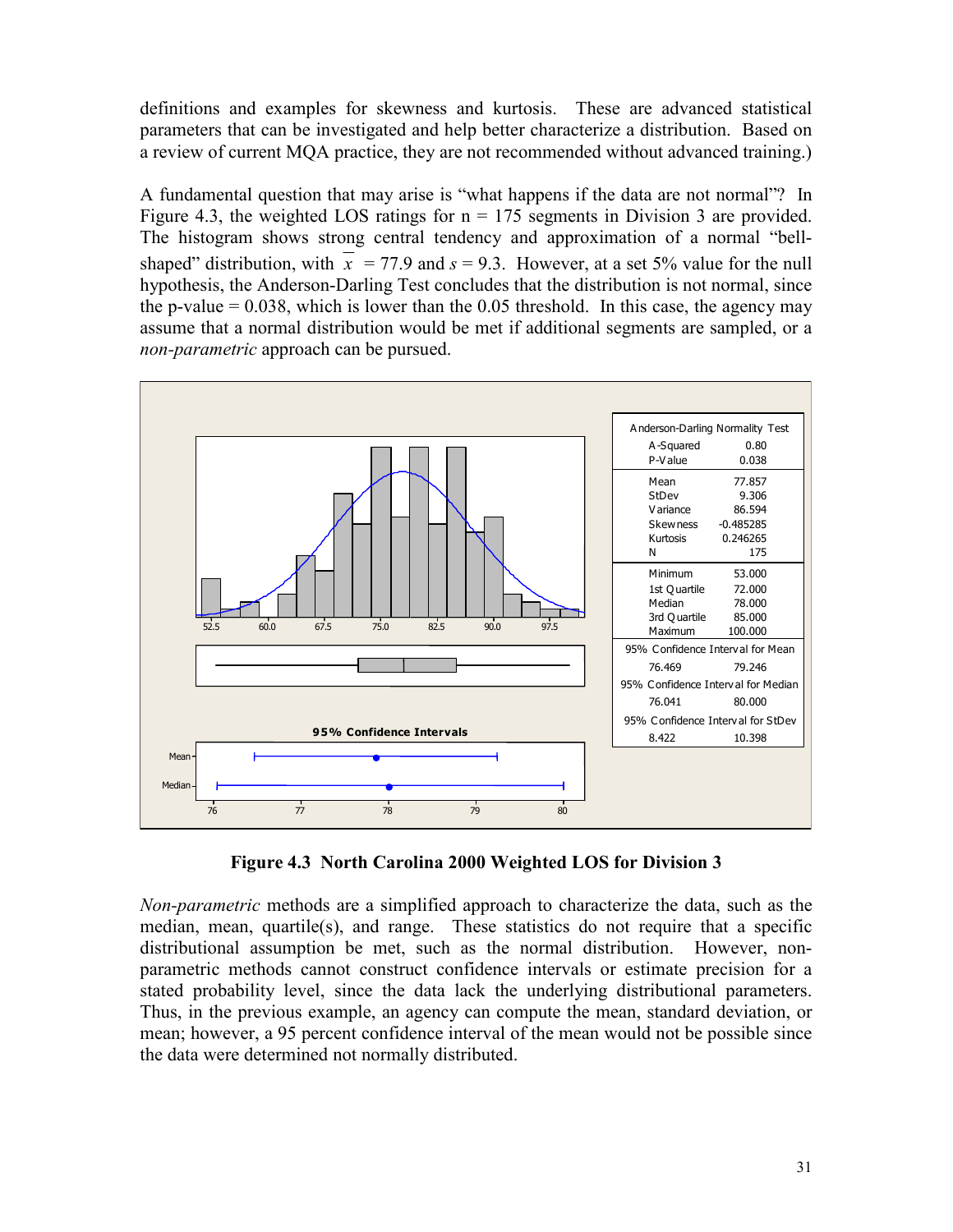#### 4.3 Confidence Interval for the Mean of a Normal Population

#### Example: Confidence Interval for Number of Obstructed Drains

This procedure is often used in lieu of a point estimate, or with a point estimate to provide an indication of the precision of the estimate, stated at some specified confidence level. For example, suppose that the number of drains in County #1 are counted for having either (1) the outlet, endwalls, or end protection closed or crushed, or (2) the water flow or end protection is obstructed. Data determine that a point estimate of 3.0 drains are obstructed, or stated as an interval estimate of 2.5 - 3.5 drains with a confidence level of 95%. The correct interpretation is that, if the complete estimation procedure were repeated many times using a confidence level of 95% each time, then approximately 95 percent of the intervals estimated in this manner would contain the true population mean.

The top diagram in Figure 4.4 illustrates the conventional manner in which the confidence interval for a population mean would be computed from the sample mean. For example, suppose a sample of size  $n = 10$  in County #1 had produced a mean value,  $(x)$  for a count of 3.5 drains and a standard deviation  $(s)$  of 0.29 drains. Since the sample size is less than 30, the Student-t distribution is used. Sample sizes with a distinct normal distribution ( $n > 30$ ) could use the standard normal tables with Z statistic), if desired. In this example, degrees of freedom,  $df = n - 1 = 10 - 1 = 9$ , and a significance level of  $\alpha/2$  $= 0.025$  (giving a total tail area of 0.05 for a two-tailed interval at a confidence level of 0.95), the appropriate t-statistic is  $t_{df=9, \alpha/2=0.025} = 2.262$ . The lower and upper confidence limits are then computed as follows:

LOWER: 
$$
L = \bar{x} - \frac{t(s)}{\sqrt{n}}
$$
 (4.1)  
\n $L = 3.5 - \frac{2.262(0.29)}{\sqrt{10}}$   
\n $L = 3.29$   
\nUPPER:  $U = \bar{x} + \frac{t(s)}{\sqrt{n}}$   
\n $U = 3.5 + \frac{2.262(0.29)}{\sqrt{10}}$   
\n $U = 3.71$  (4.2)

Therefore, for this example it is conventional to state that, at a confidence level of 95%, the true population mean might be as small as 3.29 drains or as large as 3.71 drains. If a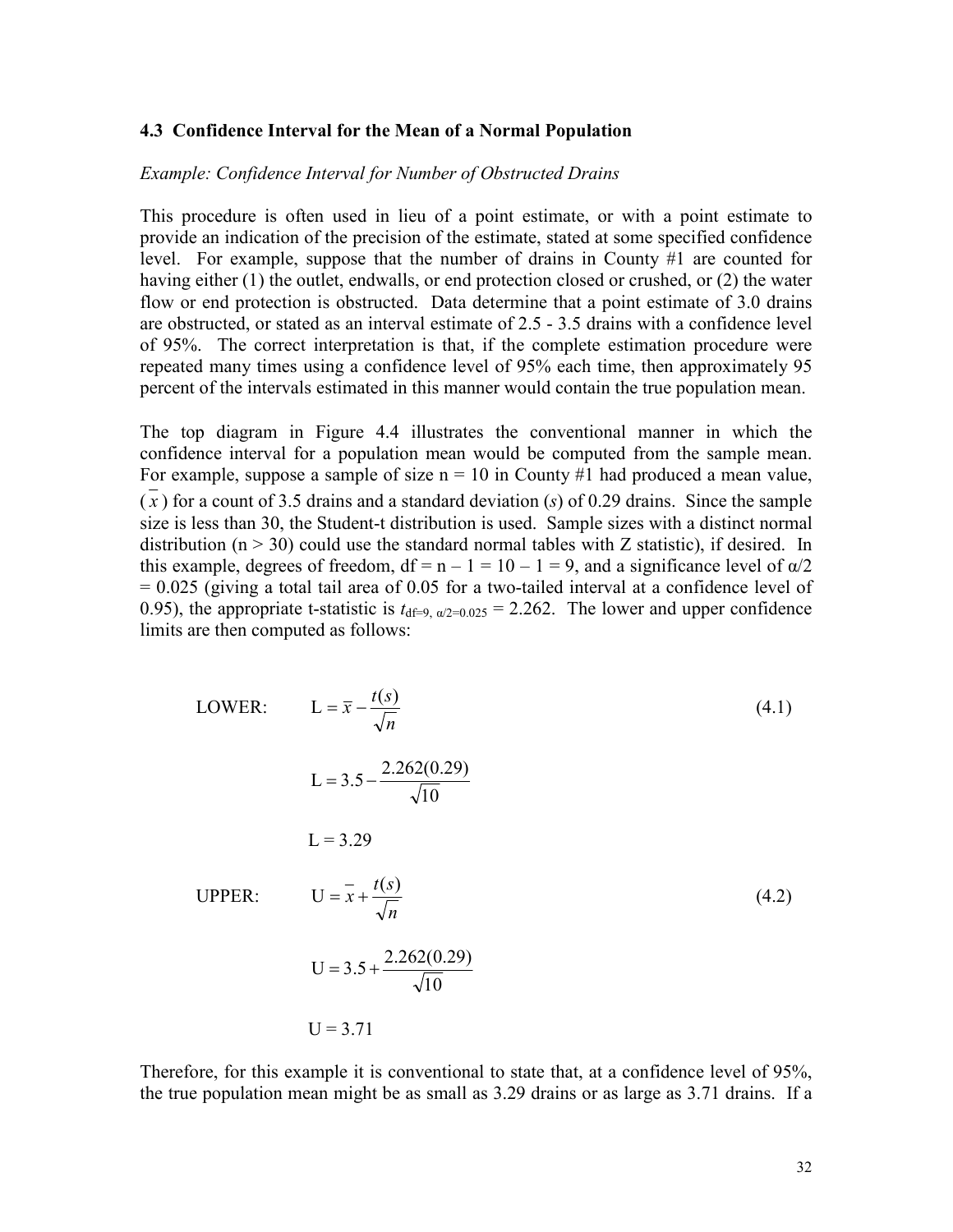higher level of confidence had been chosen (such as 99%), the price for this greater degree of assurance would be a still wider interval. The t-value in this case would have been 3.250, and the corresponding intervals would have been  $L = 3.20$  and  $U = 3.80$ drains.

The middle diagram in Figure 4.4 illustrates a slightly different way this procedure could be formulated. As depicted in this diagram, it is desired to find how low the true population mean (L in this diagram) could be such that there would be a probability of exactly 0.025 of obtaining the observed sample mean of  $\bar{x}$  = 3.5 drains. Similarly, it is desired to find how high the true population mean could be such that there would be a probability of exactly 0.025 of obtaining that same observed value of the sample mean. It can be demonstrated that, for this example, precisely the same calculations would be made as shown in Equations 4.1 and 4.2. In this case the procedures are exactly equivalent because the "L" and "U" sampling distributions shown in the middle diagram are identical to the distribution shown in the top diagram.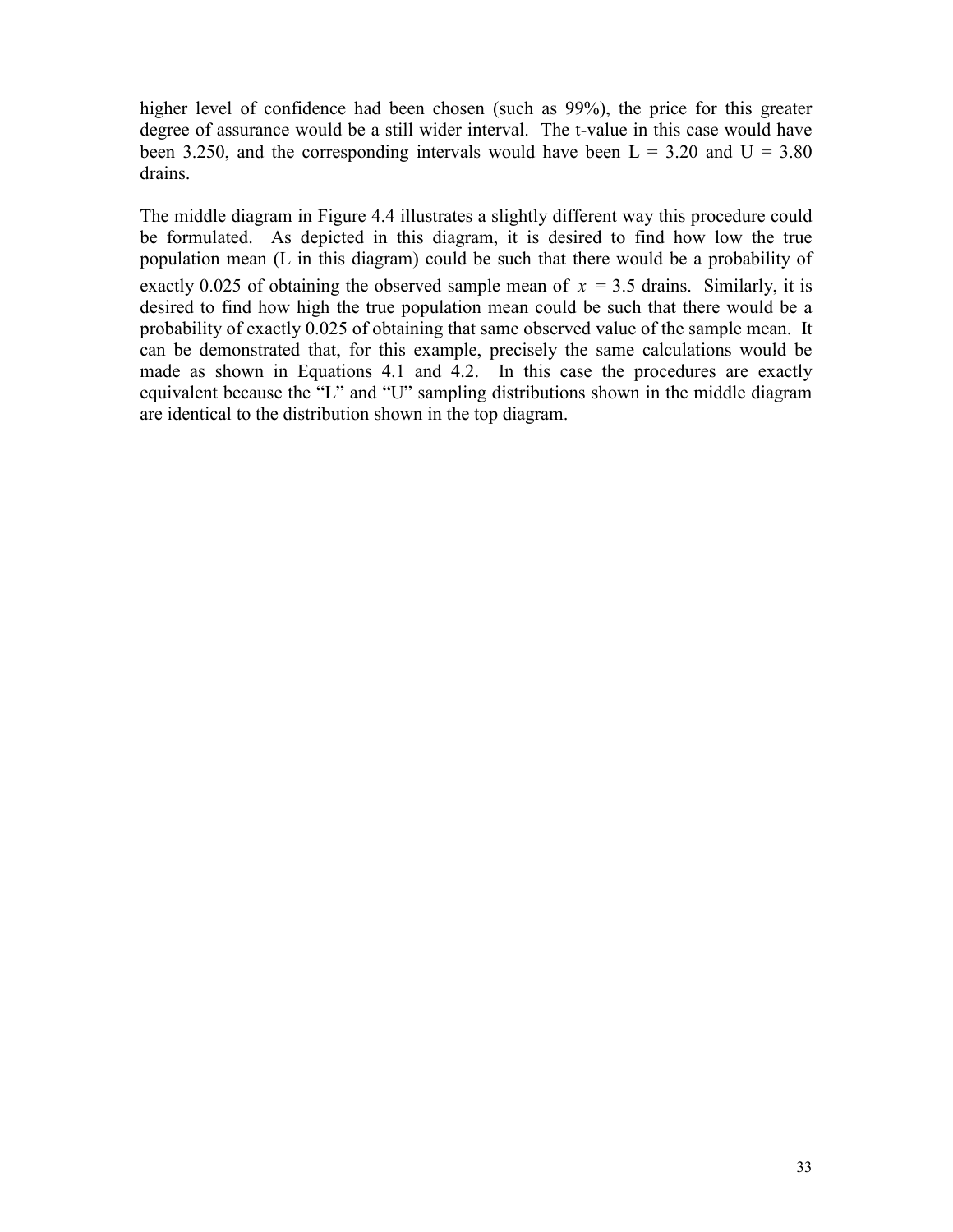

Figure 4.4 Confidence Interval Concepts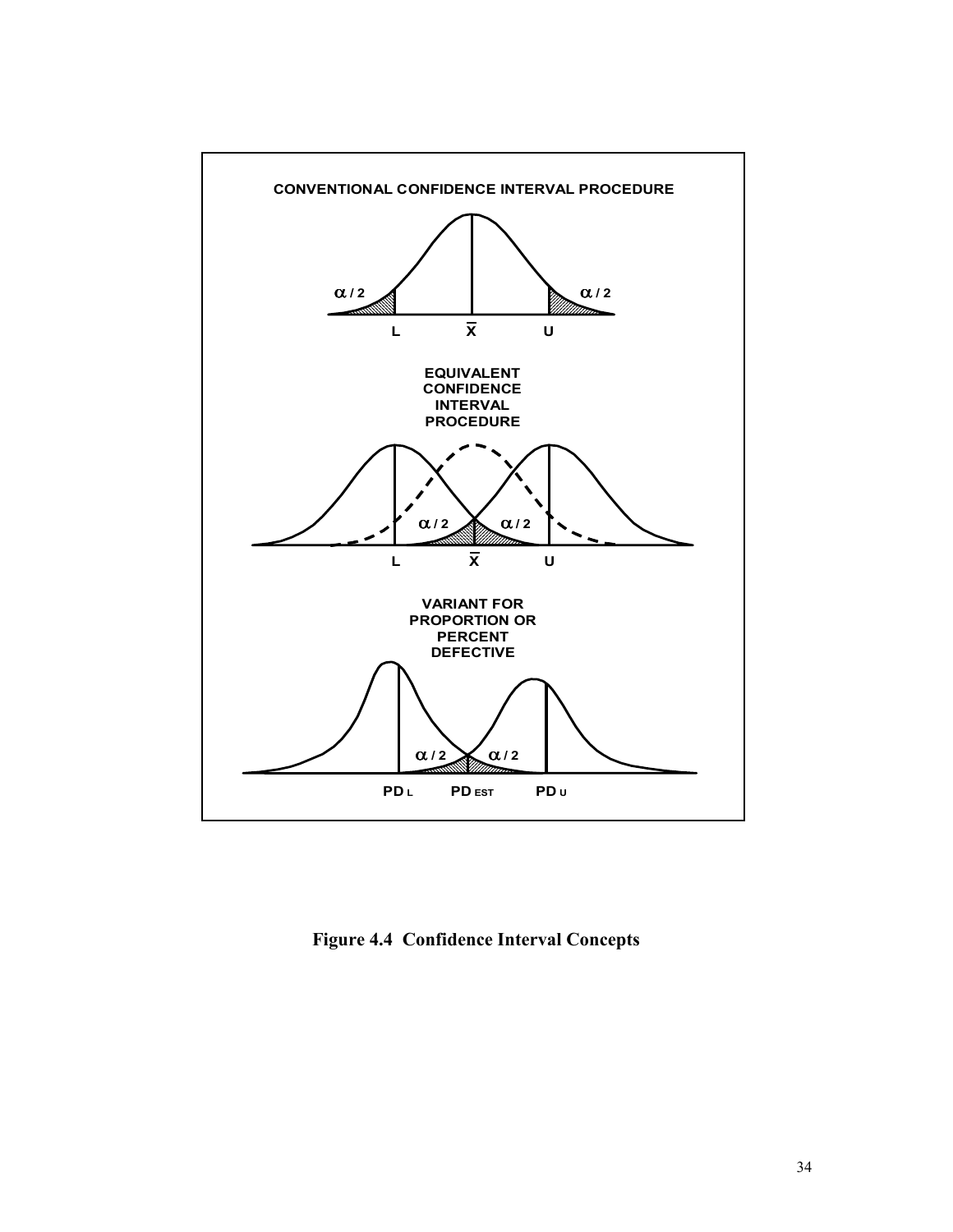### 4.4 Confidence Interval for a Proportion (Discrete Population)

#### Example: Proportion of Vegetation Obstruction

When the statistic of interest is a proportion, it might be stated as a decimal or, alternatively, as a percent defective (PD). In both cases, the conceptual approach shown in the lower diagram in Figure 4.4 applies, which is simply a variant of the middle diagram.

If the proportion has been obtained by sampling from a discrete population, and counting the number of sample items that have some particular characteristic, a procedure based on the binomial distribution will be used as described below. For example, in a given state in County  $\#1$ ,  $n = 20$  randomly selected equal-length sections of roadway were sampled for vegetation obstructions, and  $k = 3$  segments were found to be defective by having sufficient obstruction to the driver, thus, the point estimate of the proportion defective would be  $p = 3 / 20 = 0.15$  (which could also be represented as PD = 15). This value is certainly of interest, but it would be still better to know if that value of 0.15 is precise to plus or minus 0.05, for example, or some much larger tolerance.

Although there is no simple equation by which the confidence limits can be computed in this case, they are nonetheless easy to obtain. Convenient tables exist for a wide range of possible sample values, such as those published by the Chemical Rubber Company (CRC 1968). Available graphs cover an even wider range of data but are not quite as accurate or easy to use, such as those published by Dixon and Massey (1969), and several on-line calculation tools also exist. (It is recommended to cross-check any on-line tools with well established tables before adopting them as standard practice because several minor discrepancies have been found). Still another method, used by the authors to doublecheck the aforementioned sources, is to create a computer algorithm that performs binomial calculations using an efficient search routine to obtain the desired results.

For the example just presented, in which  $p = 3 / 20 = 0.15$ , and a two-tailed 95% confidence interval is desired, the CRC table (CRC 1968) gives the lower and upper confidence limits as  $p_L = 0.032$  and  $p_U = 0.379$ . As a check, the graph for a 95% confidence level was consulted in Dixon and Massey (1969) where it is seen that the curves for  $n = 20$  intersect the  $p = 0.15$  grid line at about  $p_L = 0.03$  and  $p_U = 0.38$ . Similar tables in other texts should produce essentially the same results. As a further test to demonstrate the accuracy of these results, a direct computation was made using the cumulative binomial expression for the lower confidence limit given by Equation 4.3.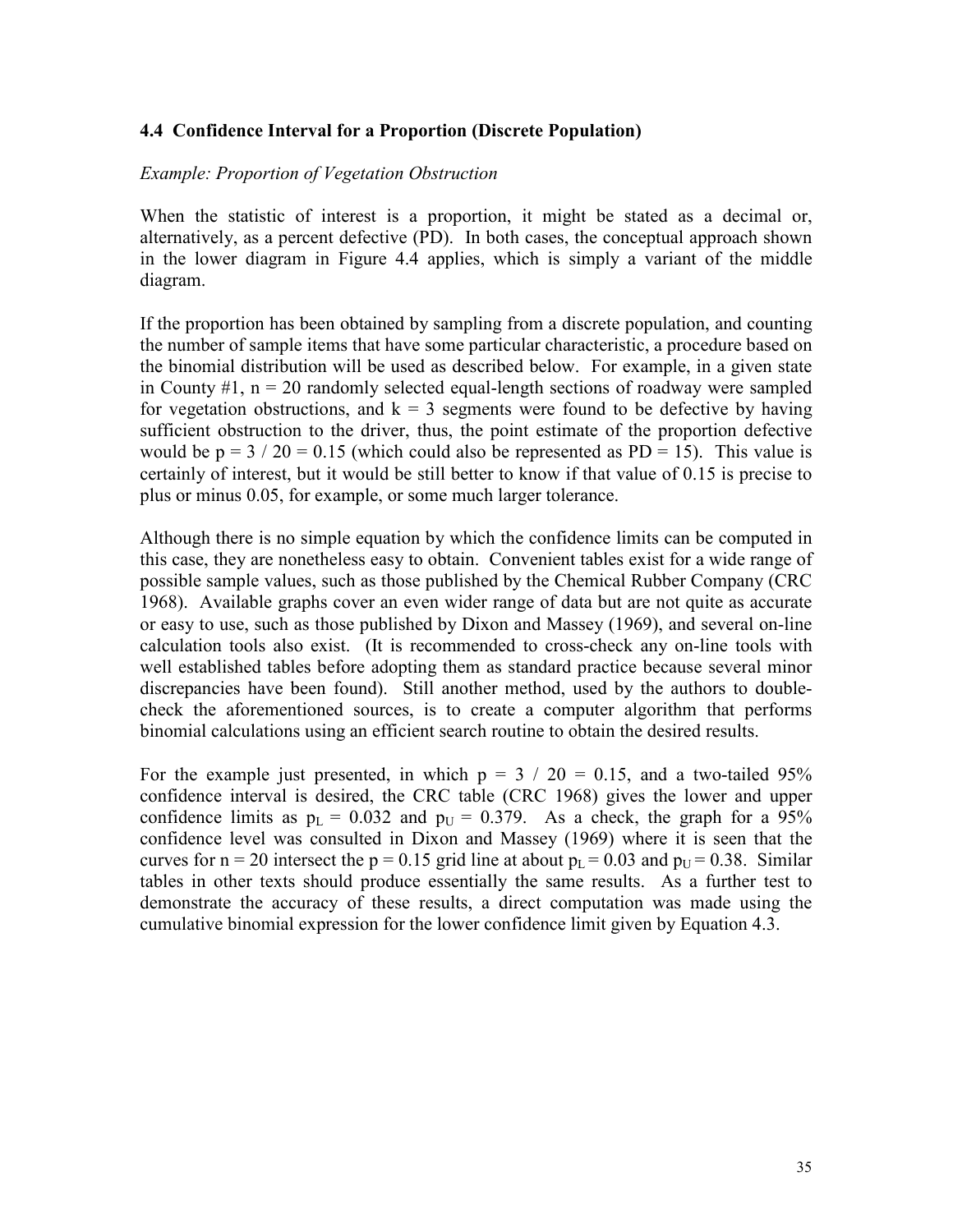$$
\sum_{k}^{n} \left[ \frac{n!}{x!(n-x)!} \right] p^{x} (1-p)^{(n-x)} = \alpha/2 \tag{4.3}
$$

where

| k |     | number of failed sections;                                       |
|---|-----|------------------------------------------------------------------|
| n |     | sample size;                                                     |
| x |     | summation variable, ranges from k to n;                          |
| р | $=$ | population proportion defective ( $p = PD / 100$ ); and          |
| α |     | statistical significance level $(1 - \text{confidence level})$ . |
|   |     |                                                                  |

For a two-sided confidence interval of 0.95, the significance level is  $\alpha = 1 - 0.95 = 0.05$ and the right hand side of Equation 4.3 is then  $\alpha/2 = 0.025$ . For this particular case, instead of performing 18 computations to sum from  $k = 3$  to  $k = n = 20$  to confirm that a probability value of  $\alpha/2 = 0.025$  is obtained, it will be far simpler to sum from  $k = 0$  to  $k = 1$ 2 to check for a probability value of  $1 - 0.025 = 0.975$ . No trial-and-error process is needed for this check because the table and the graph have already indicated that  $p_L$  = 0.032. Therefore, this value is used in Equation 4.3 to obtain the following results:

 $k = 0$ : Prob[ $x = k$ ] = 0.52180  $k = 1$ : Prob[ $x = k$ ] = 0.34499  $k = 2$ : Prob[ $x = k$ ] = 0.10835  $\sum$  = 0.97514 (EXPECTED 0.975)

These calculations confirm that the values obtained from both the table and graph are accurate. This particular case can also be used as a quick check of any on-line calculation tool under consideration.

As a final note, it can be seen that for a sample size of  $n = 20$  segments for vegetation obstruction, the estimate of p (or PD) is not obtained with as high a degree of precision  $(0.032 \le p \le 0.379)$  as might be desired for a decision of any consequence to be made. This emphasizes that, for some applications, larger samples may be desirable. However, it will be demonstrated in the next section that when conditions permit a variables procedure to be used, significantly narrower confidence intervals can be obtained.

The procedure for a discrete population is summarized as follows:

Sample  $n = 20$ ; Sample  $k = 3$ ; Compute  $p = 3 / 20 = 0.15$  (PD = 15.0); Select confidence level  $(0.95$  in this example); Compute  $\alpha/2 = (1 - 0.95) / 2 = 0.025$ ; Obtain  $p_L = 0.032$  from table or graph;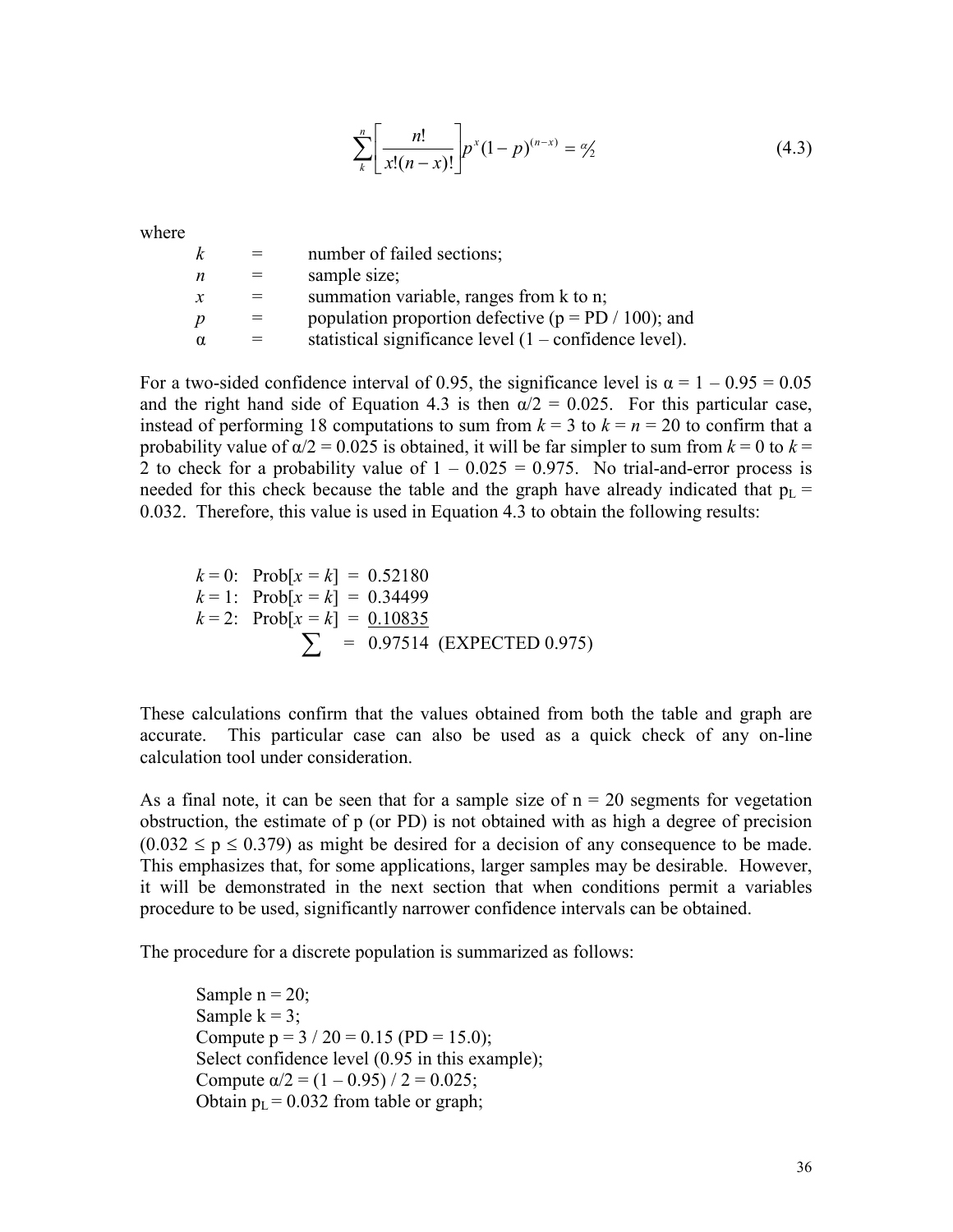Obtain  $p_U = 0.379$  from table or graph;  $PD<sub>L</sub> = 100 (0.032) = 3.2$ ; and  $PD_{U} = 100 (0.379) = 37.9.$ POINT ESTIMATE: PD = 15.0 INTERVAL ESTIMATE:  $3.2 \leq PD \leq 37.9$  (0.95 Confidence)

#### 4.5 Confidence Interval for Percent Defective (Normal Population, Single Limit)

Example: Percentage of Adequately Mowed Area

CAUTION: The term "single limit" in the heading of this section refers not to a singlesided confidence interval, but to those applications for which percent defective in one tail or the other (but not both) of the population is of concern.

When it is known that the sampled population is at least approximately normally distributed, a variables sampling procedure can be used to estimate the percent defective (PD) or percent within limits (PWL) of a population. (Note that these two measures are interchangeable since PD + PWL = 100.) This method requires that a sample of size  $n \ge$ 3 be taken, and the sample mean and standard deviation be computed. The next step is to compute the quality index for lower or upper limit, as follows:

$$
LOWER: \qquad Q_{L} = \frac{\overline{x} - L_{L}}{s}
$$
\n
$$
(4.4)
$$

UPPER: 
$$
Q_U = \frac{L_U - x}{s}
$$
 (4.5)

where

| $\rm Q_L$           | quality index computed for lower limit; |
|---------------------|-----------------------------------------|
| $Q_U$               | quality index computed for upper limit; |
| $L_{L}$             | lower limit;                            |
| $L_U$               | upper limit;                            |
| $\boldsymbol{\chi}$ | sample mean; and                        |
| S                   | sample standard deviation.              |

Quality indexes computed in this manner are then referred to appropriate tables, specific for the sample size, to obtain the PD or PWL estimates. Alternatively, special software can be used. Sets of tables can usually be found with literature on statistical quality assurance, and one such set of tables for PD and PWL is provided in Appendix C and D, respectively.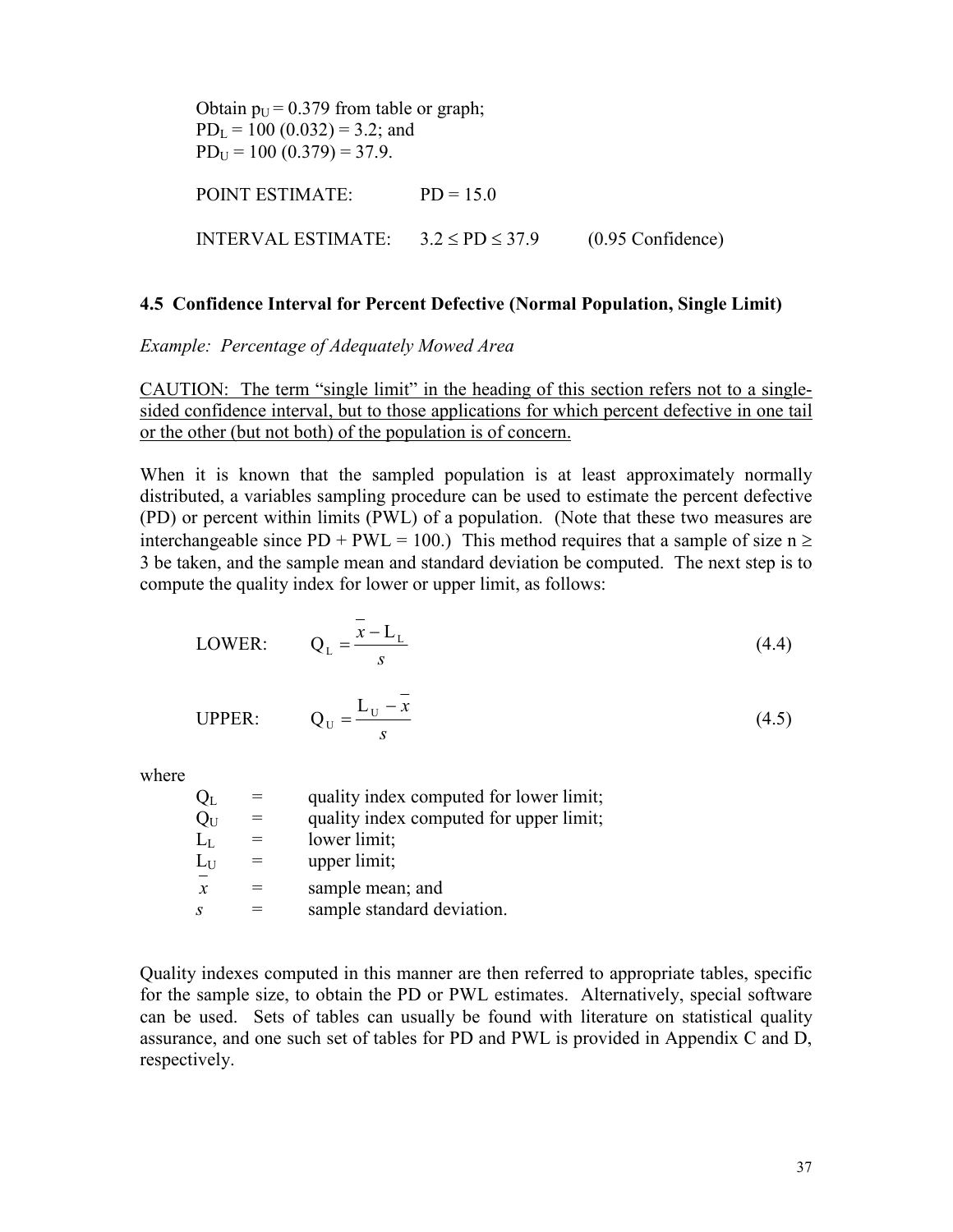In order to make a direct comparison with the previous example, suppose that the agency desires to measure the percentage of area that has been adequately mowed to alleviate vegetation obstructions in randomly-chosen 0.1-mile roadway segments. A sample of size n = 20 segments has been obtained, and the mean and standard deviation are are  $\bar{x}$  = 86.0% and  $s = 5.79\%$  mowed adequately. For this example, assume the lower limit is  $L<sub>L</sub>$ .  $= 80.0\%$ , so that the quality index is calculated using Equation 4.4 as follows:

$$
Q_{L} = \frac{(86.0 - 80.0)}{5.79} = 1.036
$$

Interpolating for  $Q_L = 1.036$  in a table for  $n = 20$ , the point estimate for percent defective is found to be  $PD = 15.01$ , essentially the same as obtained with the same sample size in the previous example. For the variables case, however, the procedure for determining the confidence limits is entirely different, and Equations 4.6 and 4.7 are used to obtain lower and/or upper confidence limits on the PD estimate (Weingarten 1982).

$$
Z_{L} = -Q + Z_{\alpha/2} \sqrt{\frac{1}{n} + \frac{Q^{2}}{2n}}
$$
\n(4.6)

$$
Z_{U} = -Q - Z_{\alpha/2} \sqrt{\frac{1}{n} + \frac{Q^2}{2n}}
$$
 (4.7)

where

| $Z_L$          |               | standard normal variate associated with the lower proportion                |
|----------------|---------------|-----------------------------------------------------------------------------|
|                |               | defective ( $p_L = PD_L / 100$ );                                           |
| $Z_{U}$        | $=$           | standard normal variate associated with the upper proportion                |
|                |               | defective ( $p_U = PD_U / 100$ );                                           |
| $Z_{\alpha/2}$ | $\frac{1}{2}$ | standard normal variate associated with the confidence level, <i>i.e.</i> , |
|                |               | for 0.95 confidence, $\alpha/2 = 0.025$ and $Z_{\alpha/2} = -1.96$ ;        |
| $\mathsf{n}$   |               | sample size; and                                                            |
| Q              | $=$           | Q statistic computed by Equation 4.4 or 4.5.                                |
|                |               |                                                                             |

Since a lower confidence limit is sought in this case, Equation 4.6 is used, with a value of  $\alpha/2 = 0.025$  and  $Z_{\alpha/2} = -1.96$  to be consistent with the previous example, as follows:

$$
Z_{\rm L} = -1.036 + (-1.96) \sqrt{\frac{1}{20} + \frac{1.036^2}{2(20)}} = -1.579
$$

Then, using a table of areas under the standard normal distribution,  $Z_L = -1.579$  is found to correspond to an area of 0.058, which is equivalent to  $PD = 5.8$ . Therefore, with a sample size of  $n = 20$  and a single-sided confidence level of 0.975 ( $\alpha/2 = 0.025$ ), the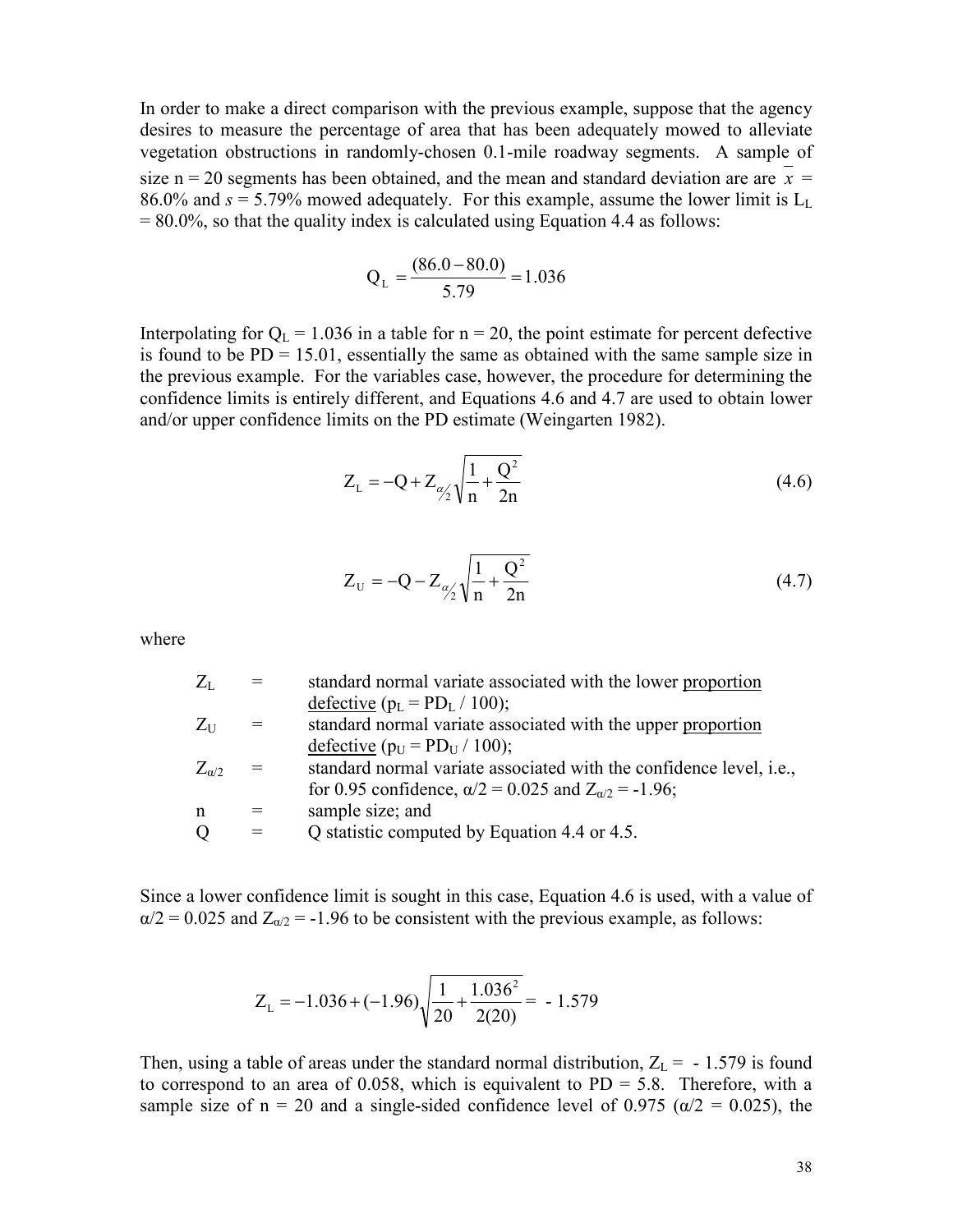variables procedure has produced a point estimate of  $PD = 15$  with a lower confidence limit of  $PD_L = 5.8$ . Under comparable conditions, the attributes procedure described in the previous section produced a lower confidence limit of  $PD<sub>L</sub> = 3.2$ , a one-sided interval that is almost 30 percent less precise (broader).

In a similar manner, Equation 4.7 can be used to compute an upper confidence limit for this example of  $PD_U = 31.1$ . The comparable upper confidence limit in the example in the section, Confidence Interval for a Proportion (Discrete Population), is  $PD_{U} = 37.9$ and is less precise by about 32 percent. This example clearly demonstrates that the variables procedure is capable of producing more precise interval estimates when the data are sufficiently normally distributed to allow its use. Thus, a more accurate depiction of vegetation obstruction is possible.

The procedure for a normal population with a single limit is summarized as follows:

Sample  $n = 20$ ; Lower limit  $L<sub>L</sub> = 80.0$ ; Calculate  $x = 86.0$ ; Calculate  $s = 0.579$ ; Calculate  $Q_L = 1.036$  using Equation 4.4; Obtain  $PD = 15.01$  from table; Select confidence level (0.95 in this example); Compute  $\alpha/2 = (1 - 0.95) / 2 = 0.025$ ; Compute  $Z_L$  = -1.579 using Equation 4.6; Compute  $Z_U$  = - 0.493 using Equation 4.7; Obtain  $AREA(Z_L) = 0.058$  from standard normal table; Obtain  $AREA(Z_U) = 0.311$  from standard normal table; Compute  $PD<sub>L</sub> = 100 (0.058) = 5.8$ ; and Compute  $PD_U = 100 (0.310) = 31.1$ . POINT ESTIMATE: PD = 15.01 INTERVAL ESTIMATE:  $5.8 \leq PD \leq 31.1$  (0.95 Confidence)

# 4.6 Confidence Interval for Percent Defective (Normal Population, Double Limits)

Example: Spacing of Erosion Fence

CAUTION: The term "double limits" in the heading of this section refers not to a double-sided confidence interval, but to those applications for which percent defective in either or both tails of the population is of concern.

To illustrate this procedure, an entirely different example will be worked. Suppose an agency desired to place temporary erosion fence every 50 feet in a drainage ditch having severe erosion from a heavy rainfall. It is desired to have the spacing of every 50 feet, but not less than 40 feet or greater than 60 feet to maintain a uniform roadside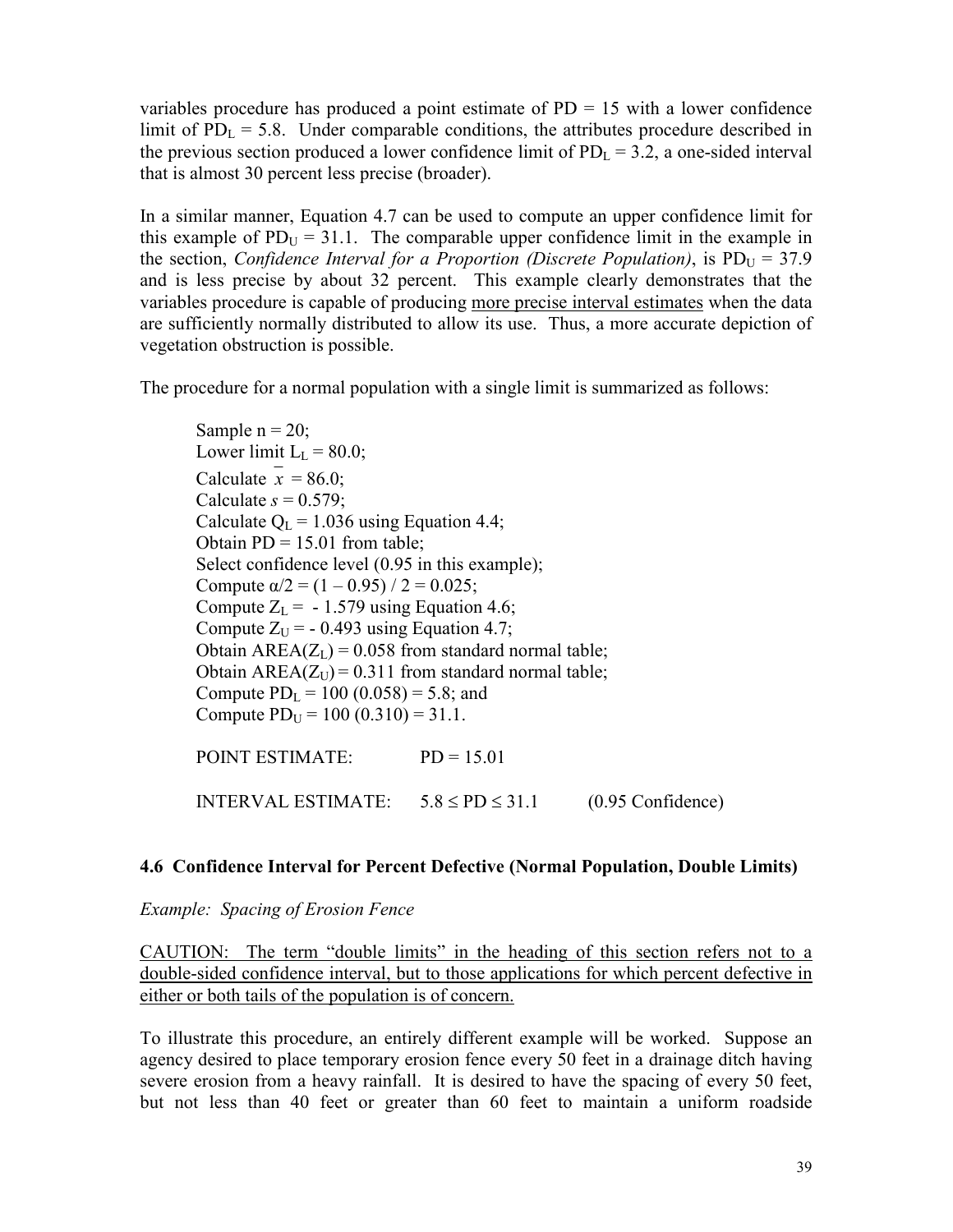appearance. Assume a sample size of  $n = 30$  is obtained, the sample mean and standard deviation have been computed to be  $\bar{x} = 52.0$  and  $s = 8.0$ , and the lower and upper limits are  $L_{L} = 40$  and  $L_{U} = 60$ .

Using Equations 4.4 and 4.5, the Q values are computed to be as follows:

$$
Q_{L} = \frac{(52.0 - 40.0)}{8.0} = 1.50
$$

$$
Q_{U} = \frac{(60.0 - 52.0)}{8.0} = 1.00
$$

To avoid confusion with terminology, the PD values from the lower and upper tails of the population will be designated  $PD_1$  and  $PD_2$ , respectively. Using the above two Q values, and a table for  $n = 30$ , the two PD values are obtained as follows:

LOWER TAIL: 
$$
PD_1 = 6.46
$$
  
UPPER TAIL:  $PD_2 = 15.88$   
TOTAL  $PD = PD_1 + PD_2 + 6.46 + 15.88 = 22.34$ 

For the double-sided procedure, the same table is then used in reverse to obtain a Q value equivalent to a single-tailed value of PD = 22.34, producing  $Q = 0.764$ .

CAUTION: It is not appropriate to simply add the two individual Q values when using this procedure. (Note that this would produce  $Q = 1.50 + 1.00 = 2.50$  which is drastically different from the correct composite value of  $Q = 0.764$ .

Once the composite Q value has been obtained in the correct manner, the method is identical to the single-sided procedure using Equations 4.6 and 4.7. As in the previous examples,  $\alpha/2 = 0.025$  and  $Z_{\alpha/2} = -1.96$ .

$$
Z_{L} = -0.764 + (-1.96)\sqrt{\frac{1}{30} + \frac{0.764^{2}}{2(30)}} = -1.171
$$

$$
Z_{U} = -0.764 - (-1.96)\sqrt{\frac{1}{30} + \frac{0.764^{2}}{2(30)}} = -0.357
$$

Again using a table of areas under the standard normal distribution:

30

 $AREA(Z_L) = 0.121$ , producing a lower confidence limit of PD<sub>L</sub> = 12.1

2(30)

AREA( $Z_U$ ) = 0.361, producing an upper confidence limit of PD $_U$  = 36.1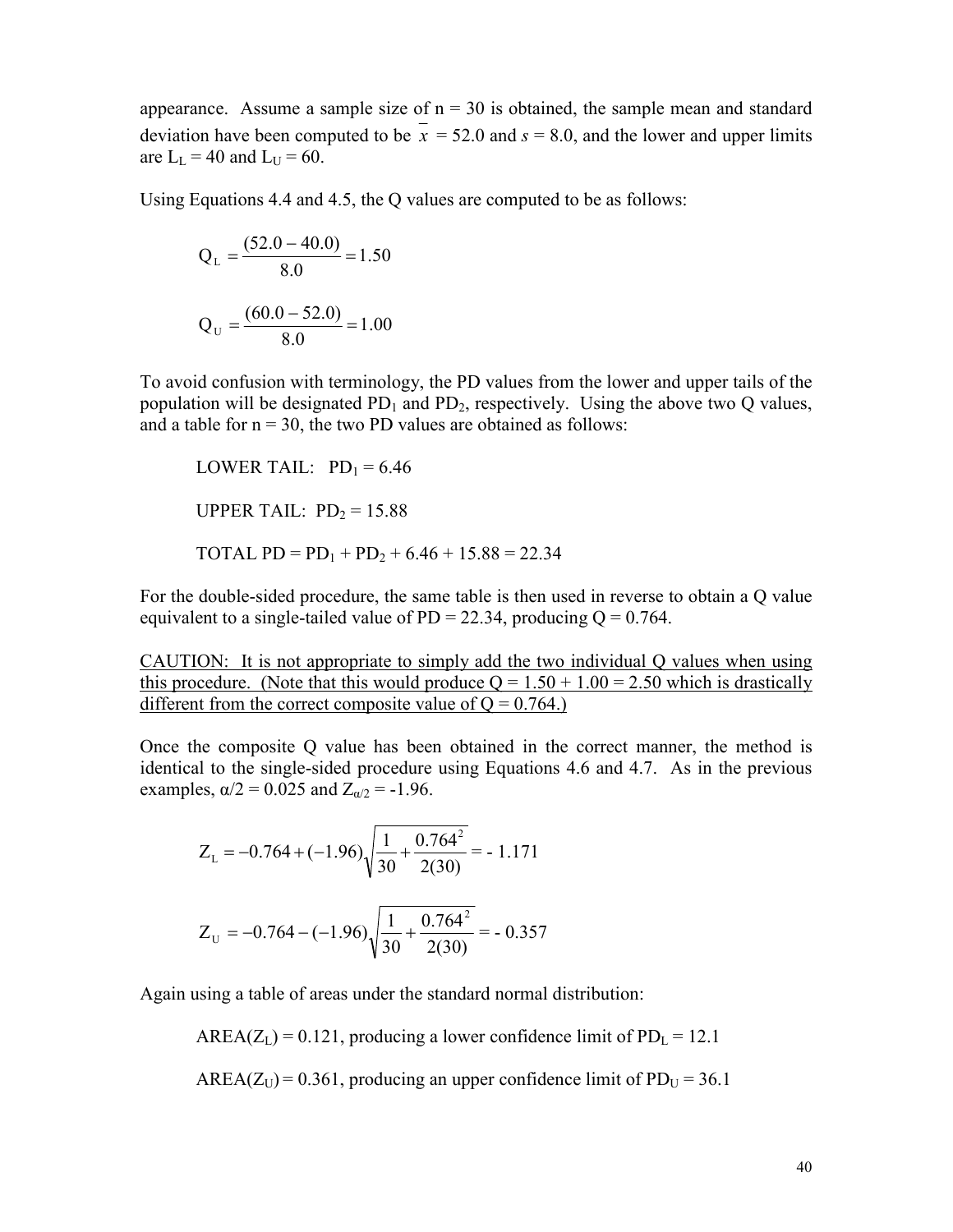The procedure for a normal population with a double limit is summarized as follows:

Sample  $n = 30$ ; Lower limit  $L<sub>L</sub> = 40$ ; Upper limit  $L_U = 60$ Calculate  $x = 52.0$ ; Calculate  $s = 8.0$ ; Calculate  $Q_L = 1.50$ ; Calculate  $Q_U = 1.00$ ; Obtain  $PD_1 = 6.46$  from table; Obtain  $PD_2 = 15.88$  from table; Compute total PD =  $6.46 + 15.88 = 22.34$ ; Obtain corresponding  $Q = 0.764$  using table in reverse; Select confidence level (0.95 in this example); Compute  $\alpha/2 = (1 - 0.95) / 2 = 0.025$ ; Compute  $Z_L$  = - 1.171 using Equation 4.6; Compute  $Z_{U}$  = - 0.357 using Equation 4.7; Obtain  $AREA(Z_L) = 0.121$  from standard normal table; Obtain  $AREA(Z_U) = 0.361$  from standard normal table;  $PD<sub>L</sub> = 100 (0.121) = 12.1$ ; and  $PD_{U} = 100 (0.361) = 36.1.$  POINT ESTIMATE: PD = 22.34 INTERVAL ESTIMATE:  $12.1 \leq PD \leq 36.1$  (0.95 Confidence)

Thus, the percent defective of temporary erosion fence (PD) outside the 40- to 60-foot uniformity interval, at 0.95 confidence, is 12.1% to 36.1%. These PD ranges could be compared against an established interval to warranty remedial action, if necessary. Note how the sample mean in this example (52 feet) was very close to the desired 50-foot interval, but the relatively high standard deviation (8 feet) produced approximately 22% PD.

# 4.7 Hypothesis Test for Mean of a Normal Population

# Example: Width of Mowing

For this test, it is hypothesized that the population mean is equal to some specific value,  $\mu$ (i.e., the null hypothesis). A random sample is obtained and then checked statistically to see if the values are sufficiently far from the hypothesized mean to conclude that the null hypothesis is false.

For purposes of this example, assume that an agency desires mowing to be a uniform distance of 10 feet from the edge of the shoulder. The null and alternative hypotheses can be stated as follows: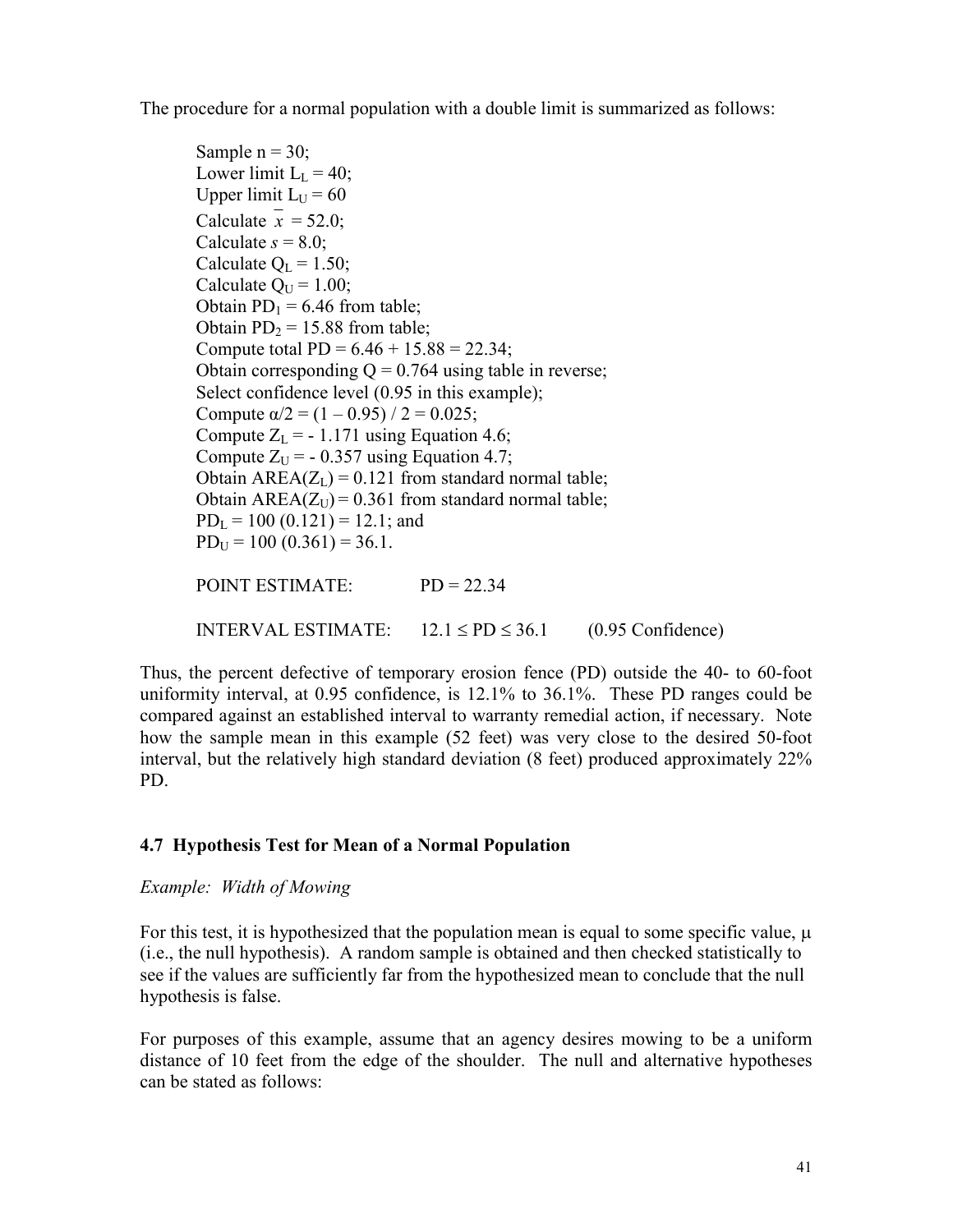Null hypothesis: mean =  $\mu$  = 10.0 feet Alternative hypothesis:  $\mu \neq 10.0$  feet

The statistical procedure consists of calculating the sample mean  $(\overline{x})$  and standard deviation  $(s)$ , and then computing the t statistic given by Equation 4.8.

$$
t = \frac{(\bar{x} - \mu)}{\left(\frac{s}{\sqrt{n}}\right)}
$$
(4.8)

These statements describe a two-sided hypothesis test because the null hypothesis will be rejected if a sample mean is obtained that is either too small or too large to have occurred just due to random chance. A sample size of  $n = 15$  was obtained in County #1 and the following calculations have been made:

$$
\overline{x} = 9.7 \text{ feet}
$$

$$
s = 0.45 \text{ feet}
$$

Using Equation 4.8, the calculations is as follows:

$$
t = \frac{(9.7 - 10)}{\left(\frac{0.45}{\sqrt{15}}\right)} = -2.582
$$

The next step is to determine if the computed statistic is sufficiently far out in the tail of the  $t$  distribution (in either a positive or negative direction for a two-tailed test) that it warrants rejection of the null hypothesis. To determine the critical value of  $t$  to make this decision, the following information must be compiled before consulting a table of the t distribution:

 $n = 15$  (sample size)  $df = n - 1 = 14$  (degrees of freedom for t statistic) Level of significance of test =  $\alpha$  = 0.01 (for this example) For two-tailed test,  $\alpha/2 = 0.005$ 

Using this information to enter the table,  $t_{df=14}$ ,  $\alpha/2=0.005 = 2.977$  is found to be the critical value. Since the absolute value (for a two-tailed test) of  $|t| = 2.582$  computed with Equation 4.8 does not exceed the critical value obtained from the table, there is not sufficient basis to reject the null hypothesis. Therefore, at a significance level of  $\alpha$  = 0.01, there is no reason to believe that the true population mean is other than  $\mu$  = 10.0 feet of mowing width.

A significance level of  $\alpha = 0.01$  is a fairly stringent test, however, and it will be interesting to see what would have happened if a more moderate significance level of  $\alpha$  =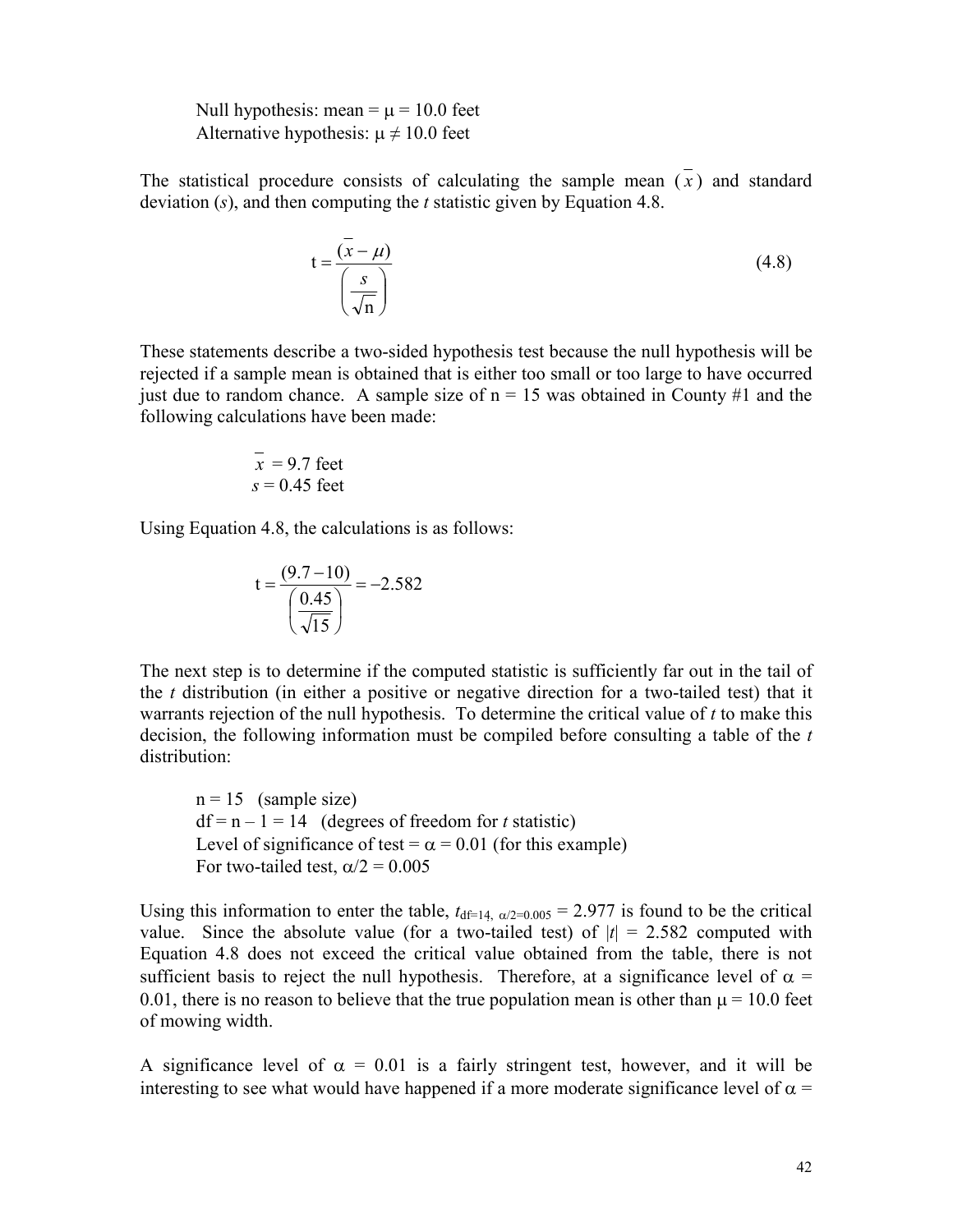0.05 had been chosen, in which case  $\alpha/2 = 0.025$  would be used to determine the critical value of  $t_{df=14, \alpha/2=0.025}$  = 2.145. Since the absolute value of the computed t statistic of 2.582 exceeds the critical value in this case, the null hypothesis would be rejected and the alternate hypothesis accepted that the true population mean is something different from 10.0 feet of mowing width.

It should be noted that there is no "right" or "wrong" choice in choosing the level of significance to conduct tests such as this; it is more a matter of tradition and practical convenience. If the significance level is set at a low value (e.g.,  $\alpha = 0.01$ ), then the test will occasionally fail to detect a mean that differs from the assumed value by only a moderate amount. On the other hand, if a rather large significance level is chosen (e.g.,  $\alpha$ )  $= 0.10$ ), then it may frequently be concluded that a difference exists when, in fact, there really was no difference. Since it is inevitable that errors of either type will occasionally be made, the choice of significance level is largely influenced by which type of error has the greater adverse consequences. As a practical matter, a significance level of  $\alpha = 0.05$ is often chosen as a reasonable compromise.

The other application of this method to be considered is the single-tailed test. This is used when there is a concern only if the true population mean deviates in one particular direction, and little concern when it deviates in the other direction. In the previous example, suppose there were concern only if the population mean were lower than the assumed null value of  $\mu$  = 10.0 feet mowing width. In this case, exactly the same calculations would be made; only the determination of the critical  $t$  value would be different.

Since there is concern only if the sample mean is lower than the assumed population mean of  $\mu$  = 10.0 feet, the hypothesis test need not be applied unless the sample mean is less than 10.0 feet in this case. For sample means less than 10.0 feet, the  $t$  statistic computed with Equation 4.8 will be negative, and it will be considered statistically significant if its absolute value exceeds the absolute value of the critical  $t$  value in the lower half of the t distribution. In this case, the entire significance level  $(\alpha)$  is put in the lower tail of the t distribution, and for  $\alpha = 0.05$ , for example, the critical value is  $t_{df=14}$  $\alpha$ =0.05 = 1.761. (Technically, this is -1.761, but it is conventional just to list it as 1.761.) Finally, since the absolute value of the computed  $t = 2.582$  is substantially larger than the critical value, the null hypothesis is clearly rejected by this single-sided test.

The hypothesis test for mean of a normal population for mowing width from edge of shoulder is summarized as follows:

Null hypothesis: mean  $= \mu = 10.0$  feet. Alternative hypothesis:  $\mu \neq 10.0$  (two-sided test)  $n = 15$  (sample size)  $\bar{x} = 9.7$  $s = 0.45$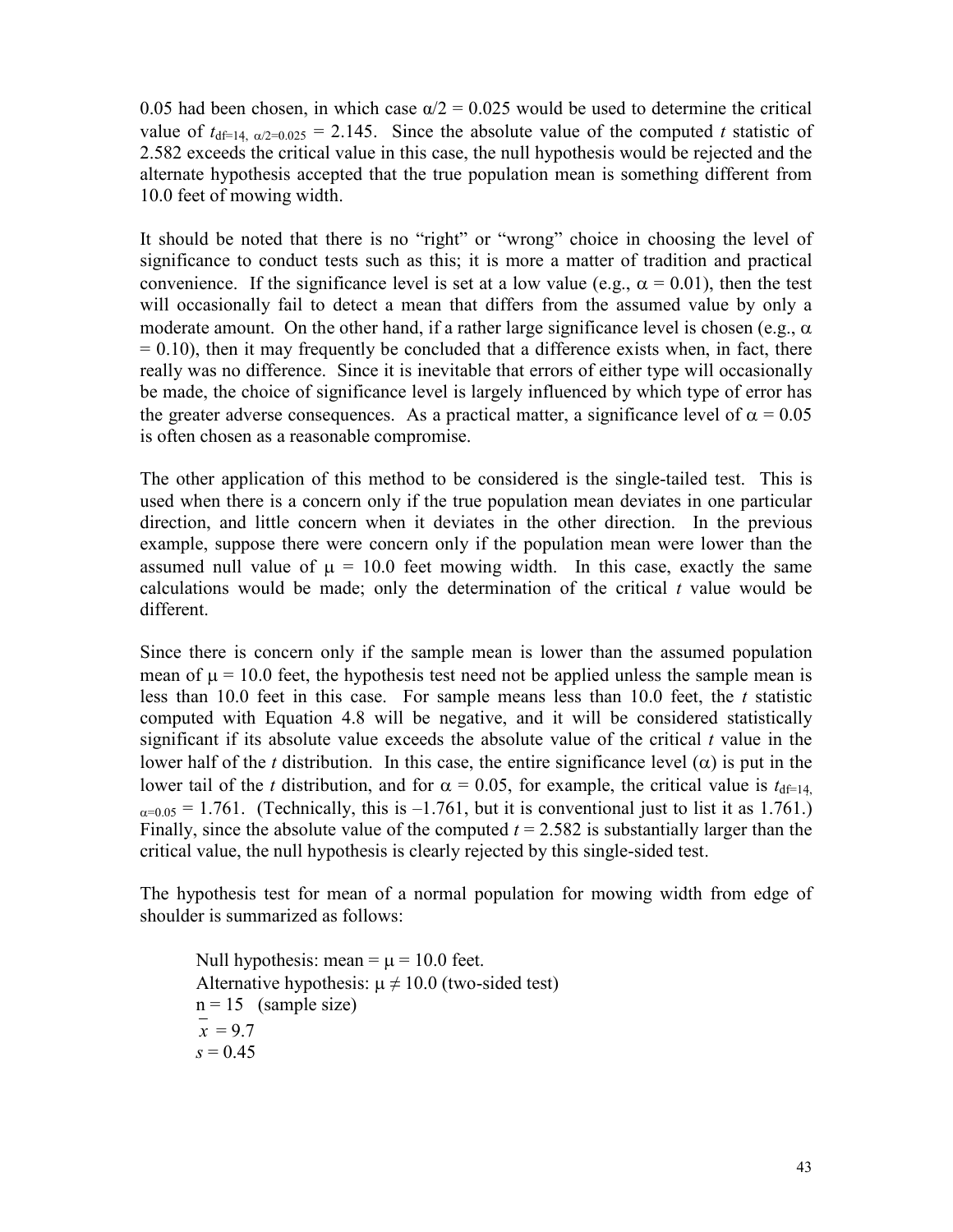.2 582 15 0.45  $t = \frac{(9.7-10)}{(0.15)} = \overline{\phantom{a}}$ J  $\backslash$  $\overline{\phantom{a}}$  $\setminus$ ſ  $=\frac{(9.7-)}{6.7-}$  $n = 15$  (sample size)  $df = n - 1 = 14$  (degrees of freedom for t statistic) Level of significance of test =  $\alpha$  = 0.01 For two-tailed test,  $\alpha/2 = 0.005$  $t_{\text{df}=14, \alpha/2=0.005} = 2.977$  (obtained from t table)  $|-2.582| = 2.582 \le 2.977$ 

Null hypothesis that  $\mu$  = 10.0 feet is not rejected at  $\alpha/2$  = 0.005 significance level.

Therefore, it can be concluded that mowing from the unpaved shoulder edge is at a uniform width of 10.0 feet, based on the  $n = 15$  segments representing the population.

#### 4.8 Hypothesis Test for Difference between Means of Two Normal Populations

#### Example: Comparing Mowing between Two Districts

For this test, it is hypothesized that the means of two independent populations are equal to each other. Random samples are obtained from each population and then a statistical test is performed to determine if the sample means are sufficiently different to be judged to have come from two different populations.

In this case, the null and alternative hypotheses are stated as follows:

Null hypothesis:  $\mu_1 = \mu_2$ Alternative hypothesis:  $\mu_1 \neq \mu_2$ 

The statistical procedure consists of calculating the sample mean  $(\overline{x})$  and standard deviation  $(s)$  for each of the two samples, and then computing the t statistic given by Equation 4.9.

$$
t = \frac{\overline{x_1} - \overline{x_2}}{S_p \sqrt{\frac{1}{n_1} + \frac{1}{n_2}}}
$$
(4.9)

where  $S_p$  is the "pooled" standard deviation given by,

$$
S_p = \sqrt{\frac{(n_1 - 1)s_1^2 + (n_2 - 1)s_2^2}{n_1 + n_2 - 2}}
$$
\n(4.10)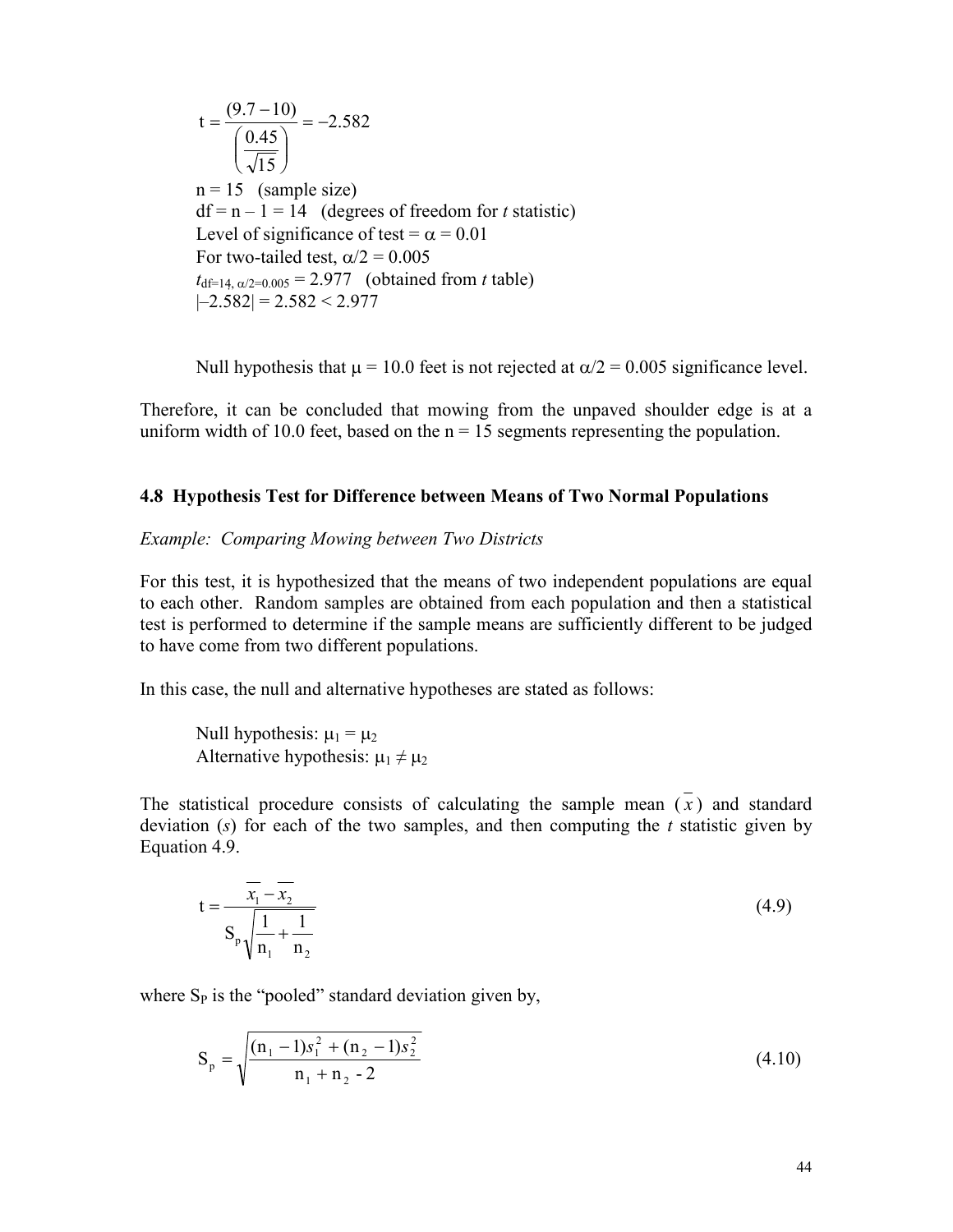with degrees of freedom of,

$$
df = n_1 + n_2 - 2 \tag{4.11}
$$

This approach is valid providing the standard deviations of the two populations can be assumed to be at least approximately equal. If this assumption cannot confidently be met, the procedure becomes considerably more complex, and the reader is referred to a standard statistical text on hypothesis testing.

Like the test for a single mean, this can be either a one-sided or a two-sided test. If it is a two-sided test, the MQA manager is not concerned about which mean is larger than the other, only that they are significantly different. Once the sample  $t$  statistic has been calculated with Equation 4.9, the procedure is identical to that of the previous section.

For this example, suppose an MQA manager wants to compare the percentage of adequately mowed areas between two transportation districts within the state. Values around 80% of total area are common. The following statistics have been estimated from each district:

| District #1                                                                                    | District #2 |
|------------------------------------------------------------------------------------------------|-------------|
| $n = 10$                                                                                       | $n = 15$    |
| $x = 80.0$                                                                                     | $s = 3.16$  |
| $s = 3.87$                                                                                     | $s = 3.16$  |
| $S_p = \sqrt{\frac{(10-1)3.87^2 + (15-1)4.46^2}{10+15\cdot 2}} = 4.239$ (from Equation 4.10)   |             |
| $t = \frac{80.0 - 85.0}{4.239 \sqrt{\frac{1}{10} + \frac{1}{15}}} = 2.889$ (from Equation 4.9) |             |

which, combined with a two-sided significance level of

 $\alpha/2 = 0.025$ 

produces a critical  $t$  value of

 $t_{\text{df}=23,\alpha=0.025} = 2.069$  (from t table)

DECISION:  $2.889 > 2.069$ , so reject null hypothesis. Since the t statistic computed from the sample exceeds the critical value from the table, the means of the two populations are judged to be significantly different. Conclusion is that the percentage of areas with adequate mowing are different between the two districts.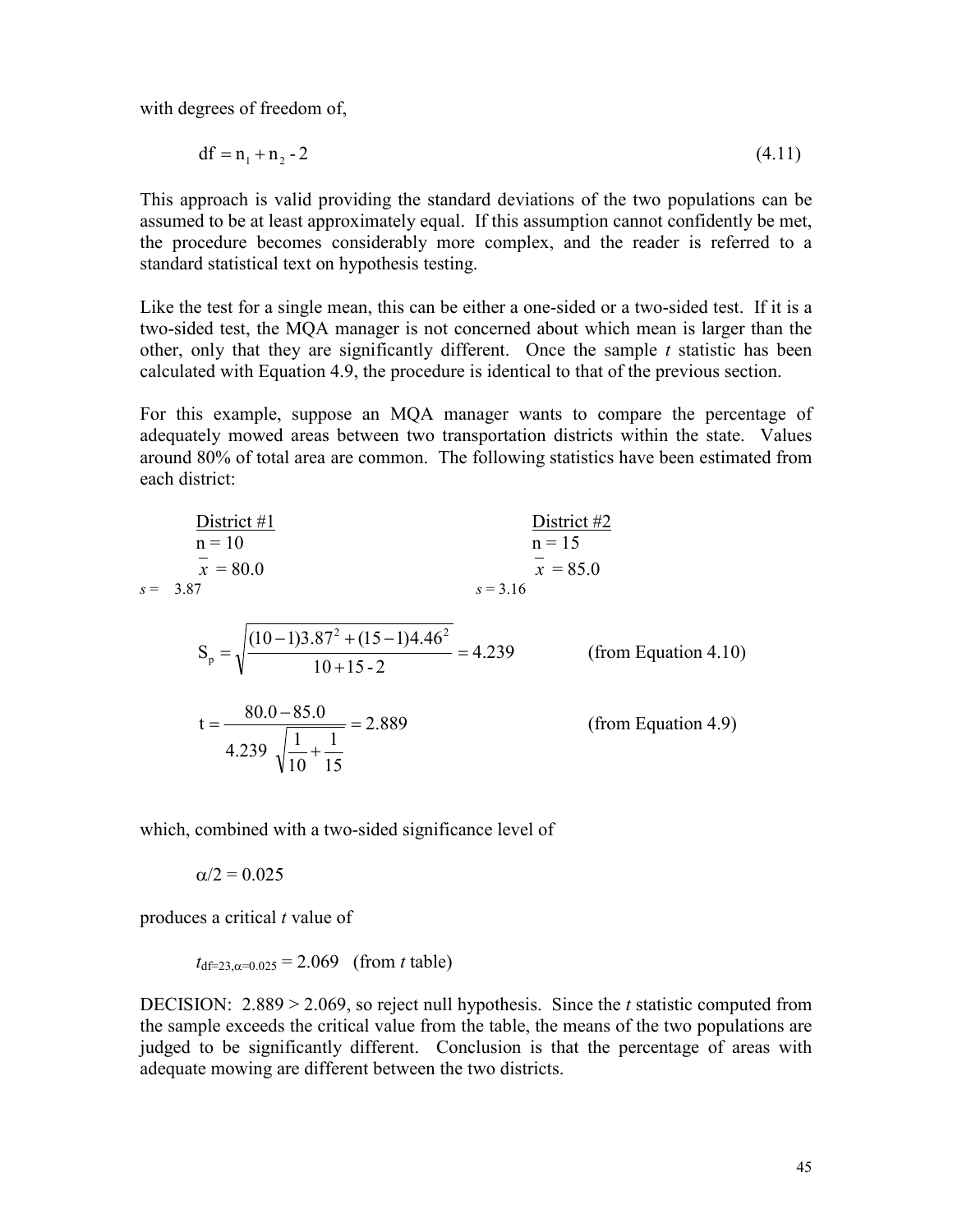### 4.9 Hypothesis Test for Dependent Normal Means (Paired-t Test)

Another extremely useful hypothesis test that involves the use of the t distribution is the comparison of dependent means, as might occur when it is desired to make a more efficient comparison of some specific test condition. For example, if it were desired to compare two different repair techniques, it is effective to design the experiment so that the same maintenance crew applies both techniques on the same day. The objective is to eliminate as many known differences as possible in order to minimize any random variability that might tend to obscure any real differences between the two methods under test.

In this case, the data are treated differently, as shown in Table 4.1. The last column in this table produces a total of n individual differences for which the null hypothesis is  $\mu_D$  $= 0.0$ . If the computed t statistic exceeds the critical value obtained from the table, the null hypothesis is rejected and there is sufficient evidence that the two methods are not equally effective. Otherwise, it would be concluded that there is no significant difference between the two methods.

| Method #1 | Method #2 | Difference, D |  |
|-----------|-----------|---------------|--|
|           |           |               |  |
|           |           |               |  |
|           |           |               |  |
| --        |           |               |  |
| --        |           |               |  |
|           |           |               |  |

Table 4.1 Preparation of Data for Paired-t Test

A double-sided test is performed if it is only desired to detect a difference between the two methods without regard to which method is superior. If the motivating hypothesis is that one treatment is better than the other, then a single-sided test would be applied. No example is given in this case because the actual application of the test is identical to the example in the section, *Hypothesis Test for Mean of a Normal Population*. A detailed example, and further discussion of this method is provided in the *Statistical Applications* chapter.

### 4.10 Hypothesis Test for Proportion of a Discrete Population

### Example: Proportion of Complying Items in a Rest Area

Two different procedures are available to perform this test, and both are presented for instructional purposes. The proportion of sample items from a discrete population found to have some particular characteristic of interest is distributed as a binomial variable, and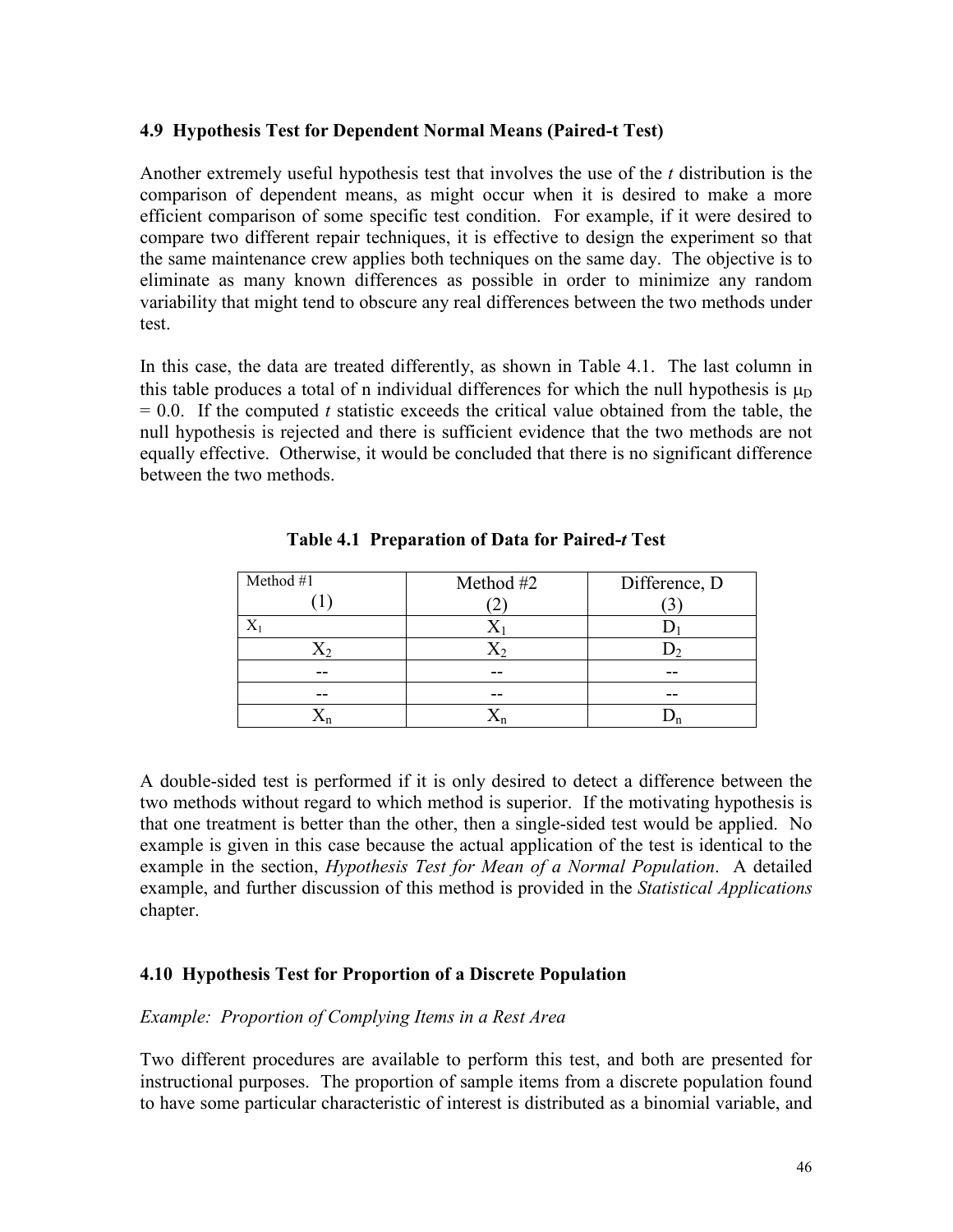the sampling distribution is described by an equation very similar to Equation 4.3, thus permitting direct probability calculations to be made. However, because such calculations can be quite tedious, most statistical tests recommend an alternate approach that involves the use of the standard normal distribution to approximate the binomial distribution under certain conditions that will be explained. Since the direct calculation approach has already been discussed in the section Confidence Interval for a Proportion (Discrete Population), that method is presented first.

The section Confidence Interval for a Proportion (Discrete Population) covers the calculation of the confidence interval for a proportion estimated from a sample from a discrete population. In effect, the calculation of a confidence interval provides an alternative way to perform a hypothesis test for this proportion. In this case, the null hypothesis is that the true population proportion is equal to some specific level  $p_0$ . The sample estimate is obtained and the procedure of the section *Confidence Interval for a* Proportion (Discrete Population) is used to calculate the limits within which the true population value is expected to lie with some specified level of confidence  $(1 - \alpha)$ . If those limits do not include the hypothesized level of the proportion  $(p_0)$ , then the null hypothesis is rejected and it is concluded that the true population proportion is something different from  $p_0$ .

(This approach, with the use of either the tables or the graphs described in the section Confidence Interval for a Proportion (Discrete Population), will be found not only to be a convenient procedure in its own right, it will also be seen to be useful for a new ranking method presented in Chapter 6.)

The second method for performing a hypothesis test for a proportion from a discrete population involves approximating the sampling distribution with a standard normal distribution having  $\mu = 0$  and  $\Phi = 1$ , i.e., a standard table of areas under the normal distribution. The procedure is as follows:

Null hypothesis H<sub>0</sub>: True population proportion  $p = p_{0}$ ;

Alternative hypothesis  $H_A: p \neq p_0$ .

 Take sample of size n and count x, the number of items having the characteristic of interest;

Compute the sample proportion  $p = x / n$ ; and

Compute the standard deviation of the sampling distribution for p:

$$
\Phi = \sqrt{\frac{p_0(1 - p_0)}{n}}
$$
\n(4.12)

Compute the test statistic:

$$
Z = \frac{p - p_0}{\Phi} \tag{4.13}
$$

Select level of significance of test =  $\alpha$  ( $\alpha/2$  for two-tailed test)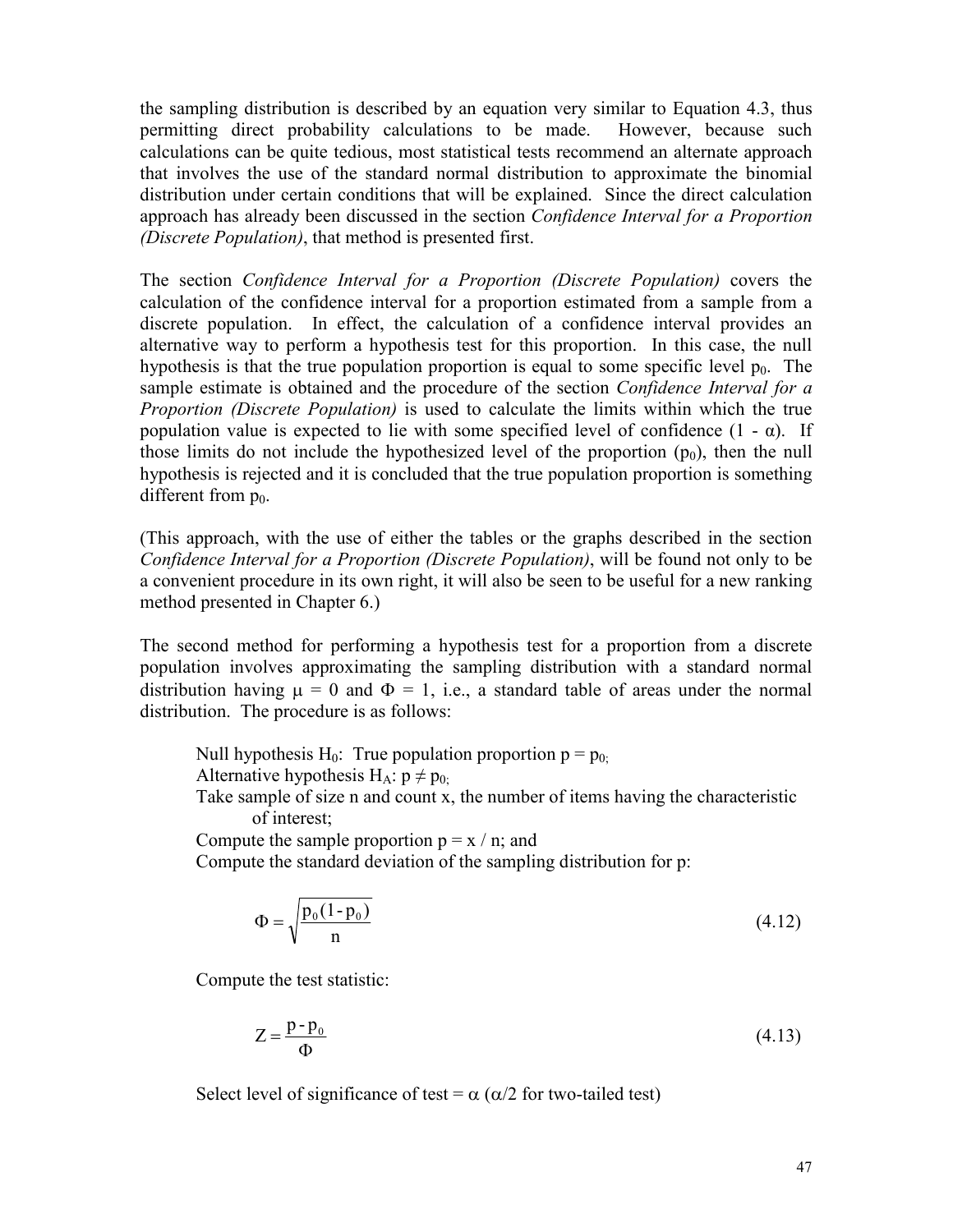Determine critical Z value from a table of the standard normal distribution If  $|Computed Z| > |Critical Z|$ , reject  $H_0$ , otherwise accept.

(LIMITATION OF THIS PROCEDURE:  $np_0 > 5$  and  $n(1 - p_0) > 5$ )

To illustrate both methods, suppose that an agency specified that rest area condition be at least 90 percent compliant (building interior/exterior, grounds, parking lot, etc.). In this case, the null hypothesis is that the proportion of complying items in the rest area population is  $p_0 = 0.90$ , and the alternative hypothesis is that this proportion is  $p_0 < 0.90$ . Since there will be concern only if the true population proportion is lower than the hypothesized value, this constitutes a one-sided test.

Further suppose that a sample of size  $n = 100$  is available, and that a total of  $x = 85$  items have been found to be in compliance. The first step is to check that the limitations of the procedure have been satisfied, i.e., that both  $np_0 > 5$  and  $n(1 - p_0) > 5$ . For this example,

$$
np_0 = 100(0.9) = 90
$$
  

$$
n(1 - p_0) = 100(1 - 0.9) = 10
$$

Thus, this requirement is easily met. The next step is to compute the sample estimate of the population proportion as:

$$
p = 85 / 100 = 0.85
$$

which enables the remaining calculations to be made using Equations 4.12 and 4.13, as follows:

$$
\Phi = \sqrt{\frac{0.85(1 - 0.85)}{100}}
$$

$$
Z = \frac{0.85 - 0.90}{0.0357} = -1.401
$$

Assuming that a one-sided significance level of  $\alpha = 0.05$  is chosen for this test, the corresponding critical value from the table of the standard normal distribution is found to be

$$
Z_{\rm crit} = -1.645
$$

Since the absolute value of the computed sample statistic of  $|Z| = 1.410$  does not exceed the critical value of  $|Z_{\text{crit}}| = 1.645$ , there is no basis to reject the null hypothesis. Therefore, it is concluded on the basis of this test that there is no evidence to reject the claim that the true proportion conforming is 0.90. In other words, the rest area condition is in compliance.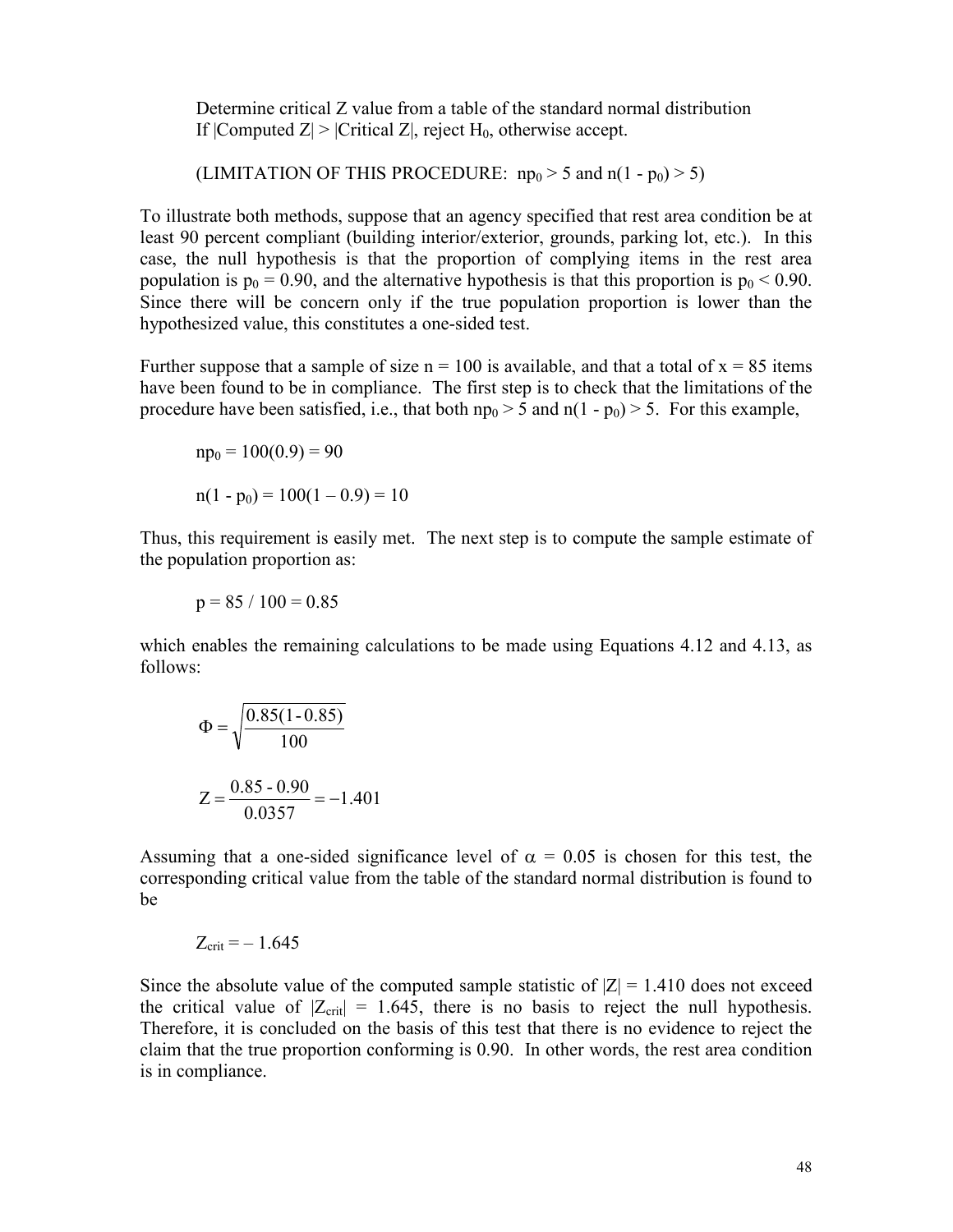For comparison purposes, it will be interesting to see what the calculation method based on Equation 4.3 will produce. In this case, for  $k = 85$  and  $n = 100$ ,  $1 - \alpha = 0.95$ confidence limits on the true population proportion can be obtained (with interpolation) from a table as:

$$
p_L = 0.763
$$

$$
p_U = 0.913
$$

Since this interval includes the hypothesized value of  $p_0 = 0.90$ , there is no basis to reject the null hypothesis, and this procedure confirms the findings of the method using the normal-distribution approximation.

Note that it would virtually always be possible to construct an example in which one method rejected the null hypothesis by a very small amount while the other failed to do so by a correspondingly small amount. If the lower and upper confidence limits obtained with the procedure based on the binomial distribution were obtained without the need for interpolation, then it would be logical to assume that it is the more correct method since the procedure using the normal distribution is acknowledged to be an approximation. However, for practical purposes, it is believed that either procedure may be considered reliable provided the stated limitations of the normal approximation of  $np_0 > 5$  and  $n(1 - p_0) > 5$  are satisfied.

### 4.11 Hypothesis Test for Difference between Proportions of Discrete Populations

### Example: Operability of Vending Machines between Two Highway Corridors

In the section *Hypothesis Test for Proportion of a Discrete Population*, two methods were presented by which a proportion obtained from a single population could be tested. One involved the summing of terms of a binomial expansion similar to Equation 4.3, and the other made use of a normal approximation of the binomial distribution. For the case in which it is desired to compare the proportions of two different discrete populations, the procedure using the normal approximation is generally recommended.

For this example, suppose an agency wanted to compare the operability of rest area vending machines between two interstate corridors, I-85 and I-95. Different vendors supply and maintain the machines on each corridor, and an agency would like to compare the proportion of operating vending machines on each corridor. The following population data have been collected, in other words, data from all vending machines:

| I-85 (Population $\#1$ ) | I-95 (Population $#2$ ) |
|--------------------------|-------------------------|
| $n_1 = 20$               | $n_2 = 40$              |
| $p_1 = 15 / 20 = 0.75$   | $p_2 = 34 / 40 = 0.85$  |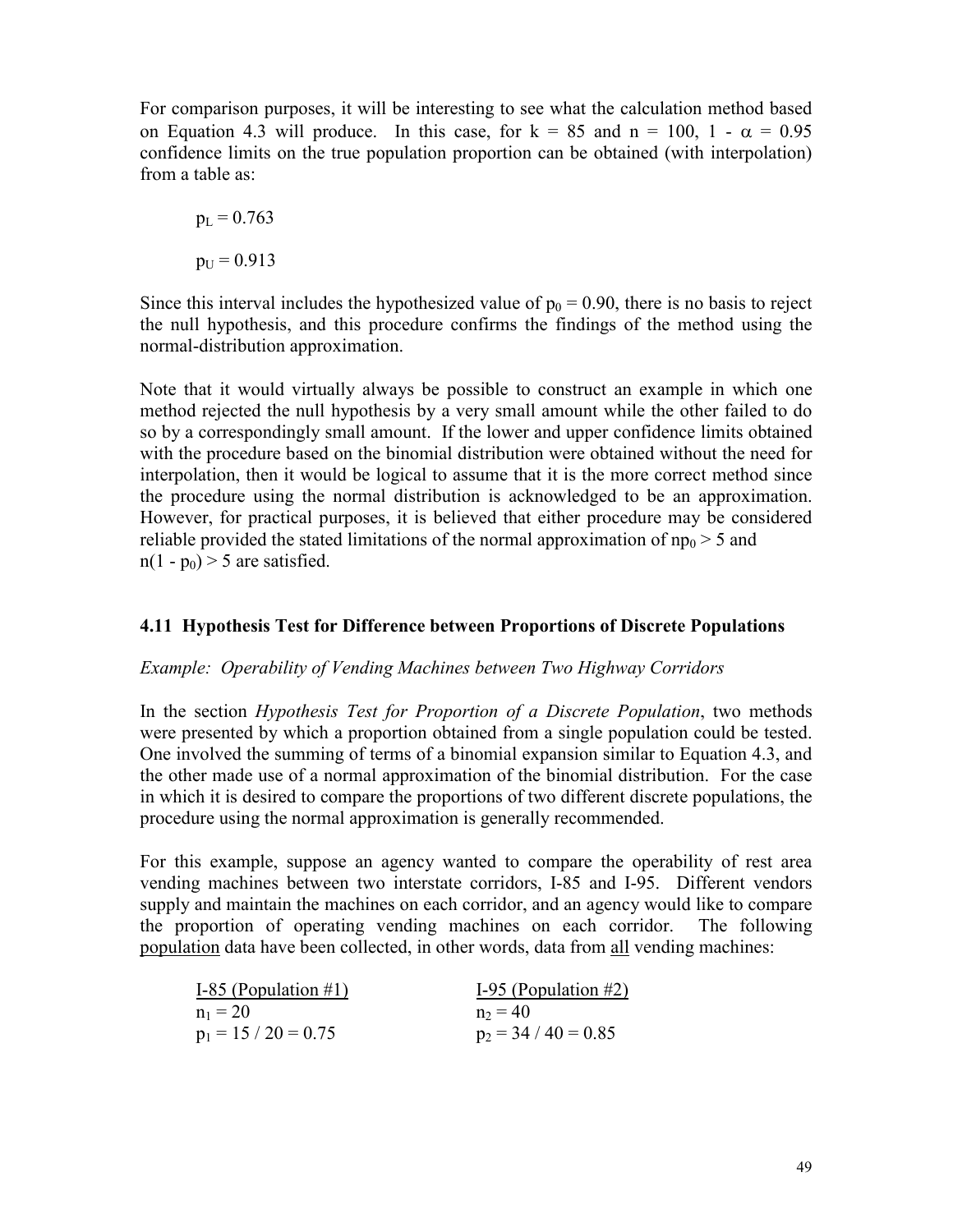Further assume that it is only desired to test if there is a difference between the two corridor populations. Therefore, this will be a two-sided test and the hypotheses will be stated as follows:

$$
H_0: p_1 - p_2 = 0
$$

$$
H_A: p_1 - p_2 \neq 0
$$

It should be noted that this procedure is subject to similar limitations as the procedure presented in the section Hypothesis Test for Proportion of a Discrete Population, namely that:

 $n_1p_1 > 5$  $n_2p_2 > 5$  $n_1(1-p_1) > 5$  $n_2(1 - p_2) > 5$ 

Again assume a significance level of  $\alpha = 0.05$  is desired so that, since this is a two-tailed test,  $\alpha$  / 2 = 0.025 will be used, and the critical value of the Z statistic is:

$$
Z_{\text{crit}} = \pm 1.96
$$

The appropriate statistic and terms to be used to test the difference between two proportions are given by equations 4.14 through 4.16.

$$
p = \frac{n_1 p_1 + n_2 p_2}{n_1 + n_2} \tag{4.14}
$$

$$
\Phi_{p_1-p_2} = \sqrt{p(1-p)\left(\frac{1}{n_1} + \frac{1}{n_2}\right)}
$$
\n(4.15)

$$
Z = \frac{(p_1 - p_2)}{\Phi_{p_1 - p_2}}\tag{4.16}
$$

The first step is to check that the necessary requirements are met:

| $n_1p_1$     | $=$ | 20(0.75)       | $=$ |    |                                |
|--------------|-----|----------------|-----|----|--------------------------------|
| $n_2p_2$     | $=$ | 40(0.85)       | $=$ | 34 |                                |
| $n_1(1-p_1)$ | $=$ | $20(1-0.75) =$ |     |    | 5 (judged barely satisfactory) |
| $n_2(1-p_2)$ | $=$ | $40(1-0.85) =$ |     |    |                                |

After this check is complete, the following calculations are made: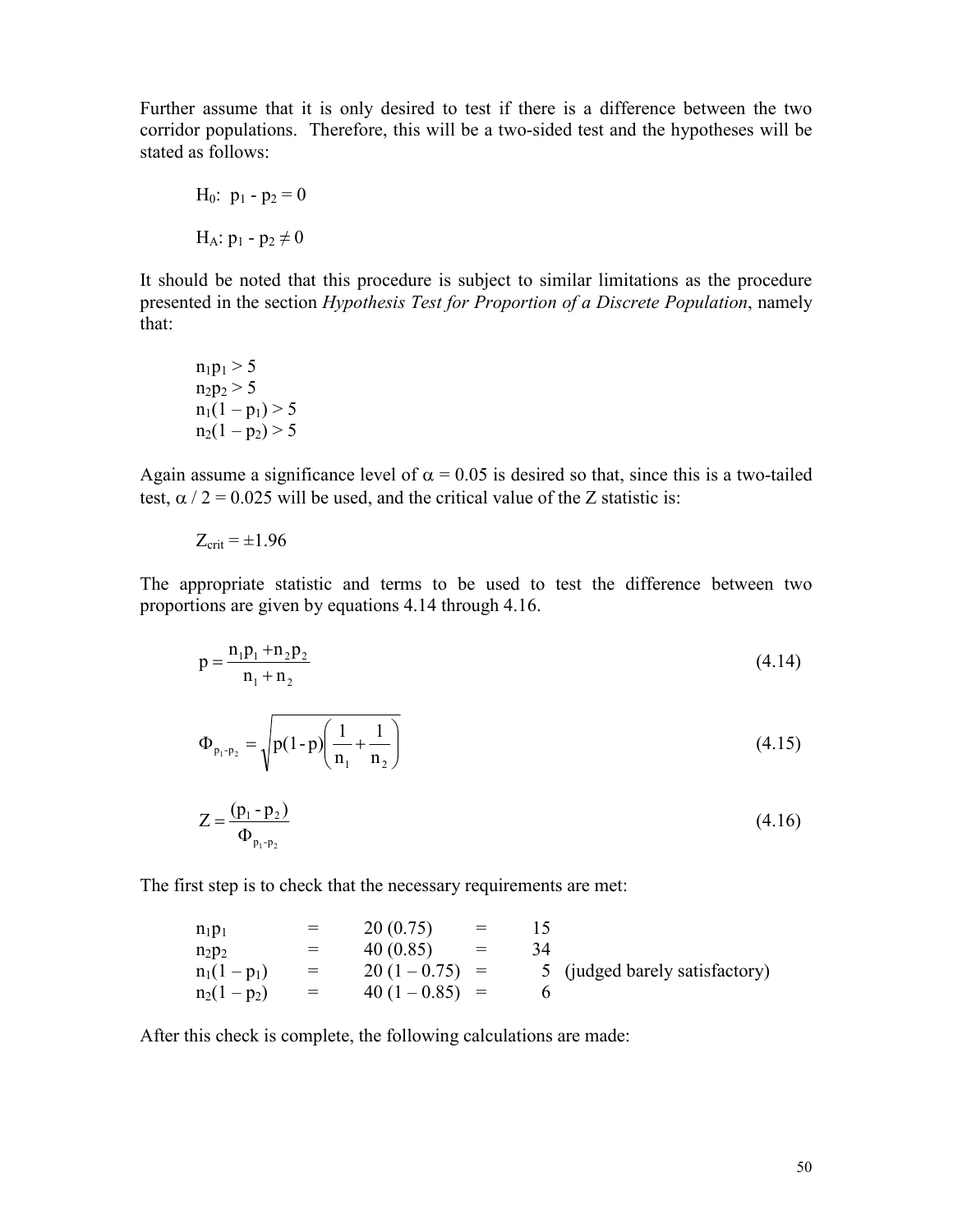$$
p = \frac{(20(0.75) + 40(0.85))}{(20 + 40)} = 0.817
$$
  
\n
$$
\Phi_{p_1 - p_2} = \sqrt{0.817(1 - 0.817)\left(\frac{1}{20} + \frac{1}{40}\right)} = 0.106
$$
  
\n
$$
Z = \frac{(0.75 - 0.85)}{0.106} = -0.943
$$

Since the absolute value of the computed sample statistic of  $|Z| = 0.943$  does not exceed the absolute value of the critical Z statistic of  $|Z_{\text{crit}}| = 1.96$ , the null hypothesis is not rejected and there is insufficient evidence to consider these two population proportions to be different. In other words, the operability of vending machines on the two corridors is not considered different.

#### 4.12 Hypothesis Test for Difference between Means of Several Normal Populations

Analysis of variance (ANOVA) methods can determine if the mean level among several normal populations are different or not, such as roadway class, district, county, or any other meaningful category to an agency. ANOVA is a very powerful statistical tool, and can readily determine if the features are different at specified risk levels. There are three fundamental types of ANOVA available, including the Fixed Effects Model (Model I ANOVA), the Random Effects Model (Model II ANOVA), and the Mixed Model, that uses a combination of fixed and random effects. At this time, the Fixed Effects Model is most appropriate for MQA data, since deliberate fixed effects are of interest (roadway functional class, geographic location, district, county, etc.). The Random Effects Model is appropriate where there is a single classification of data and no specific treatments are applied to any of the data. The objectives of the Random Effects Model are different from those of the Model I ANOVA. The Model I ANOVA makes a deliberate comparison among specific "treatments", or features of interest.

A hypothesis test determines if mean level between any number of features is significantly different or not. The null hypothesis,  $H<sub>0</sub>$ , assumes they are not different, while the alternative hypothesis,  $H_A$ , hypothesizes they are different:

 $H<sub>O</sub>$ : Features are not different (mean difference = 0). H<sub>A</sub>: Features are different (mean difference  $\neq$  0).

Two standard statistics are calculated and used to determine significance: (1) F-value and (2) p-value. The F-value calculates the ratio of mean variances "between" features and "within" features, and is then plotted on the F-distribution to determine a probability level of significance, or p-value. High F ratios yield p-values equal to or less than a traditional value of 5% would indicate the null hypothesis should be rejected. Equation 4.17 shows how the F-value is calculated using the ratio of mean squares (MS) both "between" and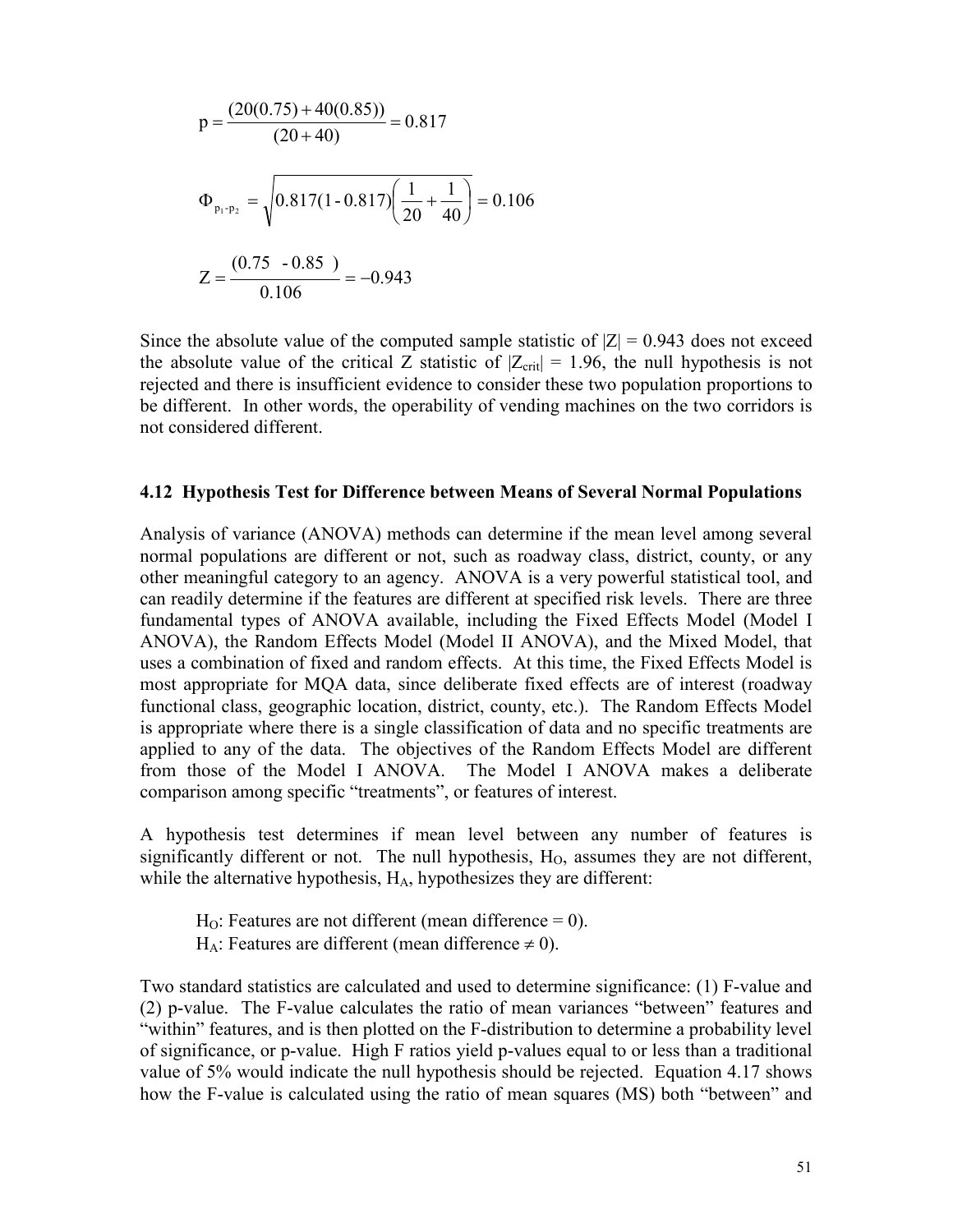"within" features. (The calculation for the mean squares several intermediate steps that are normally performed with a computer software program, and the reader is referred to detailed descriptions found in most statistical textbooks.)

$$
F_{\text{Feature}} = \frac{\text{MS (Between Feature)}}{\text{MS (Within Feature)}} \tag{4.17}
$$

From a statistical definition, stratifying data occurs when the population is partitioned into regions or strata, and a sample is selected by some design within each stratum (Thompson 1992). In practical terms of MQA data, a stratum can be defined as a region, district, county, or some other meaningful grouping, provided that the sampling design is valid. From the review of current MQA practices, all states are using some form of random sampling. This is a valid sampling design when stratifying data, since all roadway segments in the state highway system (i.e., population) have been given an equal opportunity to be included in the collected sample. The overall purpose of stratification is to determine whether significant differences exist in facility maintenance performance for the different functional classification systems, geographical regions or jurisdictions. A specific application of this method using actual MQA data is provided in the following chapter.

#### 4.13 Sample Size Determination

#### Example: Samples Needed to Estimate Lineal Feet of Shoulder Drop-Off or Build-Up

The precision of a statistical estimate, or the power of a statistical test to detect a real difference of some sort, is strongly influenced by the amount of data available. Because the square root of the sample size (n) appears in the denominator in Equations 4.1 and 4.2, for example, the confidence interval can be made as narrow as desired by taking increasingly larger samples. In general, the price to be paid for a more precise estimate or more discriminating power is the cost of obtaining a larger sample, and there will usually be a point of diminishing returns beyond which it will be impractical to further increase the sample size.

To estimate the sample size needed, it is first necessary to specify the level of risk one is willing to take. In the case of a confidence interval on the mean discussed in the section Confidence Interval for the Mean of a Normal Population, this involves the selection of the "alpha" risk that, in turn, influences the  $t$  statistic that appears in Equations 4.1 and 4.2. If the plus-or-minus precision with which the population mean is to be estimated is designated by PREC, then either of these equations can be transposed to produce

$$
PREC = \frac{t(s)}{\sqrt{n}}\tag{4.18}
$$

such that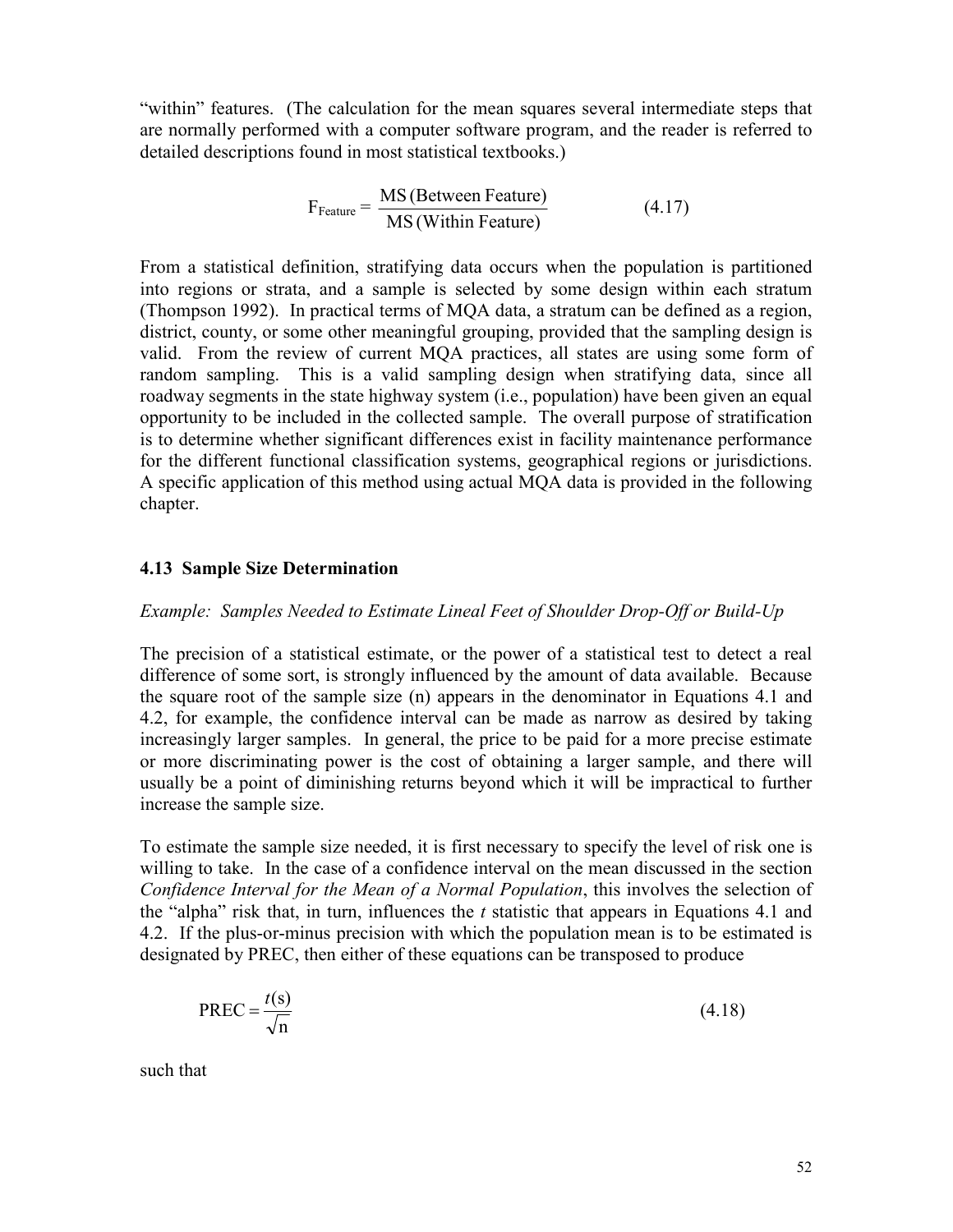$$
n = \left(\frac{t(s)}{PREC}\right)^2\tag{4.19}
$$

However, two problems with this approach become immediately apparent. First, it is necessary to have an estimate of the standard deviation (s) in order to solve Equation 4.19 for the sample size n, and second, the value of  $t$  in this equation is itself dependent on n, thus requiring an iterative trial-and-error solution.

This first problem can usually be overcome by substituting a realistic estimate of the standard deviation obtained from prior knowledge or historical data. The second problem is the more difficult one, and a common solution is to assume that the standard deviation is sufficiently well known that the z statistic (standard normal distribution) can be used in place of the  $t$  statistic in Equation 4.19, producing Equation 4.20 and making it possible to solve for n directly. Alternatively, many statistical texts include tables that will provide the necessary sample size for situations in which the standard deviation is not known precisely.

$$
n = \left(\frac{z(\sigma)}{PREC}\right)^2\tag{4.20}
$$

where

| n        | $\equiv$ | required sample size;                                                    |
|----------|----------|--------------------------------------------------------------------------|
| Ζ        | $=$      | standard normal variates associated with significance level $\alpha$ for |
|          |          | a one-sided test or $\alpha/2$ for a two-sided test;                     |
| $\sigma$ | $=$      | assumed known (or reasonably well known) standard deviation;             |
| $PREC =$ |          | desired level of precision.                                              |

For example, suppose that lineal feet of drop-off or build-up for an unpaved shoulder, 0.1-mile segment of roadway usually ranges from 50 - 100 lineal feet with a typical standard deviation of about 5 lineal feet, and that it were desired to estimate it within plus or minus 2 lineal feet. If a two-sided risk level of  $\alpha/2 = 0.025$  is chosen, then  $z_{\alpha/2=0.025}$  = 1.96 (from a standard normal table) and Equation 4.20 becomes,

$$
n = \left(\frac{1.96(5)}{2}\right)^2 = 24.01
$$

which in this case would probably be rounded to  $n = 24$ . (Normally, it is appropriate to round up to the next larger integer.) Thus, the agency should randomly sample  $n = 24$ segments for lineal feet of shoulder drop-off or build-up to estimate length within  $\pm 2$ lineal feet.

Note that this procedure has provided an estimate of the sample size needed to make a confidence interval statement of  $\pm 2$  about the mean obtained from the sample, based on an assumed known value for the standard deviation. It is possible that when the sample is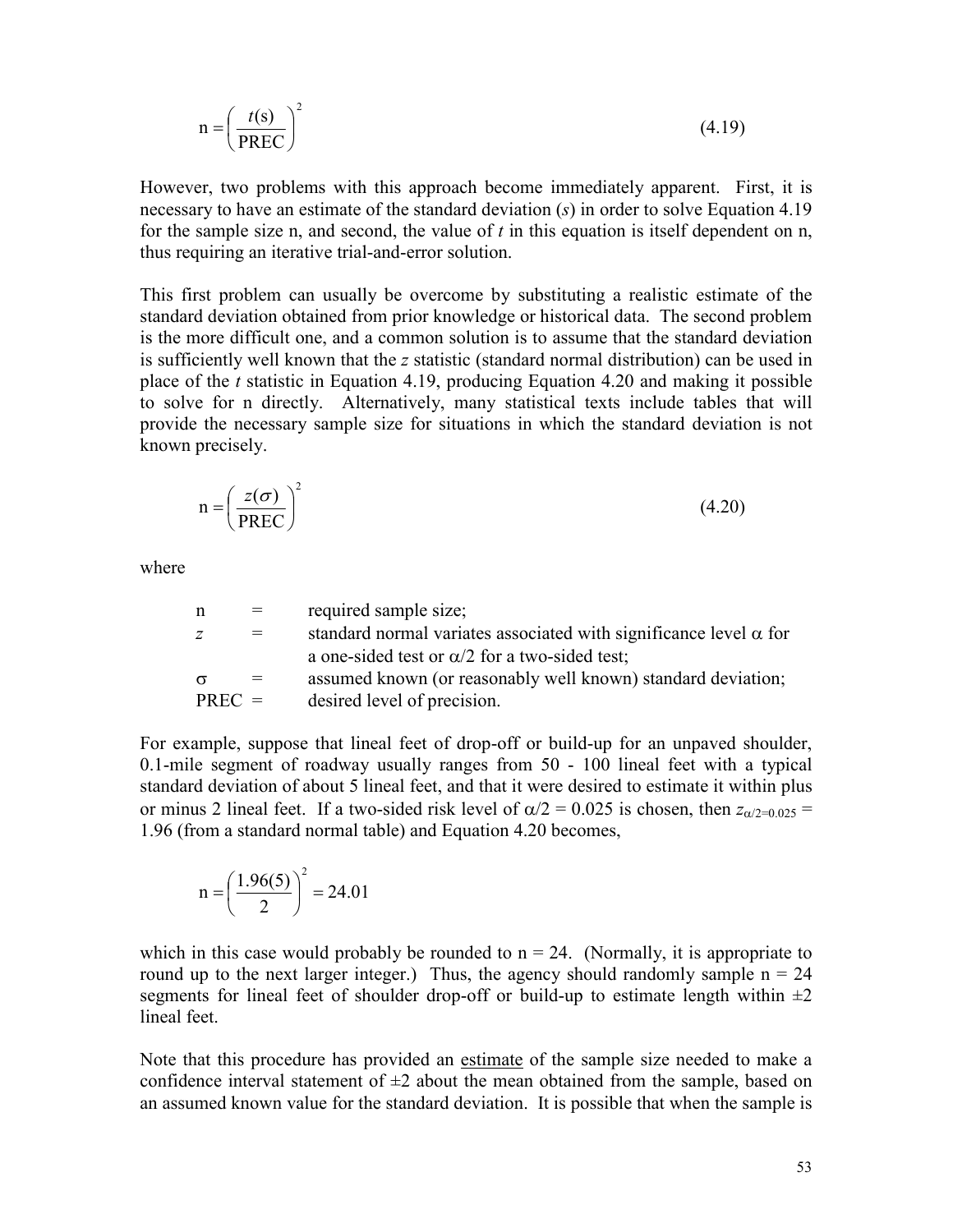actually taken, and the confidence interval is calculated using Equations 4.1 and 4.2 and the standard deviation calculated from the sample, that the interval could be somewhat broader than desired. If this should occur, and the width of the interval is not acceptable, then the only recourse is to obtain a larger sample in order to obtain a more precise estimate.

Alternatively, many standard statistical texts contain tables especially designed for this purpose, such as Table A-11, Number of Observations for t Test of Mean, found in the textbook by Rickmers and Todd (1967). Using the same assumed values in the foregoing example, a value of  $n = 26$  was obtained, indicating that the lack of knowledge of the standard deviation exacts a price in terms of required sample size.

For the case involving a proportion of a discrete distribution discussed in Section 4.3.3, a different procedure must be used. One source (Natrella 1966) indicates that an exact solution for sample size could be obtained from tables of the binomial distribution to the extent that such tables are available, but the frequent need to interpolate in two directions, or often extrapolate, greatly limits the practicality of this approach. Instead, it is preferable to use standard tables constructed specifically for this purpose. Tables A-25 and A-26 in the Natrella reference are one example of suitable tables for this application.

For the determination of confidence intervals for percent defective (PD) or percent within limits (PWL), presented for single-sided and double-sided limits in the sections Confidence Interval for Percent Defective (Normal Population, Single Limit) or Confidence Interval for Percent Defective (Normal Population, Double Limits), respectively, no suitable reference was found for determining the necessary sample size. However, an approximate method can be proposed. Conceptually, a sample could be obtained using a trial sample size, and then confidence limits could be calculated for either the single-limit or double-limit case as previously described. If the confidence interval were found to be too broad, additional samples could be obtained and the calculations repeated with the larger (combined) sample in order to obtain the desired level of precision. This approach can be approximated if historical data are available prior to sampling that could be used to provide likely values for the average and standard deviation that must be entered into Equations 4.4 and/or 4.5. In this case, the calculations would proceed with an assumed sample size (n) to determine the likely outcome, thus enabling the user to gauge the suitability of the choice of sample size and modify it, if it seems necessary. This method is admittedly crude, but may nonetheless be effective from a practical standpoint.

For the hypothesis test for the mean of a normal population discussed in the section Hypothesis Test for Mean of a Normal Population, there is a great similarity to the procedure for computing the confidence interval about the sample mean described in the section Confidence Interval for the Mean of a Normal Population. If the confidence interval contains the hypothesized value of the mean, then there is no statistical basis to reject the null hypothesis. This reasoning leads again to Equation 4.19 so that, if a reasonably accurate value of the standard deviation is known from historical data, it is possible to solve directly for n. Otherwise, a table such as Table A-11 in the Rickmers and Todd reference may be used (Rickmers and Todd 1967).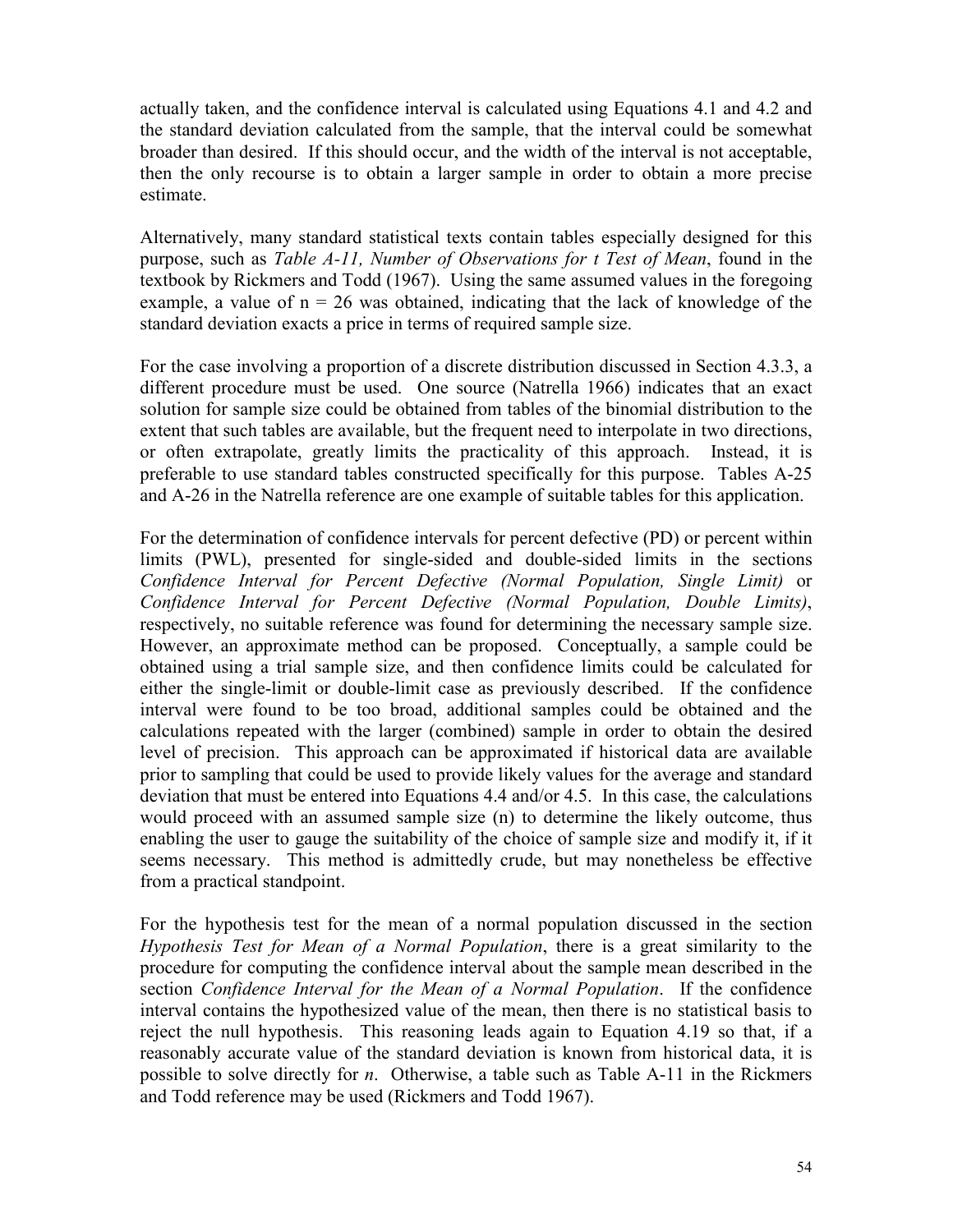For the case of a hypothesis test concerning the difference between two population means described in the section Hypothesis Test for Difference between Means of Two Normal Populations, a similar but different table is used to determine the required sample size. One such table is Table A-12, Number of Observations for t Test of Difference Between Two Means, in the reference by Rickmers and Todd (1967).

Since the hypothesis test for the difference between two dependent means (paired  $t$  test) presented in the section Hypothesis Test for Dependent Normal Means (Paired-t Test), is similar in structure to the hypothesis test for the mean described in the section *Hypothesis* Test for Mean of a Normal Population, essentially the same procedure can be used to determine the appropriate sample size. In theory, Equation 4.20 would again apply, except that the appropriate value of the standard deviation to be substituted into Equation 4.20 would be the standard deviation of the differences listed in the last column of Table 4.1. As before, for this approach to be practical it would be necessary to have an estimate of the standard deviation of these differences from historical data to justify the use of the standard normal z value in Equation 4.20. Alternatively, Table A-11 in the Rickmers and Todd reference may be used (1967).

Like the hypothesis test for the mean of a normal population, the hypothesis test for a proportion estimated from a sample from a discrete population presented in Section 4.3.9 is very similar to the procedure for computing the confidence interval about the sample proportion described in the section Confidence Interval for a Proportion (Discrete *Population*). Consequently, the same method can be used to determine the appropriate sample size for this procedure, and Tables A-25 and A-26 in the Natrella reference are recommended (Natrella 1966).

According to the Natrella reference (1966), the determination of the required sample size for a hypothesis test for the difference between two proportions described in the section Hypothesis Test for Difference between Proportions of Discrete Populations is complicated by the fact that the sample size depends on the true but unknown values of the proportions involved. However, it is usually possible to make sufficiently realistic assumptions in order to obtain a reasonably accurate estimate of the sample size. The procedure is somewhat involved, and the reader is referred to Chapter 8 of the Natrella handbook (1966), or to other similar publications.

To determine the required sample sizes for the analysis of variance (ANOVA) procedure described in the section Hypothesis Test for Difference between Means of Several Normal *Populations*, any number of samples can be used, but  $n > 10$  per population is recommended to ensure a conclusive result. That size will lessen the effect that an individual data point has upon the F-ratio calculation. The ANOVA procedure accommodates a range of sample sizes in the determination, and the p-values associated with the chosen sample size can be found in most textbooks.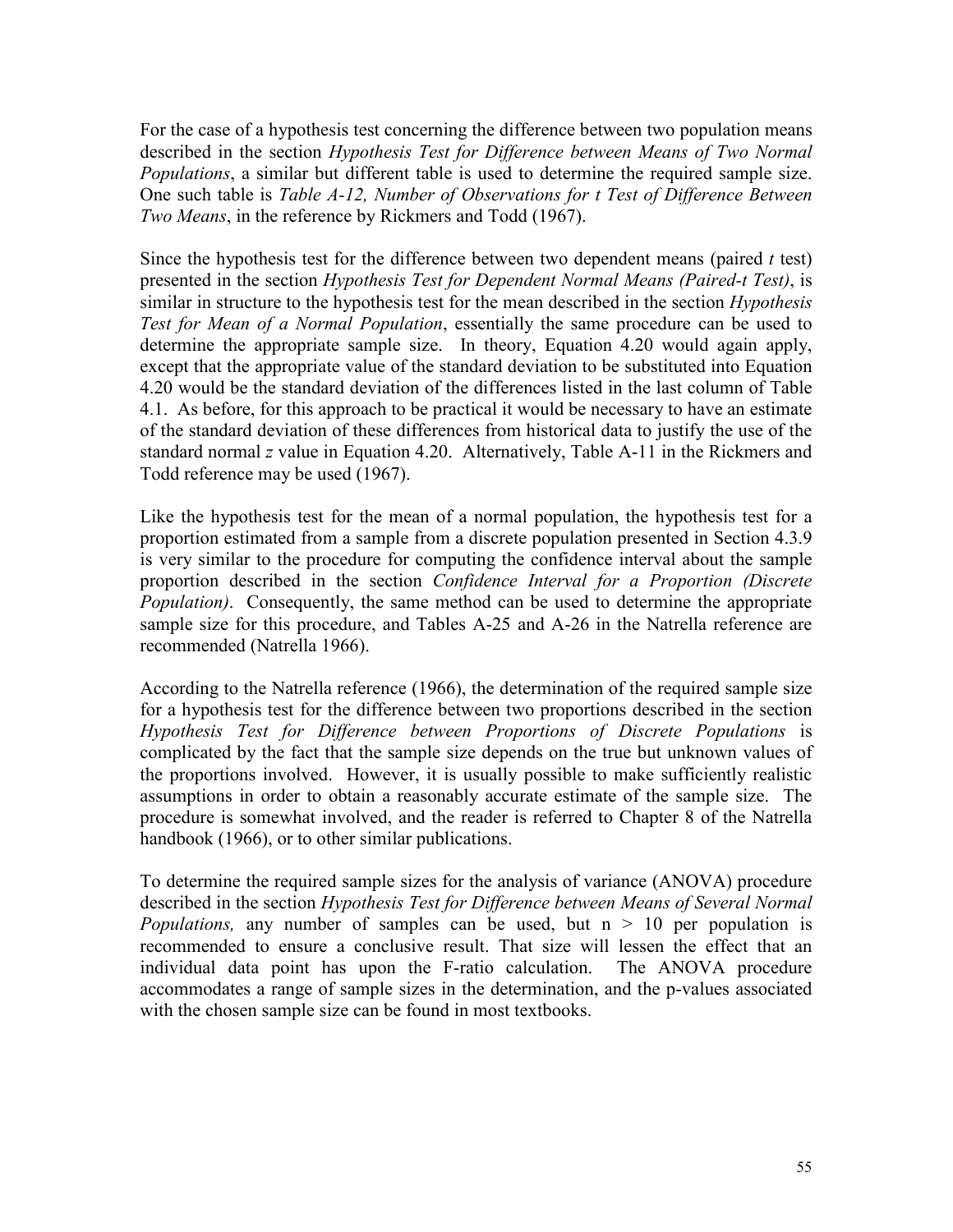# 4.14 Random Sampling

Sampling consists of selecting some part of a population to observe so that one may estimate something about the whole population (Thompson 1992). A data acquisition or sampling plan can be adequately designed to obtain any feature of interest. Several sampling designs are available to understand and measure the feature of interest, such as simple random sampling, sampling with replacement, sampling without replacement, stratified random sampling, cluster and systematic sampling, multistage designs, double sampling, and network sampling. More sophisticated designs also exist, such as capturerecapture sampling, line-intercept sampling, Latin Squares, and stratified adaptive cluster sampling

It is recommended that the sampling process be simple and clearly understood to be effective. For MQA Programs, simple random sampling or stratified random sampling are the most effective and easily understood methods to collect a sample, based upon the commonly accepted practices disclosed in the MQA manual review.

Randomization is extremely important to the sampling process. It allows each part of the population an equal chance of being selected and it protects against unsuspected sources of bias. Violation of the randomization principle can produce biased samples that will inaccurately reflect true characteristics of the population, in particular, "trying to be fair" by knowingly and purposely sampling a certain segment. A random number generator is the most effective and recommended approach to ensure randomization, where segments are drawn based on a random number assignment.

The following guidelines apply to the MQA sampling process:

- 1. Length among sample segments must be equal. This allows an equal chance of encountering the feature of interest (both attributes and variables).
- 2. Sample length can be any length (0.1 mile, 0.2 mile, 1 mile, etc.) as long as the sample length is equal among segments. This allows an equivalent region to be measured among samples.
- 3. If a specific strata is of interest, such as interstate highways within the state or a given district, overall county highway system, etc., subdivide the strata into equal segments and randomly sample the segments. Do not discard any segments, since this will introduce bias in the statistical parameters.
- 4. If a specific feature is desired during the sampling process, such as culvert pipe blockage or drainage ditches, and the feature is not encountered in the randomlysampled segment, a stratified random sampling approach is recommended. Divide the population segment into equal stratified segments having the feature, then randomly choose a predetermined number of stratified segments. For example, for a 1-mile population segment, subdivide into ten 0.1-mile segments, identify which segments contain the specific feature, then randomly select from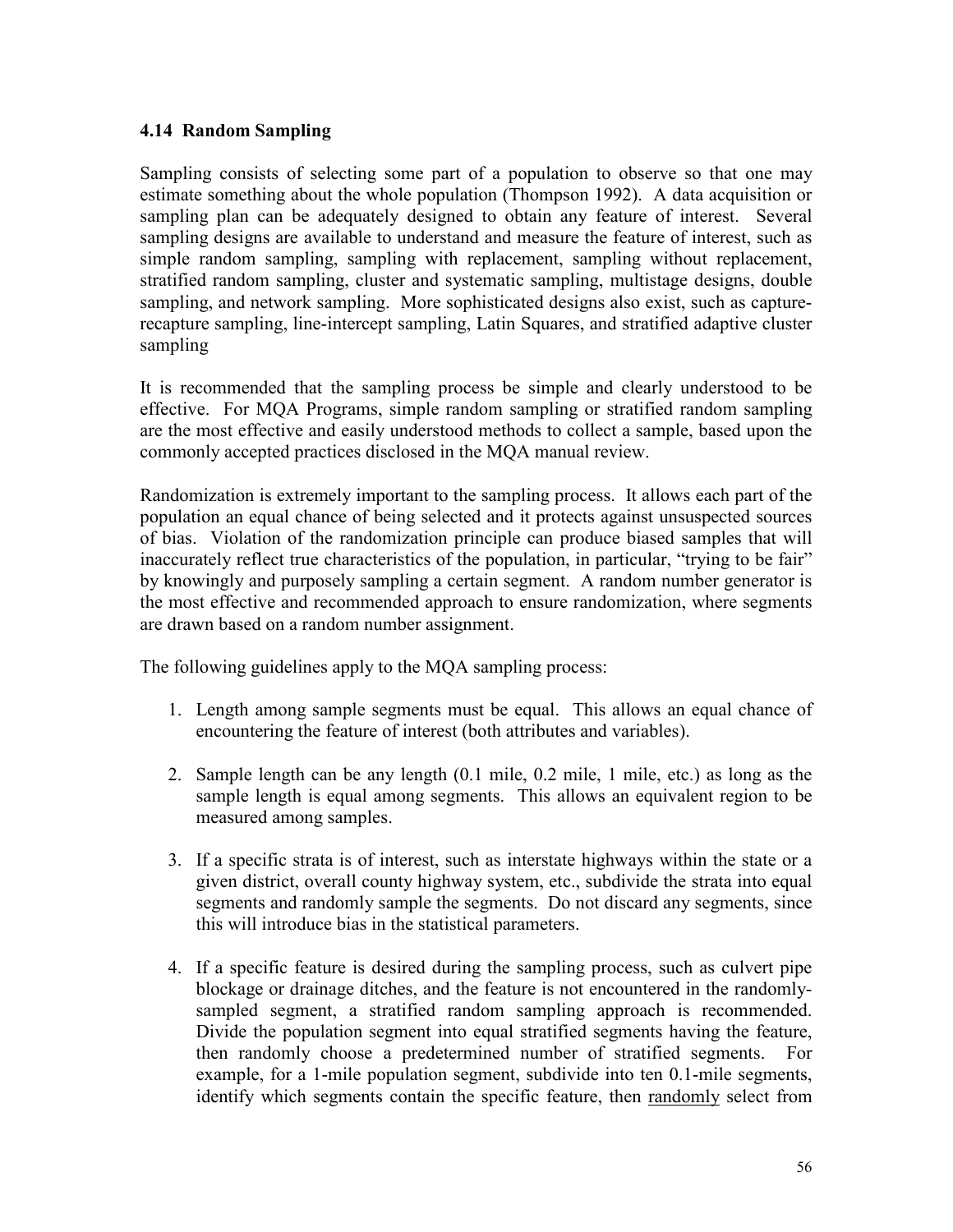those 0.1-mile segments. If a certain sample size is desired, use the earlier section for guidance, Sample Size Determination. Caution – this approach is strictly limited to the feature of interest, and not recommended for surveying all roadway elements within the chosen segment (pavement, ditches, traffic, etc.), since some segments had been inadvertently discarded by not having the original feature of interest.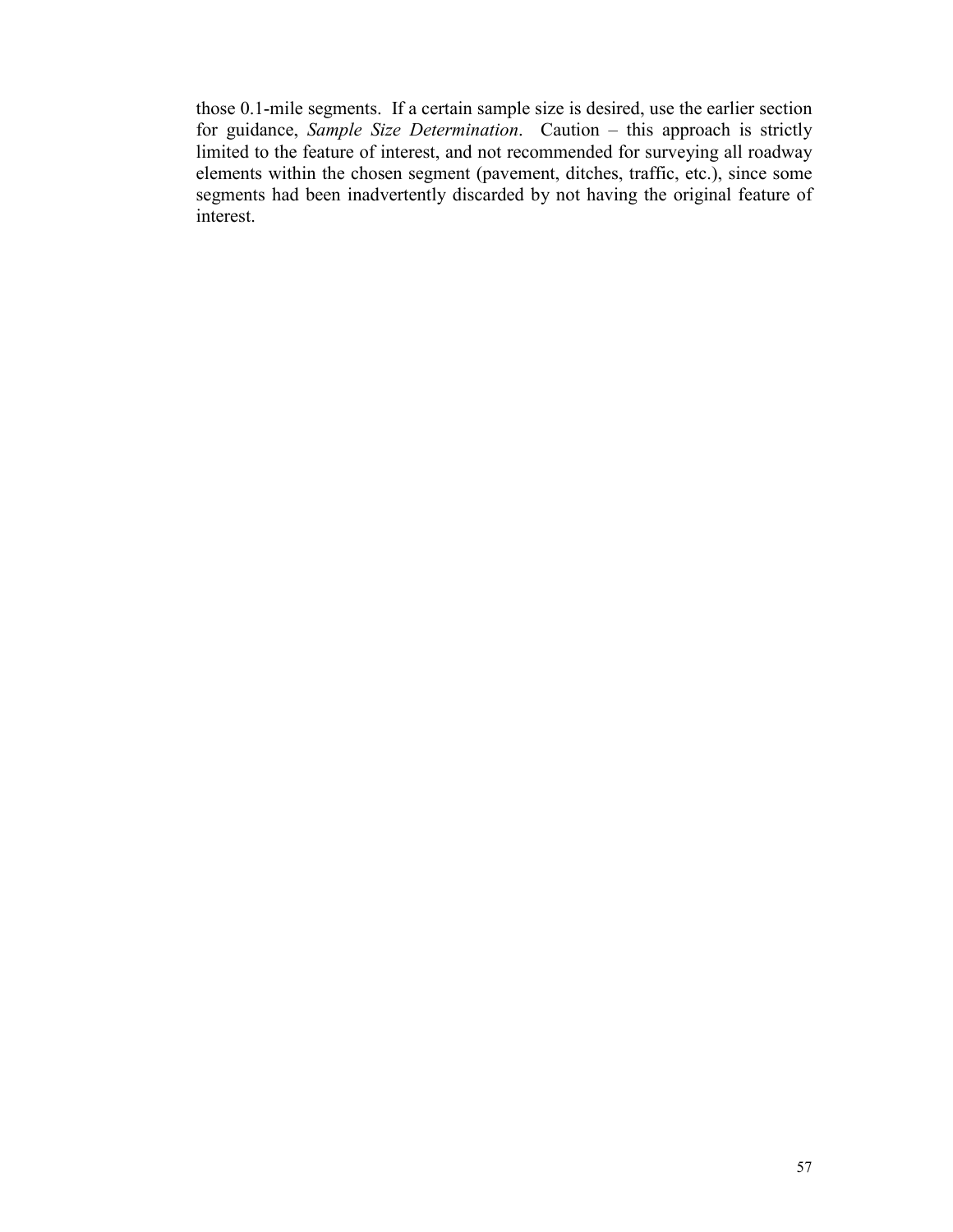## CHAPTER 5 STATISTICAL APPLICATIONS

#### 5.1 Introduction

The previous chapter presented basic statistical procedures for use in a range of MQA data analysis situations. This chapter provides statistical applications to more specific questions or concerns expressed at both the Maintenance Quality Assurance Peer Exchange held in October 2004 at Madison, Wisconsin, and May 2005 kick-off meeting for this project. Table 5.1 presents the specific application and the statistical tool(s) or method(s) recommended for the application. These applications are meant to provide a deeper understanding of the practicality, and relative simplicity, that statistics can provide for a range of situations in MQA practice.

The statistical application began by choosing two lead states in MQA programs that had readily available data for analysis, including North Carolina and Wisconsin. Data were transferred via email attachment or mailed disc. MQA manuals were reviewed from the select states to understand how the MQA data were collected and reported. During this review, potential problems and concerns in understanding the data were noted, and are presented throughout this chapter. A term known as "data cleansing" was conducted to yield valid statistics. For example, alpha characters were converted to numerical values, and blank cells were identified and marked. The "data cleansing" term will be revisited during discussion of trouble areas or statistical pitfalls later in this chapter.

The data were analyzed using commercially available software, including Microsoft Excel<sup>TM</sup>, SAS<sup>TM</sup>, and StatGraph<sup>TM</sup>. These packages were used due to familiarity with programming code and efficiency. It is not the intent of this study to advocate any software program; each agency must choose a package appropriate for their needs. FHWA has developed several software packages specifically for state highway agencies and, at the time of this writing, it is believed that contracts for additional software are under consideration.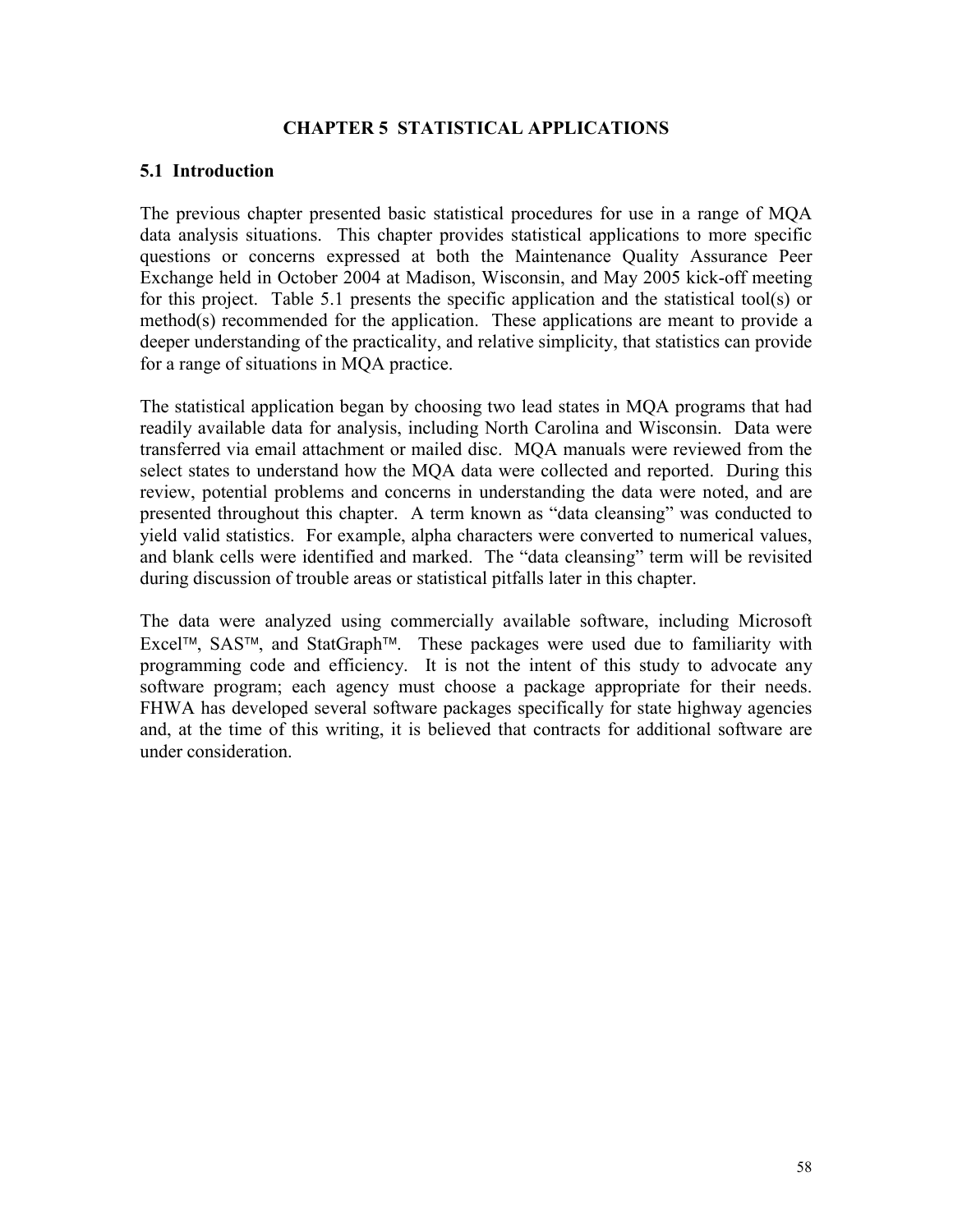| Index          | Application   | <b>Statistical Approach</b>                                                                      | Equation                                                                                                            |
|----------------|---------------|--------------------------------------------------------------------------------------------------|---------------------------------------------------------------------------------------------------------------------|
| (1)            | (2)           | $\left(3\right)$                                                                                 | (4)                                                                                                                 |
| $\mathbf{1}$   | Determining   | <b>Statistical distributions and statistical</b>                                                 | Population parameters                                                                                               |
|                | number of     | parameters can assist in determining sample                                                      | unknown and only estimated                                                                                          |
|                | samples to    | size. Any number of samples is valid,                                                            |                                                                                                                     |
|                | yield valid   | provided there were randomly chosen. The t-                                                      |                                                                                                                     |
|                | information   | distribution is used for small sample sizes                                                      | $n = \left(\frac{t(s)}{PREC}\right)^2$ n<30                                                                         |
|                |               | when the population is not known $(n<30)$ ,                                                      |                                                                                                                     |
|                |               | while the normal distribution (z statistic) is                                                   |                                                                                                                     |
|                |               | used for larger sample sizes when the                                                            | Population parameters known                                                                                         |
|                |               | population statistics are known (or                                                              |                                                                                                                     |
|                |               | reasonably well known). Precision and                                                            | $n = \left(\frac{z(\sigma)}{PREC}\right)^2$ n>30                                                                    |
|                |               | confidence interval estimation equations can                                                     |                                                                                                                     |
|                |               | provide an interrelationship of sample size,<br>standard deviation, and confidence level.        |                                                                                                                     |
| $\overline{2}$ | Developing    | Confidence Intervals can be constructed                                                          |                                                                                                                     |
|                | confidence in | around the average using the chosen level of                                                     | $C.I. = \overline{LOS_s} \pm \left( Z * \frac{s}{\sqrt{n}} \right)$                                                 |
|                | an estimate   | confidence (i.e., 95%), underlying variability,                                                  |                                                                                                                     |
|                |               | and sample size.                                                                                 |                                                                                                                     |
| 3              | Stratifying   | Analysis of Variance can detect whether                                                          |                                                                                                                     |
|                | data in terms | there is a difference between features of data                                                   | $F_{\text{Feature}} = \frac{\text{MS (Between Feature)}}{\text{MS (Within Feature)}}$                               |
|                | $\sigma f$    | (region, crews, etc.), while incorporating the                                                   |                                                                                                                     |
|                | geographical  | variability into the determination. Some                                                         |                                                                                                                     |
|                | or highway    | states may have significant differences                                                          |                                                                                                                     |
|                | features      | between regions that can be detected using                                                       |                                                                                                                     |
|                |               | Analysis of Variance.                                                                            |                                                                                                                     |
| $\overline{4}$ | Comparing     | T-tests can detect the mean difference                                                           |                                                                                                                     |
|                | results of    | between data sets generated by two different                                                     |                                                                                                                     |
|                | MQA data      | MQA data collectors. Then, with the                                                              | $n = \sigma_D^2 \frac{(Z_{\alpha/2} + Z_{\beta})^2}{d^2}$                                                           |
|                | collectors    | assistance of Power Curves, the "true" mean                                                      |                                                                                                                     |
|                |               | difference between them can be measured                                                          |                                                                                                                     |
|                |               | and controlled. Standard statistical tests are                                                   |                                                                                                                     |
|                |               | available with which to compare data sets                                                        |                                                                                                                     |
|                |               | obtained by different MQA technicians or                                                         |                                                                                                                     |
|                |               | teams.                                                                                           |                                                                                                                     |
| 5              | Are years     | <b>F-tests and t-tests can provide a statistical</b>                                             |                                                                                                                     |
|                | different or  | comparison of means. Paired-sample t-tests                                                       | $\left  \bar{X}_1 - \bar{X}_2 \right  < t_{\alpha,\nu} \sqrt{\left( \frac{S_1^2}{n_1} + \frac{S_2^2}{n_2} \right)}$ |
|                | not           | are used when data are collected from the<br>same roadway segment from year-to-year,             |                                                                                                                     |
|                |               |                                                                                                  |                                                                                                                     |
|                |               |                                                                                                  |                                                                                                                     |
|                |               |                                                                                                  |                                                                                                                     |
|                |               | while a two-sample t-test is used when the<br>roadway segments are independent of each<br>other. |                                                                                                                     |

|  |  | Table 5.1 MQA Application and Statistical Approach |
|--|--|----------------------------------------------------|
|--|--|----------------------------------------------------|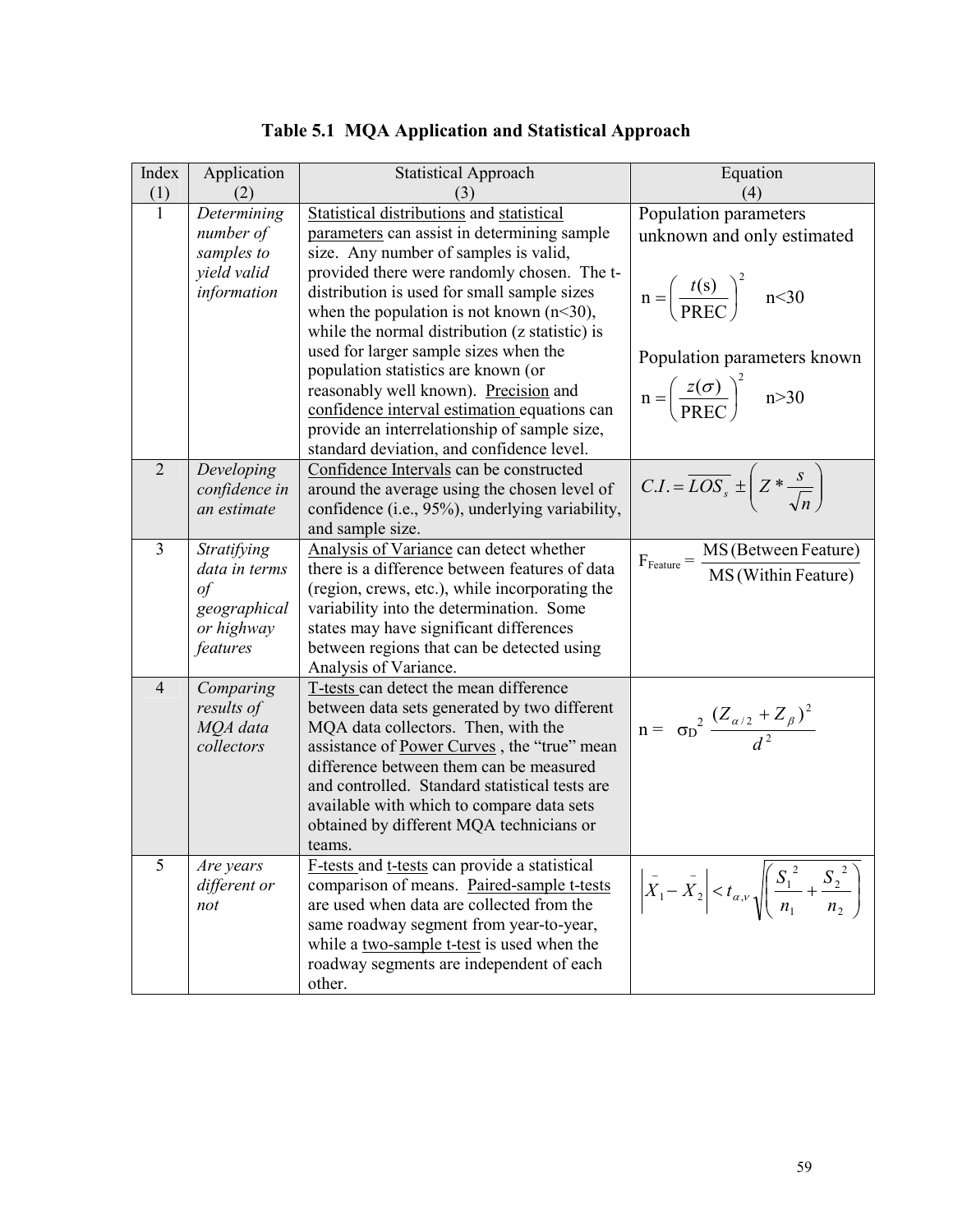Table 5.1 Cont.

| Index | Application                  | <b>Statistical Approach</b>                                                                  | Equation                        |
|-------|------------------------------|----------------------------------------------------------------------------------------------|---------------------------------|
| (1)   |                              |                                                                                              | (4)                             |
| 6     | Looking for<br>trouble signs | Outliers, or data points that are abnormal<br>from a distribution, can detect trouble signs. | $Z_i = \frac{X_i - \bar{X}}{S}$ |
|       |                              | Several standard tests for outliers exist, and                                               |                                 |
|       |                              | the chi-square or other goodness-of-fit tests                                                |                                 |
|       |                              | can be used to check normality.                                                              |                                 |
|       | Reporting                    | Beginning with simple fundamental                                                            | Line graph, bar chart. pie      |
|       | Data                         | statistical measures is always the best start                                                | chart, table, and box-and-      |
|       |                              | (plot the data, calculate the <u>average</u> and                                             | whisker plots.                  |
|       |                              | standard deviation, etc.). The sampling                                                      |                                 |
|       |                              | design largely drives if/how a statistically-                                                |                                 |
|       |                              | valid analysis can proceed, so effort must be                                                |                                 |
|       |                              | placed on sampling design at the beginning.                                                  |                                 |

## 5.2 Sample Size and Confidence Limits

Sample size and the confidence of population estimates are a fundamental concern in any MQA program. Equations 2.6, 2.7, 2.8, 4.19, and 4.20 are appropriate to determine the number of sample segments for individual MQA measures or LOS at statewide, functional class, district, county level, or any other meaningful strata. There are four inter-related components to these equations that can be evaluated, including: (1) precision or confidence limits of the sample, (2) t-statistic or Z-statistic for the probability level, (3) estimated standard deviation, and (4) number of samples. As Equations 2.8, 4.19, and 4.20 imply, there is a lesser number of samples required when the precision is reduced, when the probability level is reduced, or when the standard deviation is small.

Reasonable estimates for the standard deviation can be found from collected data within each MQA program, however, consideration must be given to the strata of interest. Earlier examples of determining sample size using precision were provided in Chapter 4 (see section Sample Size Determination). These examples would apply to any MQA measure using variables data.

From the review of MQA manuals and relevant literature, LOS is a common measure of facility condition. North Carolina data from 2000, 2002, and 2004 were collected and analyzed to apply Equations 2.6, 2.7, and 2.8 to determine sample size and confidence limits of mean statewide LOS. North Carolina DOT weights values of the roadway elements to compute the overall LOS for sample segment, as shown earlier by Equation 2.2.

Summary statistics and a histogram plot for NC 2000 statewide LOS values are provided in Figure 5.1. The histogram shows strong central tendency and approximation of a normal "bell-shaped" distribution, with a  $\bar{x}$  = 75.3 and s = 10.8. Because of the large sample size  $(n > 30)$  and normal distribution, these sample statistics could be considered population parameters for mean  $(u)$  and standard deviation  $(\sigma)$  of LOS in 2000. These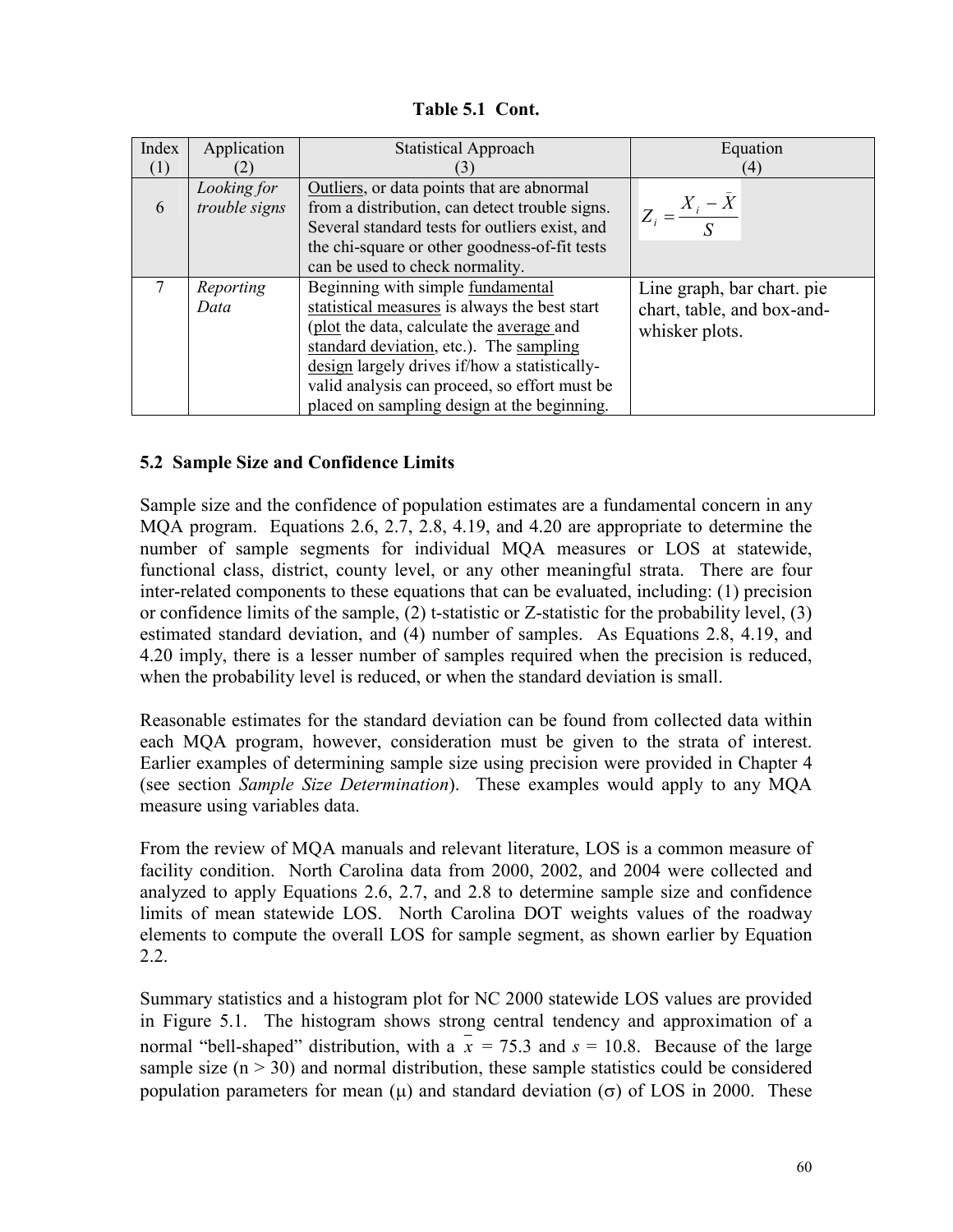statistics were derived from 2,436 randomly chosen pavement sections. In 2002, a total of 3,462 segments yielded LOS statewide statistics of  $\bar{x}$  = 76.4 and s = 12.2. In 2004, a total of 10,932 segments produced LOS statewide statistics of  $\bar{x}$  = 79.5 and  $s = 8.7$ . Thus, statewide LOS from 2000 to 2004 had the mean trending upwards from 75.3 to 79.5, while the standard deviation fluctuated from 10.8 to 12.2, then down to 8.7. It is apparent that LOS increased in this time period, but an application provided later in this chapter (see *Comparison of Means*) can be conducted to state this conclusion with confidence.

Based on these summary statistics, confidence limits were developed for the mean LOS using Equation A.8. Table 5.2 provides the relationship of sample size and confidence limits at a 95% probability level for standard deviation values of 8.7 and 12.2, respectively. Sample size was incrementally increased by  $n = 20$  to illustrate the effect on the confidence limits.



Figure 5.1 North Carolina Statewide Weighted LOS (2000)

For  $s = 8.7$ , nearly 300 samples are necessary to achieve a confidence limit of  $+/- 1$  LOS. Over 500 samples are needed to achieve the same level when  $s = 12.2$ . Clearly, a substantial number of segments are needed to develop confidence limits for  $+/- 1$  LOS, based on the variability and specified probability level. In fact, the relationship is nonlinear due to the nature of Equation A.8, with an increasing number of samples needed to proportionally reduce the confidence limits.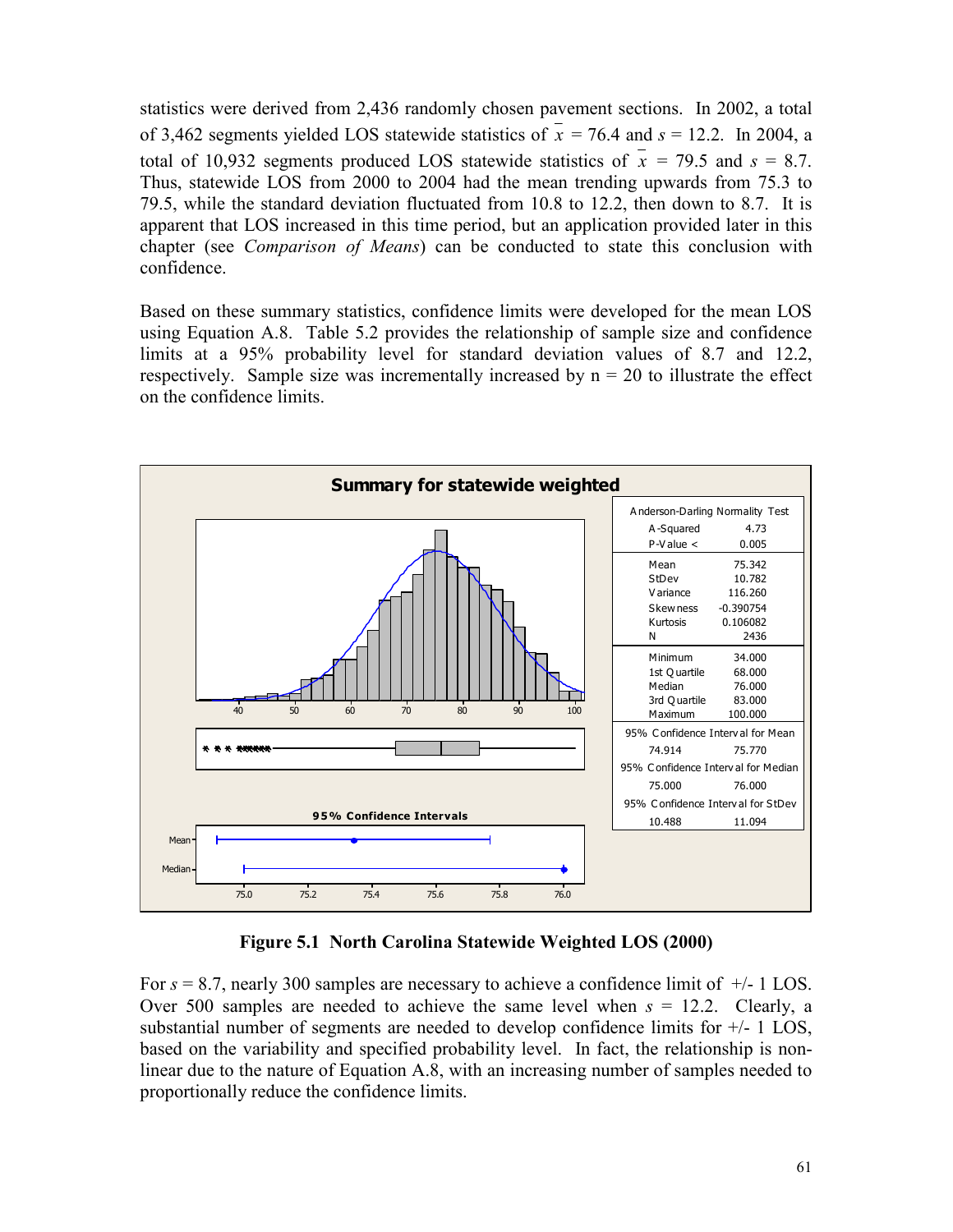This diminishing return on investment (more samples) is a concern to any agency, since sampling consumes limited resources. A simple way to reduce the number of samples is wider confidence limits or a decrease in probability level, however, this exposes the agency to greater risk of underestimating or overestimating the true mean LOS. After an examination of these statistics, a consensus value can be chosen for sample size determination. If an agency cannot comfortably choose a value, sensitivity analysis is recommended by holding all equation variables constant and adjusting the single variable in question. This application can be used across a range of agency levels, such as statewide, division or district, or county level.

| $s = 8.7$ LOS |            | $s = 12.2$ LOS |            |  |
|---------------|------------|----------------|------------|--|
| Sample Size   | $C.I. +/-$ | Sample Size    | $C.I. +/-$ |  |
| (1)           | (2)        | (3)            | (4)        |  |
| 20            | 3.81       | 20             | 5.35       |  |
| 40            | 2.70       | 40             | 3.78       |  |
| 60            | 2.20       | 60             | 3.09       |  |
| 80            | 1.91       | 80             | 2.67       |  |
| 100           | 1.71       | 100            | 2.39       |  |
| 120           | 1.56       | 120            | 2.18       |  |
| 140           | 1.44       | 140            | 2.02       |  |
| 160           | 1.35       | 160            | 1.89       |  |
| 180           | 1.27       | 180            | 1.78       |  |
| 200           | 1.21       | 200            | 1.69       |  |
| 220           | 1.15       | 220            | 1.61       |  |
| 240           | 1.10       | 240            | 1.54       |  |
| 260           | 1.06       | 260            | 1.48       |  |
| 280           | 1.02       | 280            | 1.43       |  |
| 300           | 0.98       | 300            | 1.38       |  |
| 320           | 0.95       | 320            | 1.34       |  |
| 340           | 0.92       | 340            | 1.30       |  |
| 360           | 0.90       | 360            | 1.26       |  |
| 380           | 0.87       | 380            | 1.23       |  |
| 400           | 0.85       | 400            | 1.20       |  |
| 420           | 0.83       | 420            | 1.17       |  |
| 440           | 0.81       | 440            | 1.14       |  |
| 460           | 0.80       | 460            | 1.11       |  |
| 480           | 0.78       | 480            | 1.09       |  |
| 500           | 0.76       | 500            | 1.07       |  |

Table 5.2 Confidence Limit Estimate at 95% Probability Level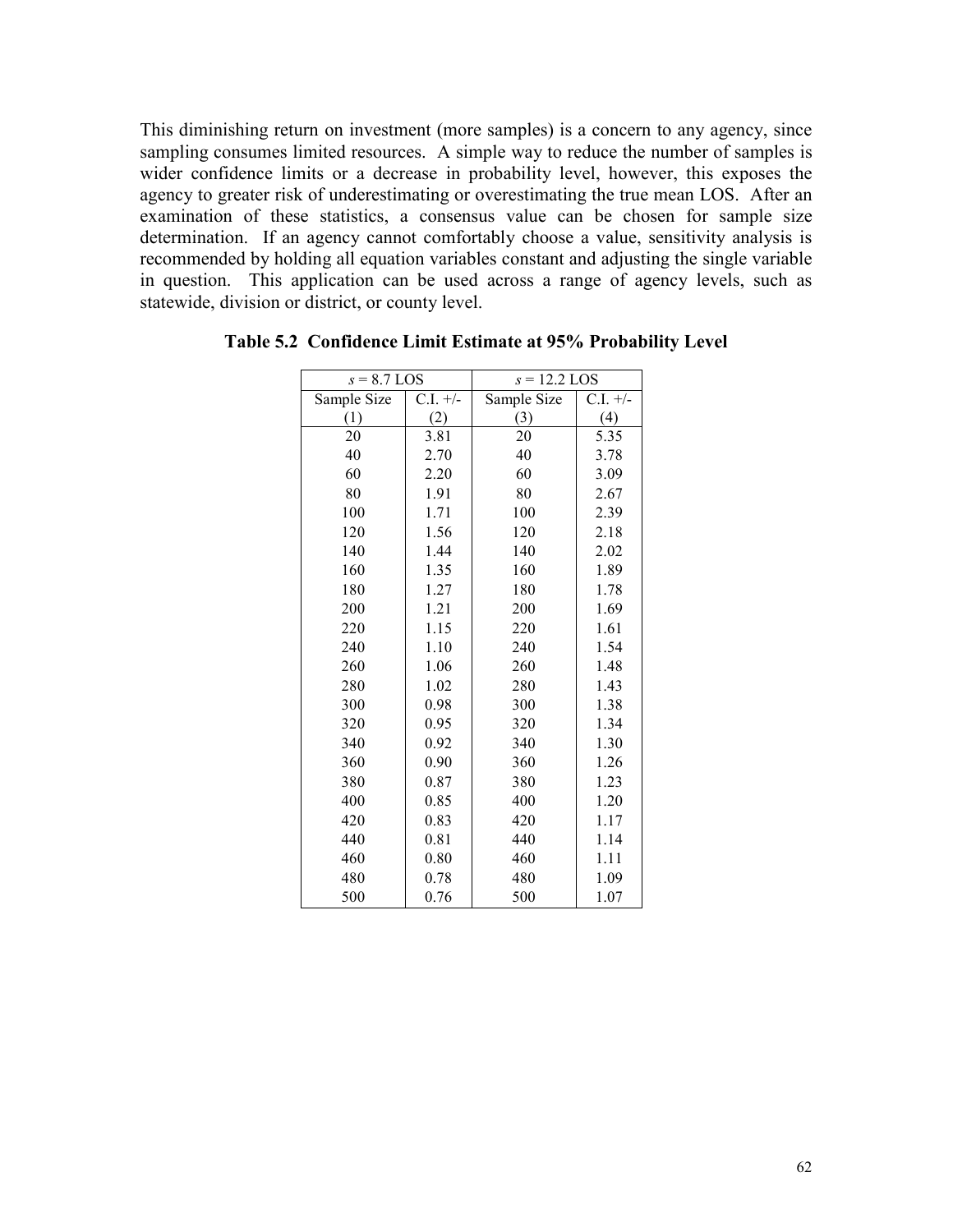## 5.3 Data Stratification and ANOVA

The following two sections provide applications of stratifying data for Wisconsin and North Carolina.

### 5.3.1 Wisconsin, Hazardous Debris Data

An example of basic statistics for Hazardous Debris for 2004 Wisconsin MQA data are provided in Table 5.3. Frequency of hazardous debris in randomly-chosen 0.1-mile segments were recorded for approximately 240 segments in eight districts, and the mean and standard deviation for segments were calculated. To address the question, "How far 'down' in terms of geographical subdivision and features can I go", the Wisconsin data were stratified into (1) roadway classification (divided and undivided), (2) 8 transportation districts, and (3) 72 counties. Only the first 5 counties in the data set are shown to simplify interpretation of the data.

| Geographic or             | Sample Size, n | Mean, count | Standard Deviation, |
|---------------------------|----------------|-------------|---------------------|
| <b>Attribute Division</b> |                |             | count               |
| (1)                       | (2)            | (3)         | $\left( 4\right)$   |
| Statewide                 | 1892           | 0.251       | 1.041               |
|                           |                |             |                     |
| Divided Highway           | 345            | 0.530       | 1.587               |
| Undivided Highway         | 1547           | 0.178       | 0.777               |
|                           |                |             |                     |
| District 1                | 231            | 1.026       | 2.214               |
| District 2                | 239            | 0.138       | 0.460               |
| District 3                | 239            | 0.138       | 0.478               |
| District 4                | 235            | 0.068       | 0.386               |
| District 5                | 236            | 0.144       | 0.595               |
| District 6                | 237            | 0.063       | 0.391               |
| District 7                | 239            | 0.201       | 1.160               |
| District 8                | 239            | 0.251       | 0.872               |
|                           |                |             |                     |
| County 1                  | 14             | 0.214       | 0.426               |
| County 2                  | 19             | 0.105       | 0.315               |
| County 3                  | 29             | 0.000       | 0.000               |
| County 4                  | 22             | 0.227       | 0.612               |
| County 5                  | 33             | 0.152       | 0.508               |

The statewide average for Wisconsin in 2004 indicates a mean of 0.251 pieces of debris per 0.1-mile segment. When comparing roadway class (divided versus undivided), the divided highways had a greater frequency of hazardous debris, and higher variability, as indicated by the standard deviation. When the data are stratified into districts, District 1 had a higher frequency and variability. Districts 4 and 6 had a much lower frequency of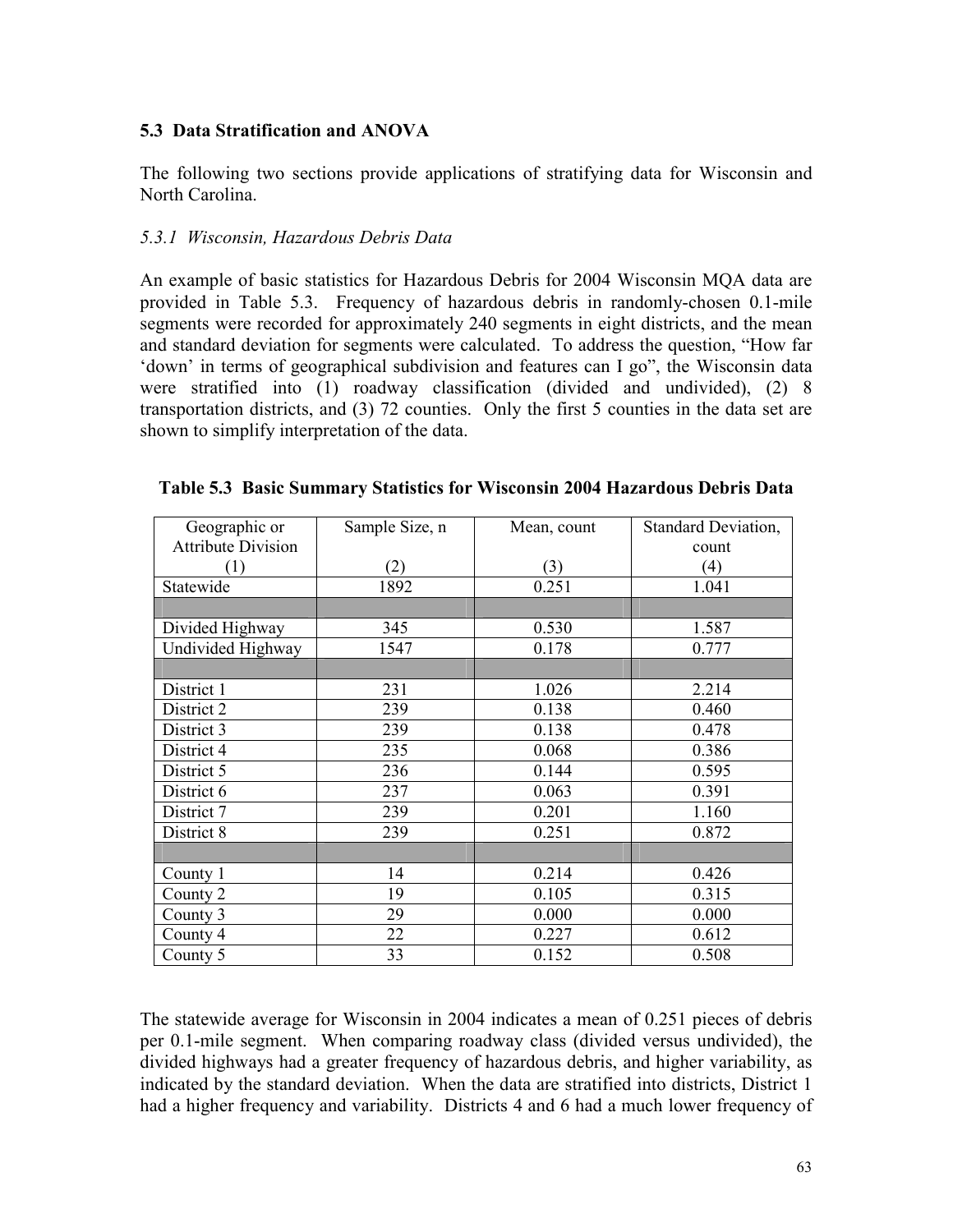hazardous debris. For counties, the mean level varied, with no hazardous debris found in County 3.

This simple breakdown of the data into strata summary statistics, however, did not have the capability of determining whether the mean hazardous debris level among roadway classes, districts, or counties were different from each other. One could argue that they appear different, but a formal determination is necessary that is defensible and statistically valid.

Table 5.4 provides the ANOVA results (using Equation 4.17 as a basis) for each variance component, degrees of freedom (pieces of data used in determination minus one for the mean itself), and expression for the Mean Square (MS). Results of the ANOVA conclude that the three methods for subdividing hazardous debris are significantly different (roadway class, district, and county). In practical terms, the level of hazardous debris is higher on divided highways, and different among districts and counties. This finding is important, since it indicates an inconsistent mean level for this maintenance quality indicator for roadway class, geographic subdivision by district, or county. Action, as the agency deems necessary, can then be focused on the higher mean level segments, or where there is a high degree of variability, as measured by the standard deviation.

| Geographic or  | Degrees of     | Sum of                                | Mean               | F-value, | p-value,           | Significantly |  |  |
|----------------|----------------|---------------------------------------|--------------------|----------|--------------------|---------------|--|--|
| Attribute      | Freedom, n     | Squares,                              | Square,            | ratio    | $\frac{9}{6}$ /100 | Different,    |  |  |
| Division       |                | count <sup>2</sup>                    | count <sup>2</sup> |          |                    | Yes/No        |  |  |
|                | (2)            | (3)                                   | (4)                | (5)      | (6)                | (7)           |  |  |
| (1)            |                |                                       |                    |          |                    |               |  |  |
|                | (a)            | Roadway Class (Divided and Undivided) |                    |          |                    |               |  |  |
| <b>Between</b> | 1              | 34.701                                | 34.701             | 36.44    | 0.0001             | Yes           |  |  |
| Features       |                |                                       |                    |          |                    |               |  |  |
| Within         | 1890           | 1799.973                              | 0.952              | ---      |                    |               |  |  |
| Features       |                |                                       |                    |          |                    |               |  |  |
| Total          | 1891           | 1834.674                              | $---$              | $---$    | ---                |               |  |  |
|                |                |                                       |                    |          |                    |               |  |  |
|                |                | (b)                                   | District           |          |                    |               |  |  |
| Between        | $\overline{7}$ | 164.344                               | 23.478             | 23.46    | 0.0001             | Yes           |  |  |
| Features       |                |                                       |                    |          |                    |               |  |  |
| Within         | 1887           | 1888.091                              | 1.001              | ---      | ---                |               |  |  |
| Features       |                |                                       |                    |          |                    |               |  |  |
| Total          | 1894           | 2052.435                              | ---                | $---$    | ---                |               |  |  |
|                |                |                                       |                    |          |                    |               |  |  |
| County<br>(c)  |                |                                       |                    |          |                    |               |  |  |
| <b>Between</b> | 71             | 671.715                               | 9.461              | 12.49    | 0.0001             | Yes           |  |  |
| Features       |                |                                       |                    |          |                    |               |  |  |
| Within         | 1823           | 1380.719                              | 0.757              | ---      |                    |               |  |  |
| Features       |                |                                       |                    |          |                    |               |  |  |
| Total          | 1894           | 2052.435                              | $---$              | $- - -$  | ---                |               |  |  |

Table 5.4 Results of ANOVA for Wisconsin 2004 Hazardous Debris Data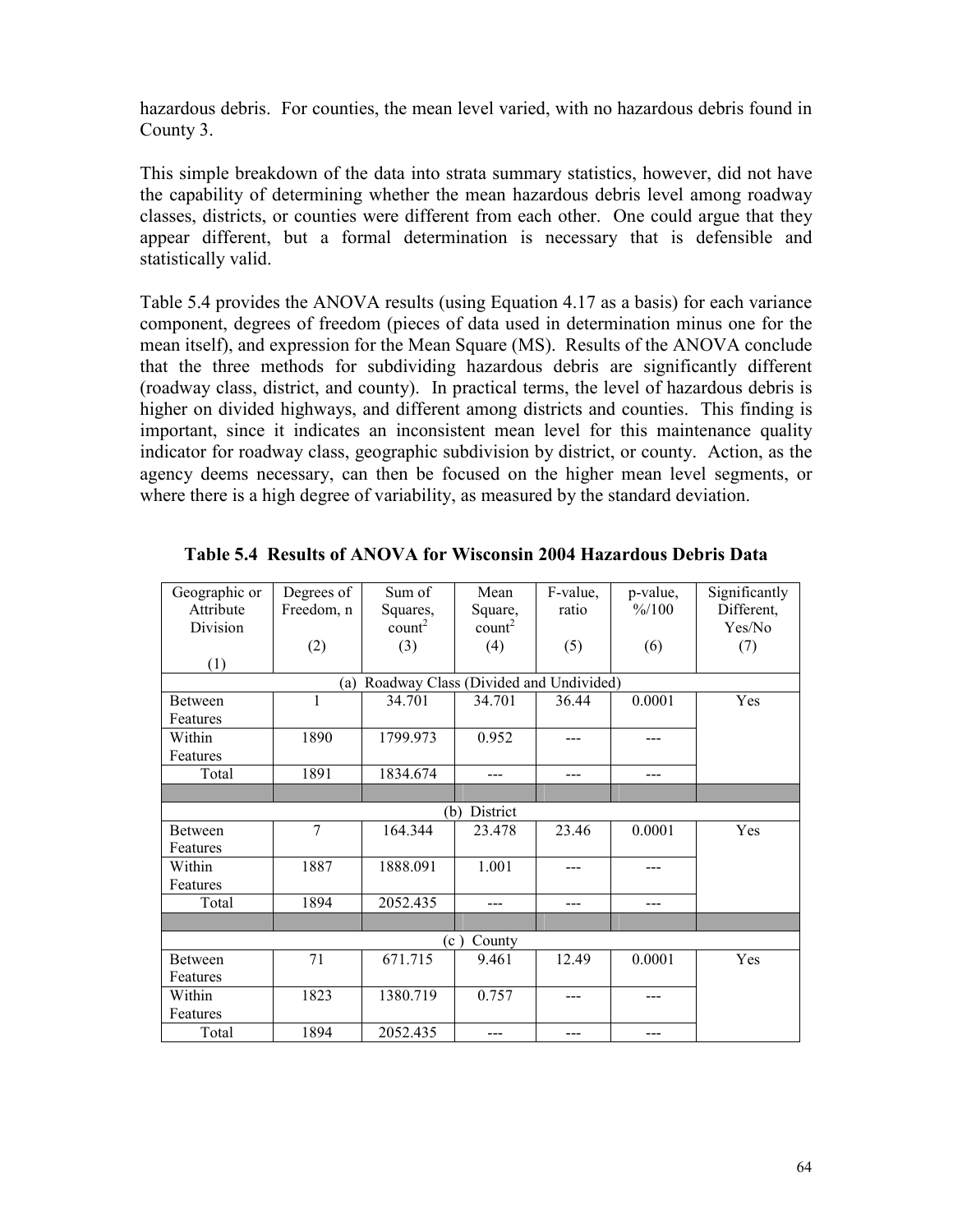## 5.3.2 North Carolina, Blocked Ditch Data

A stratification and analysis of blocked ditches in North Carolina was performed for 2000, 2002, and 2004 data. A feature of North Carolina MQA data was that random 0.2 mile segments are sampled within each mile of roadway. For the blocked ditch measure, total lateral ditch length parallel to the roadway was recorded (North Carolina 1998). For example, if a typical two-lane, two-way roadway is being inspected, the total length will be 2,112 feet (0.2 mi. x 5,280 ft. x 2 ditches). For the assessment of a divided roadway that has a single median longitudinal ditch, the total ditch length will be 3,168 feet (0.2 mi. x 5,280 ft. x 3 ditches). Then, within the 0.2-mile ditch segment, the longitudinal length with 50% or more blockage was measured and recorded. Thus, the maximum length of at least 50% blockage for any given 0.2-mile segment of ditch would be 1,056 feet.

The data were stratified by (1) roadway classification (interstate, primary, secondary, and urban), (2) 14 transportation districts, and (3) 100 counties. Table 5.5 shows the basic summary statistics for North Carolina blocked ditch data for the three years. Some roadway segments had no ditches, and those segments were excluded from the analysis. For example, there were 2,681 roadway segments sampled in 2000, but only 2,300 segments had longitudinal drainage ditches parallel to the traveled roadway. Only the first four divisions and four counties in the data set are shown to simplify interpretation.

One visible feature in the summary statistics is the drop in mean statewide level, and variability, from 2000 to 2004. From randomly chosen 0.2-mile roadway segments, the average length of blocked ditches dropped from 124 to 44 lineal feet.

When the data were stratified by functional class, the mean level was higher for interstate and urban sections. From years 2000 to 2004, the mean level and standard deviation dropped within primary, secondary, and urban classes. Interstate roads had fluctuations in mean level and standard deviation.

Stratification by division showed inconsistent yearly mean levels. When comparing blockage from 2000 to 2004 within each division, Divisions 1 and 3 had a reduction in mean lineal feet, while Division 2 and 4 had fluctuations. Stratification by county also measured inconsistent mean levels from year to year, and when comparing any two counties for a given year. Standard deviation values also varied.

This analysis highlighted a potential concern for practitioners in the manner in which these data were analyzed. Some 0.2-mile roadway segments had 2 ditches, while others had 3 or 4 ditches. Thus, some roadway segments had a greater lineal length "sample" of blocked ditches than others, creating a possible bias in the data, particularly for divided highways. In the LOS calculation for drainage, North Carolina does account for the difference in number of ditches.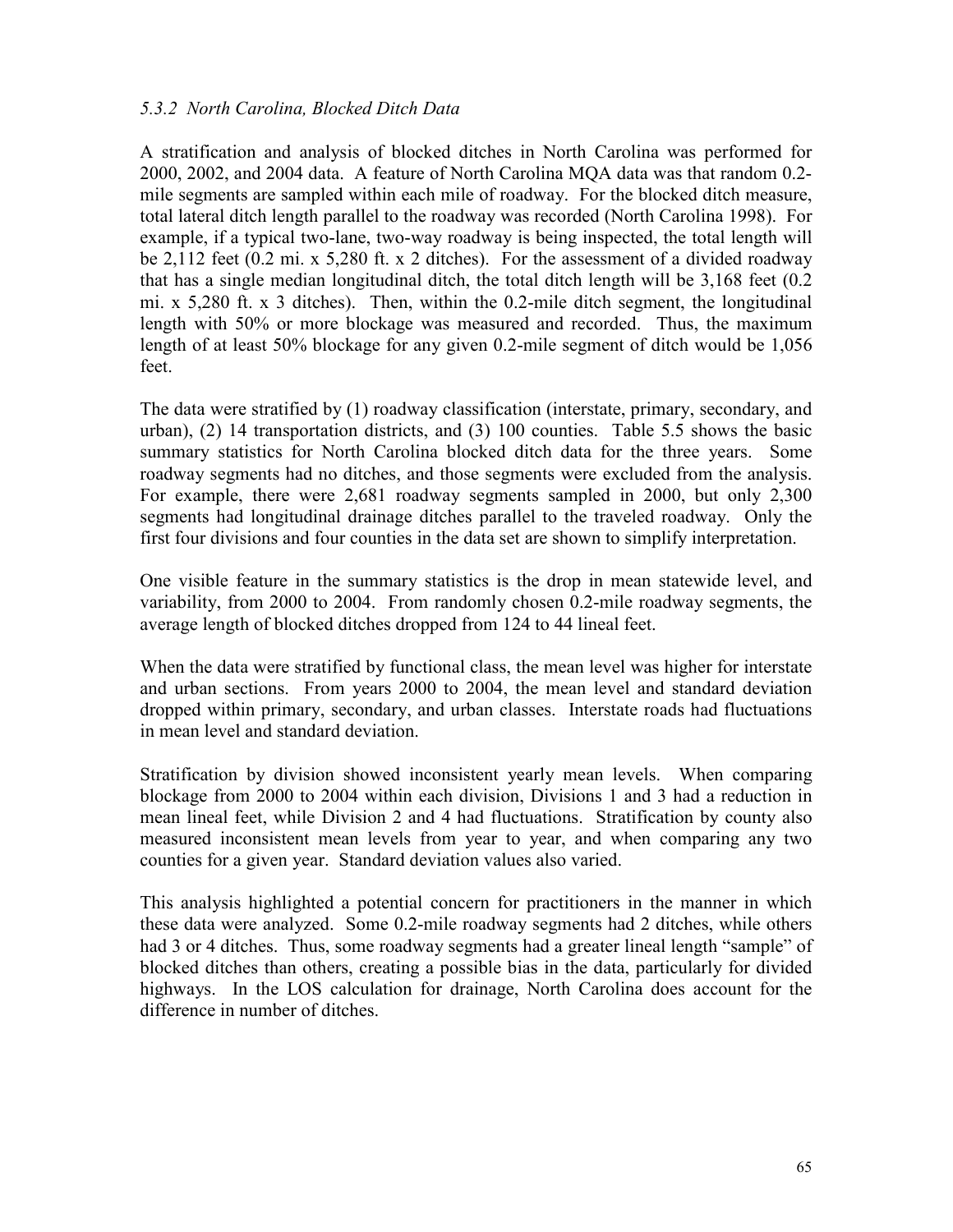| Geographic or                                            | Year | Sample Size,   | Mean,          | Standard        |
|----------------------------------------------------------|------|----------------|----------------|-----------------|
| <b>Attribute Division</b>                                |      | $\mathbf n$    | L.F.           | Deviation, L.F. |
| (1)                                                      | (2)  | (3)            | (4)            | (5)             |
| Statewide                                                | 2000 | 2300           | 123.5          | 280.3           |
|                                                          | 2002 | 3314           | 72.5           | 217.0           |
|                                                          | 2004 | 9736           | 44.2           | 156.4           |
|                                                          |      |                |                |                 |
| Interstate                                               | 2000 | 253            | 149.4          | 351.7           |
|                                                          | 2002 | 246            | 99.0           | 329.5           |
|                                                          | 2004 | 264            | 132.5          | 362.0           |
| Primary                                                  | 2000 | 621            | 122.7          | 283.4           |
|                                                          | 2002 | 1040           | 58.9           | 198.1           |
|                                                          | 2004 | 1659           | 29.7           | 118.6           |
| Secondary                                                | 2000 | 1058           | 105.7          | 248.4           |
|                                                          | 2002 | 1658           | 74.7           | 213.0           |
|                                                          | 2004 | 2607           | 40.6           | 131.0           |
| Urban                                                    | 2000 | 368            | 158.5          | 302.0           |
|                                                          | 2002 | 370            | 83.0           | 188.1           |
|                                                          | 2004 | 5206           | 46.2           | 160.0           |
|                                                          |      |                |                |                 |
| Division 1                                               | 2000 | 142            | 246.5          | 386.0           |
|                                                          | 2002 | 211            | 190.8          | 385.5           |
|                                                          | 2004 | 594            | 55.5           | 179.5           |
| Division 2                                               | 2000 | 135            | 42.4           | 81.7            |
|                                                          | 2002 | 206            | 69.2           | 199.9           |
|                                                          | 2004 | 644            | 38.9           | 225.5           |
| Division 3                                               | 2000 | 167            | 220.5          | 417.9           |
|                                                          | 2002 | 224            | 117.6          | 383.3           |
|                                                          | 2004 | 679            | 52.0           | 158.4           |
| Division 4                                               | 2000 | 182            | 210.2          | 369.7           |
|                                                          | 2002 | 236            | 40.1           | 165.0           |
|                                                          | 2004 | 742            | 191.5          | 303.1           |
|                                                          |      |                |                |                 |
| County $\overline{0^*}$                                  | 2000 | 31             | 65.5           | 142.9           |
|                                                          | 2002 | 49             | 2.0            | 14.2            |
|                                                          | 2004 | $\overline{a}$ | $\overline{a}$ | $\overline{a}$  |
| County 1                                                 | 2000 | 15             | 14.6           | 20.3            |
|                                                          | 2002 | 25             | 28.9           | 74.3            |
|                                                          | 2004 | 130            | 9.0            | 67.7            |
| County 2                                                 | 2000 | 16             | 55.8           | 110.6           |
|                                                          | 2002 | 15             | 97.9           | 201.9           |
|                                                          | 2004 | 58             | 11.4           | 29.2            |
| County 3                                                 | 2000 | 28             | 141.2          | 235.3           |
|                                                          | 2002 | 54             | 14.0           | 46.7            |
|                                                          | 2004 | 61             | 18.2           | 135.2           |
| * In 2004, County numbering changed from 0-99, to 1-100. |      |                |                |                 |

# Table 5.5 Summary Statistics for North Carolina Blocked Ditch Data

To address a potential imbalance that may occur in practice, a calculation was made for the average blocked lineal feet of 0.2-mile long ditches, not the blocked ditch length for a 0.2-mile roadway segment. An average blocked length was computed for each segment by dividing the total measured blocked length by number of ditches. For example,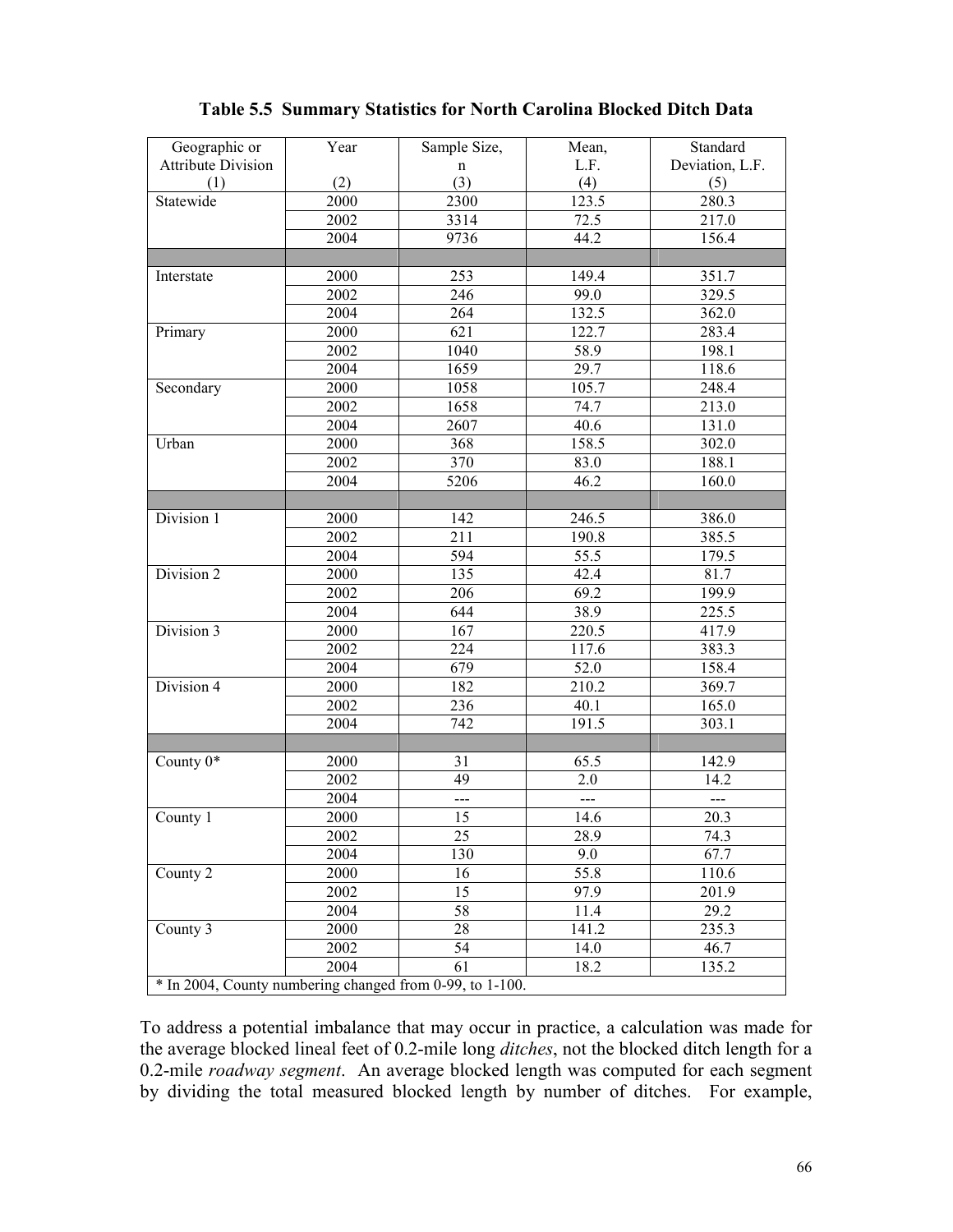Interstate 95 in Division #4 (County #63) between Mileposts 140.43 and 140.63 had 3,168 lineal feet of ditch inventory, and a total of 100 L.F. of blocked ditch. The 3,168 L.F. total was divided by 1,056 L.F. to yield 3 ditches in this roadway segment. Then, the 100 L.F. total blocked ditch length was divided by 3 ditches to yield an average of 33.33 L.F. blocked per 0.2-mile ditch.

Table 5.6 provides a comparison of year 2000 statistics derived from 0.2-mile roadway segments, and the average blocked length for 0.2-mile ditch in the same 0.2-mile segment. (Only 2000 data are provided to simplify interpretation). A significant result of the investigation was the reported mean levels for functional class. When roadway segments are considered, interstate and urban roadways had a higher level of blocked ditches, however, when the average blocked ditch length was calculated, interstates had the lowest level. Thus, it could be concluded that interstate roadways had the highest level of service with respect to individual blocked ditches.

| Geographic    |         | 0.2-mile Roadway Segment |            | Average of 0.2-mile Ditches in Segment |       |            |
|---------------|---------|--------------------------|------------|----------------------------------------|-------|------------|
| <sub>or</sub> | Sample  | Mean,                    | Standard   | Sample                                 | Mean, | Standard   |
| Attribute     | Size, n | L.F.                     | Deviation, | Size, n                                | L.F.  | Deviation, |
| Division      |         |                          | L.F.       |                                        |       | L.F.       |
| (1)           | (2)     | (3)                      | (4)        | (5)                                    | (6)   | (7)        |
| Statewide     | 2300    | 123.5                    | 280.3      | 2300                                   | 69.6  | 151.4      |
|               |         |                          |            |                                        |       |            |
| Interstate    | 253     | 149.4                    | 351.7      | 253                                    | 48.8  | 114.9      |
| Primary       | 621     | 122.7                    | 283.4      | 621                                    | 74.6  | 158.4      |
| Secondary     | 1058    | 105.7                    | 248.4      | 1058                                   | 60.4  | 134.6      |
| Urban         | 368     | 158.5                    | 302.0      | 368                                    | 101.5 | 195.5      |
|               |         |                          |            |                                        |       |            |
| Division 1    | 142     | 246.5                    | 386.0      | 142                                    | 128.8 | 198.7      |
| Division 2    | 135     | 42.4                     | 81.7       | 135                                    | 28.4  | 60.8       |
| Division 3    | 167     | 220.5                    | 417.9      | 167                                    | 107.5 | 199.2      |
| Division 4    | 182     | 210.2                    | 369.7      | 182                                    | 95.0  | 175.6      |
|               |         |                          |            |                                        |       |            |
| County 0      | 31      | 65.5                     | 142.9      | 31                                     | 47.5  | 107.2      |
| County 1      | 15      | 14.6                     | 20.3       | 15                                     | 11.0  | 16.1       |
| County 2      | 16      | 55.8                     | 110.6      | 16                                     | 52.4  | 110.6      |
| County 3      | 28      | 141.2                    | 235.3      | 28                                     | 70.6  | 117.6      |

Table 5.6 Summary Statistics for North Carolina 2000 Blocked Ditches

Another result of this comparison was the reduction in variability. Clearly, a less volatile measure is provided for individual ditches, rather than the combination of ditches in a segment. For example, a roadway with two ditches has a range of 0 to 2,112 L.F. available to be blocked, while an individual ditch has 0 to 1,056 L.F.

When comparing divisions, the blocked lineal feet dropped by a factor of two from roadway segments to the ditch average, suggesting that most roadways in districts have an average of two ditches. A "canceling" effect also occurs between roadways with a single ditch and 3 ditches, and no ditches and 4 ditches. Comparison of county data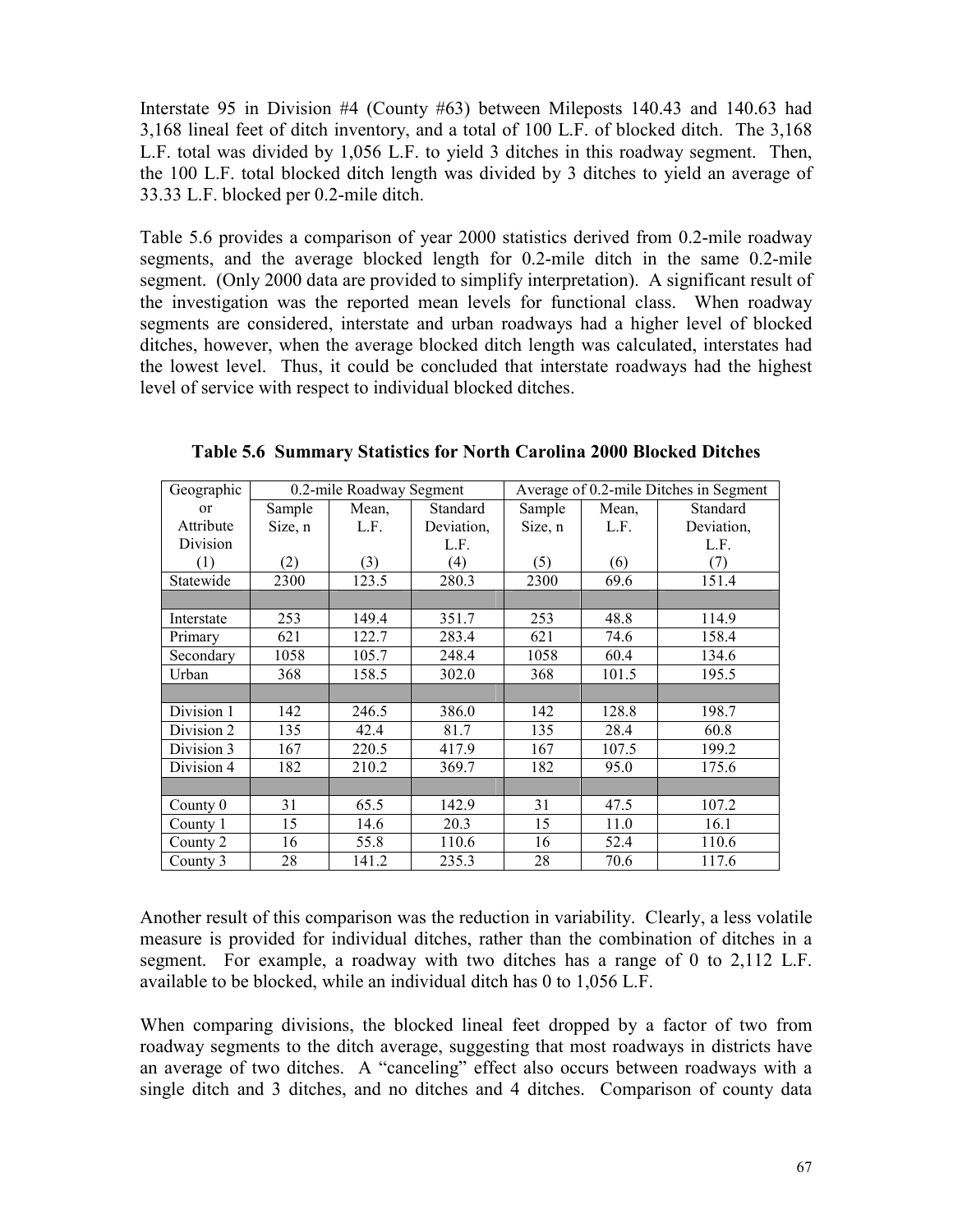showed a slight decrease in the mean and variability for Counties  $#0, #1$ , and  $#2$ , while County #3 estimates were cut in half.

To determine whether the mean levels of the average blocked ditch segments were similar or different for functional class, division, or county, an analysis of variance was performed and results reported in Table 5.7. The conclusion for the three stratification groupings was the same; there was a different mean level.

| Geographic or          | Degrees of | Sum of            | Mean                    | F-value. | p-value,        | Significantly |  |  |
|------------------------|------------|-------------------|-------------------------|----------|-----------------|---------------|--|--|
| Other Attribute        | Freedom, n | Squares,          | Square,                 | ratio    | $\frac{6}{100}$ | Different,    |  |  |
| (1)                    |            | L.F. <sup>2</sup> | L.F. <sup>2</sup>       |          |                 | Yes/No        |  |  |
|                        | (2)        | (3)               | (4)                     | (5)      | (6)             | (7)           |  |  |
|                        |            | (a)               | <b>Functional Class</b> |          |                 |               |  |  |
| <b>Between Feature</b> | 3          | 589245            | 196415                  | 8.66     | 0.0001          | Yes           |  |  |
| Within Feature         | 2296       | 52103701          | 22693                   | ---      |                 |               |  |  |
| Total                  | 2299       | 52692946          |                         |          |                 |               |  |  |
|                        |            |                   |                         |          |                 |               |  |  |
|                        |            | (b)               | <b>Division</b>         |          |                 |               |  |  |
| <b>Between Feature</b> | 13         | 4545499           | 349654                  | 16.60    | 0.0001          | Yes           |  |  |
| Within Feature         | 2286       | 48147447          | 21062                   |          |                 |               |  |  |
| Total                  | 2299       | 52692946          |                         |          |                 |               |  |  |
|                        |            |                   |                         |          |                 |               |  |  |
| County<br>(c)          |            |                   |                         |          |                 |               |  |  |
| <b>Between Feature</b> | 99         | 8772554           | 88612                   | 4.44     | 0.0001          | Yes           |  |  |
| Within Feature         | 2200       | 43920393          | 19964                   | ---      | ---             |               |  |  |
| Total                  | 2299       | 52692947          |                         |          | ---             |               |  |  |

Table 5.7 Results of ANOVA for North Carolina 2000 Blocked Ditch Data

Results of the analysis of data stratification yield the following observations and guidelines:

- Stratification is an important tool in understanding MQA data. An agency is better able to understand features of the data when the samples are partitioned into groupings of interest, such as functional class, district/division, or county. Then, maintenance can be better managed since more useful statistics can be provided at the level of interest.
- An analysis of variance provides the best tool to determine whether there is a difference between features within any stratum of interest. With factual-based knowledge of a difference, necessary action can then be taken to correct higher (or lower) mean levels, or try to minimize variability to yield a consistent level of service.
- Stratification can provide useful statistics on which to base a sampling plan. For example, if an agency wants to develop a division-based maintenance program, naturally, statistics from a division-based stratum are most useful. If a countybased maintenance program is desired, county-based stratum statistics are preferred.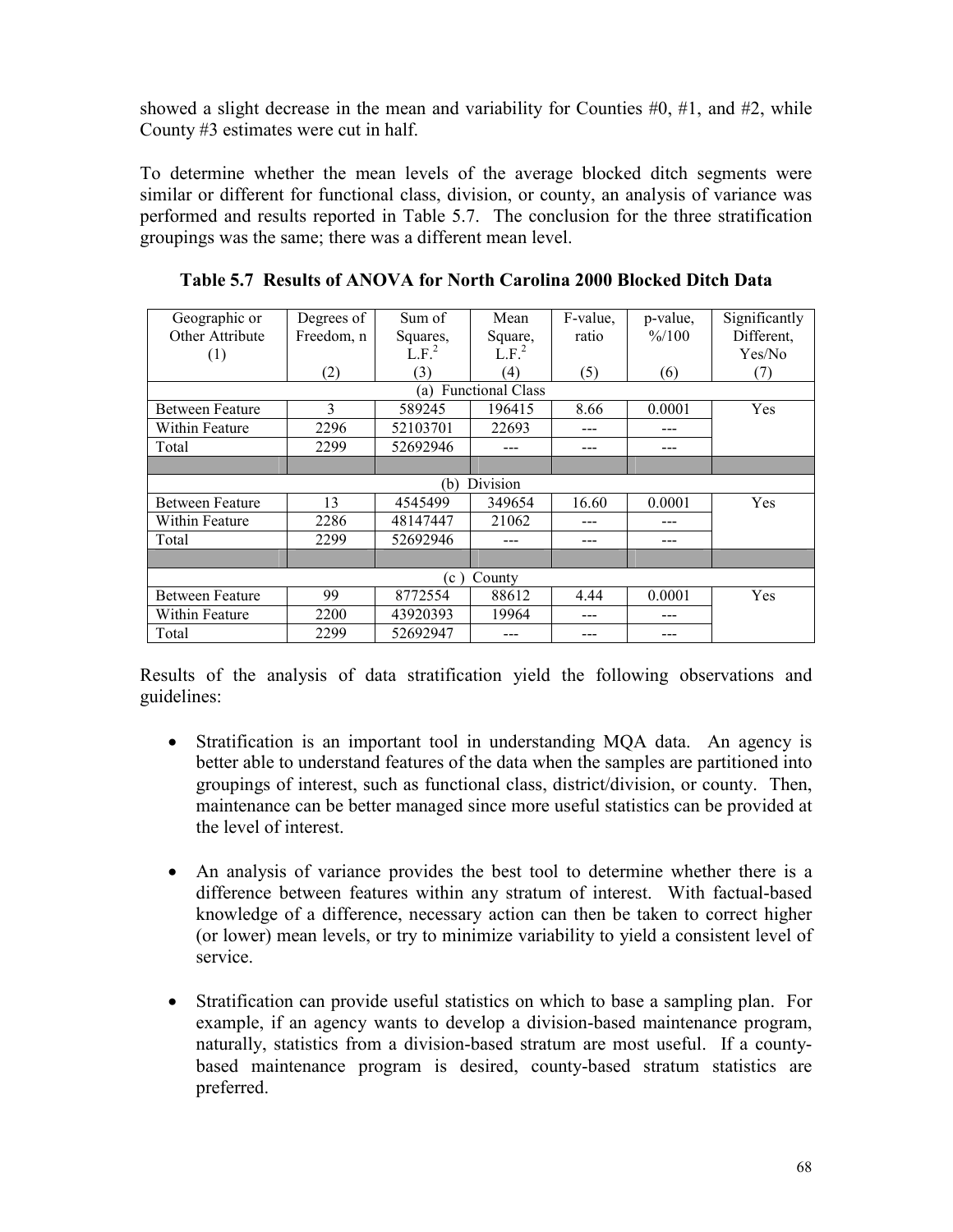- Asking the question of what the data should answer is vital when developing an effective sampling and reporting plan. An investigation of NC blocked-ditch data provided two different perceptions of the service levels on interstate roadways. Defining what measure is most useful and important in managing maintenance, and/or providing a specified level of service to the public, should drive the sampling and reporting processes.
- ANOVA is possible with small sample sizes within each strata. It is recommended that a minimum of  $n = 10$  samples be collected for each population of interest to minimize the impact of any single data point on mean or standard deviation. The F-ratio and p-value calculations to determine significance can accommodate a range of populations and sample sizes.

# 5.4 Comparing Results of MQA Data Collectors

From time to time, an agency may want to verify that QA field surveys are being conducted in a correct manner. In other words, the agency may want to "QA the QA." This practice is common in highway construction where an agency may independently verify (Independent Assurance) that the QA functions are properly fulfilled. Such a comparison requires a comparison of means, and statistical tools are readily available for this purpose.

Equations 2.10 and 2.11 are recommended for a comparison of means, or comparison of QA measurements. These equations state that the number of tests used in a comparison of means is a function of: (1) variability, (2) true difference between means, (3) probability that the mean difference is contained within a defined acceptance region  $(H_0)$ , and (4) probability that the mean difference is outside the defined acceptance region (HA). As noted in Chapter 2, Equations 2.10 and 2.11 apply to the split-sample comparison within the same sample segment.

An example of  $\mu_{D, HO}$  would be a difference of 0.0 pieces of hazardous debris between two QA field survey staff, while  $\mu_{D, HA}$  would be a difference of 0.5 pieces. In other words, two staff members would be considered very different if they counted an average difference of 0.5 pieces of debris on a statewide, district, or county level. Obviously, it is desired to have two staff members derive the same field values for hazardous debris, however, this may not be practical. Thus, the agency may need a "tolerance value", or specified mean difference, that would determine if QA field surveys are statistically different among staff members, in order to identify corrective action.

Equation A.12, the one-sided test, was used to determine mean differences for specified risk values and sample sizes. In a practical sense, how far can two QA field surveyors be apart from each other as measured between the normal null value, zero, and an alternative value where the probability of experiencing a true mean difference becomes very large (say, 80% to 95%). At the time of this study, standard deviation values for the difference between field staff were not available, so values of 0.1, 0.2, and 0.3 for hazardous debris will be assumed for example purposes. Table 5.8 relates the number of comparison tests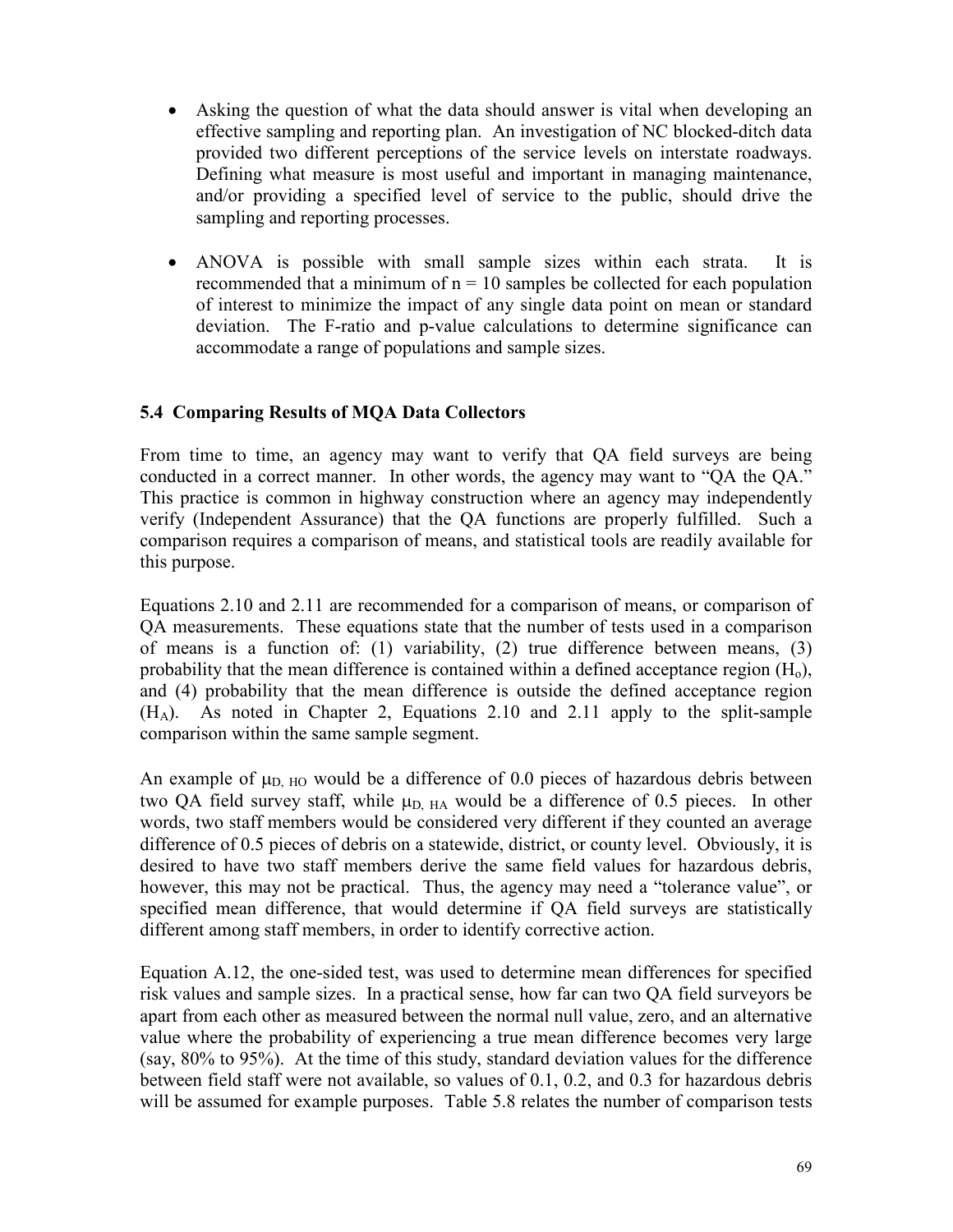with several variables, including (1) a specified mean difference, (2) estimated values for the population standard deviation for pieces of debris per 0.1-mile segment, (3) "twosided"  $Z_{\alpha/2}$  = 1.96 (95 percent probability), and (4)  $Z_{\beta}$  = 0.842 (80 percent power) were used in the calculation.

| Standard   | Allowable Difference for |     |     |     |  |  |  |  |
|------------|--------------------------|-----|-----|-----|--|--|--|--|
| Deviation, | Sample Segments, count   |     |     |     |  |  |  |  |
| count      |                          |     |     |     |  |  |  |  |
| (1)        | (2)                      | (3) | 4   | (5) |  |  |  |  |
| 0.10       | 0.3                      | 0.2 | 0.2 | 0.1 |  |  |  |  |
| 0.20       | 0.6                      | 0.4 | 0.3 | 0.3 |  |  |  |  |
| 0.30       | 0.8                      | ი 6 | 0.5 |     |  |  |  |  |

Table 5.8 Allowable Difference between QA Hazardous Debris Counts

If a comparison is desired between split-sample QA measurements for hazardous debris (standard deviation  $= 0.1$ ), there would be an 80 percent chance of detecting a true difference of 0.3 pieces for a single segment. If the difference is less than 0.3 pieces, the probability of detecting a true difference would be much less (less than 80 percent). Figure 5.2 illustrates the power concept. The ability to discriminate true mean differences is lost as the tests move closer together. In other words, a strong statement can only be made for true differences when the means are further apart. Another option is to compare debris counts at four 0.1-mile segments. Then, if there were a mean difference of 0.1 pieces, the probability of detecting a true mean difference would be 80 percent, much higher than the single-segment probability. Clearly, as the number of tests was increased for the comparison, the true mean difference between tests is decreased.



Figure 5.2 Illustration of Power Concept for Detecting True Mean Difference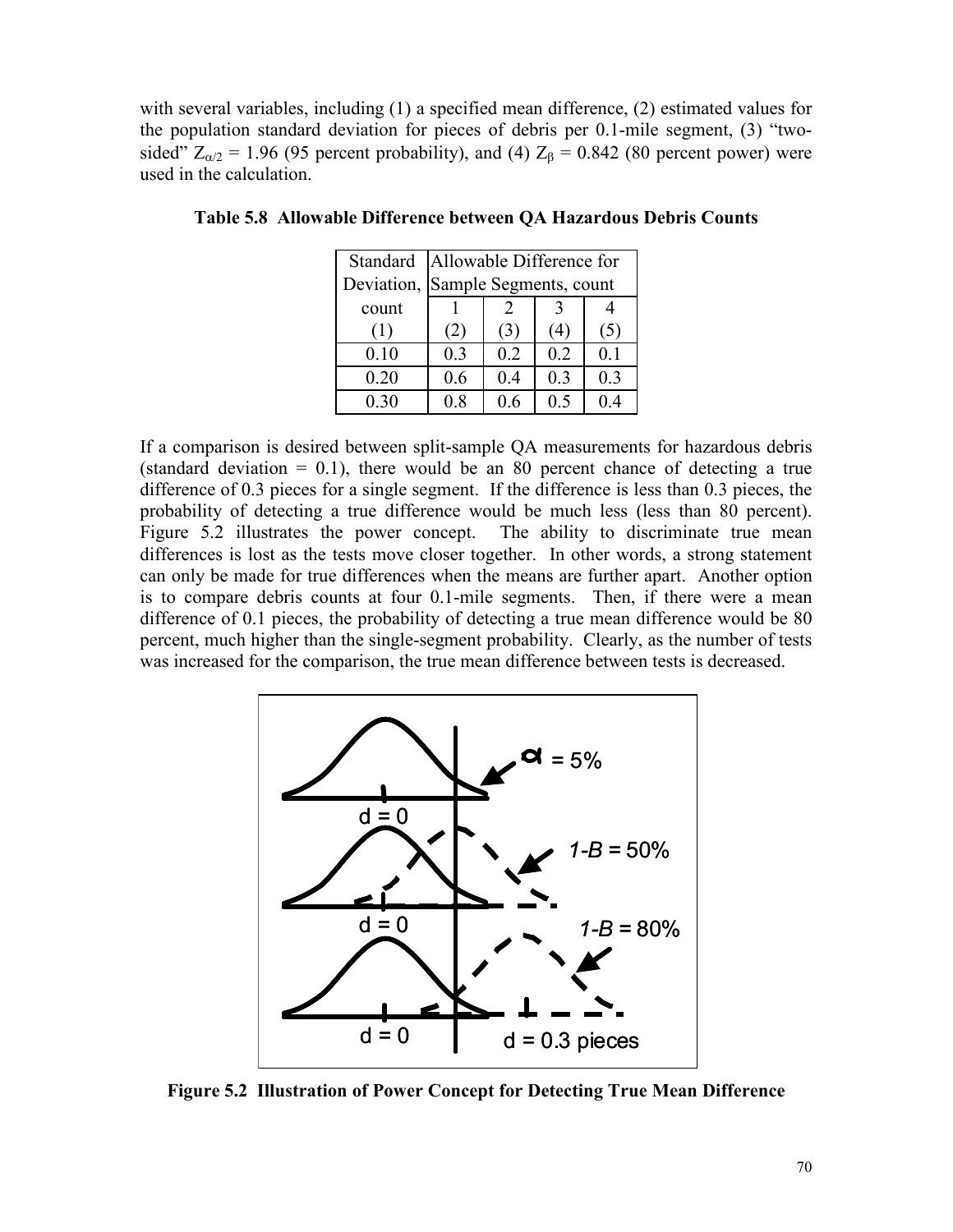#### 5.5 Comparing Years (Comparison of Means)

Significant changes in facility maintenance condition from one survey period to the next can shed light, for example, on the role that funding levels impact facility condition. Such information can be translated to impact (e.g. vehicle operating cost) on the using public and may form a basis for future funding requests. To ascertain whether significant differences exist between facility conditions measured for any two particular time periods, a statistical approach dealing with comparison of means test can be applied. The test focuses on the sampling distribution of the difference between sample means. According to Greenshields and Weida (1978), the difference in the population means can be tested by Equation 5.1. This equation is similar to the statistical procedure described in Chapter 4, the section titled, Hypothesis Test for Difference between Means of Two Normal Populations. Equations 5.1 and 4.9 are similar, with only a rearrangement of terms.

..................................................................( )1.5 2 2 2 1 2 1 <sup>1</sup> <sup>2</sup> , − < + − − n S n S X X t<sup>α</sup> <sup>ν</sup>

Where:

 $t =$  the value of t for the significance level  $\alpha$  and the degrees of freedom v;  $v = (n_1 + n_2 - 2)$ ; and

 $n_i$  and  $S_i^2$  = represent the respective size and variance for sample i.

If the inequality in Equation 5.1 holds, then the means represented by the two samples being compared may be considered equal with a level of confidence  $(1 - \alpha)$ , otherwise the hypothesis that the means are equal is rejected. The squared-root term in Equation 5.1 represents the standard error of the difference between the two means, or the pooled standard deviation as described earlier in Chapter 4.

The test is demonstrated using the 2002 and 2004 Interstate LOS data for selected elements in the North Carolina MQA program. The basic summary statistics of the Interstate element LOS are shown in Table 5.9, while the summary analysis results are shown in Table 5.10. Table 5.10 suggests that there is no significant difference between the 2002 Interstate system-wide LOS and that for 2004, while the individual elements, with the exception of "Roadside", had significant difference in LOS between the two time periods. This observation highlights the need for data stratification, in this case by roadway element, so that each can be understood from one year to the next. The overall system LOS had no significant change (from a considerable amount of variability with respect to the mean difference), while some elements had significant increases in element LOS. This approach allows a deeper understanding of movement or shifts in elements that comprise the overall statewide LOS, and where appropriate maintenance resources can be allocated to achieve a desired LOS within elements, and the overall composite LOS.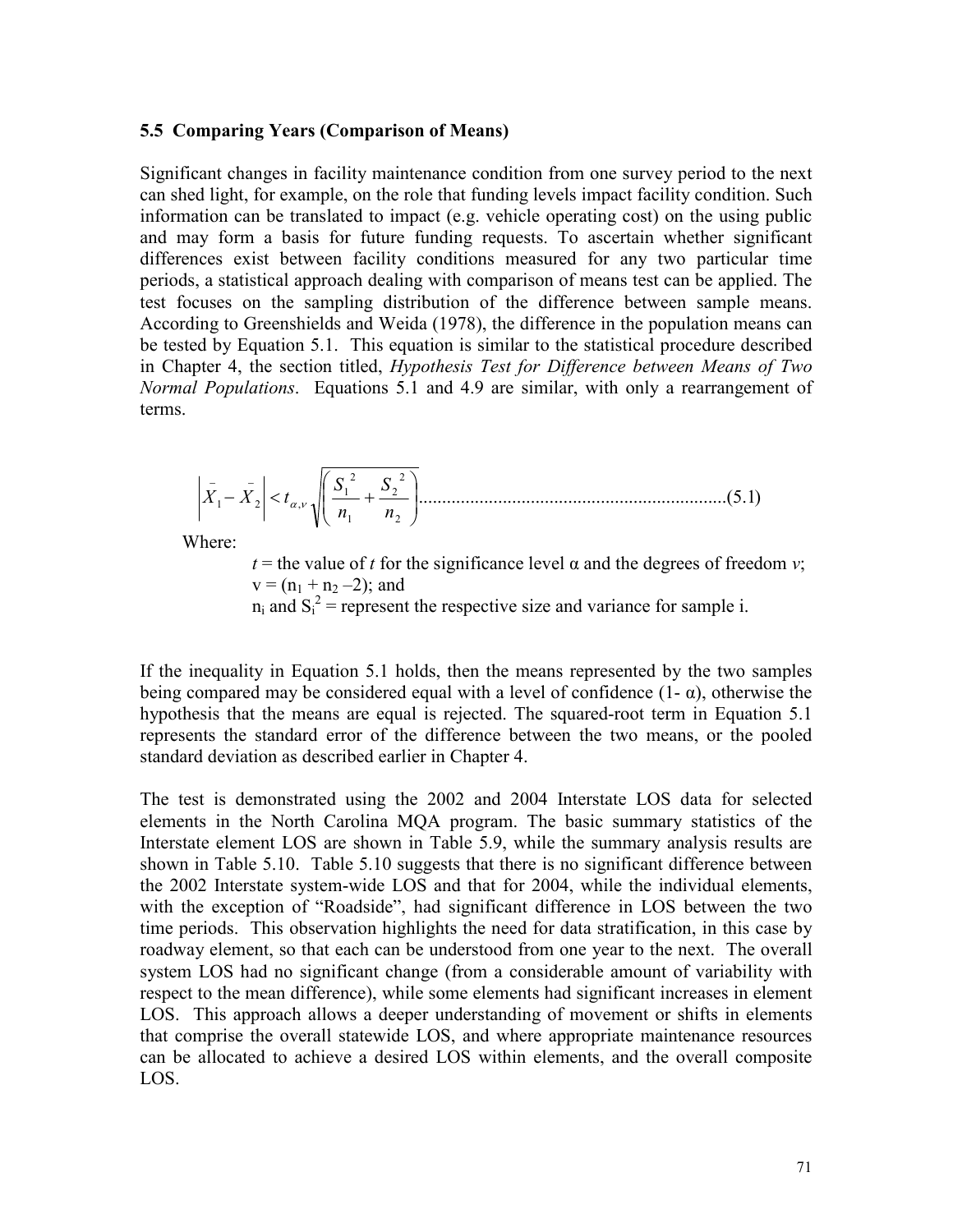|                  | 2002          |           |                  |           | 2004 |           |       |              |
|------------------|---------------|-----------|------------------|-----------|------|-----------|-------|--------------|
| Interstate       |               | Standard  |                  |           |      | Standard  |       |              |
| Element          | Mean          | Deviation | Count            | Range     | Mean | Deviation | Count | Range        |
| $\left(1\right)$ | $\binom{2}{}$ | (3)       | $\left(4\right)$ | (5)       | (6)  |           | (8)   | (9)          |
| Shoulder         | 799           | 17.2      | 250              | $0 - 100$ | 87.1 | 15.7      | 265   | 38.7-100     |
| ditch            |               |           |                  |           |      |           |       |              |
| Drainage         | 77.7          | 24.8      | 250              | $0 - 100$ | 69.5 | 28.1      | 265   | $0 - 100$    |
| Roadside         | 74.4          | 14.9      | 250              | 25.4-100  | 75.7 | 13.9      | 265   | $32.2 - 100$ |
| Traffic          | 75.8          | 23.0      | 250              | $0 - 100$ | 82.2 | 20.0      | 265   | 20-100       |
| Entire           | 78.4          | 11.3      | 250              | 38.5-97.7 | 79.8 | 9.3       | 265   | 45.2-93.7    |
| System           |               |           |                  |           |      |           |       |              |

Table 5.9 LOS Summary Statistics for Interstate Elements in North Carolina

Table 5.10 Test of Means for North Carolina LOS Data

| Interstate<br>Element | Mean <sub>2002</sub><br>Mean <sub>2004</sub> | Degrees of<br>freedom, v | T-value for<br>95%<br>confidence<br>and $v = 513$ | $S_1^2$<br>$\Delta$ 2<br>1<br>$n_2$<br>$n_1$ | Column<br>$(4)$ x<br>Column<br>(5) | Are the means<br>significantly<br>different based<br>on Columns<br>$(1)$ and $(6)$ ? |
|-----------------------|----------------------------------------------|--------------------------|---------------------------------------------------|----------------------------------------------|------------------------------------|--------------------------------------------------------------------------------------|
| (1)                   | (2)                                          | (3)                      | (4)                                               | (5)                                          | (6)                                | (7)                                                                                  |
| Shoulder<br>ditch     | 7.2                                          | $250 + 265$<br>$2 = 513$ | 1.97                                              | 1.45                                         | 2.86                               | Yes                                                                                  |
| Drainage              | 8.2                                          | 513                      | 1.97                                              | 2.33                                         | 4.60                               | Yes                                                                                  |
| Roadside              | 1.3                                          | 513                      | 1.97                                              | 1.27                                         | 2.51                               | NO.                                                                                  |
| Traffic               | 6.4                                          | 513                      | 1.97                                              | 1.90                                         | 3.75                               | Yes                                                                                  |
| Entire<br>System      | 1.4                                          | 513                      | 1.97                                              | 0.92                                         | 1.80                               | N <sub>O</sub>                                                                       |

# 5.6 Looking for Trouble Spots (Detecting Outliers in Data)

A potential problem in any data set is the presence of data entry errors, outliers or any other anomaly. Each case must be treated on an individual basis, with an appropriate course of action dependent upon the severity or error of the individual data point. Identification of outliers is a useful tool for checking the validity of data. Among the several methods used for outlier detection are Z-scores and Box-and-Whisker-plots. A brief presentation of each follows.

# 5.6.1 Z-Score

The Z-score for any data value can be represented as Equation 5.2

$$
Z_i = \frac{X_i - \bar{X}}{S}
$$
............(5.2)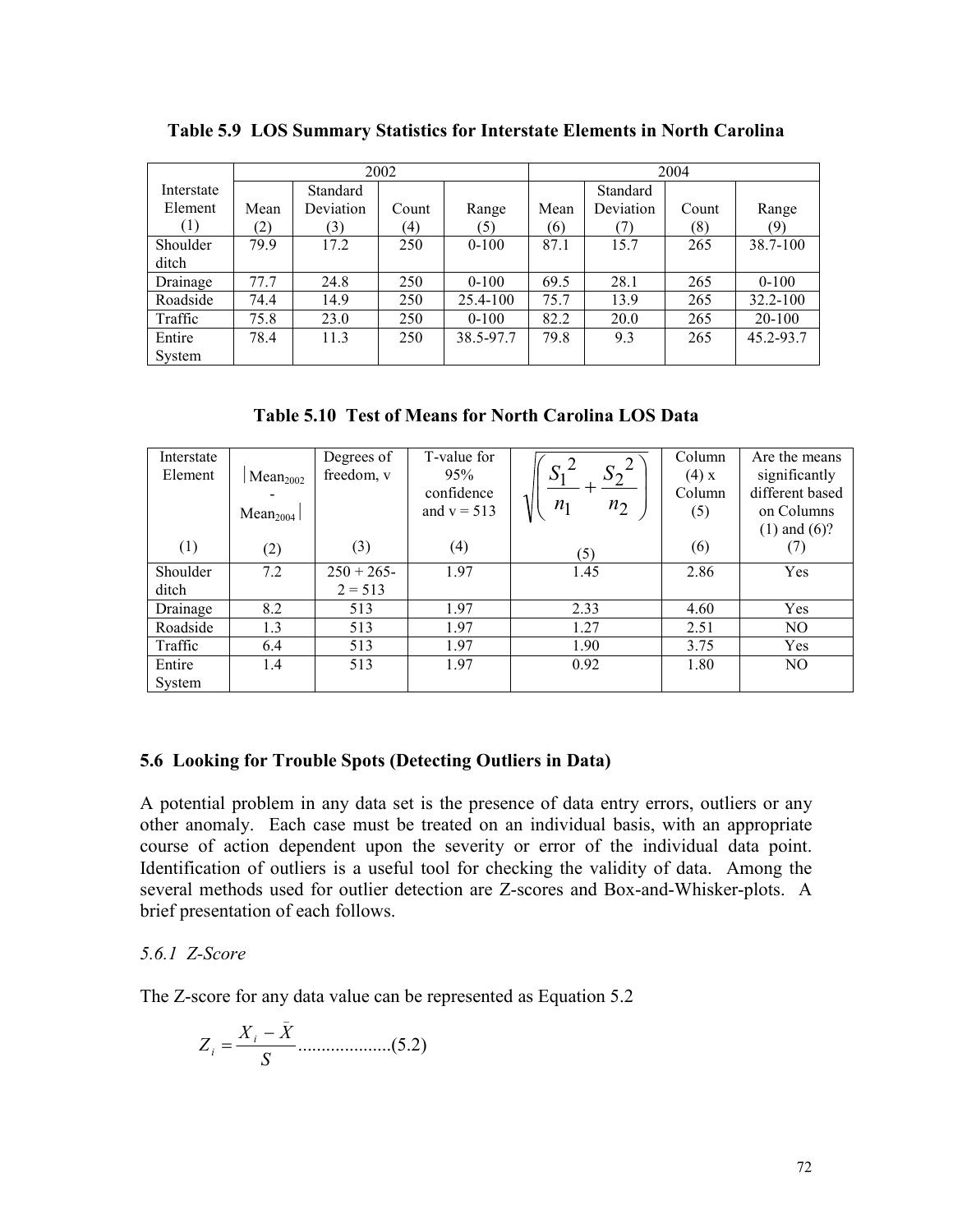Where:  $Z_i = Z$  score;  $X_i$  = data value I;  $\overline{X}$  = the sample mean; and  $S =$  the sample standard deviation.

Data values are classified as outliers when the Z-score is greater than 3 or less than –3 (Anderson et al., 1990). This implies that the data point is an outlier if it exceeds three standard deviations from the mean, or approximately beyond the 99% probability region. Data values that fall in these ranges can be reviewed for accuracy and a decision can be made whether they belong in the data set or not.

As an example, in Figure 5.1 several LOS values in the North Carolina 2002 data were less than 50, causing a slight skew in the histogram to the left, towards the lower LOS values. The Z score for  $LOS = 50$  is computed as follows:

$$
Z_i = \frac{50 - 7\bar{5}.4}{10.8} = -2.35
$$

Since the Z score (-2.35) is less than  $-3$ , it can be concluded that the LOS = 50 value is not an outlier. A computation using Equation 5.2, and solving for  $X_i$ , suggests that LOS  $\leq$  43 are considered outliers. Although this conclusion was reached formally, it may warrant an investigation to determine if it is valid. During analysis of the MQA data from North Carolina and Wisconsin, data entry errors were noted, such as negative LOS values for a particular element and alpha characters inadvertently entered for a numeric characters.

#### 5.6.2 Box-and-Whisker Plots

This procedure allows mild and extreme outliers in a data set to be identified. It involves the computation of the first quartile  $(Q1)$  or the  $25<sup>th</sup>$  percentile, the median, the third quartile (Q3) or the 75<sup>th</sup> percentile, and the interquartile range (IQR = Q3-Q1). Data falling between 1.5 IQR and 3.0 IQR from the first quartile or third quartile are classified as mild outliers, while those falling beyond 3.0IQR are considered extreme outliers (Anderson et al., 1990). With the availability of statistical software such as  $STATGRAPH<sup>TM</sup>$ , such analyses can be easily carried to assess the validity of the data. Figures 5.3 through 5.6 show box-and-whisker plots for the 2002 LOS values associated with selected elements in the North Carolina Interstate system. The system-wide (Figure 5.3) and roadside (Figure 5.5) LOS data are characterized by a number of mild outliers, compared to the shoulder/ditch data (Figure 5.4), which has one extreme outlier. The drainage data show no outliers (Figure 5.6).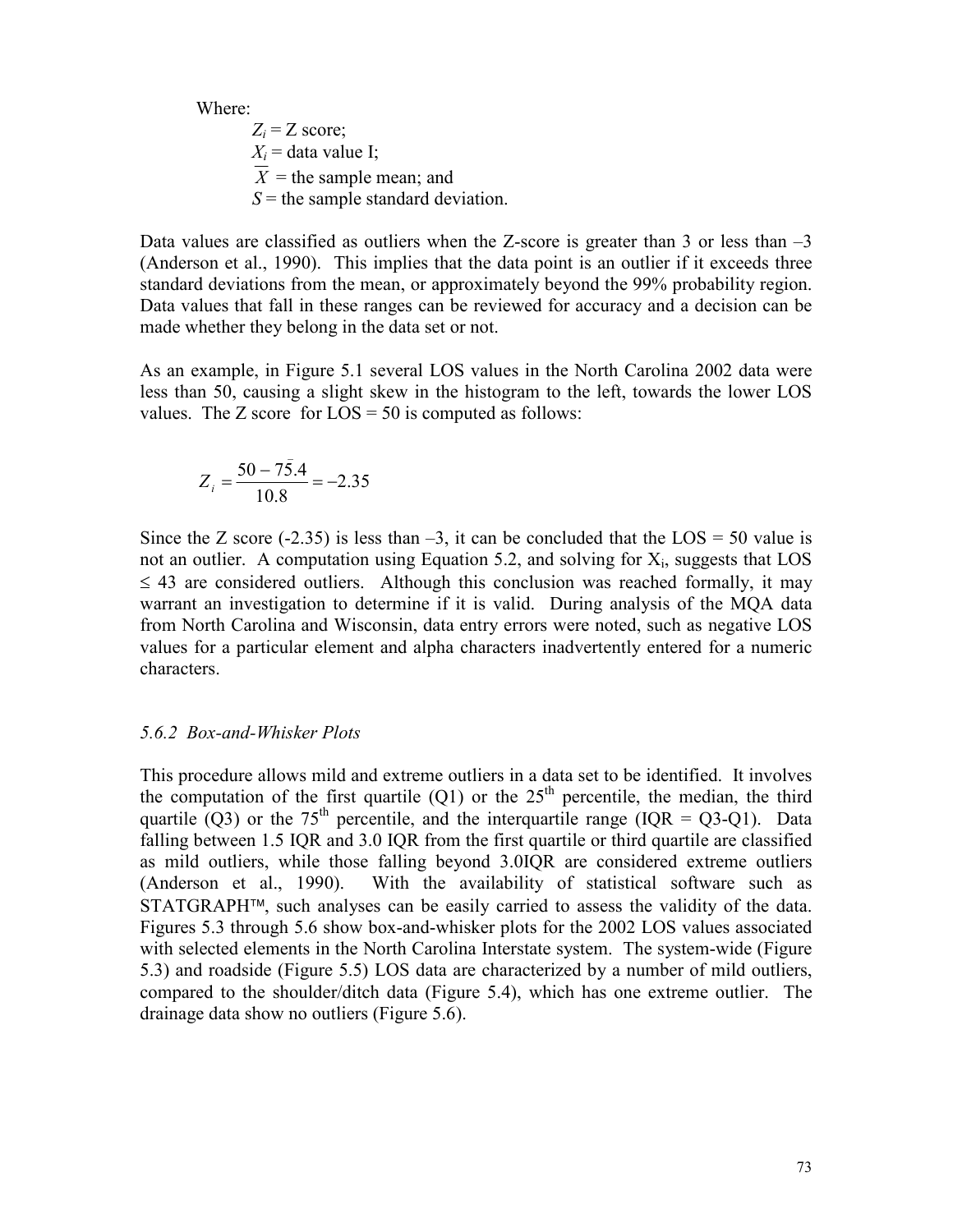

Figure 5.3 Box-and-Whisker Plot for Interstate LOS (NC 2002)



Figure 5.4 Box-and-Whisker Plot for Shoulders/Ditches LOS (NC 2002)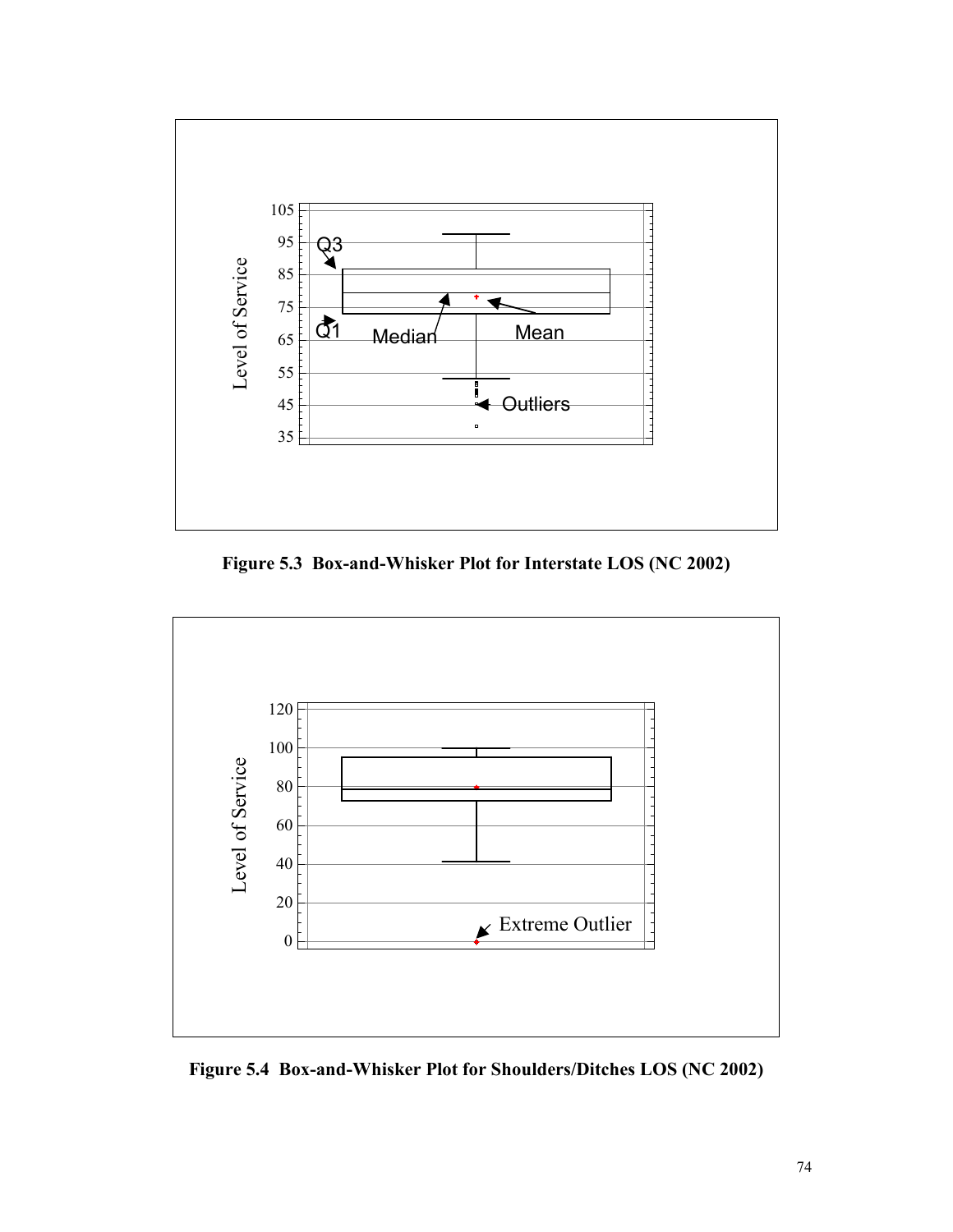

Figure 5.5 Box-and-Whisker Plot for Roadside LOS (NC 2002)



Figure 5.6 Box-and-Whisker Plot for Drainage LOS (NC 2002)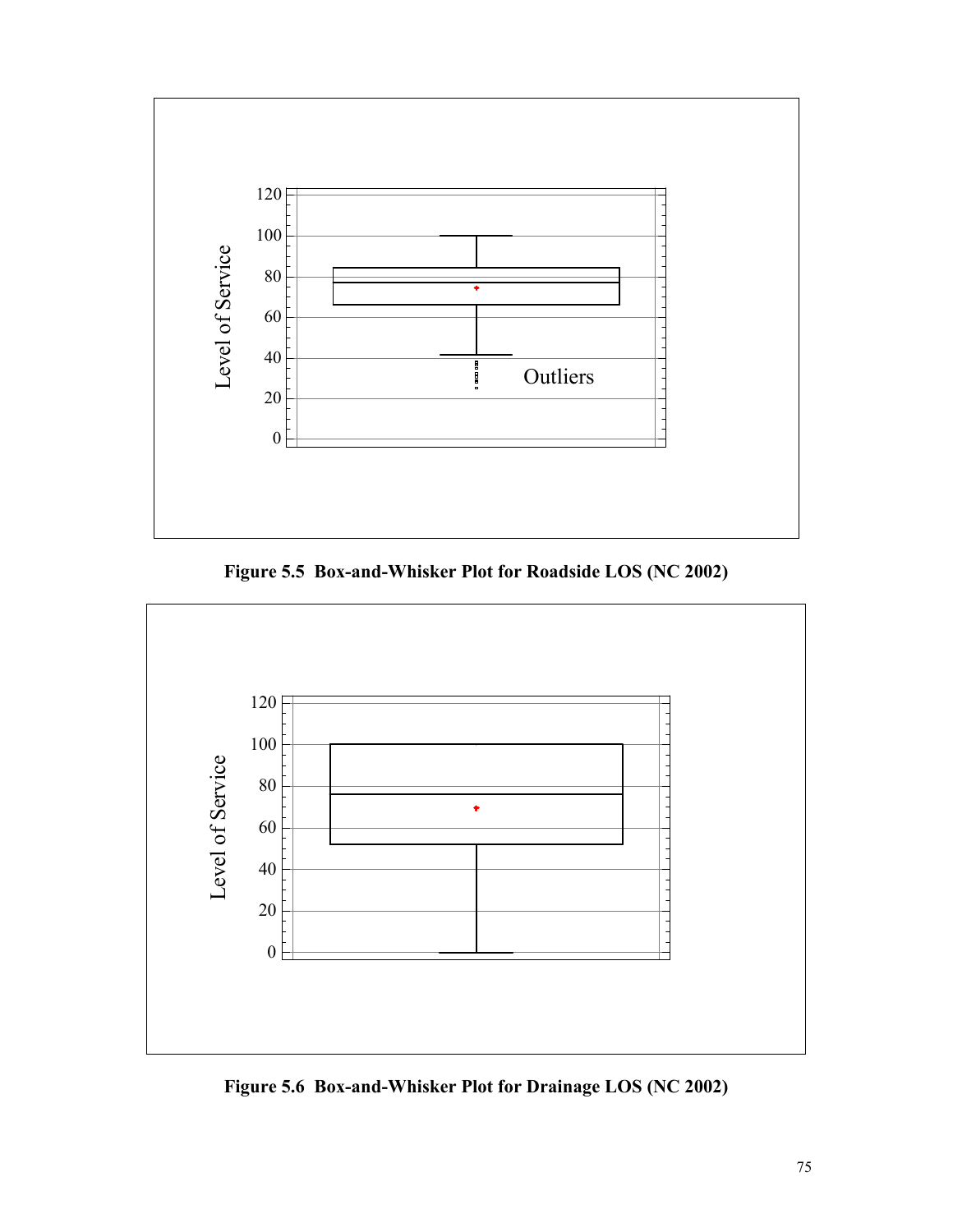## 5.7 Reporting Data

Effective presentations are prepared to address specific audience including technical and non-technical people. Hobbs (1987), however, noted that engineers have a tendency to rely on technical vocabulary, complex analysis models, and multiple tables of data. Consequently, the presentation of funding needs and suggested changes in policies to non-technical engineers have suffered from several problems (Braun 1987). Mouaket and Lucy (1987) reported that well-designed graphics are much more effective communication tools than words or tables of numbers, particularly, when the information is being presented to a non-technical audience such as the legislature, transportation commissioners, upper level management, and the public. It is recommended that the level of details presented to those reviewing funding requests should decrease as the level of decision makers increase.

A wide range of formats can be used to present the results of MQA statistical analysis including tables, line graphs, bar charts, pie charts, box-and-whisker plots, and summary reports. The format will depend on factors such as the amount and type of information to be presented, as well as the target audience. Table 5.11 provides guidance on possible presentation formats for combinations of information type and target audience. Since each audience and data type has its own unique combination of circumstances, this table recommends a basis from which to start.

| Desired Information<br>(1)                                                                                                                                 | <b>Target Audience</b>                               | <b>Presentation Formats</b><br>(3) |
|------------------------------------------------------------------------------------------------------------------------------------------------------------|------------------------------------------------------|------------------------------------|
| 1. Create awareness regarding<br>average facility network condition<br>over a selected time period.                                                        | Public, Administrative,<br>and legislative personnel | Line graph, bar chart.             |
| 2. Basic condition summary statistics<br>for network or classification within<br>the network                                                               | Administrative, technical                            | Table                              |
| 3. Distribution of facility conditions<br>(e.g. good, fair, poor)                                                                                          | Administrative,<br>legislative, technical            | Bar chart, pie chart               |
| 4. Outliers in data                                                                                                                                        | Technical                                            | Box-and-Whisker plots              |
| 5. Funding allocation among<br>maintenance categories                                                                                                      | Legislative,<br>administrative, technical            | Bar chart, pie chart               |
| 6. Impact of funding scenarios (e.g.<br>full, partial, and deferred funding) on<br>facility condition                                                      | Administrative,<br>legislative, technical            | Line graph, bar chart              |
| 7. Indicate whether differences exist<br>in facility condition for different<br>classifications e.g. climatic regions,<br>functional class, districts etc) | Administrative, technical                            | Table                              |

Table 5.11 Recommended Formats for MQA Statistical Data Presentation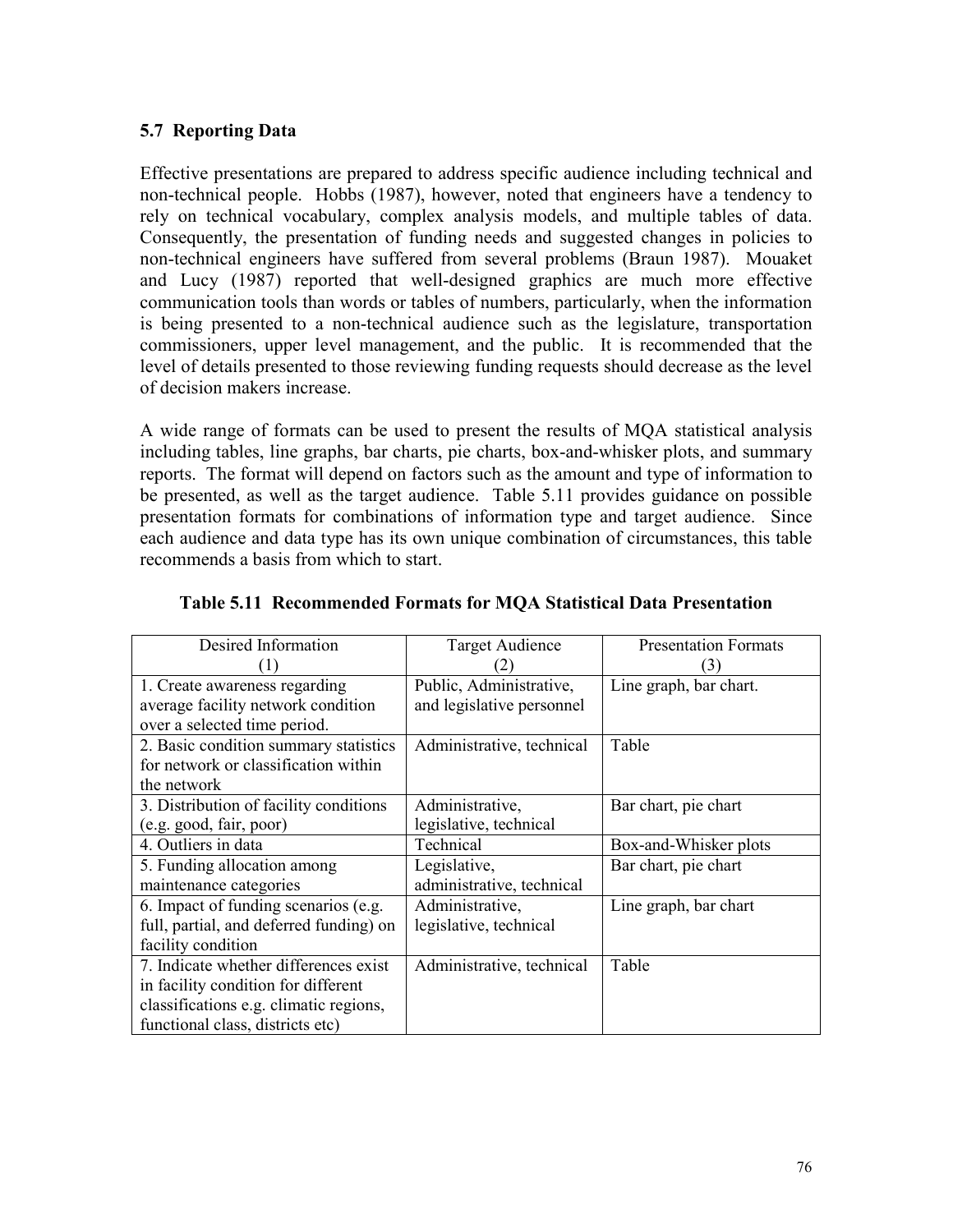### CHAPTER 6 STATISTICAL RANKING PROCEDURE

#### 6.1 Introduction

The previous two chapters provided statistical procedures and applications for understanding MQA data. Traditional statistical equations from the literature review, as well as standard equations documented in the literature review and most statistical textbooks, were applied to MQA data.

It this chapter, a new procedure is described that ranks roadway sections based on an individual MQA measure (hazardous debris, blocked ditches, etc.) or the individual element LOS, or overall composite LOS. Since a highway maintenance management system has many facets, with the primary purpose being to discover and apply the safest and most cost-effective repair strategies, a ranking procedure can help prioritize which components of the system are in greatest need of treatment. In the case of the pavement, for example, the challenge is to first survey the system to determine the range of condition, usually in terms of suitable measures such as level of service or individual measure, and then create an ordered ranking of individual segments of the system by need for repair based on some established set of rules.

This new procedure was developed during this project to take an alternative approach to the methods described earlier, such as precision and confidence interval construction. This prototype procedure makes use of well-known statistical measures and procedures in an innovative way, and has the added advantage of providing an effective graphical display of any individual MQA element, or the traditional level of service (LOS) measure. Before this ranking procedure is presented, several other established ranking methods are described to put the proposed ranking procedure in context.

## 6.2 Ranking Methods

Various approaches for ranking pavement sections have been presented by AASHTO (2001). The following approaches will be discussed in the following paragraphs, including, use of damage measures, performance function, usage weighted performance function, composite criteria, first cost, and least life-cycle cost.

The damage measure approach ranks sections based on the amount of some specific distress type (e.g. average rut depth) occurring on candidate sections. This approach addresses the worst conditions first, and as such has the potential to minimize user costs and user complaints. It however, fails to account for the effect of facility usage. In addition, Peshkin et al. (1999) reported that it is sometimes possible to fix five sections in better condition for the price of fixing one in worst condition. Thus, if the objective is to preserve the investment made in the facility network, then the worst first approach is not the best ranking method to use.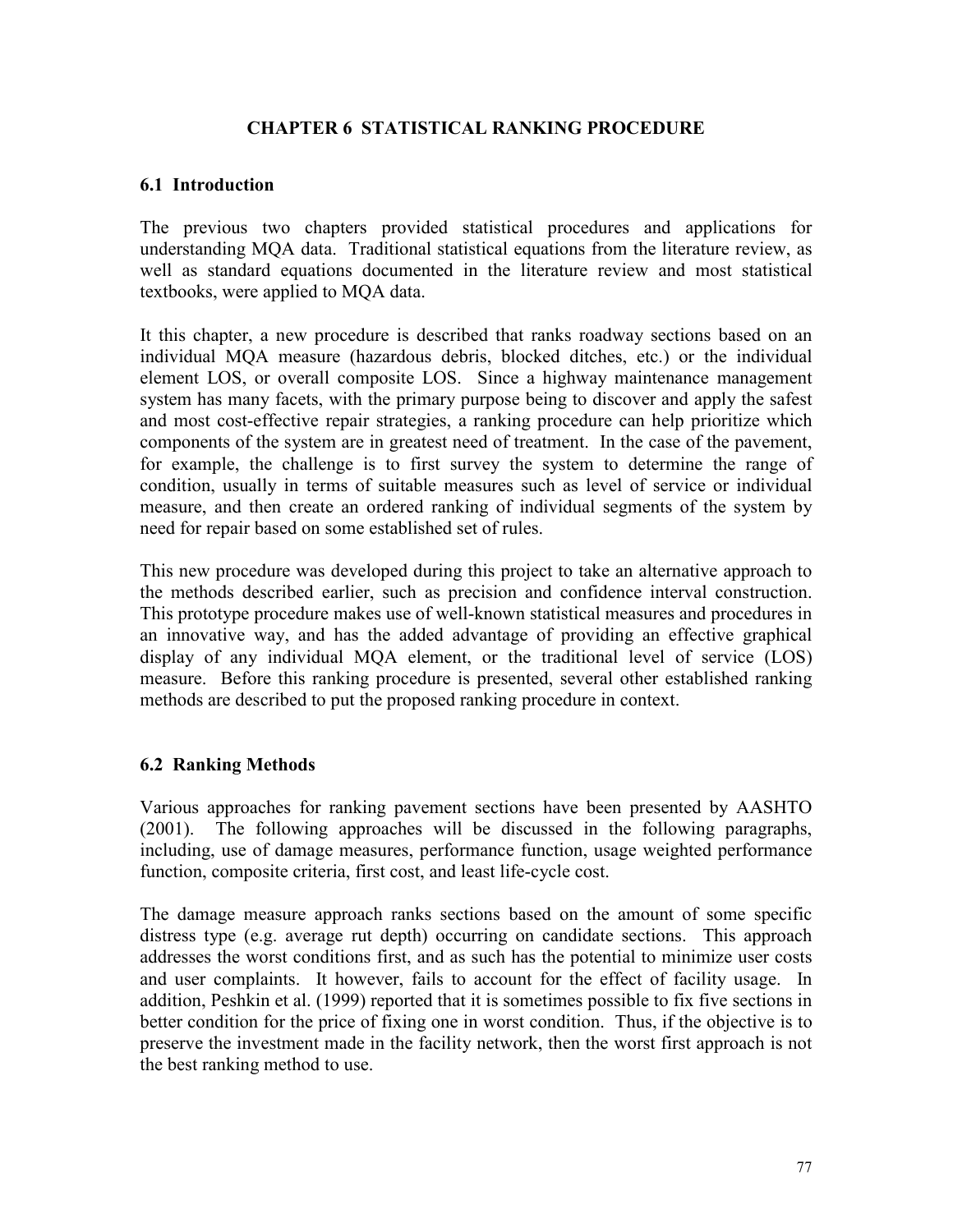The performance function ranking procedure is similar to the damage measure approach except that distress types are combined to yield a single index such as pavement condition index (PCI) or present serviceability index (PSI) to represent the overall condition of each candidate section. It has similar weaknesses as the damage measure approach.

The usage weighted performance function ranking approach is a modified version of the performance function, in that the performance function is divided by a usage variable such as vehicle miles traveled. The main weakness is that funding allocation tends to favor those candidate sections with high traffic even in situations where the cause of deterioration may not be traffic related.

Ranking by composite criteria combines condition measures with other data such as safety and traffic to develop a priority score. Each variable to be included in the priority score computation is placed on a common scale and assigned a weight based on its perceived importance. The score is calculated as the sum of the product of the individual weights and corresponding measured indices. If the highest score represents the best condition, then the lowest numbers represent the candidate sections with the highest priority. The main weakness is that the weights are difficult to interpret and if not properly developed, it could be subject to similar weaknesses associated with the worst first approach.

The first cost approach ranks sections based on least cost for their repair. Unit costs are used to normalize for section size. This avoids small sections being favored over large sections if total cost is used.

The least life-cycle cost procedure assesses the economics of all anticipated costs over the life of the facility, and is used to identify sections that will provide the desired performance at the minimum cost over a given analysis period. The challenges in this approach include being able to identify and quantify all present and future costs, selecting an appropriate discount rate, and the length of an analysis period. Once these variables are known, a discounted cash-flow method such as present value or annualized cost can be used to compare the sections.

## 6.3 Approach to New Ranking Procedure

The new ranking procedure applies the concepts of percent defective (PD) or percent within limits (PWL). PD and PWL which are simply different representations of the same measure, are currently widely used in the quality assurance field because they address both mean level and variability in a statistically efficient manner. Since both mean level and variability are similarly important in evaluating MQA elements, and since the emphasis in maintenance management is focused on identifying unsatisfactorily performing areas or sections, it was decided to use PD for the initial development. Another distinct advantage of this statistical measure is that it is well suited for both attributes (counted) and variables (continuous) data, and applies equally well for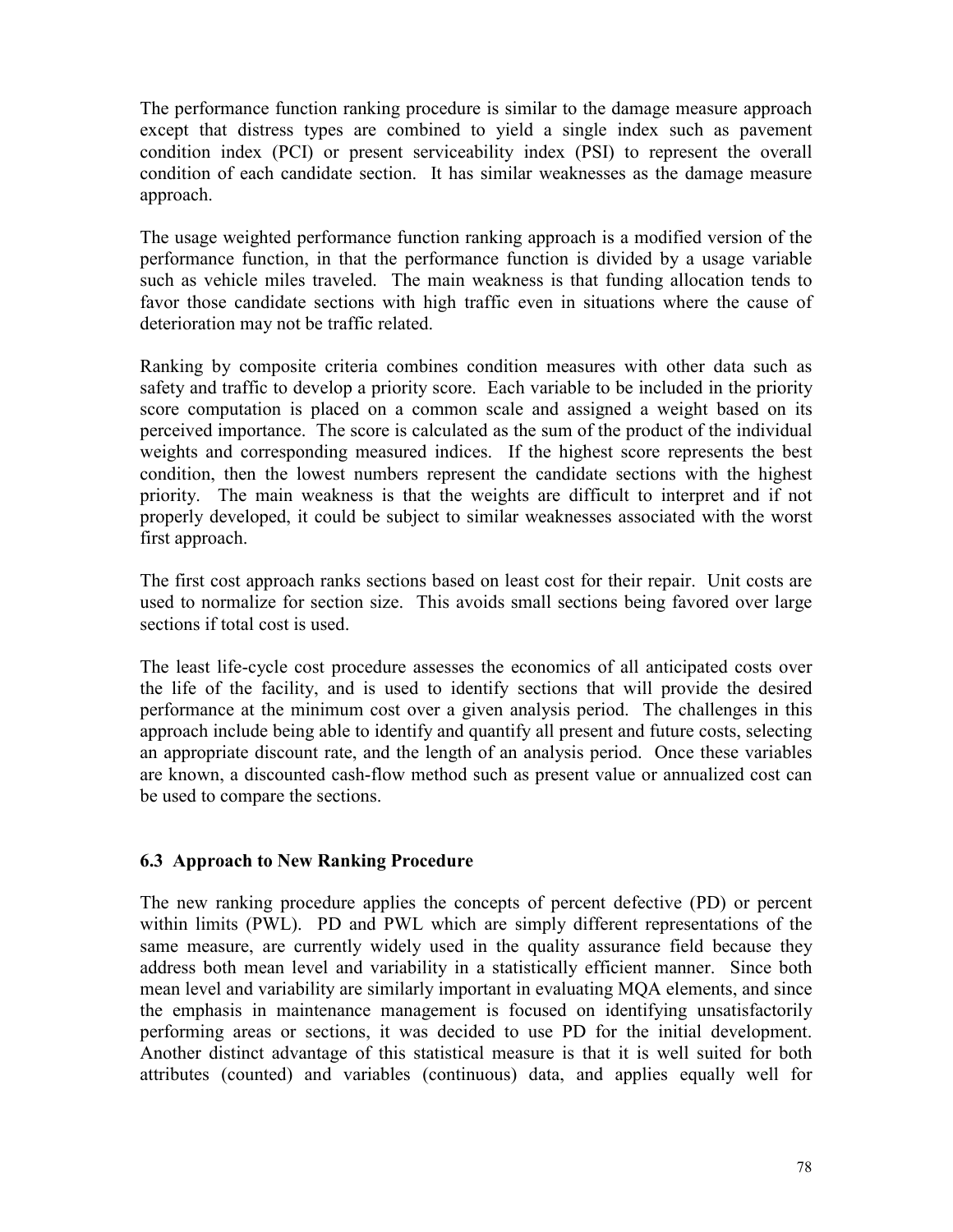characteristics with either single or double (both lower and upper) limits, all of which are encountered in maintenance management applications.

Once the appropriate measure of condition (LOS or individual element) and a suitable statistical measure (PD) have been selected, the next step is to define exactly what is or is not acceptable in terms of the statistical measure. For example, in highway quality assurance applications,  $PD \le 10$  is often chosen as the acceptable quality level (AQL), meaning that construction that exhibits a larger PD value would be judged either rejectable or subject to some degree of pay reduction. For purposes of this prototype development, it will be assumed that a similar requirement would be appropriate for LOS when evaluated in terms of PD.

Once these fundamental decisions have been made, a formal procedure must be established by which the evaluation process is to be applied. Conventionally, this takes the form of a hypothesis test by which some null condition is assumed (i.e., the null hypothesis), data are obtained, and an analysis is performed. Based on the results of that analysis, the null hypothesis is either accepted or rejected. To put this in the context of maintenance management, the null hypothesis might be that some specific section of highway meets the LOS requirement. Then after data are collected and an analysis is performed, if the data are sufficiently extreme that there is a very low probability (significance level,  $\alpha$ ) that they could have come from the population assumed by the null hypothesis, then it would be rejected and it would be concluded that this particular section does not meet the desired level of LOS, or the threshold for any individual MQA measure (centerline striping, delineators, etc.).

## 6.4 Confidence Interval Procedure as Hypothesis Test

Another standard statistical procedure, the calculation of confidence limits about some point estimate, provides an alternative way to perform exactly this same hypothesis test. In this case, the same sample estimate is obtained and limits are calculated within which the true population value is expected to lie with some specified level of confidence  $(1$ α). If those limits do not include the desired level of the particular measure, then that particular section of pavement would be judged to be noncompliant.

Thus, the procedure employing confidence limits about a point estimate is functionally equivalent to a hypothesis test of that same estimate. Whereas both of these approaches are commonly applied to point estimates such as the mean, they can apply to any point estimate, including PD, and the necessary statistical methodology is well developed for both variables (Weingarten 1982) and attributes (CRC 1968) methods of measurement.

Figure 6.1 is repeated from Chapter 4, and the top diagram in this figure illustrates the conventional procedure used to compute lower and upper confidence limits for the population mean based on sample statistics. An application of the confidence interval procedure was provided in Chapters 4 and 5. (See the sections Confidence Interval for the Mean of a Normal Population in Chapter 4, and Sample Size and Confidence Limits in Chapter 5). The middle diagram in this figure shows a more intuitive way to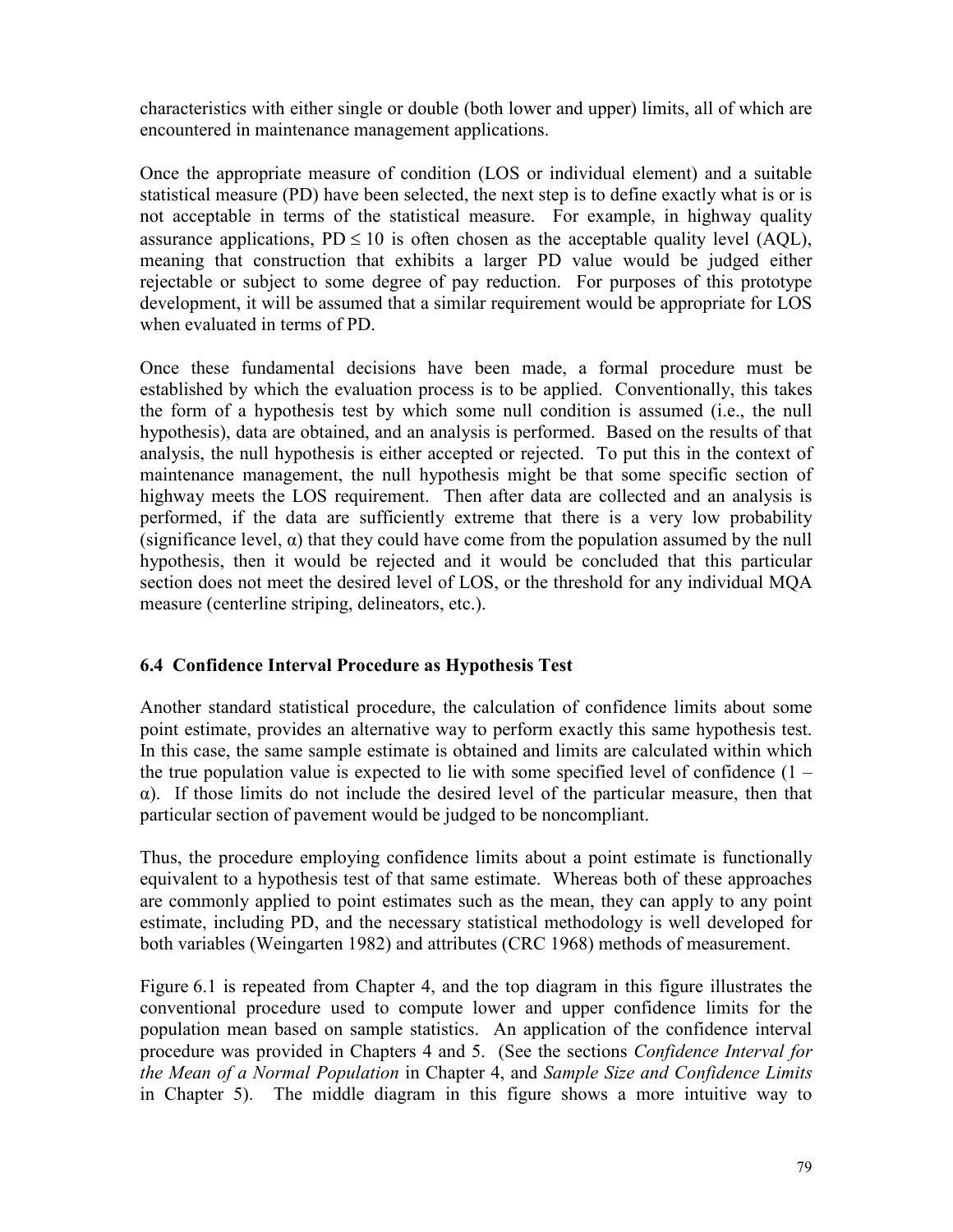conceptualize exactly this same procedure by considering how low the population mean might be such that there would be an  $\alpha/2$  probability that a sample mean as high as the one observed would be obtained, with the same reasoning applied to the computation of the upper confidence limit.

.



Figure 6.1 Confidence Interval Concepts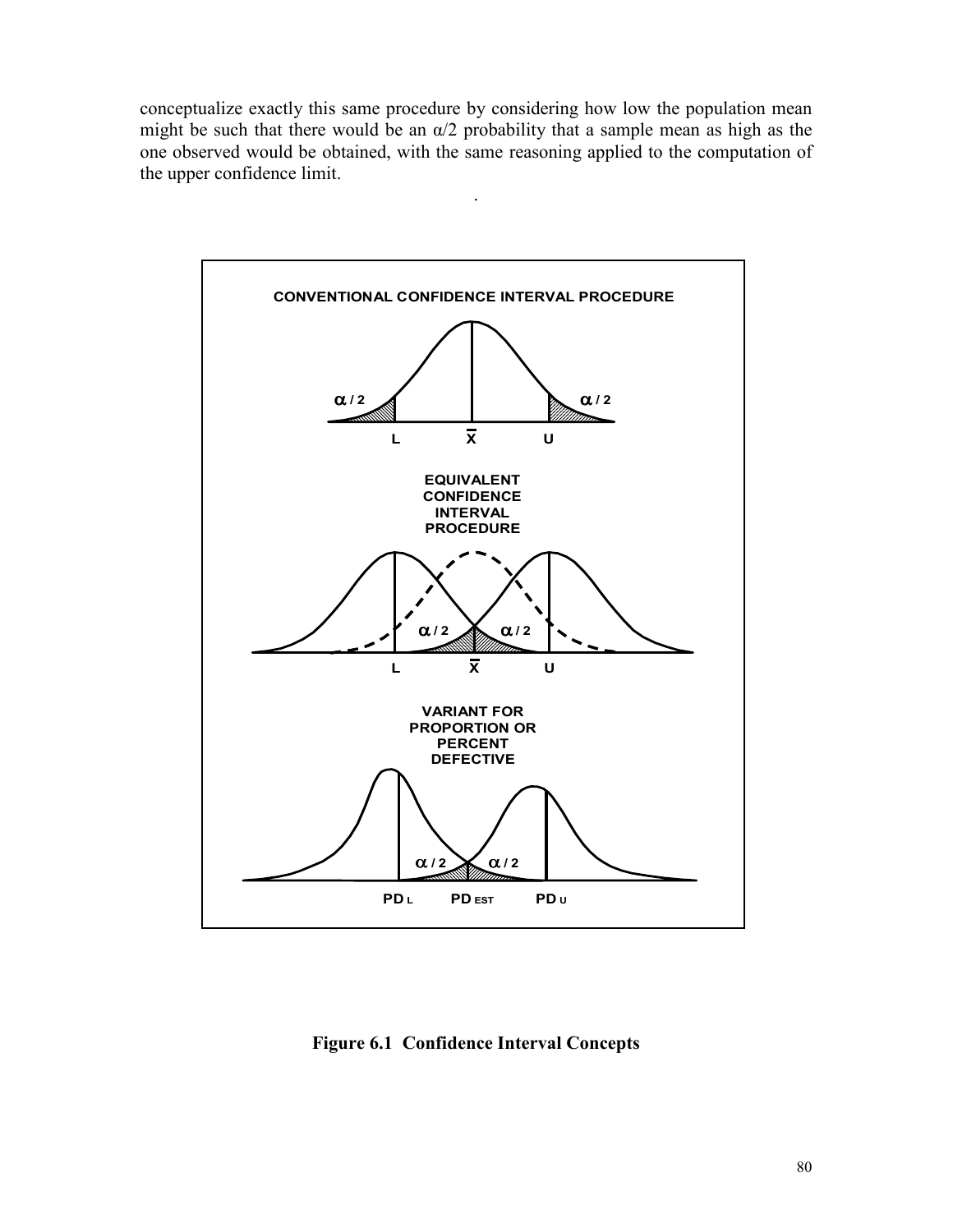For confidence limits on a proportion (or PD) using the binomial sampling distribution associated with attributes data, or confidence limits on PD obtained by variables sampling, only the procedure shown in the bottom diagram in Figure 6.1 applies since the sampling distributions are no longer symmetrical.

## 6.5 Graphical Display of Ranking Procedure

The application of the ranking procedure based on these methods consists of computing confidence limits for the statewide system or any strata (functional class, division, or county), and then ordering them by their lower confidence limits, as illustrated in Figure 6.2. In this illustration, the length of each individual bar in this figure represents the degree of precision (width of confidence interval) with which the level of service of that roadway section has been estimated. For those cases in which the sample sizes are larger, there will be a tendency for the bars to be shorter, indicating a greater degree of precision. The bars have been ordered from top to bottom by ascending values of the lower confidence limit on LOS, expressed in terms of PD. The darkly shaded bars at the bottom of the figure indicate six sections of pavement that have failed the null hypothesis that they are within the required range of LOS. Thus, the figure not only clearly shows the results of a series of standard hypothesis tests, it also presents a convenient snapshot of all sections in a logical order of LOS based on those tests.

## 6.6 Data Requirements

The proposed ranking procedure can be applied to virtually any individual measure (hazardous debris, blocked ditches, mowing width, etc.) or the LOS measure under the following conditions:

- 1. A suitably short, discrete length of roadway (e.g., 0.1-mile, 0.2-mile) that can appropriately be rated as either satisfactory or unsatisfactory (attributes procedure), or given a single quantitative MQA measure or LOS value (variables procedure).
- 2. A meaningful acceptable level can be defined for these discrete segments; a level that describes exactly what constitutes a satisfactory or unsatisfactory rating, or describes precisely how a numerical measure of LOS or individual element quality is to be obtained.
- 3. An acceptable percentage (PD) can be defined for nonconforming segments within any given sampling area (e.g., PD  $\leq$  10, meaning no more than 10 percent of the discrete pavement segments are allowed to be nonconforming).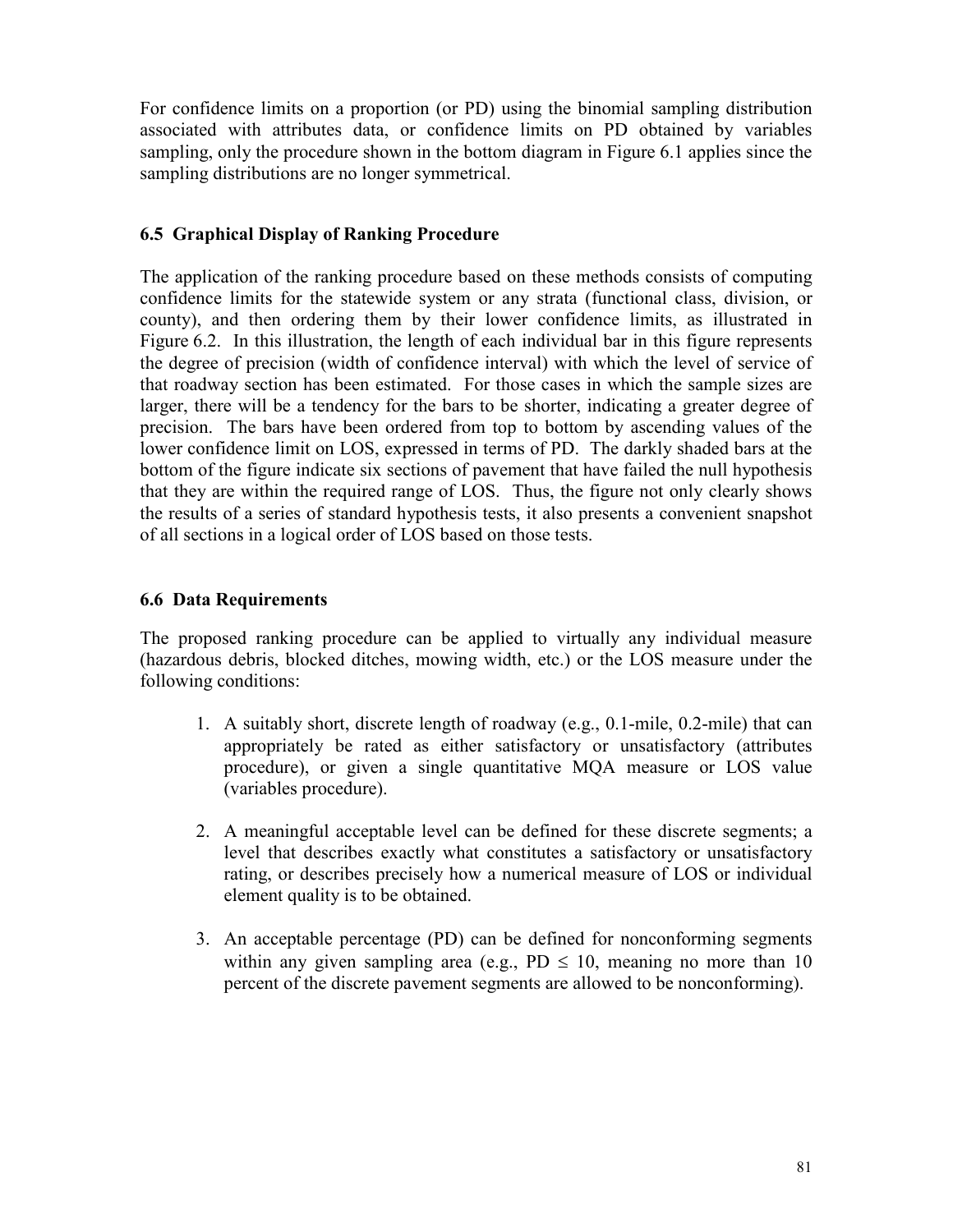

Figure 6.2 Typical Display of Ranking Procedure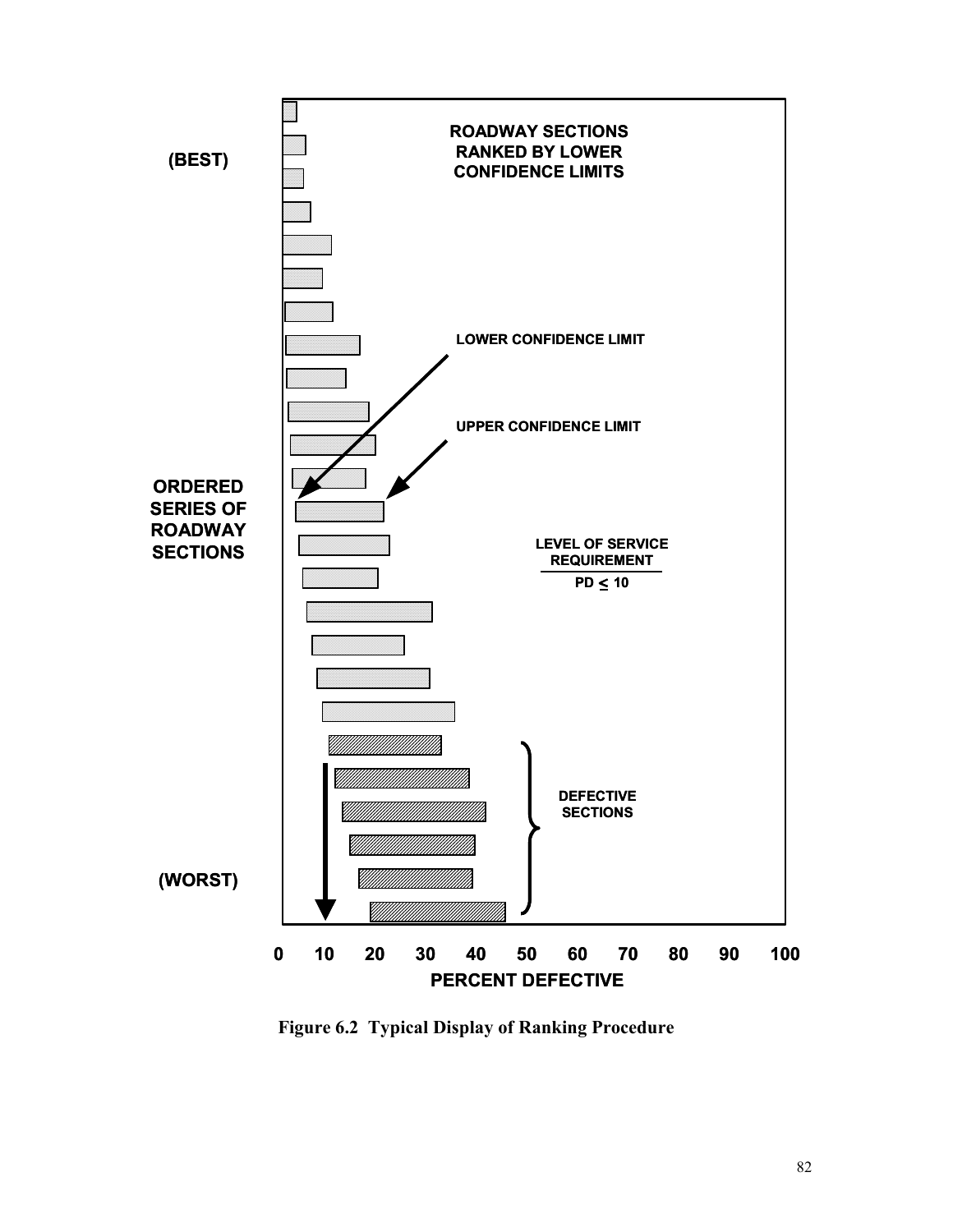#### 6.7 Developing the Attributes Procedure

The attributes procedure is the more general of the two methods because, unlike the variables procedure that requires at least an approximately normally distributed population, it can be applied to data of any distributional form. The "attribute" being referred to in this particular application is the "yes/no" or "pass/fail" result regarding the LOS requirement defined by the highway agency for each discrete 0.1-mile, 0.2-mile, or other short section of roadway.

The data obtained in this manner is "count" data which, to put it in a form suitable for analysis by the binomial distribution, might be expressed as  $k = 6$  failing segments out of a total of  $n = 30$  randomly selected segments of pavement, for example. The percent defective estimate for this particular data grouping or strata (functional class, division, or county) is then given by Equation 6.1.

$$
PD = 100\left(\frac{k}{n}\right) = 100\left(\frac{6}{30}\right) = 20
$$
 (6.1)

Assuming a typical critical limit of  $PD \le 10$  has been selected by the agency, the next question to be answered is whether or not the sample estimate of  $PD = 20$  is sufficiently larger than  $PD = 10$  to be confident that it should be rejected, and this is where the statistical hypothesis test comes into play. Recalling the lower diagram in Figure 6.1, it is the lower confidence limit that is primarily of interest which, by definition, is the population mean (in terms of PD) that would produce precisely an  $\alpha/2$  probability of observing  $k = 6$  rejects out of a total of  $n = 30$  trials. In terms of the cumulative binomial distribution, this can be expressed as

$$
\left(\sum_{k}^{n}\right)\left(\frac{n!}{x!(n-x)!}\right)p^{x}(1-p)^{(n-x)}=\frac{\alpha}{2}
$$
\n(6.2)

where

| k  | number of failed sections                               |
|----|---------------------------------------------------------|
| n  | sample size                                             |
| X. | summation variable, ranges from k to n                  |
| p  | population proportion defective ( $p = PD / 100$ ), and |
| α  | statistical significance level.                         |
|    |                                                         |

The objective is to solve for p. In the absence of a closed-form solution, a computer program was written to choose a logical starting value and then use a searching algorithm to obtain p by trial and error. The algorithm is sufficiently fast that it requires very little computational time to obtain p to the third decimal place. The desired lower confidence limit is then obtained as  $PD_L = 100$  p. The upper confidence limit can be obtained in a similar manner.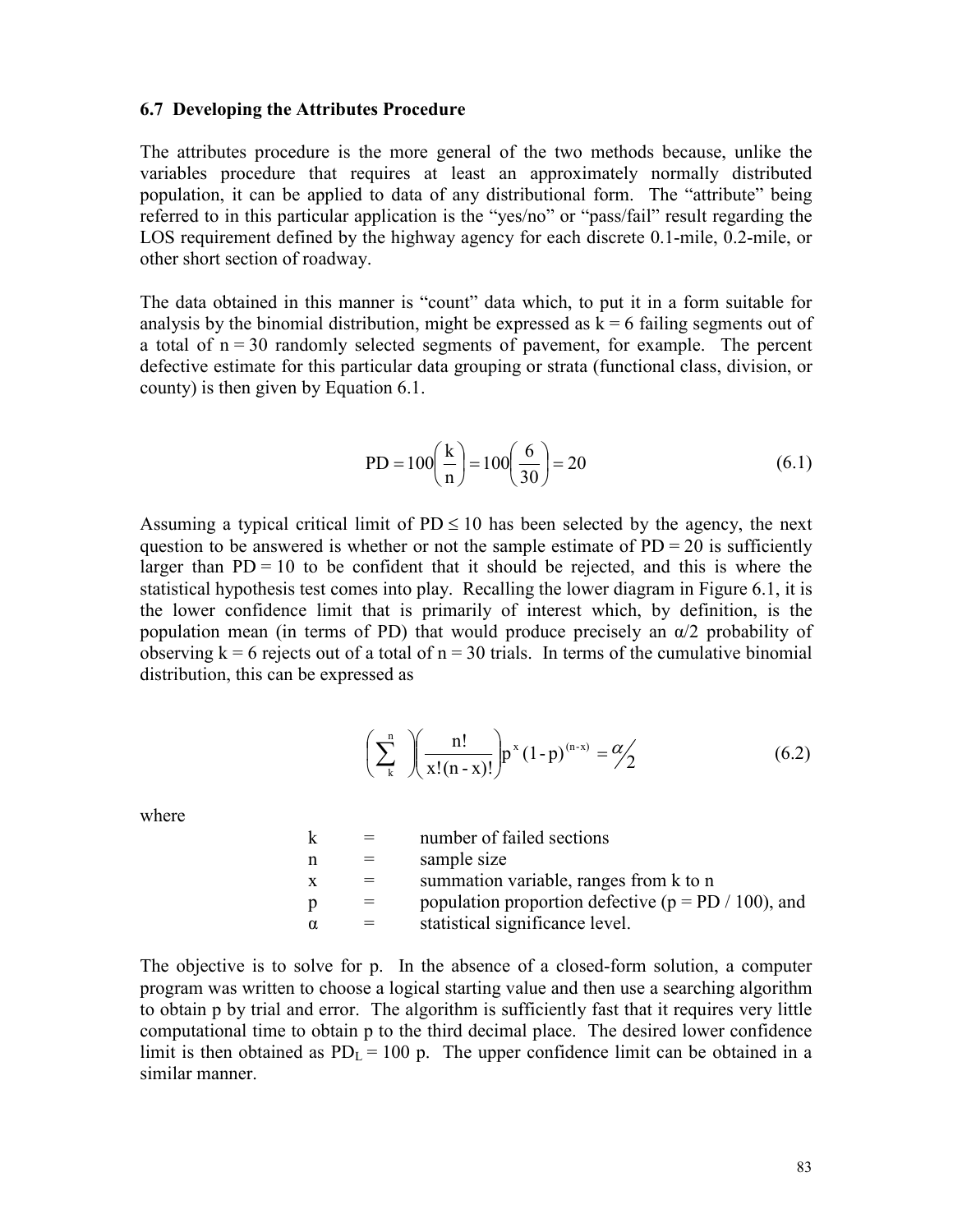To complete this example, assume that a confidence interval of  $1 - \alpha = 0.95$  were desired. In this case,  $\alpha/2$  in Equation 6.2 would be 0.025, and the value of p would be found to be 0.077. From this,  $PD_L = 100 p = 7.7$ . What this means is that the population PD could be as low as 7.7 percent and there would still be an 0.025 probability that, with a sample size of  $n = 30$ , a value as high as PD = 20 could be observed by random chance. If the critical limit chosen by the agency had been  $PD \le 10$  in this case, 7.7 < 10 so the null hypothesis would not be rejected and this particular section of highway would be considered to be in compliance.

An alternate way to do this example would be to use an appropriate handbook of statistical tables (CRC 1968). In this case, a table for a confidence interval of 1 -  $\alpha$  = 0.95 would be chosen, and then entered with the values k = 6 and k = 30 to obtain lower and upper confidence limits of  $PD_L = 7.7$  and  $PD_U = 38.6$ . This is a simple matter when the values for k and n happen to correspond to those in the headings of the table, but when that is not the case, it could be necessary to interpolate in two directions. Therefore, it usually is more practical to use computer software for this step.

#### 6.8 Developing the Variables Procedure (Single-Limit Case)

The variables procedure is somewhat less applicable than the attributes procedure because it requires that the population being sampled be at least approximately normally distributed. However, it is worth using when it is appropriate because it provides more precise estimates of PD and narrower confidence intervals, as will be demonstrated in a subsequent section.

The data obtained for the variables procedure are continuous (or nearly continuous) measurements from which the mean  $(x)$  and standard deviation  $(s)$  are calculated from the sample. For this example, assume the agency has defined a composite measure of LOS that ranges over a scale of  $0 - 100$ , and that the requirement for each discrete 0.1mile segment of highway is  $LOS \geq 85$ . To make this example comparable to the preceding attributes example, assume the sample size is once again  $n = 30$  and that the values listed in Table 6.1 have been obtained.

| 95.10 | 95.25                 | 86.43 |
|-------|-----------------------|-------|
| 87.82 | 89.60                 | 88.08 |
| 89.51 | 86.31                 | 88.47 |
| 96.75 | 82.53                 | 90.30 |
| 84.11 | 88.66                 | 82.04 |
| 97.05 | 87.37                 | 90.03 |
| 85.71 | 95.79                 | 86.01 |
| 90.78 | 79.39                 | 90.78 |
| 85.53 | 90.28                 | 87.15 |
| 94.05 | 91.67                 | 82.27 |
|       | $x = 88.83, s = 4.54$ |       |
|       |                       |       |

|  | Table 6.1 LOS Data for Variables Example |  |  |
|--|------------------------------------------|--|--|
|--|------------------------------------------|--|--|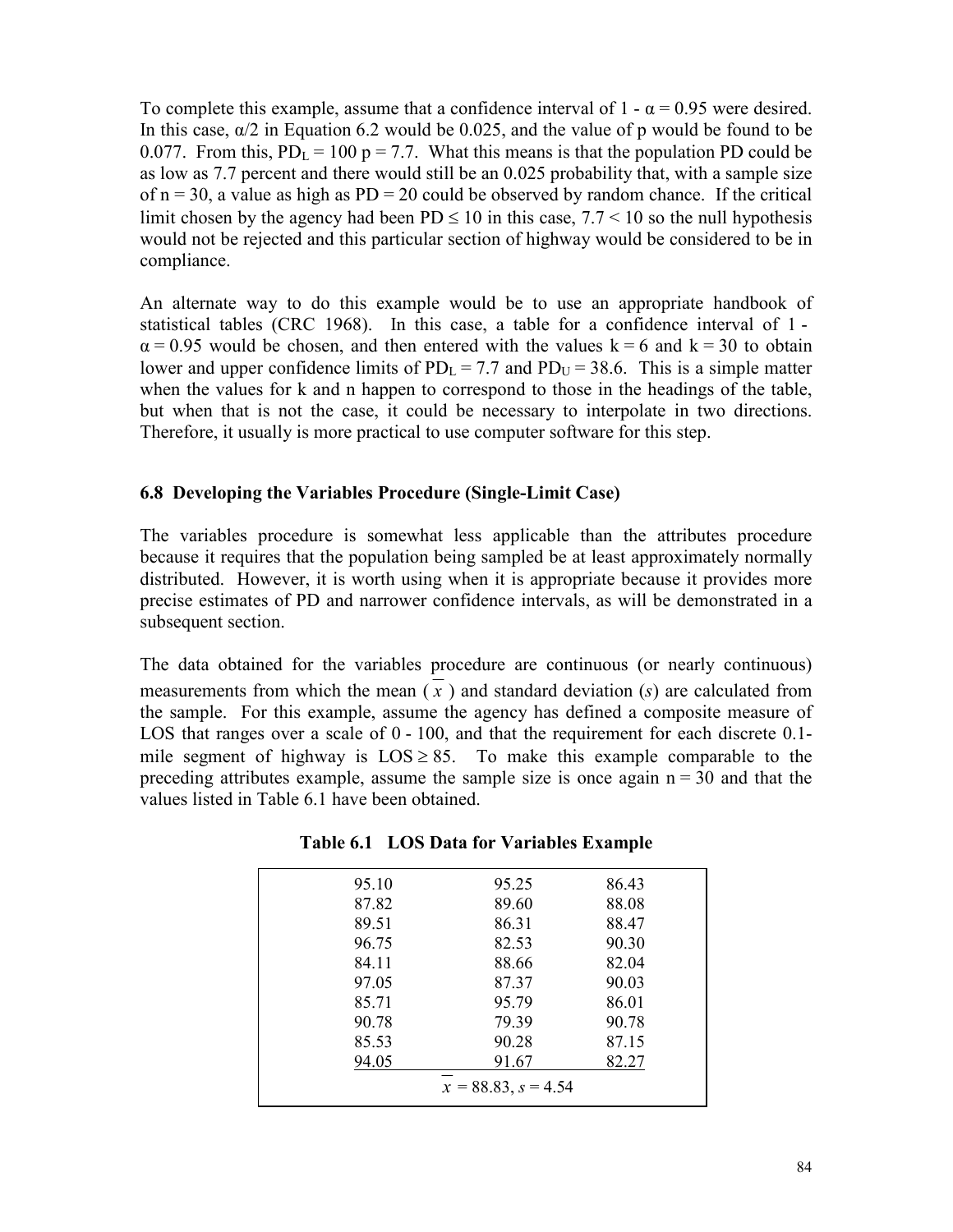In most cases, the agency would know from past experience if the data were sufficiently normally distributed to allow the variables procedure to be used. However, if this were the first time such an application was being considered, it would be wise to plot a simple histogram, such as that shown in Figure 6.3. More formal tests for normality may also be used (see Chapter 4 section *Normality Tests*). Although a sample size of only  $n = 30$  is seldom enough to make a reliable determination about distributional form, in this case an approximate bell shape is seen so it is judged appropriate to proceed.

Figure 6.3 Histogram of Data from Table 6.1

| 76.00 - 79.99   X   |                            |
|---------------------|----------------------------|
| 80.00 - 83.99  XXXX |                            |
|                     | 84.00 - 87.99   XXXXXXXX   |
|                     | 88.00 - 91.99  XXXXXXXXXXX |
| 92.00 - 95.99 XXXX  |                            |
| 96.00 - 99.99   XX  |                            |
|                     |                            |

The next step is to compute the mean and standard deviation which have already been shown at the bottom of Table 6.1. Since the lower limit in LOS units has been set at  $L = 85$  for this example, the "Q-statistic" which will be used to obtain the PD estimate is calculated as follows:

$$
Q = \frac{\overline{x} - L}{s} = \frac{88.83 - 85.00}{4.54} = 0.844
$$
 (6.3)

It should be noted for completeness that, had the application involved an upper limit (U) instead of a lower limit, the formula for Q is given by Equation 6.4. If there were both lower and upper limits, both equations would be used and the total PD estimate would be the sum of the individual estimates.

$$
Q = \frac{U - \overline{x}}{s} \tag{6.4}
$$

Since there is only a single lower limit in this case, only the calculated value of  $Q = 0.844$ is required. The corresponding estimate of PD can be found either in an individual table created specifically for a sample size of  $n = 30$ , or in a consolidated table under the  $n = 30$  column. The consolidated table has the Q values in the body of the table, which usually requires interpolation to obtain the PD value, and therefore tends to be less convenient. A portion of the individual table is reproduced in Table 6.2 to illustrate its use. Ordinarily, a Q value to two decimal places is sufficient for most applications, but three places are used in this example to show that it equates exactly to the previous attributes example.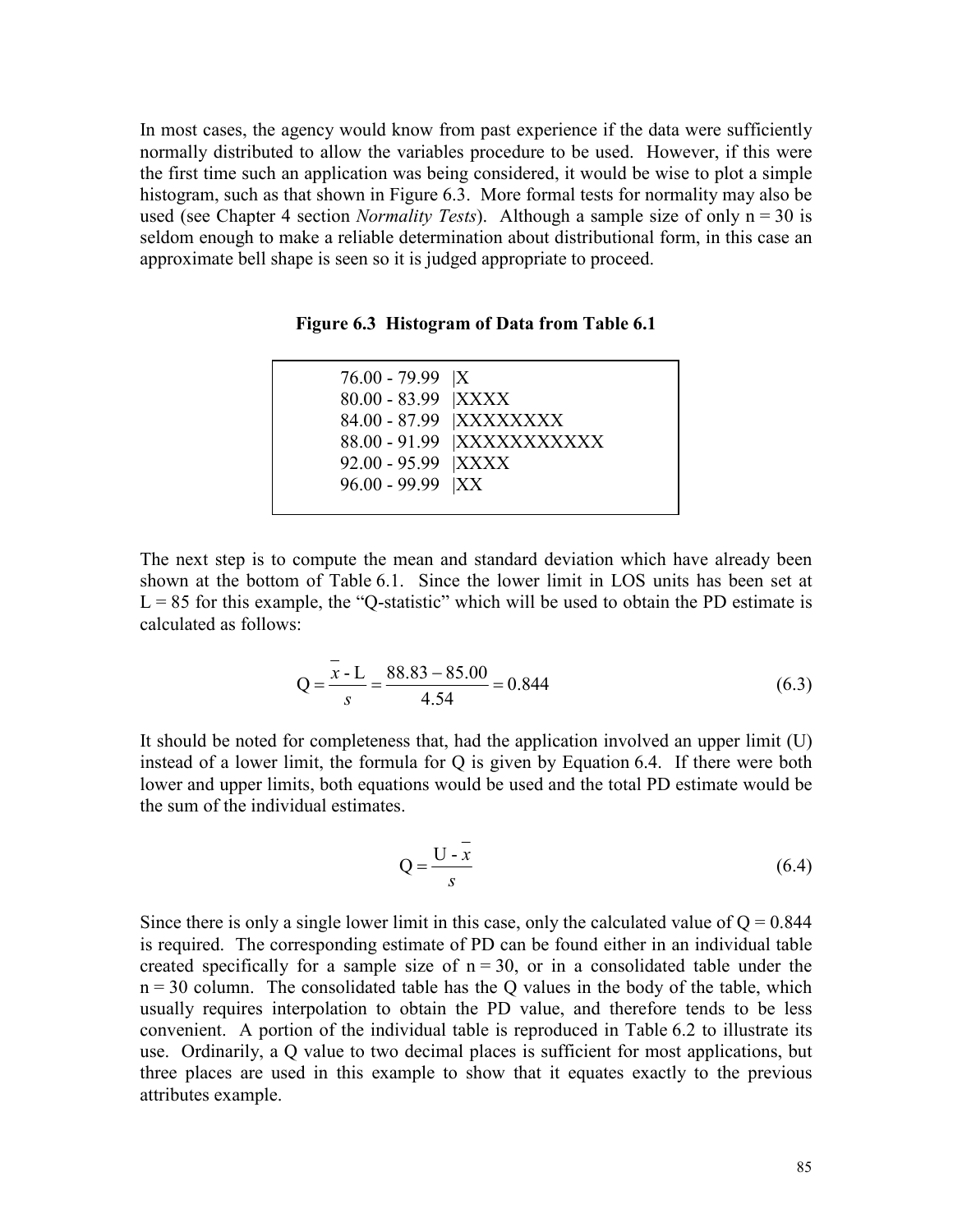| 0.00<br>$O \mid$                      | 0.01 |  |                                         |  | $0.02$ 0.03 0.04 0.05 0.06 0.07 0.08 0.09             |  |
|---------------------------------------|------|--|-----------------------------------------|--|-------------------------------------------------------|--|
| $0.0$   50.00<br>$0.1$   46.05        |      |  |                                         |  | 49.60 49.21 48.81 48.42 48.02 47.63 47.24 46.84 46.45 |  |
| $0.2$   42.15<br>$\Box$<br>$\sim$ 1.0 |      |  |                                         |  |                                                       |  |
| $\sim$ 100<br>$ \vert$                |      |  |                                         |  |                                                       |  |
| $0.8$   21.27                         |      |  | ------ ------ ------ 20 12 19 84 ------ |  |                                                       |  |

Table 6.2 Portion of Table Used To Obtain PD Estimates  $(n = 30)$ 

It can be seen in Table 6.2 that  $Q = 0.844$  corresponds to a PD value that lies between 19.84 and 20.12. By interpolation, the value is found to be  $PD = 20.0$ , the same result obtained in the previous (attributes) example.

However, although the PD estimate is the same, the method for calculating the confidence interval is quite different. As derived in the paper by Weingarten 1982) the formulas for obtaining the lower and upper confidence limits on the PD estimate are given by Equations 6.5 and 6.6.

$$
Z_{L} = -Q + Z_{\alpha/2} \sqrt{\frac{1}{n} + \frac{Q^{2}}{2n}}
$$
 (6.5)

$$
Z_{\rm U} = -Q - Z_{\alpha/2} \sqrt{\frac{1}{n} + \frac{Q^2}{2n}}
$$
 (6.6)

where

- $Z_L$  = standard normal variate associated with the lower proportion defective  $(p<sub>L</sub>)$
- $Z_{\text{U}}$  = standard normal variate associated with the upper proportion  $defective (p_U)$
- $Z_{\alpha/2}$  = standard normal variate associated with the confidence level, i.e., for 0.95 confidence,  $\alpha/2 = 0.025$  and  $Z_{\alpha/2} = -1.96$
- $n =$  sample size
- $Q =$  Q statistic computed by Equation 6.3 or 6.4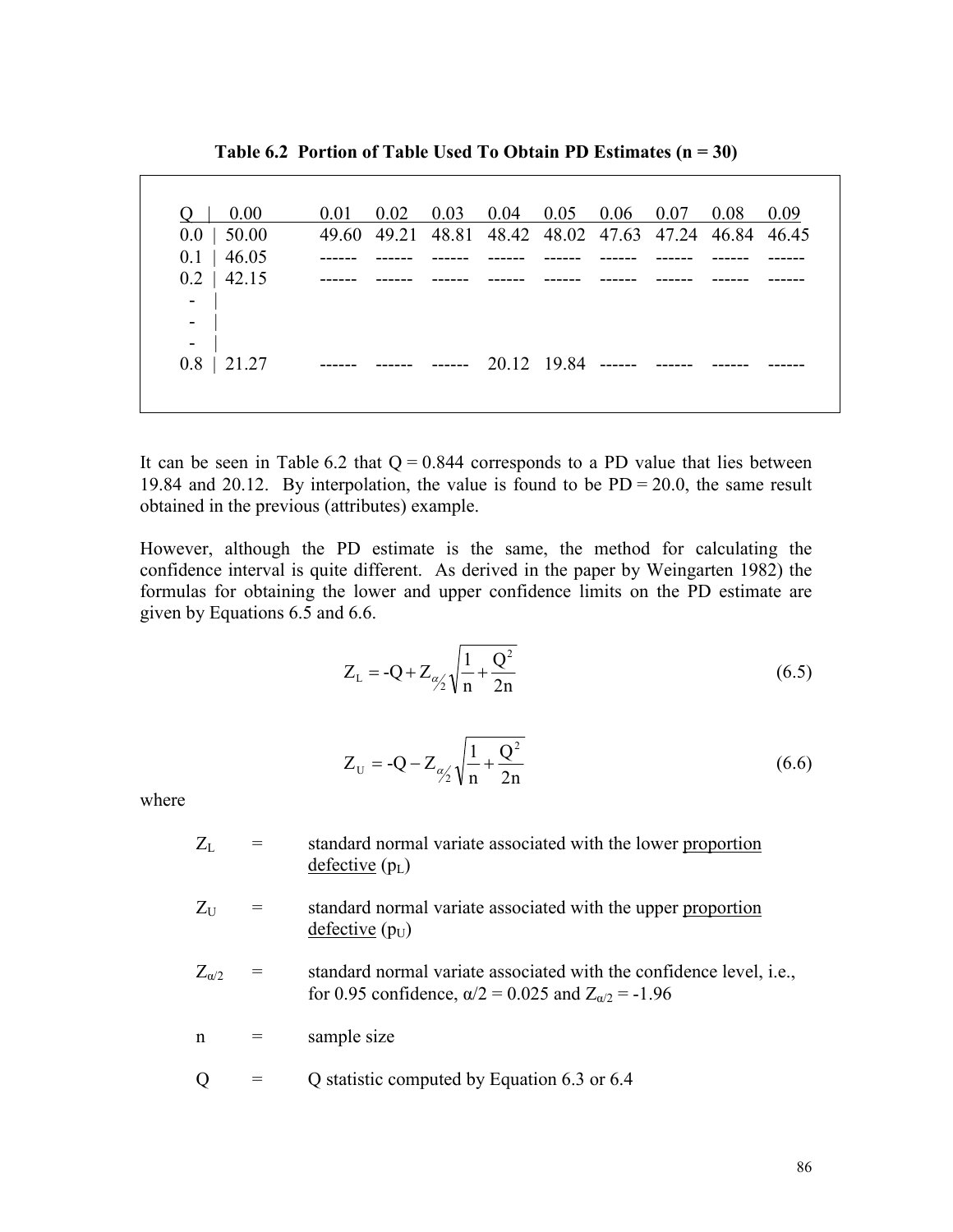The lower confidence interval is computed with Equation 6.5 using  $Q = 0.844$ ,  $Z_{\alpha/2}$  = -1.96, and n = 30 as follows:

$$
Z_{L} = -0.844 - 1.96 \sqrt{\frac{1}{30} + \frac{0.844^{2}}{2(30)}} = -1.26
$$
 (6.7)

Then, using a table of the standard normal distribution, it is found that  $Z_L = -1.26$ corresponds to  $p_L = 0.1038$ . From this:

$$
PD_{L} = 100p_{L} = 100(0.1038) = 10.4
$$
\n(6.8)

To compute the upper limit for this example, it is noted that Equation 6.6 is identical to Equation 6.5 except for the minus sign before the second term. In this case,  $Z_U = -0.43$ and  $p_U = 0.3336$  so that  $PD_U = 100 (0.3336) = 33.4$ .

The necessary tables to convert a Q statistic to a PD estimate are readily available in Appendix C, while PWL estimates are provided in Appendix D. Another handy source for the individual tables is the software manual that was furnished with FHWA Demonstration Project 89 on Quality Management (Weed 1996). However, for actual implementation of this procedure, it is recommended that a computer algorithm specifically designed for this purpose be used.

#### 6.9 Developing the Variables Procedure (Double-Limit Case)

According to the source document (Weingarten 1982) the double-limit procedure is not a formally derived procedure but is an approximation. One of the difficulties in deriving such a procedure is that, for a double-limit requirement, there is an infinite number of ways the total PD could be split between the two tails of the normal population. To confirm that the procedure for the double-limit case is reasonably accurate, the results of several computer simulation tests will be presented in the next section.

The procedure is very similar to the single-limit procedure except for the manner in which the final Q value is obtained. First, Equations 6.3 and 6.4 are used with the individual lower and upper limits (L and U) to obtain two Q values ( $Q_L$  and  $Q_U$ ). Note that it is not appropriate to add the two Q values to obtain the final value. Instead, two PD values are obtained in the usual manner  $(PD<sub>L</sub>)$  and  $PD<sub>U</sub>$ ), and then these two values are added to obtain the total PD estimate. The remaining step is to determine the equivalent Q value associated with the total PD estimate, and that is obtained by working backwards in the same statistical table used previously, this time entering the table with a PD value (and sample size, n) in order to obtain the corresponding Q value. (This is the one case for which the consolidated table is preferable but, like the single-limit case, it will still be more practical to use specialized computer software.) Once the final Q value has been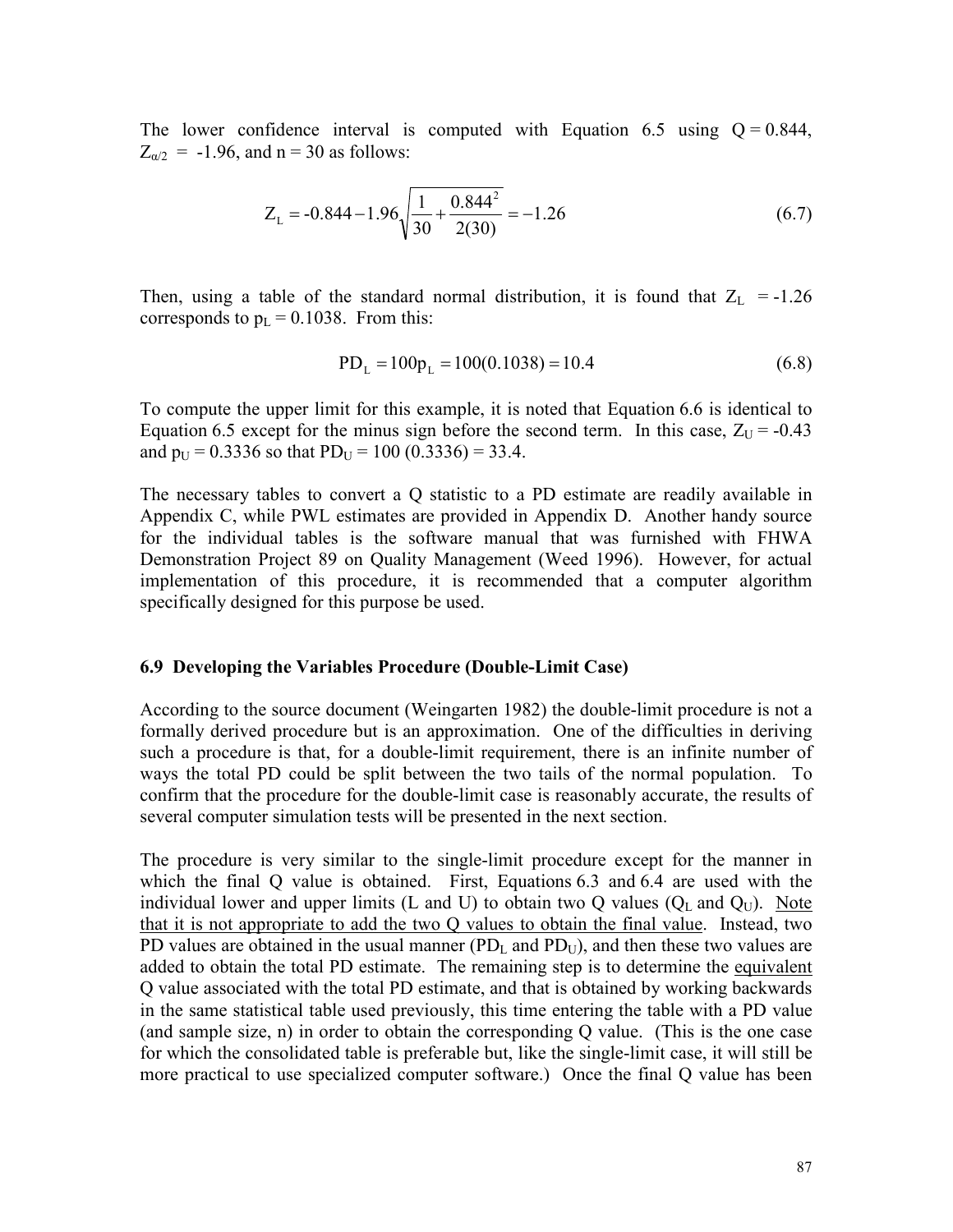obtained, it is used with Equations 6.5 and 6.6, exactly as was done for the single-limit procedure.

# 6.10 Checking the Procedures

To confirm that the foregoing procedures are correct, several tests were conducted. The most straightforward way to check the procedure to estimate PD when sampling by attributes is to demonstrate that it precisely duplicates the values contained in standard statistical tables. As part of this check, a computer algorithm was written to conveniently handle all cases without needing to interpolate within published tables, and Table 6.3 demonstrates that essentially perfect agreement was obtained.

| Table 6.3 Demonstration of Confidence Interval Procedure for Attributes Sampling |  |
|----------------------------------------------------------------------------------|--|
|----------------------------------------------------------------------------------|--|

|             |                                |            | IN UNITS OF PD   | 0.95 CONFIDENCE INTERVALS |
|-------------|--------------------------------|------------|------------------|---------------------------|
| <b>SAMP</b> | <b>DEFECT</b>                  | <b>EST</b> | FIGURE 6.1       | <b>STANDARD</b>           |
| <b>SIZE</b> | COUNT                          | PD         | <b>ALGORITHM</b> | TABLE <sup>a</sup>        |
| 10          |                                | 10         | $0.3 - 44.5$     | $0.3 - 44.5$              |
| 20          |                                | 10         | $1.2 - 31.7$     | $1.2 - 31.7$              |
| 50          | 10                             | 20         | $10.0 - 33.7$    | $10.0 - 33.8$             |
| 100         | 40                             | 40         | $30.3 - 50.3$    | $30.3 - 50.3$             |
| 200         | 100                            | 50         | $42.9 - 57.1$    | $42.9 - 57.1$             |
|             | CRC Handbook Tables (CRC 1968) |            |                  |                           |
|             |                                |            |                  |                           |

As a further check of the attributes method, several computer simulation tests were run to apply the procedure literally thousands of times to data sampled randomly from populations with various known levels of PD. The frequencies with which the computed confidence intervals contained the true population values were generally accurate within the expected statistical margin of error.

For the variables procedure, no tables were found similar to those for the attributes method, and only graphical methods appear to be available. Since graphs are difficult to read accurately, it was decided to test the variables method entirely by computer simulation. The source document (Weingarten 1982) notes that the procedure is derived for the single-limit case and, accordingly, this case was used to generate the random results shown in Table 6.4. These tests demonstrate that the procedure produces consistently accurate confidence intervals, at least for the single-sided case.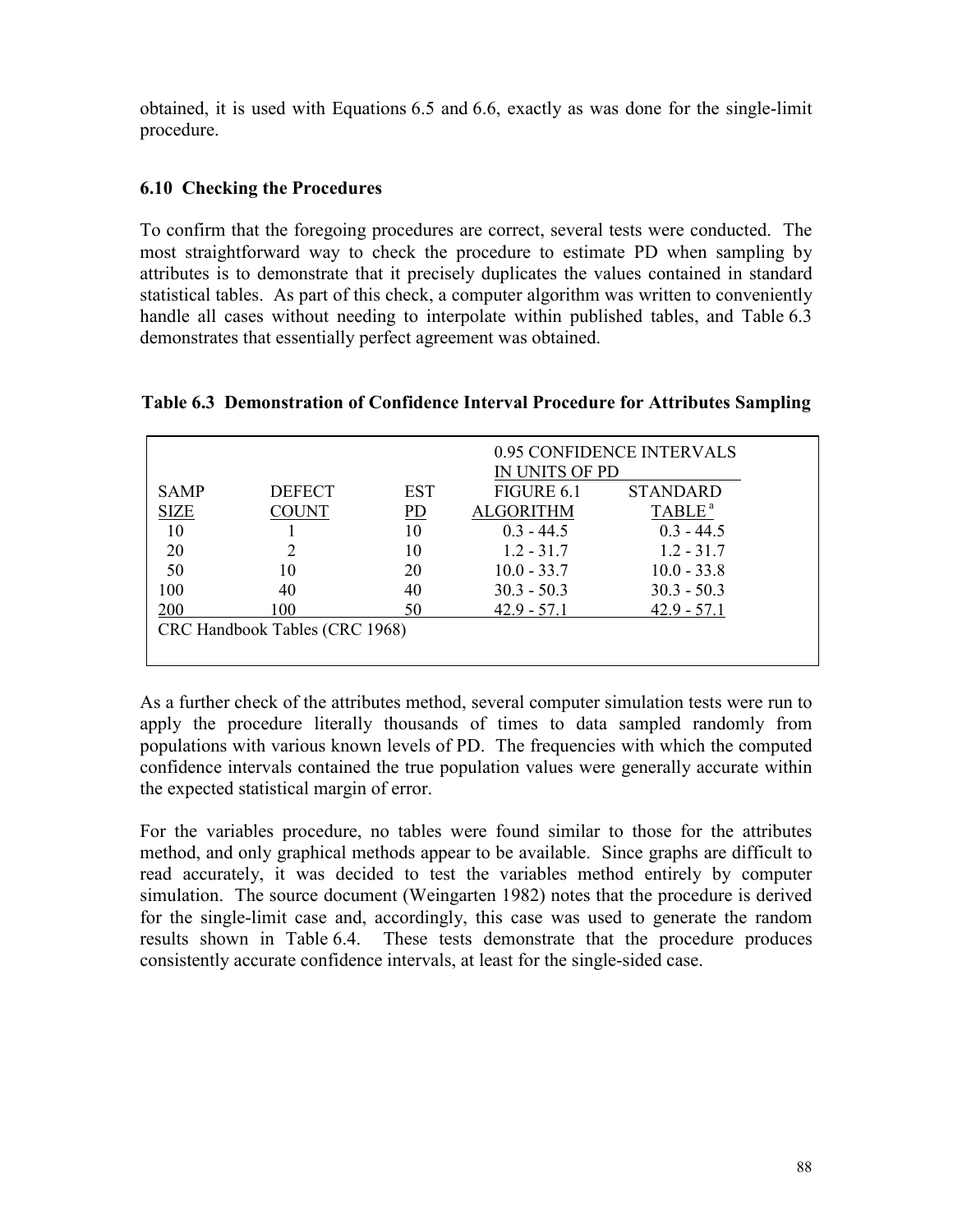|             |               | <b>NUMBER OF</b><br><b>INTERVALS<sup>a</sup></b> |                     |                     |
|-------------|---------------|--------------------------------------------------|---------------------|---------------------|
| <b>TRUE</b> | <b>SAMPLE</b> | <b>CONTAINING</b>                                | NUMBER OF           | <b>SUCCESS RATE</b> |
| PD.         | <b>SIZE</b>   | <b>TRUE VALUE</b>                                | <b>REPLICATIONS</b> | (EXPECT 0.95)       |
| 10          |               | 952                                              | 1000                | 0.952               |
| 10          | 10            | 943                                              | 1000                | 0.943               |
| 10          | 50            | 960                                              | 1000                | 0.960               |
| 20          | 10            | 946                                              | 1000                | 0.946               |
| 20          | 100           | 945                                              | 1000                | 0.945               |

Table 6.4 Demonstration of Confidence Interval Procedure for Variables Sampling with Single Limits

Since the variables procedure was derived specifically for the single-limit case, and no information was given concerning its accuracy for the double-limit case, a second set of simulation tests was run to test this application. The results are reported in Table 6.5 where it is seen that the double-limit application, also, appears to be quite accurate, at least for the ranges of PD and sample size tested. Based on this limited series of tests, it seems reasonable to conclude that these procedures will be accurate enough for practical engineering applications.

| Table 6.5 Demonstration of Confidence Interval Procedure for Variables Sampling |
|---------------------------------------------------------------------------------|
| with Double Limits                                                              |

| NUMBER OF        |               |                                                             |                     |                     |  |  |  |  |
|------------------|---------------|-------------------------------------------------------------|---------------------|---------------------|--|--|--|--|
| <b>INTERVALS</b> |               |                                                             |                     |                     |  |  |  |  |
| <b>TRUE</b>      | <b>SAMPLE</b> | <b>CONTAINING</b>                                           | <b>NUMBER OF</b>    | <b>SUCCESS RATE</b> |  |  |  |  |
| $\underline{PD}$ | <b>SIZE</b>   | TRUE VALUE                                                  | <b>REPLICATIONS</b> | <b>EXPECT 0.95)</b> |  |  |  |  |
| 10               |               | 974                                                         | 1000                | 0.974               |  |  |  |  |
| 10               | 10            | 947                                                         | 1000                | 0.947               |  |  |  |  |
| 10               | 50            | 943                                                         | 1000                | 0.943               |  |  |  |  |
| 20               | 10            | 962                                                         | 1000                | 0.962               |  |  |  |  |
| 20               | 100           | 953                                                         | 1000                | 0.953               |  |  |  |  |
|                  |               | Source: Weingarten / Figure 6.1 Procedure (Weingarten 1982) |                     |                     |  |  |  |  |

#### 6.11 Application of Ranking Procedure

There are two distinctly different situations in which the ranking procedure might be applied: 100-percent sampling and fractional sampling. For 100-percent sampling, no statistical estimation process is required, and the resultant PD values would be obtained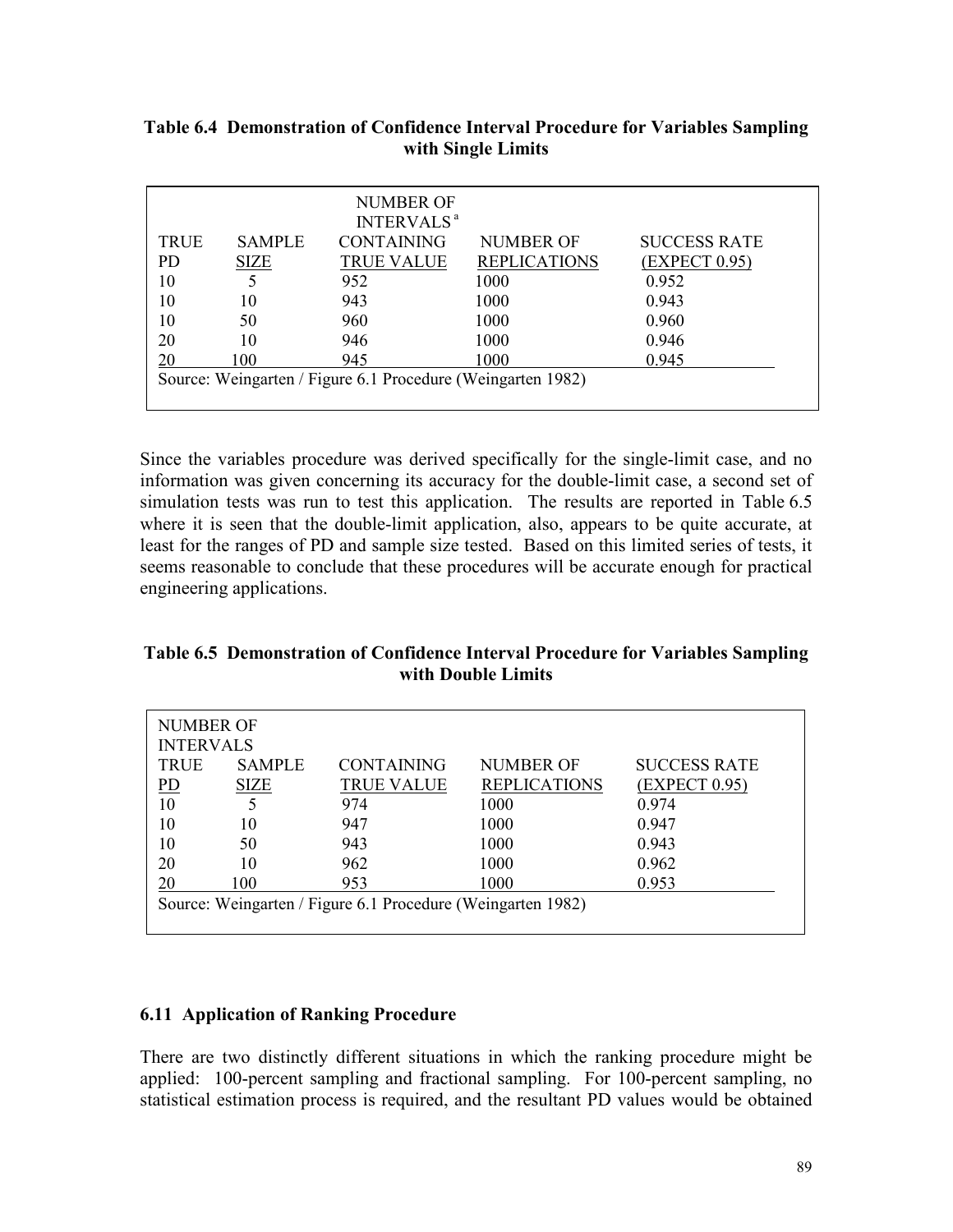by noting the fraction of 0.1-mile (for example) pavement segments that failed the defined LOS requirement. In this case, the PD values plotted in Figure 6.2 would be represented by points rather than bars, and all those failing the  $PD \le 10$  requirement would be judged nonconforming.

By far the more likely scenario will be the one in which some form of fractional random sampling has been applied. In this case, the PD values obtained must be regarded as estimates of the condition of the roadway, so it is appropriate to proceed with computing the confidence intervals, represented by the bars in Figure 6.2.

Depending on how the data have been obtained, there are two methods by which the confidence limits are computed. For either "count" data, or continuous data that cannot confidently be assumed to be normally distributed, the attributes procedure represented by Equations 6.1 and 6.2 is used. If the data represent continuous (or nearly continuous) measurements that can be assumed to be at least approximately normally distributed, then it is permissible to use the variables approach represented by Equations 6.3 through 6.8, along with the appropriate tables. Therefore, if the LOS values for the short, discrete segments of pavement described under data requirements are essentially normally distributed, then the variables procedure may be used. The advantage of this method, when appropriate, is that it generally leads to a more precise estimate with narrower confidence limits, as demonstrated in the next section.

To assist an agency in making this decision, a variety of normality tests are readily available in standard statistical texts or computer packages. In practice, however, it may be sufficient just to view the histogram of the data provided the sample size is sufficiently large, as outlined in the Normality Tests section in Chapter 4.

## 6.12 Comparison of Attributes and Variables Methods

As a final example, it will be useful to demonstrate the increase in precision that can be obtained when the data are sufficiently normally distributed to justify the use of the variables procedure. Several examples are presented in Table 6.6 where it can be seen that the width of the interval computed by the variables method is consistently narrower than that for the attributes method, demonstrating the improved efficiency of this procedure. The next-to-last row in this table illustrates a case in which, if the requirement had been  $PD \le 10$ , the pavement would have been found in conformance by the attributes procedure but clearly out of conformance by the variables procedure.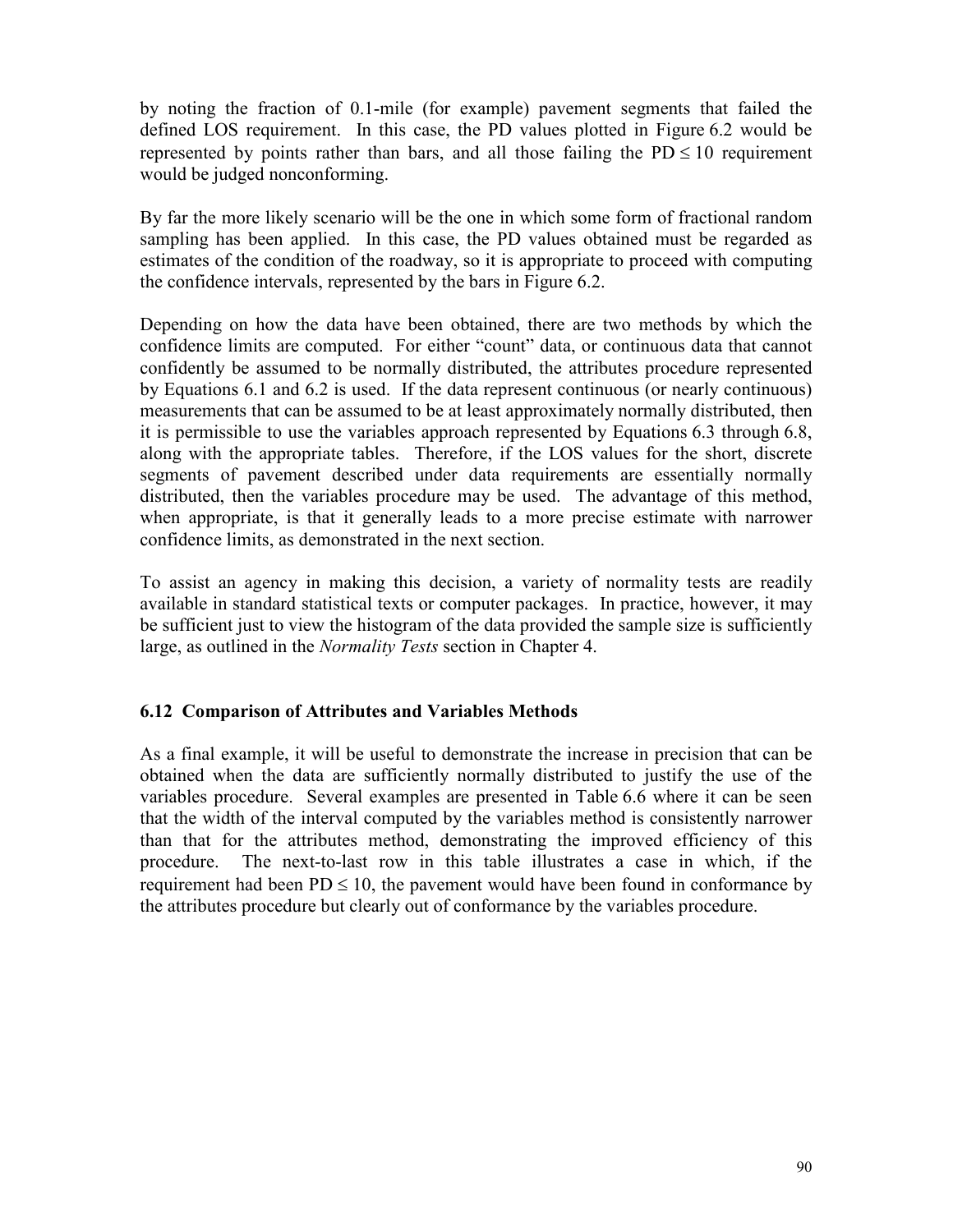| 0.95 CONFIDENCE INTERVALS IN PD UNITS |                |               |                          |                         |              |  |  |
|---------------------------------------|----------------|---------------|--------------------------|-------------------------|--------------|--|--|
| <b>SAMP</b>                           | <b>EST</b>     |               | <b>ATTRIBUTES METHOD</b> | <b>VARIABLES METHOD</b> |              |  |  |
| <b>SIZE</b>                           | P <sub>D</sub> | <b>LIMITS</b> | <b>WIDTH</b>             | <b>LIMITS</b>           | <b>WIDTH</b> |  |  |
| 10                                    | 10             | $0.3 - 44.5$  | 44.3                     | $1.8 - 33.4$            | 31.6         |  |  |
| 50                                    | 10             | $3.3 - 21.8$  | 18.5                     | $4.9 - 18.3$            | 13.4         |  |  |
| 10                                    | 20             | $2.5 - 55.6$  | 53.1                     | $5.7 - 44.8$            | 39.1         |  |  |
| 50                                    | 20             | $10.0 - 33.7$ | 23.7                     | $12.2 - 30.1$           | 17.9         |  |  |
| 100                                   | 20             | $12.7 - 29.2$ | 16.5                     | $14.2 - 27.0$           | 12.8         |  |  |
|                                       |                |               |                          |                         |              |  |  |

Table 6.6 Comparison of Precision of Attributes and Variables Methods

## 6.13 Combining Multiple Measures of LOS

The discussion up to this point has made no mention of precisely what constitutes an LOS value. Most realistic applications will involve multiple measures of roadway condition, such as potholes, cracking, skid resistance, drainage, etc. By far the simplest way to deal with this is for the agency to define a composite LOS value that takes into account the contribution of each individual LOS value. In this case, the procedure for computing confidence intervals for composite LOS values would be identical to the method just described.

For those agencies contemplating the development of a composite measure of LOS, there are certain basic approaches to be considered. An intuitive approach would be to simply average the individual LOS values to obtain a composite LOS value. If certain individual measures were considered more important than others, a more sophisticated approach would be to use a weighted average. It is unlikely that there is a single "right" way to do this, and any rational method an agency chooses to use should be sufficient.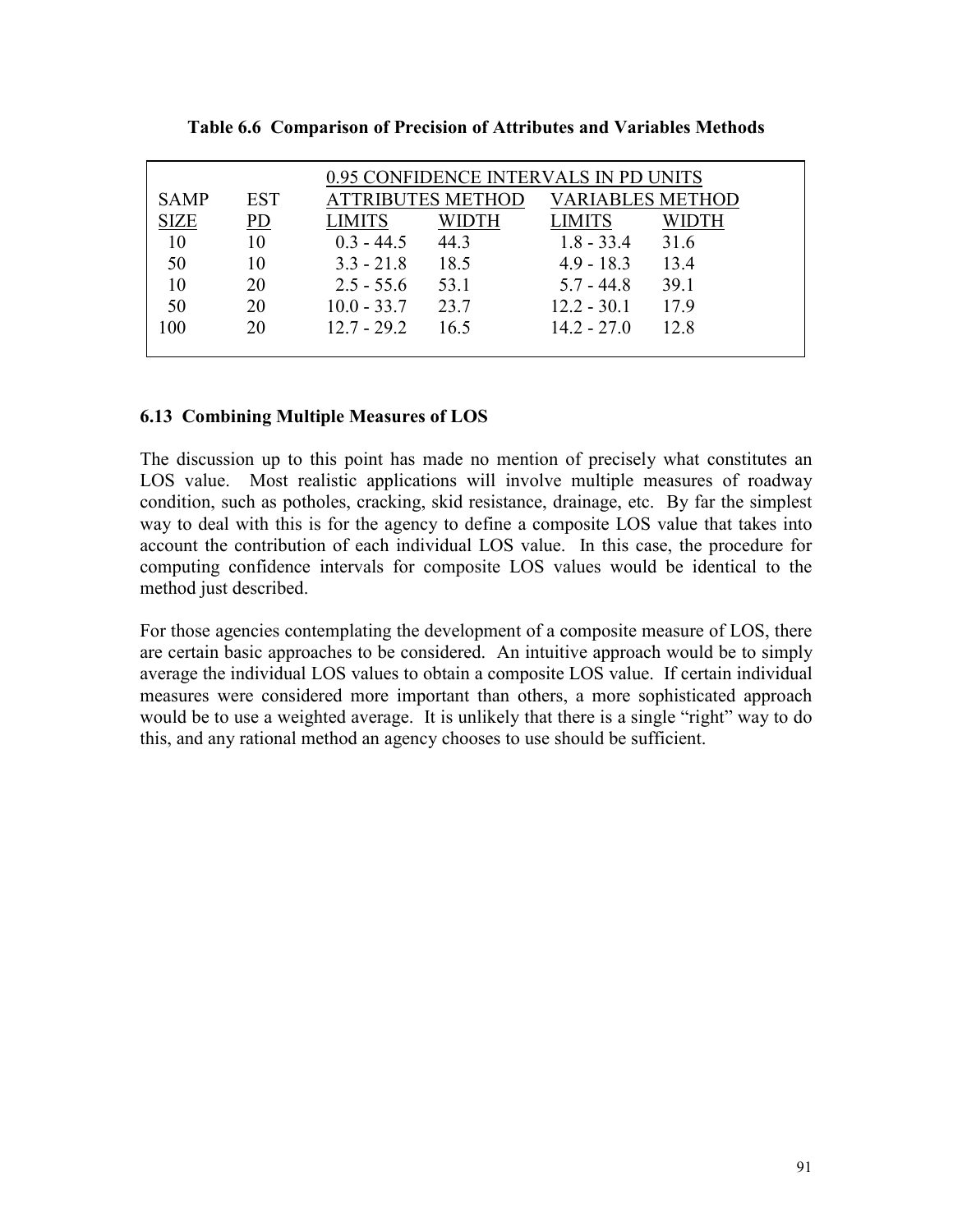### CHAPTER 7 IMPLEMENTATION

#### 7.1 Introduction

This chapter presents implementation issues to consider for the MQA program itself, as well as understanding and applying statistics in the program. First, general challenges associated with the implementation of the MQA program are addressed, then statisticallyrelated issues are enumerated.

### 7.2 General Implementation Issues

The main barriers for implementing an MQA program have been widely discussed by Stivers et al (NCHRP 422). Lack of commitment by all levels of management was cited as the most critical factor. The authors indicated that this can be addressed by making all managers fully aware of the principles involved in the MQA program, how work priorities will be accomplished under reduced funding levels, and the impact of reduced funding on the level of service that can be provided. Other factors cited included funding limitations, employee attitudes, special interest, privatization and unions.

It was pointed out that funding shortages during the fiscal year might be attributed to a number of factors including:

- (a) Emergencies from flooding, wildfires, earthquakes, heavier-than-normal snowfalls, etc. If funding does not increase in these situations, priorities developed under funding shortage scenario should be implemented and must be strictly adhered to.
- (b) Unwillingness within the agency to request adequate funding to provide the desired LOS. In this situation, it was recommended that modifications to either the LOS to be provided on each activity or the methods and cost estimates of producing the output should help address upper management concerns.
- (c) Failure of the final approval authority to fund agency request. This is unlikely to occur, if the agency adequately explains the principles of its MQA program, the desired LOS resulting from the proposed funding limitation, and the method of implementing priorities. However, should this happen, the priorities scenario developed for this situation must be implemented.

The attitude of employees was reported to be critical to the success of an MQA program. The implementation of a new program may require changes in employee work habits and familiar techniques. There is therefore, the tendency to resist the proposed system because it represents change with the added potential to threaten employee job security. To overcome this problem it was recommended management must create a clear statement of purpose or the picture of what the end result should be. In addition, it must involve labor unions and special interest groups in the MQA process, making them familiar with the issues and providing an opportunity for feedback. This will help reduce the potential for resistance to the proposed changes.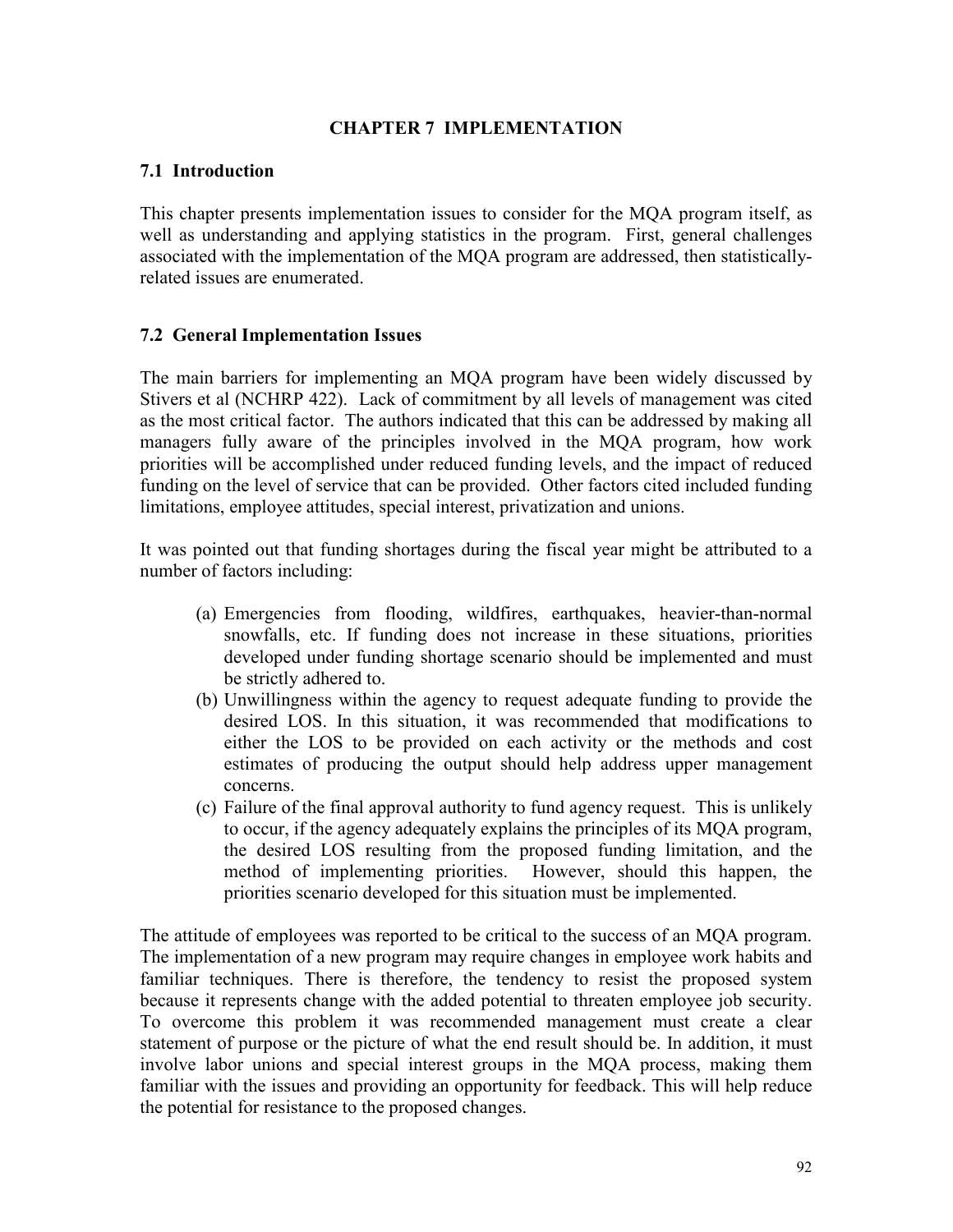#### 7.3 Statistical Implementation Issues

Understanding and comprehending statistics can be a challenge from both a personal perspective, as well as an organizational setting, such as a maintenance management program. There are numerous textbooks in statistics, ranging from basic statistical methods to more advanced experimental and computational procedures. In either case, a recommended approach to using statistics has been offered by Box et al. (1978):

- (a) Define Objectives. Clearly define the objectives of what is wanted from the data. Be sure that all parties agree upon the objectives. For example, the stated goal may be a uniform mean and standard deviation for a specific MQA measure (hazardous debris, delineators, etc.) among districts or counties.
- (b) Do Not Forget About Non-statistical Knowledge. There may be an inclination to be over zealous in the use of some particular statistical tool or methodology. Do not forget about what you know about your subject-matter field. Statistical techniques are most effective when combined with appropriate subject-matter knowledge, in this case, maintenance management and maintenance quality assurance. The statistical methods are an important adjunct to, not a replacement for, the basic knowledge and experience from your area of expertise.
- (c) Learn from Each Other. Good statistical work seems to result from a genuine interest in practical problems, and sharing and learning from each other. Interplay between the statistics and the practical perception of the problem can not underestimated.

In addition to the overarching themes provided by Box et al. (1978), several practical issues arise:

- (a) Training. Education and training are key to understanding statistics. This report and electronic guidebook offer detailed explanations of statistical procedures and applications. The agency may want to supplement the provided information with additional training via seminars or on-line short courses. It is recommended that a formal training course be developed for this guidebook. Two references to begin development of the course include the National Highway Initiative (FHWA 2006) or NCHRP Project 20-45 (Washington et al. 2001).
- (b) Software. There are numerous software packages available to conduct statistical analysis. Packages referenced in the guide are the preference of authors, and it is not the intent to advocate one package over another. Selection should be made using personal preference, ability to be easily understood, cost, and/or graphical output. (In some cases, it may be desirable to develop new software for certain specialized applications.)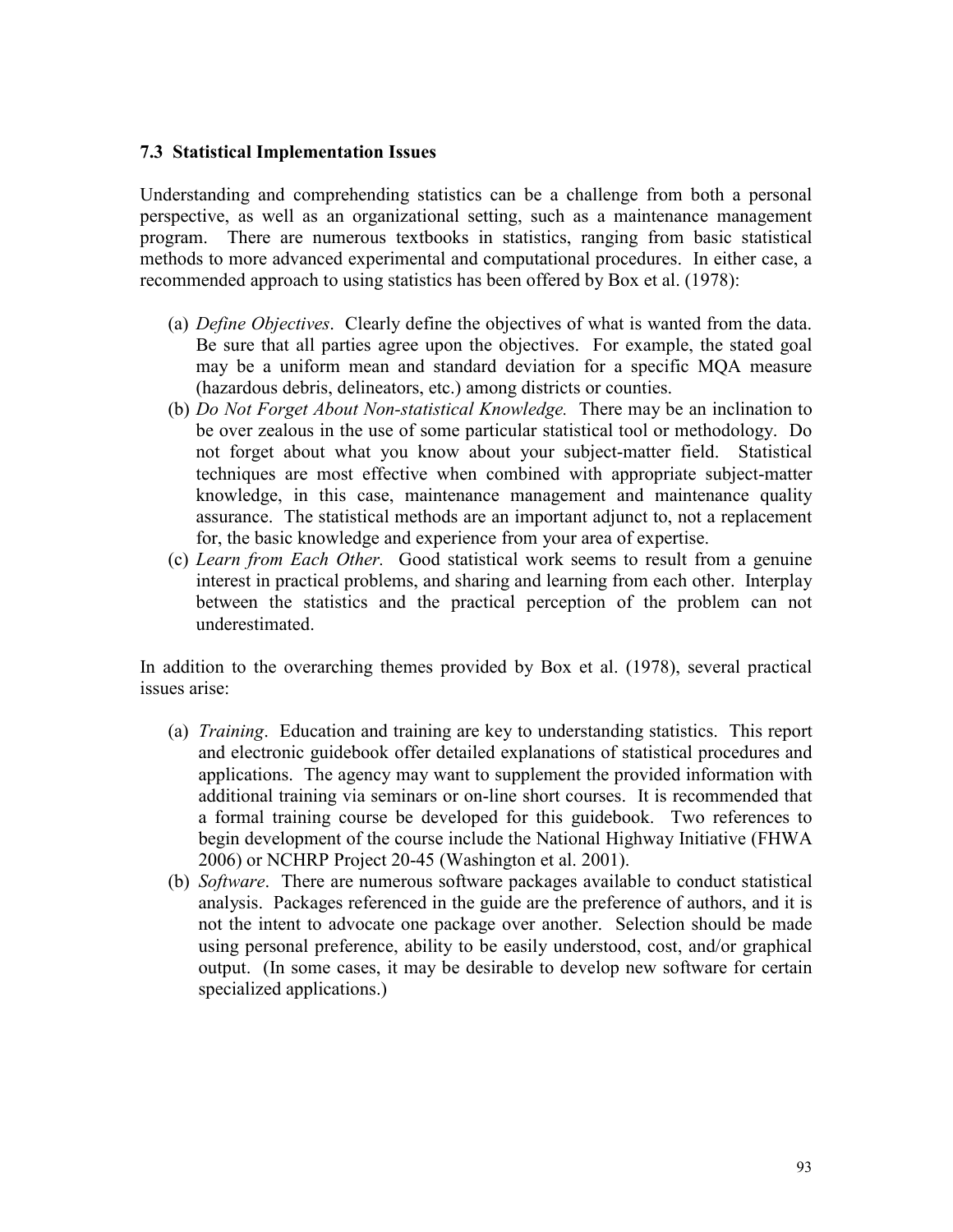#### CHAPTER 8 CONCLUSIONS AND RECOMMENDATIONS

A guidebook was developed to understand and use statistics in MQA programs. To reach this goal, literature and MQA manuals were reviewed, actual MQA data were collected and analyzed, and statistical procedures and applications were described in detail to address specific questions presented by lead states in MQA. The following are specific conclusions and recommendations reached from these primary subject matters.

#### 8.1 Literature Review

The literature review described and critiqued specific equations for use in MQA programs, and synthesized MQA manuals from 10 states. Based on this review, certain equations were recommended for MQA statistical procedures and applications. The major maintenance categories with quality assurance programs in-place include roadway, roadside and vegetation, drainage, traffic control, and rest areas. It was observed that among lead states, a wide range of threshold definitions exist for features or characteristics monitored for each maintenance category. In addition, for the same maintenance categories, considerable variation exists among the states in the types of features monitored.

Statistics have been applied to MQA programs in four main areas including, sampling for customer surveys, sampling facilities for condition assessment, level of service ratings and analyses, and quality assurance testing for automated data collection and processing. Only the statistics associated with condition assessment were described in this guide. A programs in lead states use a statistical random sampling approach to determine the number of sample units or sample size to inspect in asset condition assessment. The majority of lead states conduct asset condition assessment over 0.1-mile sample units, with the exception of programs in New York and California, which use 1-mile segments. In addition, lead MQA states indicated using confidence levels of 90-95% with precision in the range of 3-6% in the statistical sampling approach.

#### 8.2 Role of Statistics in MQA

Specific issues that can use statistics as a tool in the management and decision-making process were identified for the activity, project, and network levels. Based on the needs of this guidebook, statistical tools and definitions were described for the network level. Decisions that require the use of statistics at the network level, and that were addressed in the statistical procedures and applications, included determining

- (a) Sample size for condition evaluation,
- (b) Proportions of facility characteristics (whether statewide, countywide, or district-wide) that meet agency target value for a specific performance measure at a given confidence level.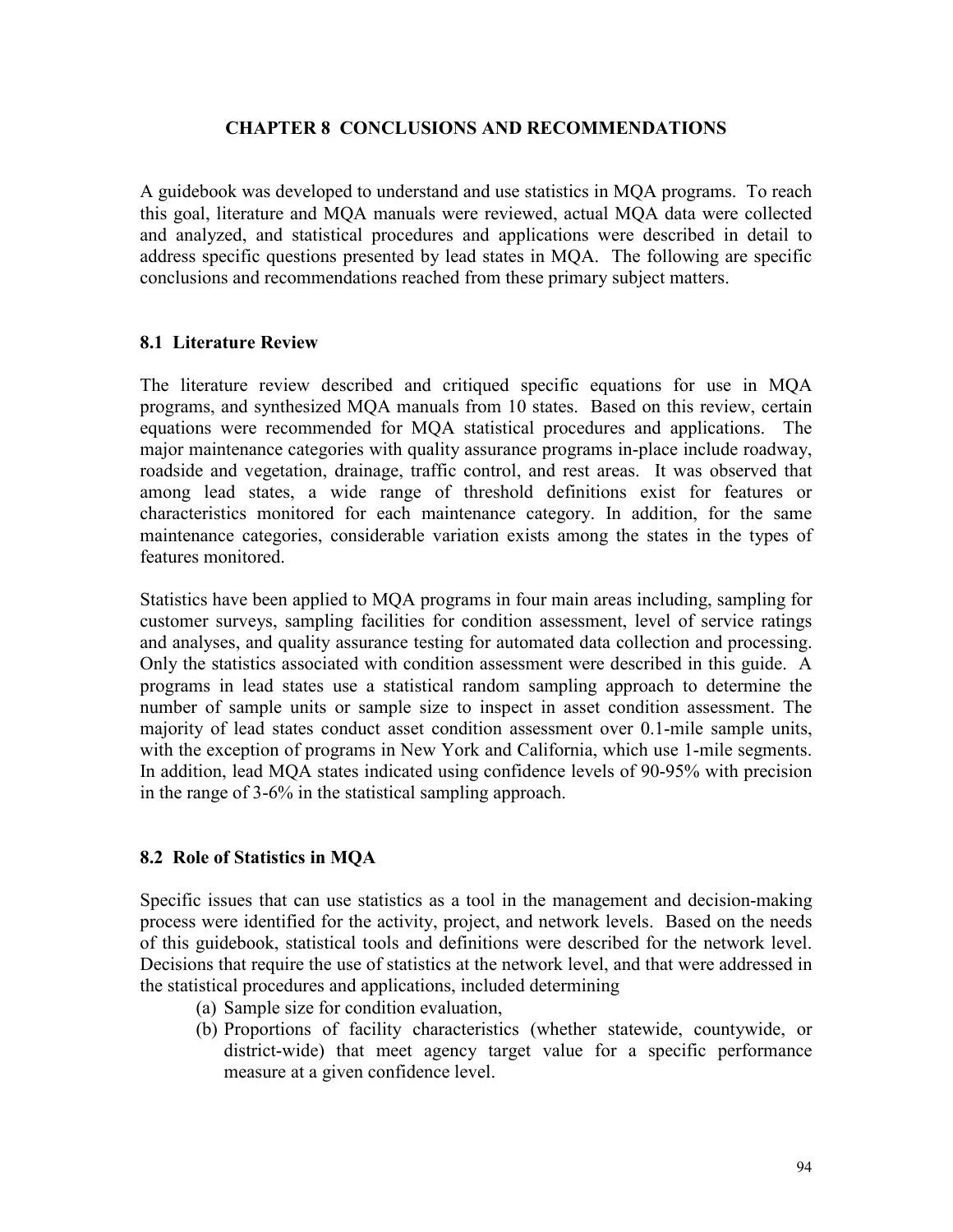- (c) Whether significant differences exist in facility maintenance performance for the different functional classification systems, geographical regions or jurisdictions.
- (d) Whether significant changes exist in facility maintenance performance from one year to the next.
- (e) How to create some awareness among the public and policy makers regarding facility condition over time.

### 8.3 Statistical Procedures

Based on the network level determinations requested by the project panel, as well as issues enumerated in the literature, fundamental statistical procedures were described in detail. Fundamental procedures included normality tests, confidence intervals, hypothesis tests, sample size determination, and random sampling.

For normality, it was recommended that  $N > 50$  is desirable to perform a visual inspection or formal determination. Based on past experience of the authors,  $N > 50$  is desirable when assessing normality with histograms since it is robust to the number of histogram bars, and the individual bar width. More formal normality tests traditionally require a minimum sample size of  $N > 30$ . Methods for constructing confidence intervals were recommended for proportions, means, and percent defective. Hypothesis test recommendations were described for the mean, differences among independent or dependent populations, and proportions. Recommendations for determining sample size using inputs for precision, variability, and confidence level were provided. Guidelines were provided for random sampling, in particular, length of sample segments must be equal, stratification is valid if the strata are subdivided into equal segment lengths, and when it is desired to sample a specific feature, the random sampling approach is limited to the feature and cannot include all roadway elements within the chosen segment.

Specific examples were illustrated for:

- (a) Normality of LOS data;
- (b) Confidence interval for number of obstructed drains;
- (c) Proportion of vegetation obstruction;
- (d) Percentage of adequately mowed area;
- (e) Spacing of erosion fence;
- (f) Width of mowing;
- (g) Comparing mowing between two districts;
- (h) Proportion of complying items in a rest area;
- (i) Operability of vending machines between two highway corridors; and
- (j) Samples needed to estimate lineal feet of shoulder drop-off or build-up

## 8.4 Statistical Applications

In addition to the recommended statistical procedures, specific statistical applications were provided based on questions expressed by the project panel. These specific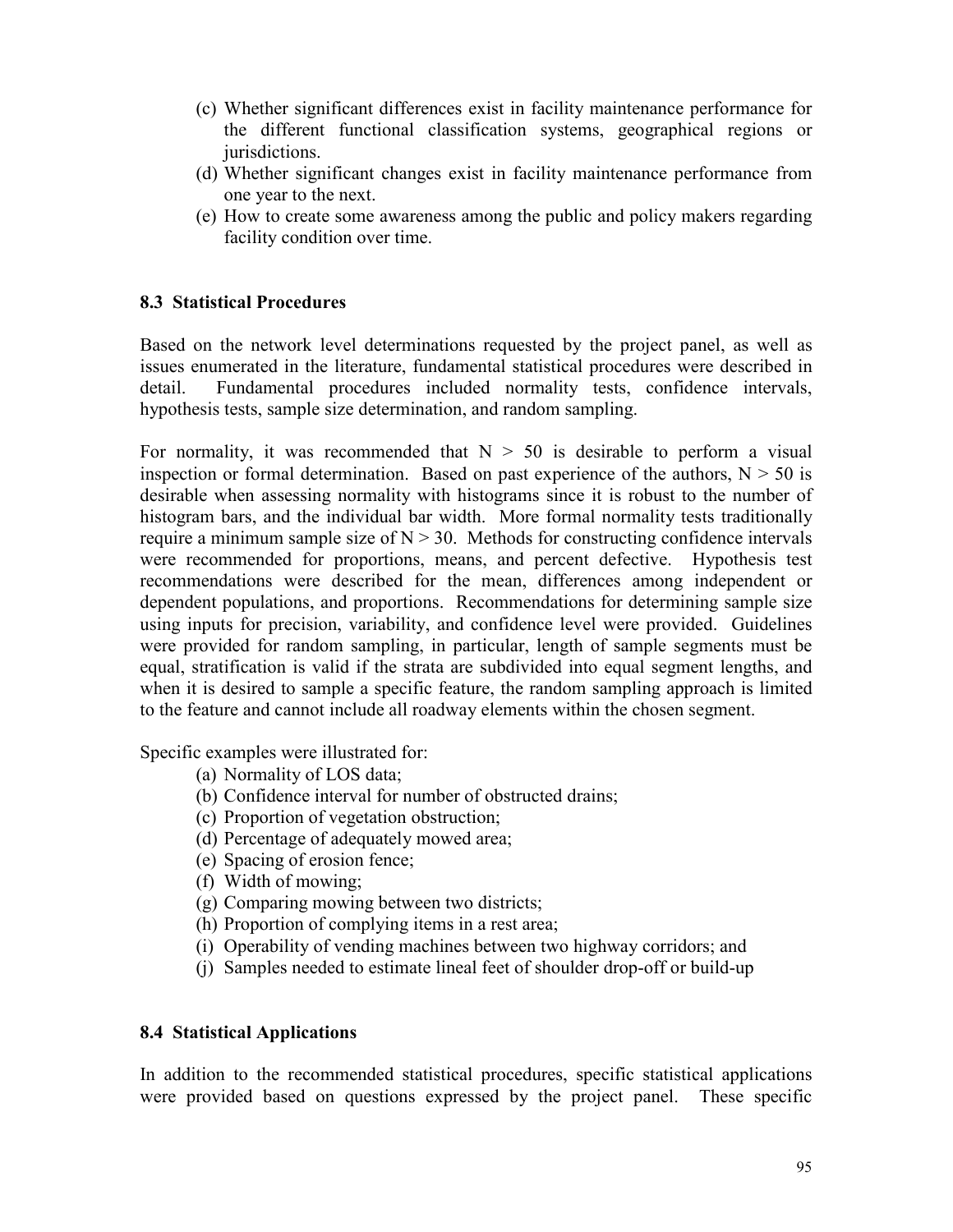applications were illustrated using actual MQA data from North Carolina and Wisconsin, and included:

- (a) Determining number of samples to yield valid information;
- (b) Developing confidence in an estimate;
- (c) Stratifying data in terms of geographical or highway features;
- (d) Comparing results of MQA data collectors;
- (e) Are years different or not; and
- (f) Looking for trouble signs.

These applications provide maintenance managers and practitioners with the tools and procedures to make objective and reliable decisions using their MQA data.

Recommendations for formatting and reporting data were described, such as tables, line graphs, bar charts, pie charts, box-and-whisker plots, and summary reports. The format will depend on factors such as the amount and type of information to be presented, as well as the target audience. Since each audience and data type has its own unique combination of circumstances, a summary table recommends a basis from which to start.

# 8.5 New Statistical Ranking Procedure

As work progressed in this guide, it became apparent that approaches from other highway quality assurance fields could be efficiently adapted to maintenance management. The new procedure for ranking roadway sections can be based on an individual MQA measure (hazardous debris, blocked ditches, etc.) or the individual element LOS, or overall composite LOS. The procedure applies the concepts of percent defective (PD) or percent within limits (PWL), and computes confidence limits for the statewide system or any strata (functional class, division, county), and then orders them by their lower confidence limits. If those limits do not include the desired level of the particular measure, then that particular section of pavement would be considered noncompliant. The new method has the benefit of graphically illustrating the length of each individual bar to represent the degree of precision (width of confidence interval) with which the level of service of that roadway section has been estimated.

## 8.6 Implementation

General challenges associated with implementing an MQA program, along with statistically-related issues were enumerated. With respect to using statistics, it is recommended that the agency clearly define the objectives, do not become so immersed in the statistics that you forget about non-statistical knowledge, and to learn from each other. Since understanding and comprehending statistics can be a challenge from both a personal and an organizational perspective, training is recommended, along with appropriate software.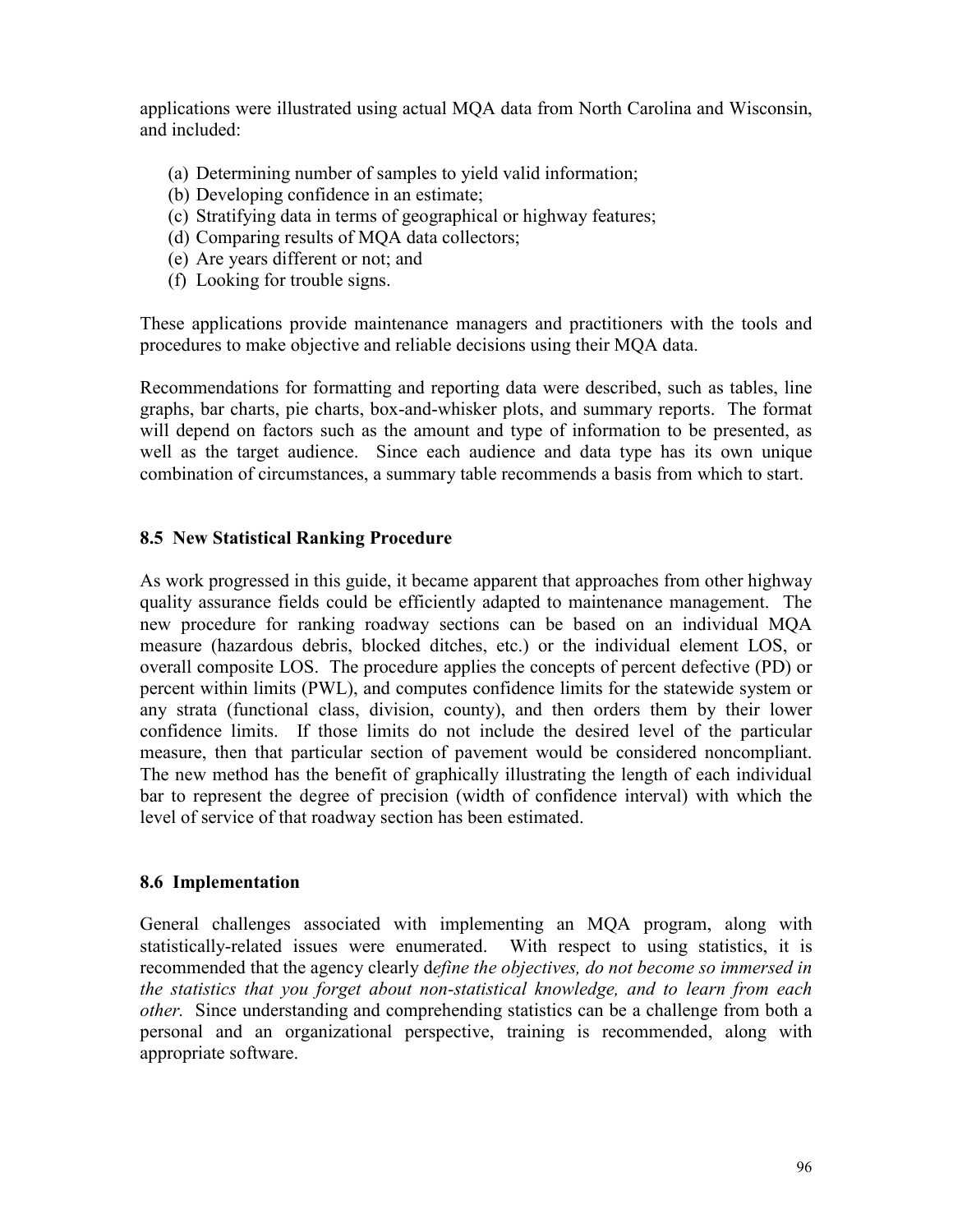#### **REFERENCES**

AASHTO Joint Task Force on Pavements (2001). "Pavement Management Guide", AASHTO, Washington, D.C.

Adams, T. (2004). "Maintenance Quality Assurance Peer Exchange", Midwest Regional University Transportation Center, http://www.mrutc.org/research/0404/index.htm, Madison, WI.

Adams, T. (2004). "Pre Workshop Survey on MQA Programs", Proceedings of the Maintenance Quality Assurance Peer Exchange Workshop, Madison, WI., October 2004

Box, George E.P., Hunter, William G., and Hunter, J. Stuart (1978). Statistics for Experimenters. John Wiley and Sons, Inc., New York, NY.

Braun, R.P. (1987). "Justifying Required Funds-A review of success Stories", Vol. 3, Proceedings, Second North American Conference on Managing Pavements, Ontario Ministry of Transportation, Toronto, Canada.

California Department of Transportation (1999), "Evaluator's Reference Module and Field Evaluation Guide", 1999.

CRC (1968). CRC Handbook of Tables for Probability and Statistics. 2nd Edition, William H. Beyer, Editor, The Chemical Rubber Company, Cleveland, OH.

Dixon, Wilfred J., and Massey, Frank J., Jr. (1969). Introduction to Statistical Analysis. Third Edition, McGraw-Hill, Inc., Boston, MA.

Federal Highway Administration (2006). National Highway Initiative Training Programs, <http://www.nhi.fhwa.dot.gov/training.asp>, updated 2006.

Good, Phillip I., and Hardin, James W. (2003), " Common Errors in Statistics (and How to Avoid Them)", John Wiley & Sons, Inc., Hoboken, N.J.

Graff, J. S. (2004). "The Use of Condition Assessment to Improve maintenance Level of Service in Texas<sup>5</sup>, Proceedings of the Maintenance Quality Assurance Peer Exchange Workshop, Madison, WI, October 2004.

Greenshields, B.D. and Weida, F.M. (1978). "Statistics with Applications to Highway Traffic Analyses", ENO Foundation for Transportation, Inc., Westport, CT.

Hobbs, D.G. (1987). " A Decision-Maker's Perspective on Managing Pavements", Proceedings, Second North American Conference on Managing Pavements, Ontario Ministry of Transportation, Toronto, Canada.

Kardian, R.D., and Woodward, W.W. Jr. (1990). "Virginia Department of Transportation's Maintenance Quality Evaluation Program", Transportation Research Record 1276, TRB, National Research Council, Washington, D.C..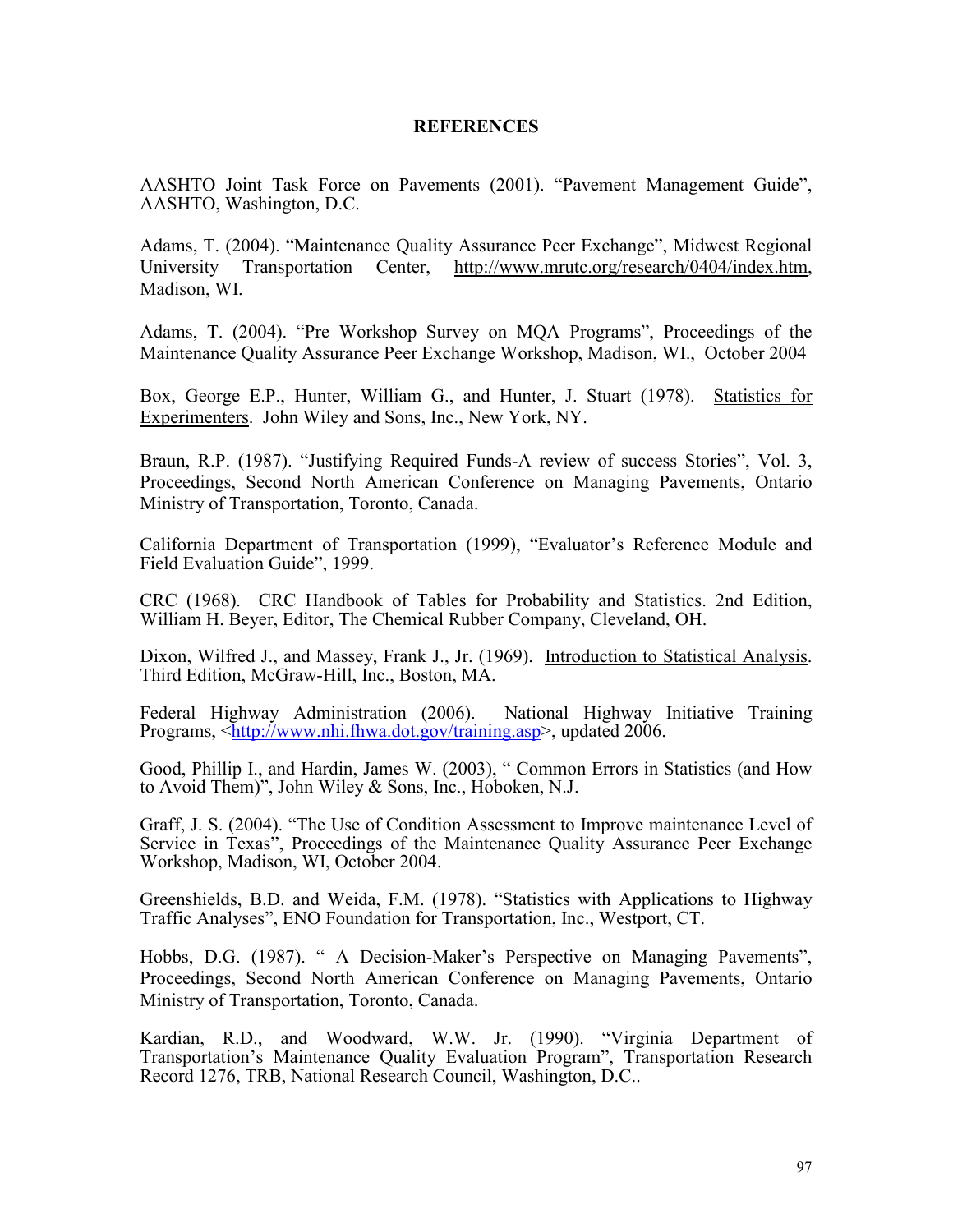Kopac, P.A. (1991). "Q&A: How to Conduct Questionnaire Surveys." Public Roads, Volume 55, No. 1, pp.8-15.

Lebwohl, A.S. (2003). "Compass-- Case Study of How Wisconsin Adapted NCHRP Report 422 to Work at Home", Transportation Research Circular Number E-C052, TRB, Washington, D.C.

Levin, Richard I. and Rubin, David S. (1991). "Statistics for Management", 5<sup>th</sup> Edition, Prentice Hall, Englewood Cliffs, N.J.

McCullouch, Bob and Sinha, Kumares (2003). "Maintenance Quality Assurance Program", Final Report, Joint Transportation Research Program, Project No. C-36-78F, Purdue University, West Lafayette, IN.

Miller, Charles (1989), "Indicators of Quality in Maintenance", NCHRP Synthesis of Highway Practice # 148, TRB, National Research Council, Washington, D.C.

Mouaket, I.M., and Lucy, J.F. (1987). "Communicating for Results in Managing Pavements in Ontario", Proceedings, Second North American Conference on Managing Pavements, Ontario Ministry of Transportation, Toronto, Canada.

Natrella, Mary G. (1966). Experimental Statistics, Handbook 91. U. S. Department of Commerce, National Bureau of Standards, Washington, D.C.

New York State Department of Transportation (2004). "Roadside and Traffic Quality Assurance Condition Assessment Score Sheet", NYSDOT Transportation Maintenance Division, Albany, NY.

New York State Department of Transportation (2001). "Paving Project Quality Assurance Assessment Rating Guidelines", NYSDOT Transportation Maintenance Division, Albany, NY.

North Carolina Department of Transportation (1998). "Maintenance Condition Survey Manual", Operations Division of Highways.

Peshkin D.G., Smith K.D., Zimmerman K.A, and Geoffroy D.N. (1999). Pavement Preventive Maintenance, Reference Manual. FHWA Contract DTFH61-T-70003. Washington, D.C.

Rickmers, Albert D., and Todd, Hollis N. (1967). Statistics: An Introduction. McGraw Hill Book Company, Boston, MA.

Schmitt, R.L., Hanna, A.S., Russell, J.S., and Nordheim, E.V. (2001). "Analysis of Bias in HMA Field Split-Sample Testing," Journal of the Association of Asphalt Paving Technologists, Vol. 70, pp. 273-300.

Selezneva, O., Mladenovic, G., Speir, R., Amenta J., and Kennedy, J. (2004). "National Park Service Road Inventory Program-Quality Assurance Sampling Considerations for Automated Collection and Processing of Distress Data", In Transportation Research Record No. 1889, TRB, Washington, D.C.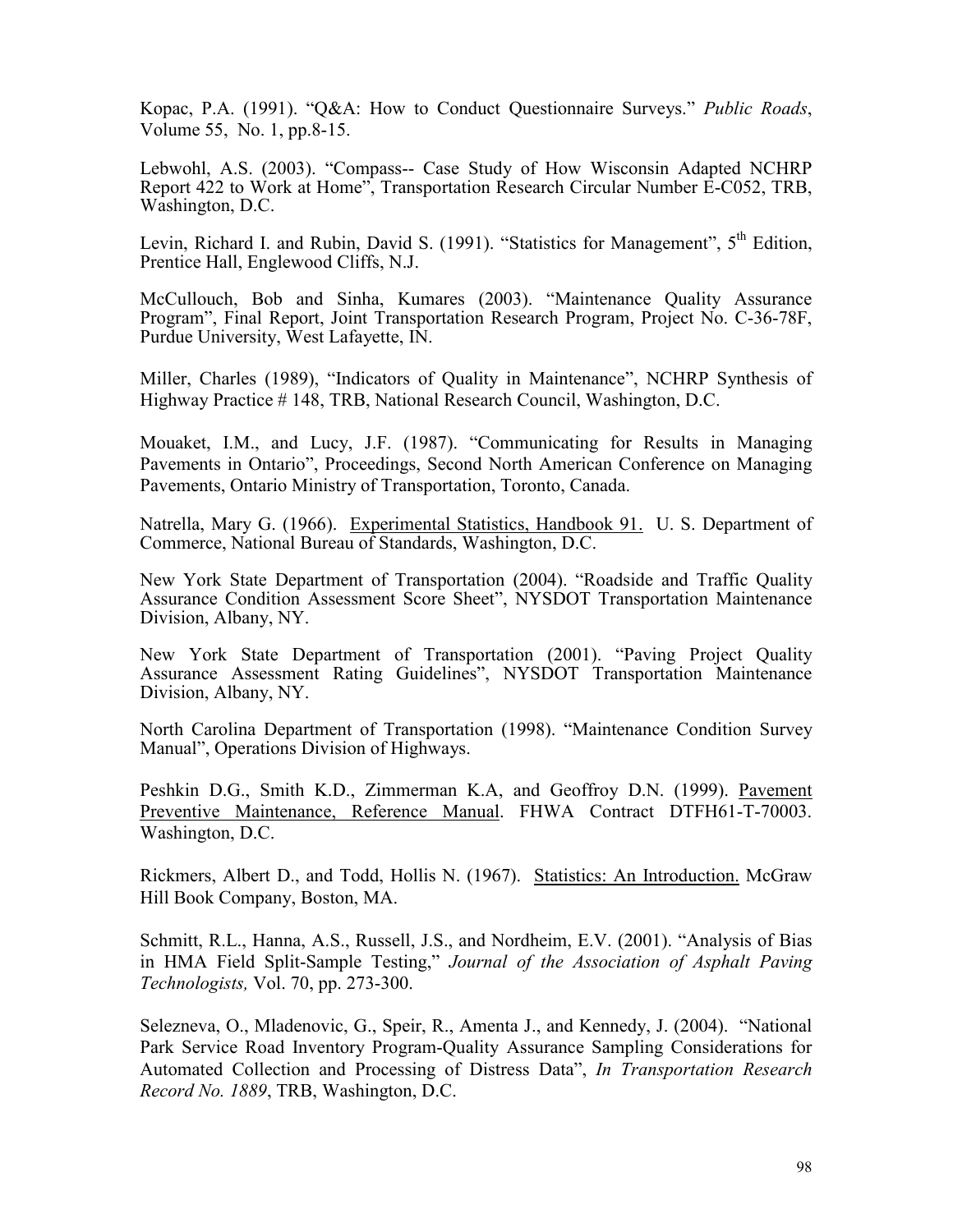Shahin, M.Y. (1994). "Pavement Management for Airports, Roads, and Parking Lots" Chapman & Hall, New York, NY.

Smith K.L., Stivers, M.L., Hoerner T.E., and Romine A.R. (1997). "Highway Maintenance Quality Assurance", NCHRP Web Document 8 (project 14-12), ERES Consultants, Champaign, IL, 1997

Smith, K.L., Beckemeyer, C.K., Bourdon, R., and Myzie, D. (2003). "Development and Application of the Expanded Version of the Florida Maintenance Rating Program", Transportation Research Circular Number E-C052, TRB, Washington, D.C.

Templeton, C.J., and Lytton, R.L. (1984). "Estimating Pavement Condition and Rehabilitation Costs Using Statistical Sampling Techniques", Research Report 239-5, College Station,Texas Transportation Institute.

Thompson, S.K. (1992). Sampling. John Wiley and Sons, New York, NY.

Transportation Research Board (2005). "Transportation Research Circular E-C074: Glossary of Highway Quality Assurance Terms", Third Update, Transportation Research Board, National Research Council, Washington, D.C.

TRB Committee AHD10 (2005). "Quality Assurance and Condition Assessments for Asset Management in Maintenance—Call for Papers", Annual Transportation Research Board Meeting, Washington, D.C.

Utah Department of Transportation (2005). "Maintenance Management Quality Assurance Plus (MMQA+) Inspection Manual", Utah Department of Transportation, Salt Lake City, UT.

Washington State Department of Transportation (2004). "Maintenance Accountability Process Manual", Maintenance and Operations Division, Maintenance Office, Olympia, WA.

Washington State Department of Transportation (2005). "Maintenance Accountability Process—Field Data Collection Manual volume 1", Maintenance and Operations Division, Maintenance Office, Olympia, WA.

Washington, S., Leonard, J., Manning, D.G., Roberts, C., Williams, B., Bacchus, A.R., Devanhalli, A., Ogle, J., and Melcher, D. (2001). Scientific Approaches Devanhalli, A., Ogle, J., and Melcher, D. (2001). to Transportation Research, National Cooperative Highway Research Program Project 20-45, http://trb.org/publications/nchrp/cd-22/start.htm, November 7, 2001.

Weed, R. M. (1996). "Quality Assurance Software for the Personal Computer", Publication No. FHWA-SA-96-026, Federal Highway Administration, Washington, D.C.

Weingarten, H. (1982). "Confidence Intervals for the Percent Nonconforming Based on Variables Data," Journal of Quality Technology, American Society for Quality, Volume 14, Number 4, page 207, Milwaukee, WI, October 1982.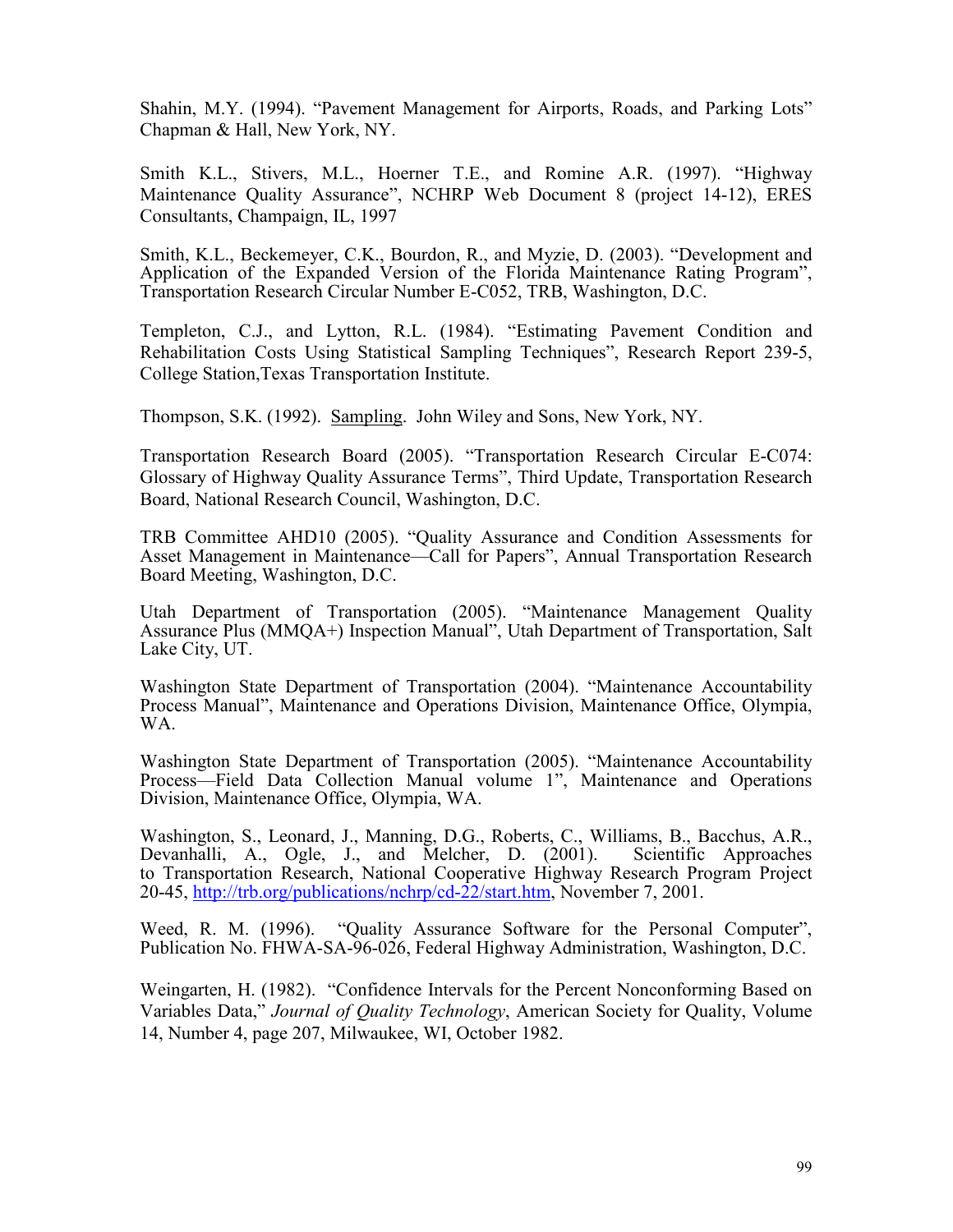### APPENDIX A – Statistical Literature Review

#### A.1 Statistics in Condition Assessment

The use of statistics in pavement engineering is not new. Highway agencies and the construction industry have used statistics in quality assurance for more than two decades. In this case, quality assurance implies separate contractor quality control and agency acceptance. The main aspects of a QA program in the construction industry are testing, inspection, and certification. Quality assurance in maintenance, however, has generally focused on asset/facility conditions, asset needs, and customer satisfaction and expectations of maintenance outcomes. Statistical sampling and analysis have been applied in these areas to facilitate the quality assurance process.

Condition assessment involves determining the inventory of roadway facilities to be monitored and the establishment of the roadway facility population. The sample size to draw from the population of interest uses one of two approaches: (1) a specified percentage of the population, and (2) a statistically determined sample based on a specified confidence level and desired precision. The following sections describe these methods along with related methods for assessing facility condition.

#### A.1.1 Sample Size Determination

#### A.1.1.1 Percentage of Population

Traditionally, some agencies target a certain percentage of the population in the sample size determination. The specified percentage appears to be based on the overall use of the data. As reported in the AASHTO Pavement Management Guide (2001), studies conducted by the Texas Department of Transportation found that a sample size of 2 to 5%, depending on the size of the network being sampled, would be adequate to determine average condition of the network of roads. A sample size of 10 to 15% is recommended if the goal is to predict the distribution of condition so that the percent of the network below some selected score can be identified. According to Templeton and Lytton (1984), a sample size of 30 to 35% is needed if the goal is to predict the cost to repair selected segments below some selected value.

Shahin (1994) also presents Table A.1 regarding network level sampling criteria used by some agencies. The number of sample units to inspect depends on the total number of sample units within the section of interest.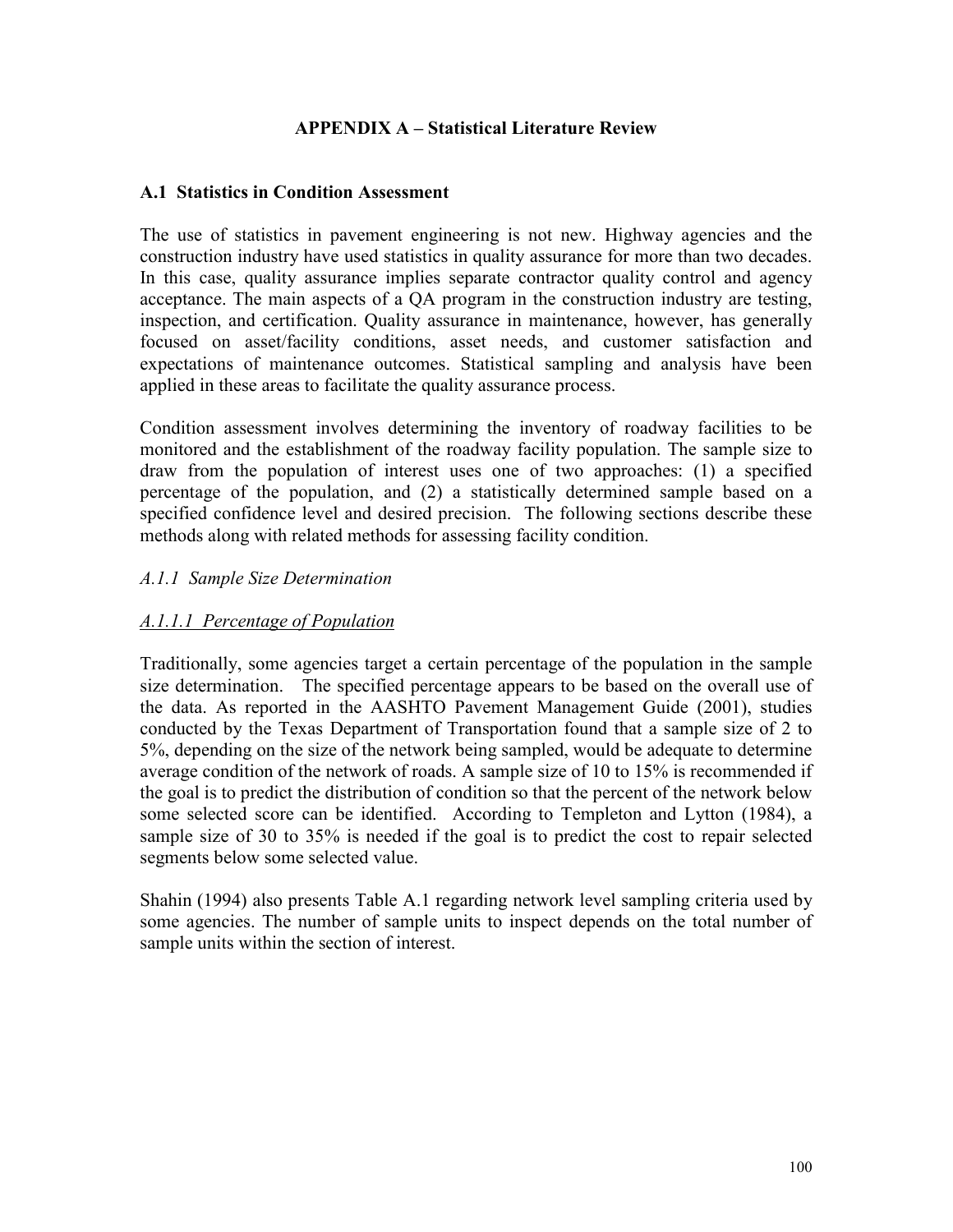| No. of Sample Units in | No. of Units to be Inspected, n |
|------------------------|---------------------------------|
| Section, N             |                                 |
|                        | 2                               |
| $1 - 5$                |                                 |
| $6 - 10$               |                                 |
| $11 - 15$              |                                 |
| 16-40                  |                                 |
|                        | $10\%$                          |

### Table A.1 Example Network Level Sampling Criteria (Shahin 1994)

## A.1.1.2 Precision

Another sample size determination is based on simple random sampling of the total roadway segment population and desired precision. Random sampling assures each individual segment in the population the same chance of being chosen for field inspection. The entire population of roadway segments is numbered in order to generate random numbers for the segments. The sample size required to achieve the desired precision is computed using Equation A.1 (Stivers et al. 1999).

Where stratification is desired (e.g., by functional class, district, maintenance unit, county), Equation A.1 can still be used on every stratum of interest. The only exception is that the total number of strata is limited to 10 (Stivers et al. 1999).

.........................................................................................................( )1. \* 2  $2 * C^2$ A d  $n = \frac{Z^2 * S}{r^2}$ 

Where:

 $n$  = required sample size;

- $S =$  standard deviation of the ratings from a pilot study;
- $d = \text{precision}$  (e.g., for precision of  $\pm 5$  on a 1-100 scale, use 5.0); and
- $Z = z$ -statistic, standard normal variate associated with a particular confidence coefficient (e.g., for 95% confidence,  $z = 1.96$ ).

[Author's Note – Traditionally, the z-statistic is associated with population parameters such as the population mean ( $\mu$ ) and population standard deviation ( $\sigma$ ), and t-statistic is associated with sample statistical parameters, such as the sample mean  $(X)$  and sample standard deviation (S). In the Equation A.1, the population z-statistic has been used to compute the probability level using a sample standard deviation, S.]

## A.1.1.3 Probability

In the development of an MQA program for the state of Indiana, McCullouch and Sinha (2003) used a probabilistic method, shown in Equation A.2, for a pilot study to determine the number of road segments to inspect from a 1,624-mile network of roads in the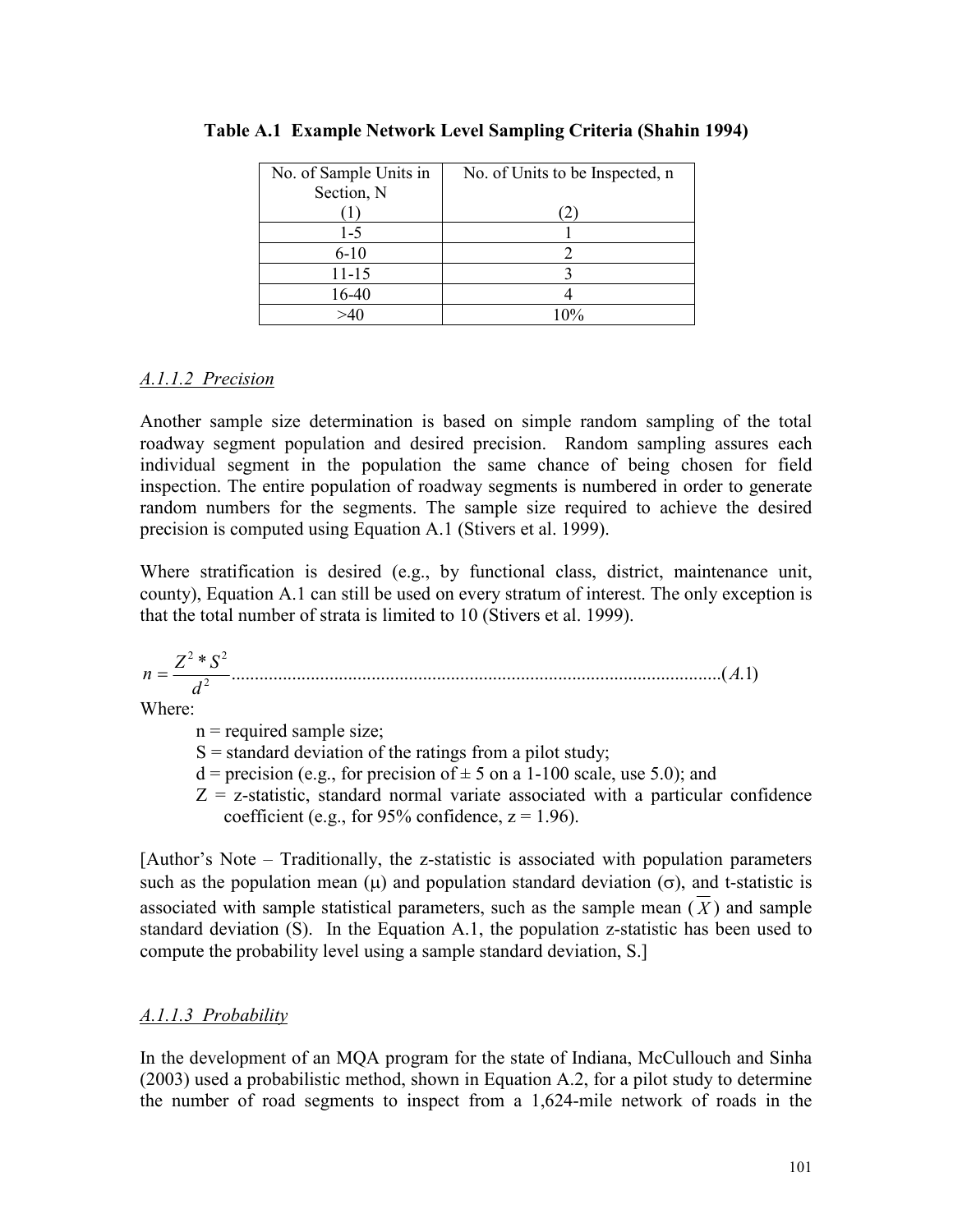Laporte District, Indiana. The total population of units to sample from (N represented in Equation A.1), was determined based on 0.1-mile sample units. Thus, the possible number of samples in the network (i.e. the population) was estimated to be  $1,624*10 =$ 16,240. A confidence level of 80% was used resulting in a total sample size of 132, which were selected using the random generator in Excel. Based on the pilot study, a statewide implementation was carried out during the 2002-2003 winter. There was however, a modification to the sample size estimation approach. The sample size was calculated using Equation A.2.

$$
n = \frac{P_{Y} * P_{n}}{(S.E)^{2}}
$$
.................(A.2)

Where:

- n = required sample size for road category in district (Interstate, U.S. Highway, State Road);
- S.E. = standard error =  $(\%$  uncertainty) / (Z-statistic for desired confidence level);
- $P_Y$  = probability of yes or pass = 75% (From drainage section, worst case); and
- $P_n$  = probability of no or fail = 25%.

Based on a 90% confidence level (Z=1.645), an  $n = \frac{0.75 - 0.25}{0.1645}$  $0.1$  $n = \frac{0.75 * 0.25}{(0.14)} = 50$  samples were

estimated for each road category in the district and selected randomly for inspection.

#### A.1.1.4 Pavement Condition Index

For project-level inspection for pavement condition index (PCI), Shahin (1994) proposed Equation A.3 for estimating the number of sample units to be surveyed:

$$
n = \left[\frac{N * S^{2}}{e^{2} / 4(N-1) + S^{2}}\right]
$$
.................(A.3)

Where:

 $n =$  number of sample units to survey;

- $N =$  total number of sample units in the pavement section;
- e = allowable error in the estimate of the section's PCI (a value of 5 PCI points is recommended); and
- S = standard deviation of the PCI between sample units in the section.

Based on data obtained from field surveys, Shahin (1994) recommends S-values of 10 and 15, respectively, for asphalt concrete and Portland cement concrete surfaces when initial inspection is being performed. For subsequent inspections, the actual PCI standard deviations are recommended. Once the sample size is determined, a systematic random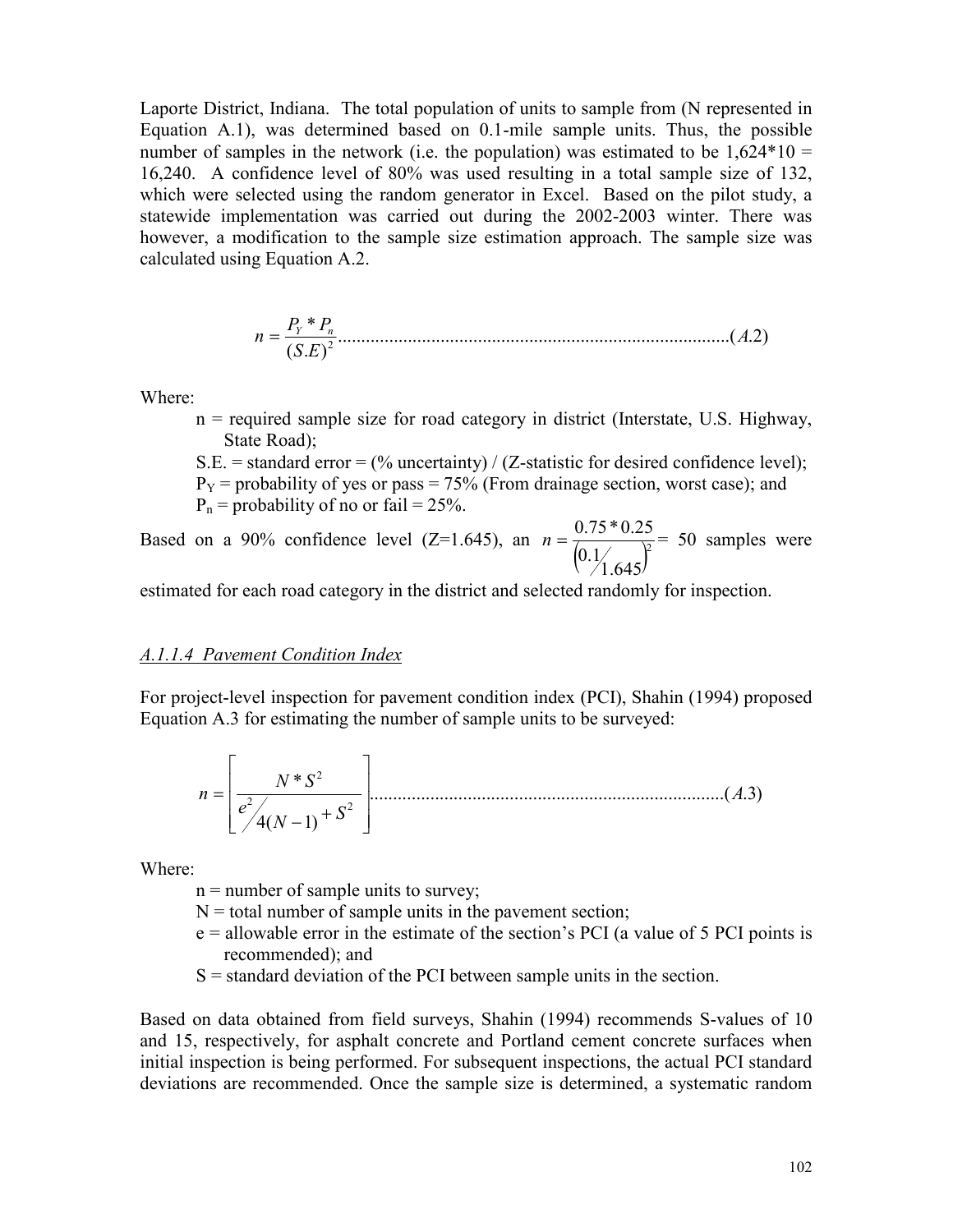sampling based on a sampling interval is used to select candidate sample units for inspection. The sampling interval is calculated based on Equation A.4:

$$
i = N/n \tag{A.4}
$$

Where

 $N =$  total number of sample units in the section;

n = number of sample units to inspect; and

i = sampling interval rounded off to the smaller whole number.

The first sample unit to be inspected is selected at random from the group of sample units numbered between 1 and *i*. The sequential number of that sample unit is designated x. The sample units to be surveyed are therefore, identified as x,  $x+i$ ,  $x+2i$ ,  $x+3i$ ,  $+...$ , until  $x+ji$  is equal to or greater than N (Shahin 1994).

At the network level, Shahin (1994) proposed the use of Equation A.3 with  $e = 5$  and  $S =$ 5 to determine the number of units to be inspected. Based on this assumption, Table A.2 is suggested. Shahin (1994), however, admits that there is no scientific basis for the assumptions made for the standard deviation, S, equal to the allowable error, e, of 5, but it provides a consistent basis for selecting the number of sample units to inspect for different size conditions.

| No. of Sample Units in Section, N | No. of Units to Be Inspected, n |
|-----------------------------------|---------------------------------|
|                                   |                                 |
|                                   |                                 |
| 2-4                               |                                 |
| $5-20$                            |                                 |
|                                   |                                 |

Table A.2 Network Level Sampling Based on Equation A.3 ( $e = 5$ ,  $S = 5$ )

## A.1.1.5 Proportion

Kardian and Woodward (1990) reported Equation A.5 to determine the sample size for inspecting Virginia' roadway systems (Interstate, primary, and secondary):

$$
n = \frac{Z^2 * N * p(1-p)}{(A^2 * N) + Z^2 * p(1-p)}
$$
.................(A.5)

Where:

 $n =$ sample size;

 $N =$  population size (centerline Mileage\*No. of 0.1 mi. sites/mile);

 $p =$  Expected proportion that does not meet desired LOS (30%, 23%, and 25%) respectively for Interstate, primary, and secondary systems; this is based on a pilot study of 50 randomly-selected sites);

A = desired precision (precision  $\frac{6}{100\%}$ ); and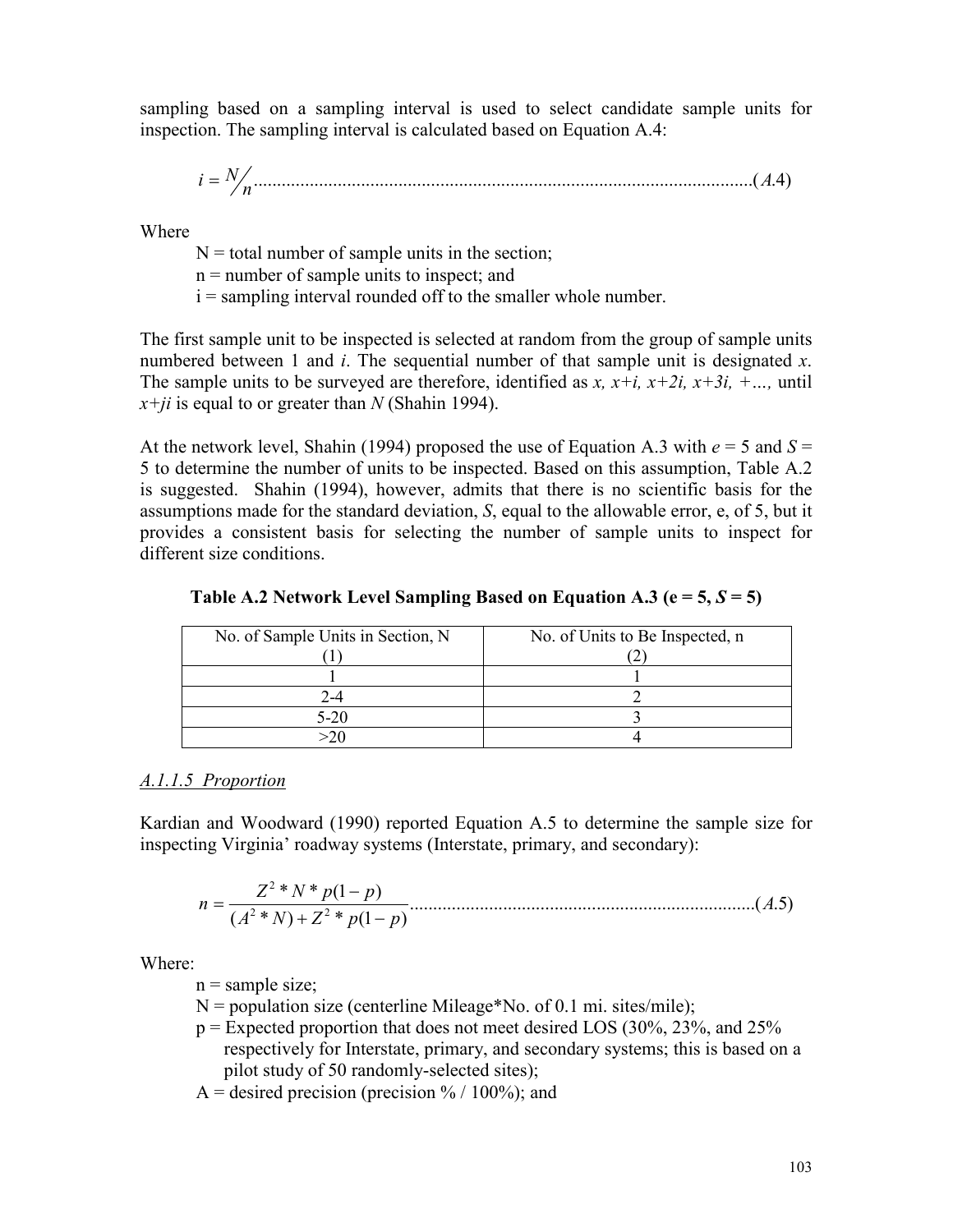#### $Z = z$ -statistic for desired confidence level.

#### A.1.2 Level of Service

The concept of level of service (LOS) is often used to indicate maintenance quality of a highway element (e.g., shoulder or drainage ditch). It is derived from clear and measurable definitions regarding the conditions that can be allowed to exist before specific maintenance features no longer meet agency expectations. According to Miller (1989) LOS serves three purposes, including: (1) provide direction to field personnel to ensure uniformity of maintenance effort throughout the agency, (2) provide a tool for scheduling and budgeting, and (3) define uniform LOS to which the highway user is entitled.

Smith et al. (1997) discussed two statistical quality measurement approaches used in (LOS) field inspections including, method of attributes and method of variables. The method of attributes requires an observer to determine whether a certain standard has been achieved, and then recording the results in a yes-no or pass-fail fashion. It is therefore, more qualitative than quantitative but appears to be the popular method among highway maintenance agencies. The method of variables on the other hand, involves measuring and recording the numerical value according to a specified scale of measurement. It is more complicated than the attributes approach in that it requires both an approximately normal population and a greater number of calculations, but it is worth consideration when appropriate because it provides more precise estimates and narrower confidence intervals.

Statistics have also been applied in LOS ratings and analyses. To determine the LOS of a highway facility, each individual rating for each sample unit is calculated and the statistical mean and variance are calculated for the overall LOS. According to Smith et al., (1997) the mean and standard deviation for LOS can be calculated based on Equations A.6 and A.7, while the confidence interval is based on Equation A.8.

$$
\overline{LOS_s} = \frac{\sum LOS_{si}}{n} \tag{A.6}
$$
\n
$$
s = \sqrt{\frac{\sum (LOS_{si} - \overline{LOS_s})^2}{n - 1}} \tag{A.7}
$$
\n
$$
C.I. = \overline{LOS_s} \pm \left(Z * \frac{s}{\sqrt{n}}\right) \tag{A.8}
$$

n

 $\setminus$ 

J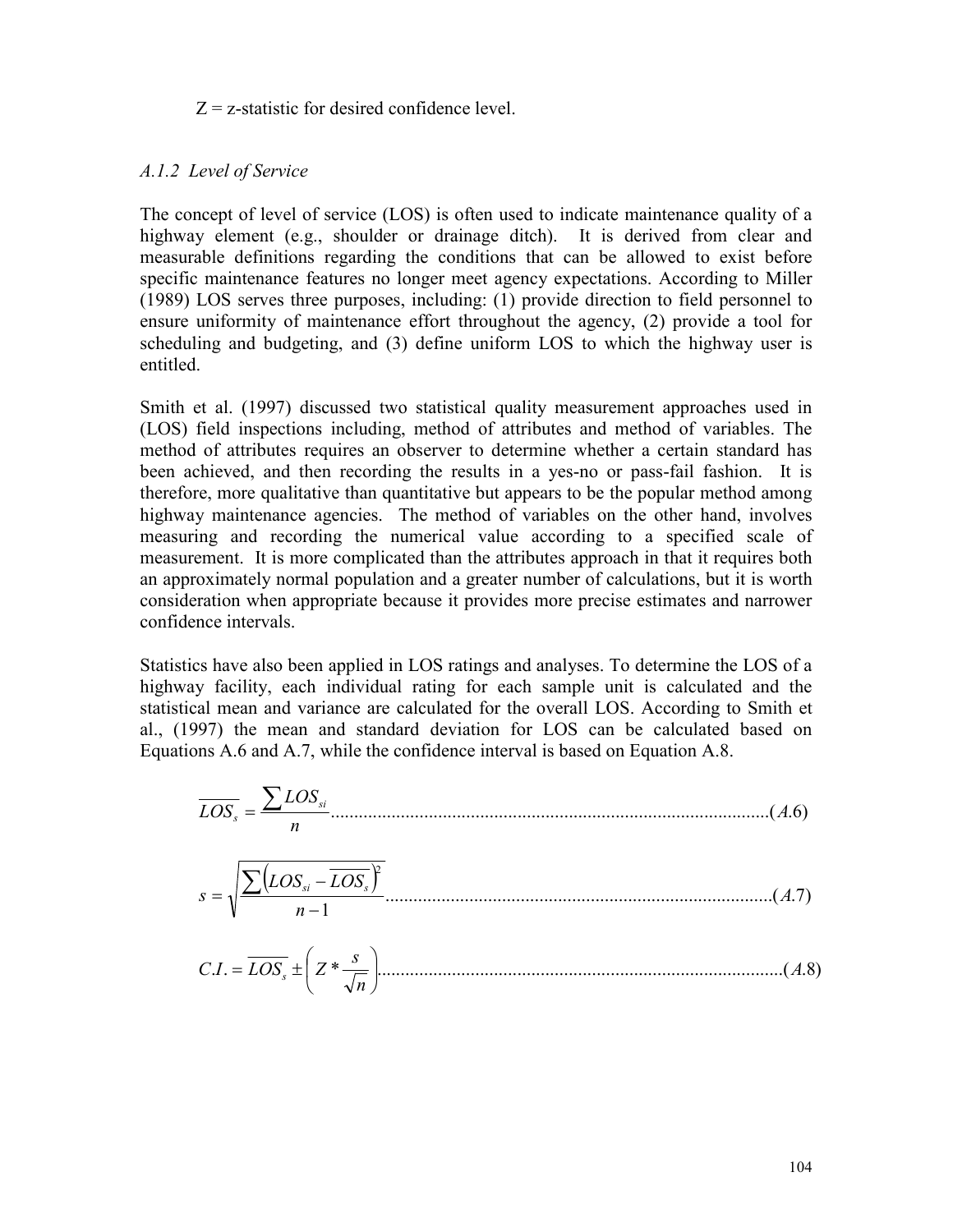Where:

 $n =$  number of sample units;  $s =$  standard deviation of LOS ratings;  $Z = z$ -statistic for desired level of confidence (e.g.  $Z = 1.96$  for 95% confidence);  $LOS<sub>s</sub>$  = mean segment LOS;  $LOS_{si}$  = individual segment LOS values for n sample segments; and

 $C.I. =$  confidence interval.

[Author's Note – Comments following Equation A.2 apply to Equations A.6 through A.8.]

# A.2 Statistics in Quality Assurance Testing

Selezneva et al. (2004) investigated approaches to quality assurance (QA) sampling, including selection of statistical procedures for quality assurance testing and required sample sizes that will enable conclusions based on QA sample testing to be extrapolated to the whole data set with a certain level of confidence. One statistical testing method investigated was QA testing based on comparison of mean values. This comparison involved the evaluation of the differences between the mean values of field QA sample survey of selected roadway sections associated with specific parks, and data collected from the same sections in the original survey of the park road network by a contractor using an automated road analyzer (ARAN). The QA comparison was based on the statistical t-tests. This application is similar in concept to the application requested for MQA.

# A.2.1 Test for Mean Differences

A fundamental issue is whether the field staff use the same (split-sample) test sites, or independent (independent-sample) test sites. If the same test site is used, a "paired" comparison is made, where the effects of sampling different areas of the mat are blocked out. If a data collector chooses to sample a different location, they will be exposed to additional field variability through independent sampling. Agencies are free to choose split sampling or independent sampling in their assurance procedure, however, the additional variability of independent sampling will usually double the sample size comparison for an equal risk and precision level. This feature is further described in the following sections.

# A.2.1.1 Split Sample Comparison

For sample size estimation when testing the mean differences of a split sample, Equations A.9 and A.10 were proposed by Selezneva et al. (2004); both equations take into account target values for the probabilities of Type I and Type II errors. Type I error (alpha) in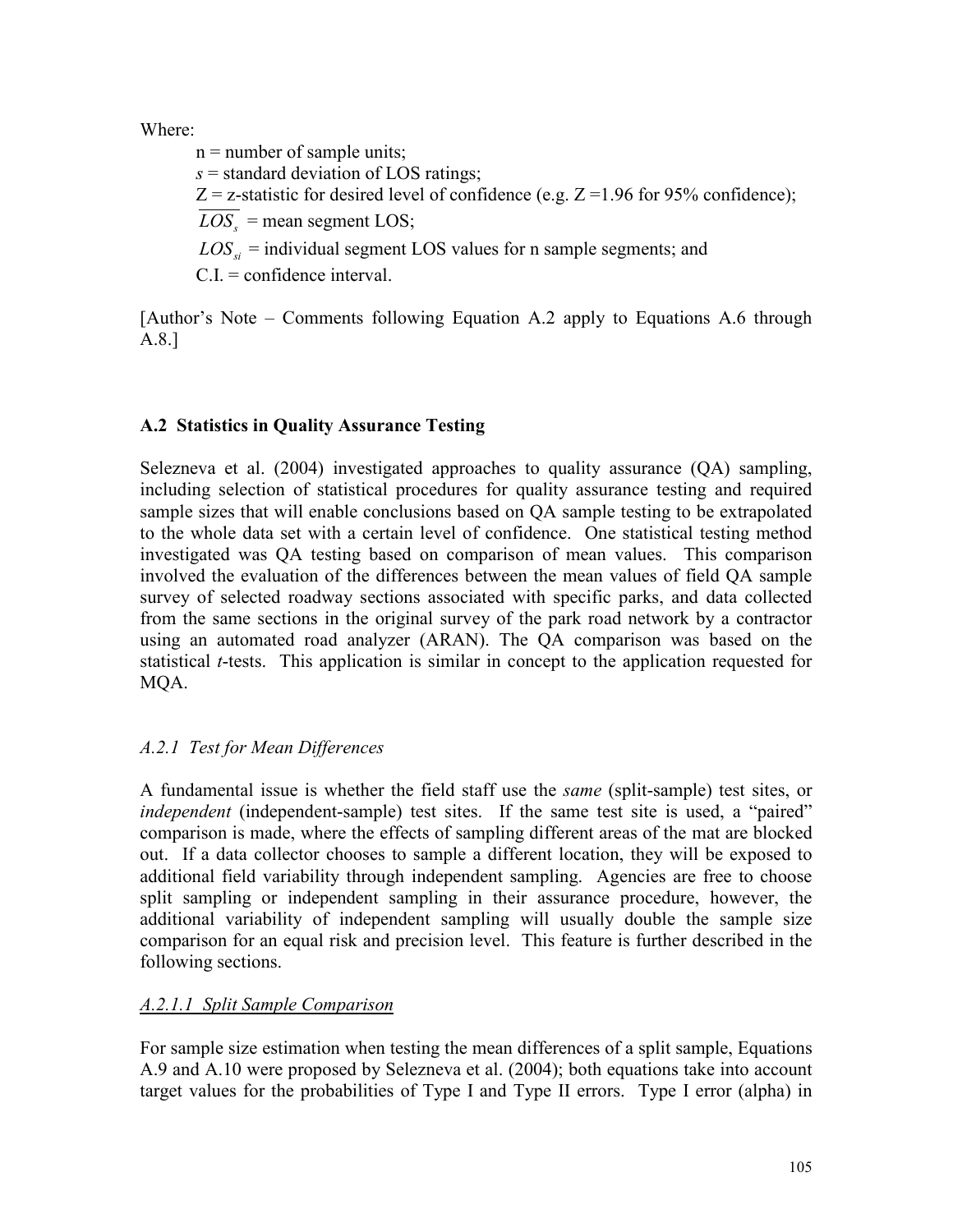this case was defined as the probability of concluding, on the basis of the test results, that a significant difference exists between the QA sample and the original survey data while no true difference is present. The consequence of a high probability of a Type I error is rejecting original survey data when indeed the data are acceptable. Type II error (beta) on the other hand, was defined as the probability of failure to identify, based on test results that a significant difference exists between the QA survey and the original survey results.

For a two-sided t-test, sample size can be estimated as:

...........................................................................( )9. ( \*) 2 / 2 .0 025 1.0 A d Z Z s n + = <sup>α</sup> = β =

Where:

 $n =$ sample size;

 $Z$  = standard normal variable for specified test significance and test power (Z  $_{0.025}$ ) =1.96 for 95% confidence and Z  $_{0.1}$  = 1.28 for 90% power);

s = estimated standard deviation; and

 $d =$  difference (tolerance).

For a one-sided t-test, sample size can be estimated as:

...........................................................................( .10) ( \*) 2 .0 025 1.0 A d Z Z s n + = <sup>α</sup> = β =

Where:

 $Z$  = standard normal variable for specified test significance and test power ( $Z_{0.025}$ ) =1.64 for 95% confidence and Z  $_{0.1}$  = 1.28 for 90% power)

[Author's Note – Comments following Equation A.2 apply to Equations A.9 and A.10.]

Selezneva et al. (2004) applied the above statistical concepts to data collected for the Lake Mead National Recreational Area road network and concluded that, QA testing based on comparison of mean values is appropriate for QA surveys if the purpose of the data is for network level pavement management decision-making. Its use at the project level is discouraged since some individual differences can exceed the acceptable range at the project level due to limitations and evolving nature of the automated data collection and processing technology.

In construction QA split-sample comparisons, Schmitt et al. (2001) recommended Equation A.11 to determine sample sizes for specified risk levels,  $d$  was defined as the difference between means, or in other words,  $\mu_{HO}$  (mean at null hypothesis) and  $\mu_{HA}$ (mean at alternative hypothesis).

$$
n = \sigma_D^2 \frac{(Z_{\alpha/2} + Z_{\beta})^2}{d^2} \dots \dots \dots \dots \dots \dots (A.11)
$$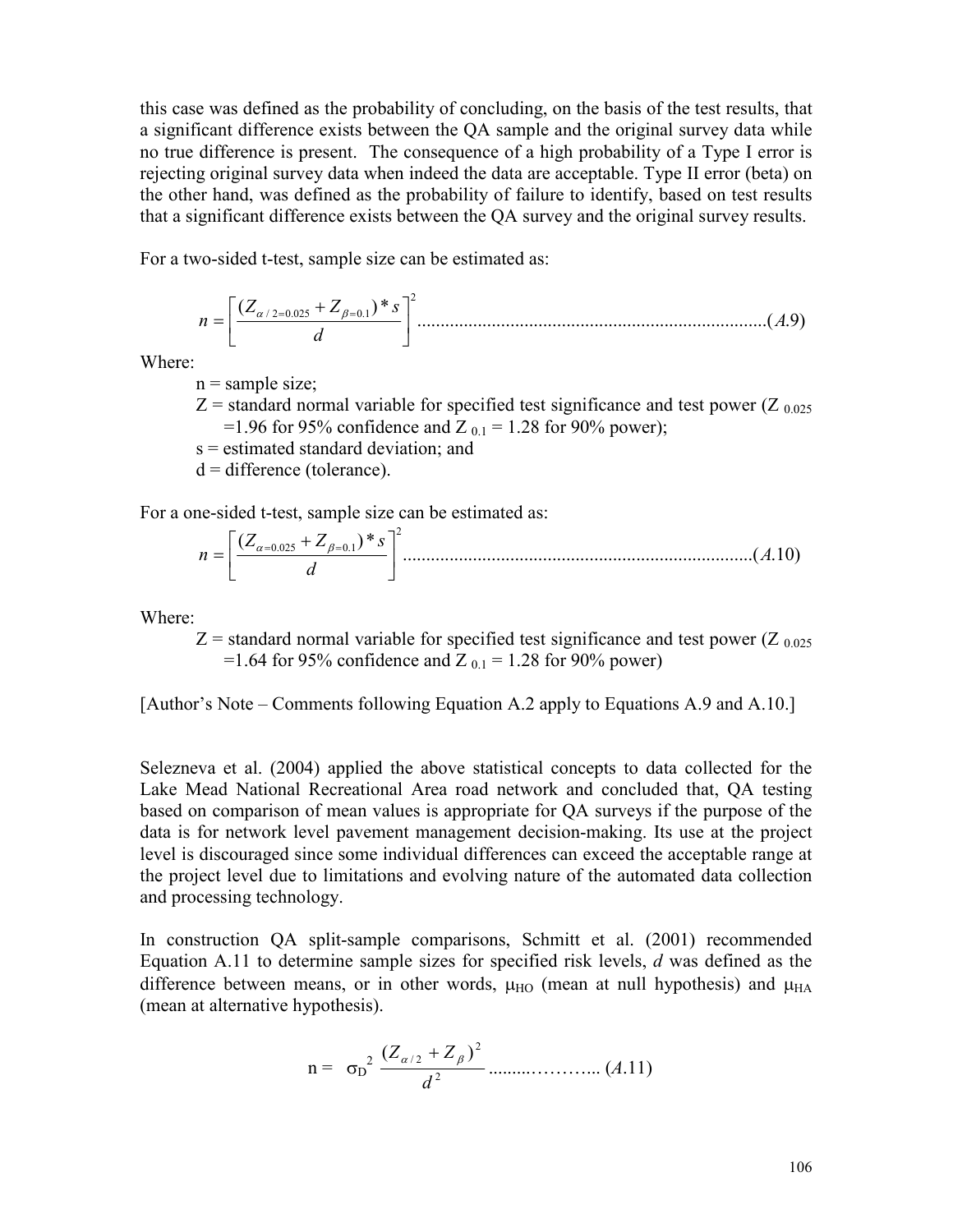where,  $n =$  number of tests.

 $\sigma_{\rm D}^2$  = variance between split samples (std. dev.)<sup>2</sup>;

 $Z_{\alpha/2}$  = standardized statistic of null hypothesis in acceptance

region (at 95 percent,  $Z_{\alpha/2} = 1.96$ );

 $Z_{\beta}$  = standardized statistic of null hypothesis in rejection region (at 80 percent,  $Z_\beta$  = 0.842); and

 $d =$  difference between means.

Variability plays an important role in determining the true mean difference among QA field measurements taken between staff members. The quantitative measure for the variance in split sampling,  $\sigma_D^2$ , is found through actual data (Schmitt et al. 2001). It is not appropriate to use a segment-specific sample for  $\sigma_D^2$ . An estimate of the population value can be derived through an analysis of data from different strata (roadway functional class, district, county, etc.). If there is uncertainty in the population value, it is recommended that an agency calculate "n" and "d" for a range of possible  $\sigma_D^2$  values.

A limitation of Equations A.9 and A.10, and Equation A.11, is that the comparison of means between QA field staff must be made within the same 0.1-mile segments, not independent 0.1-mile segments. The standard deviation in those equations pertains to a "paired" comparison, where the effects of sampling different 0.1-mile roadway segments are blocked from the analysis. In essence, a split-sample of the same 0.1-mile segment is taken between two field staff.

#### A.2.1.2 Independent Sample Comparison

If an agency chooses to sample a different segment of the roadway, they will be exposed to additional field variability through an independent sampling of the MQA feature. In that case, the pooled variance between data collectors is doubled to acknowledge exposure to the added variability inherent in independent sampling. An agency is free to choose split sampling or independent sampling in their verification procedure, however, the additional variability of independent sampling may double the sample size comparison for an equal risk and precision level.

Schmitt et al. (2001) recommended Equation A.12 to determine the sample size for mean differences of independent-sample data, for specified risk levels and sample sizes, and where d is defined as the difference between  $\mu_{HO}$  (mean at null hypothesis) and  $\mu_{HA}$ (mean at alternative hypothesis). In a practical sense, how far can two measurements be apart from each other as measured between the normal null value, zero, and an alternative value where the probability of experiencing a true mean difference becomes very large (say, 80% to 95%).

$$
n = 2\sigma^2 \frac{(Z_{\alpha/2} + Z_{\beta})^2}{d^2} \dots \dots \dots \dots \dots \dots \dots \dots \dots (A.12)
$$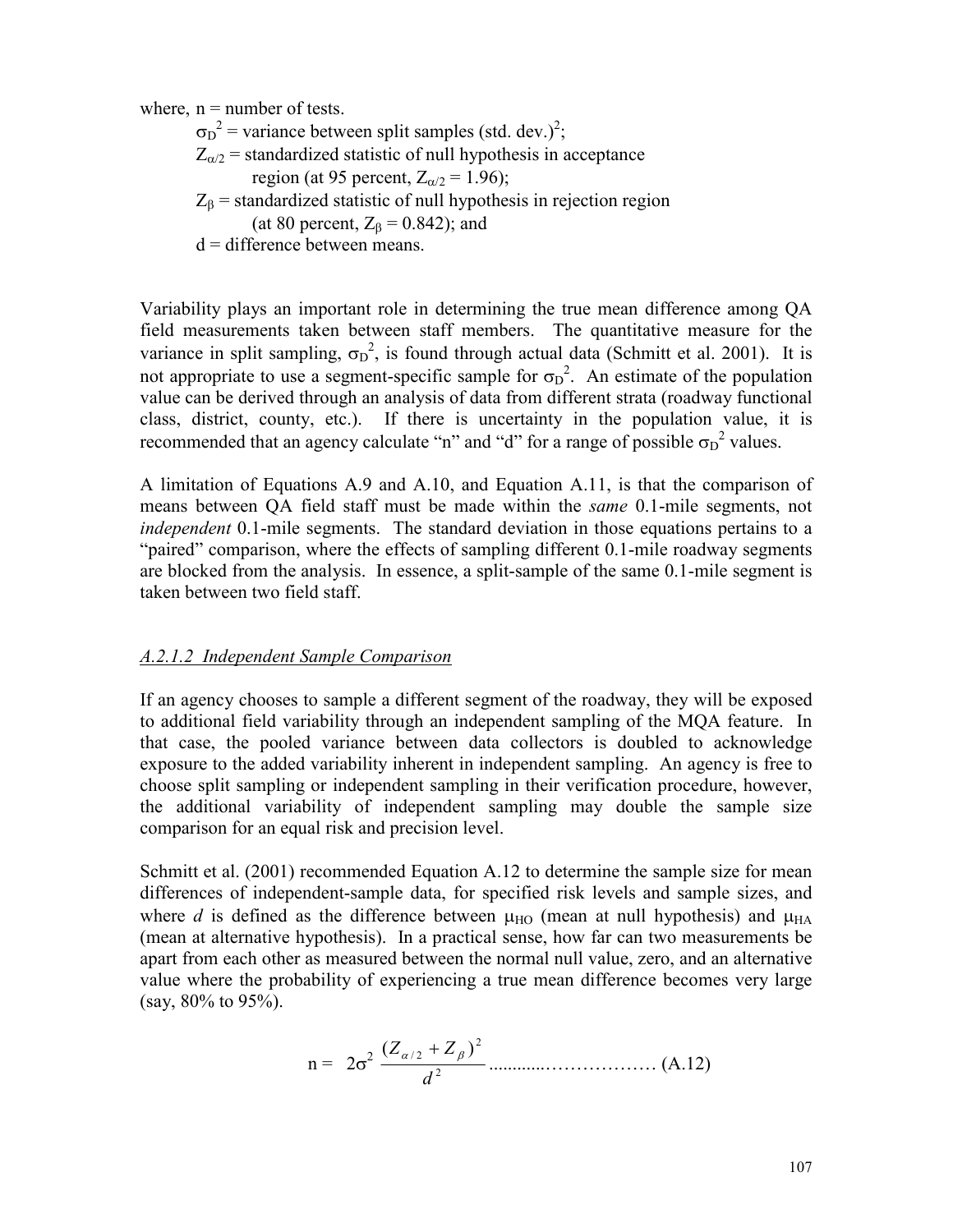where,  $n =$  number of tests;

 $2\sigma^2$  = twice the pooled variance of Data Collector #1 and Data Collector #2;

 $Z_{\alpha/2}$  = standardized statistic of null hypothesis in acceptance

region (at 95 percent,  $Z_{\alpha/2} = 1.96$ );

 $Z_\beta$  = standardized statistic of null hypothesis in rejection region (at 80 percent,  $Z_\beta$  = 0.842); and

 $d =$  difference between means.

## A.2.1.3 Risk and Power

Earlier, Type I and II errors were described. Another way to describe these risks is through the concept of "power." Power is the level of probability that true mean differences between two data sets will be correctly detected at a specified risk level. Power is a function of several parameters, including the size of the departure from Ho  $(\mu_{HO} - \mu_{HA})$ , sample size, variability, significance level, and the type of test (one-sided or two-sided). Power is increased as the sample size increases, granted all other variables remain the same. Power is computed only from population values and generally does not apply when the standard deviation is unknown (Schmitt et al. 2001). Sampling data are not used in power computations. A common question is what is a good value to have for power. Based on risk tolerance, values of 80%, 90%, or 95% are preferred so there is reasonable assurance that a true mean difference is detected.

## A.2.2 Probabilistic Method

Selezneva et al (2004) also investigated quality assurance testing based on individual measurement rating. This approach was based on selecting a representative sample from a data set, rating each individual observation within this sample using established passfail criteria for minimum-acceptable quality, and concluding whether the whole data set satisfies criteria for minimum-acceptable quality based on the number of "failed" observations in the sample. The statistical procedure adopted was based on the hypergeometric distribution, which suggests that if a total data set of N observations has an actual fraction of defective items equal to p, then the probability  $g(p)$  of accepting the total data set N could be determined using Equation A.13.

( )( ) ( ) ( ) ..............................................................................................( .13) 0 1( ) g p A r x N n N p n x Np x ∑= − <sup>−</sup> =

If n is small relative to N, Equation A.13 could be approximated by using a binomial distribution represented as Equation A.14:

( ) ( ) 1( ) ...................................................................................( .14) 0 g p p p A x n x r x n x − = <sup>≈</sup>∑ <sup>−</sup>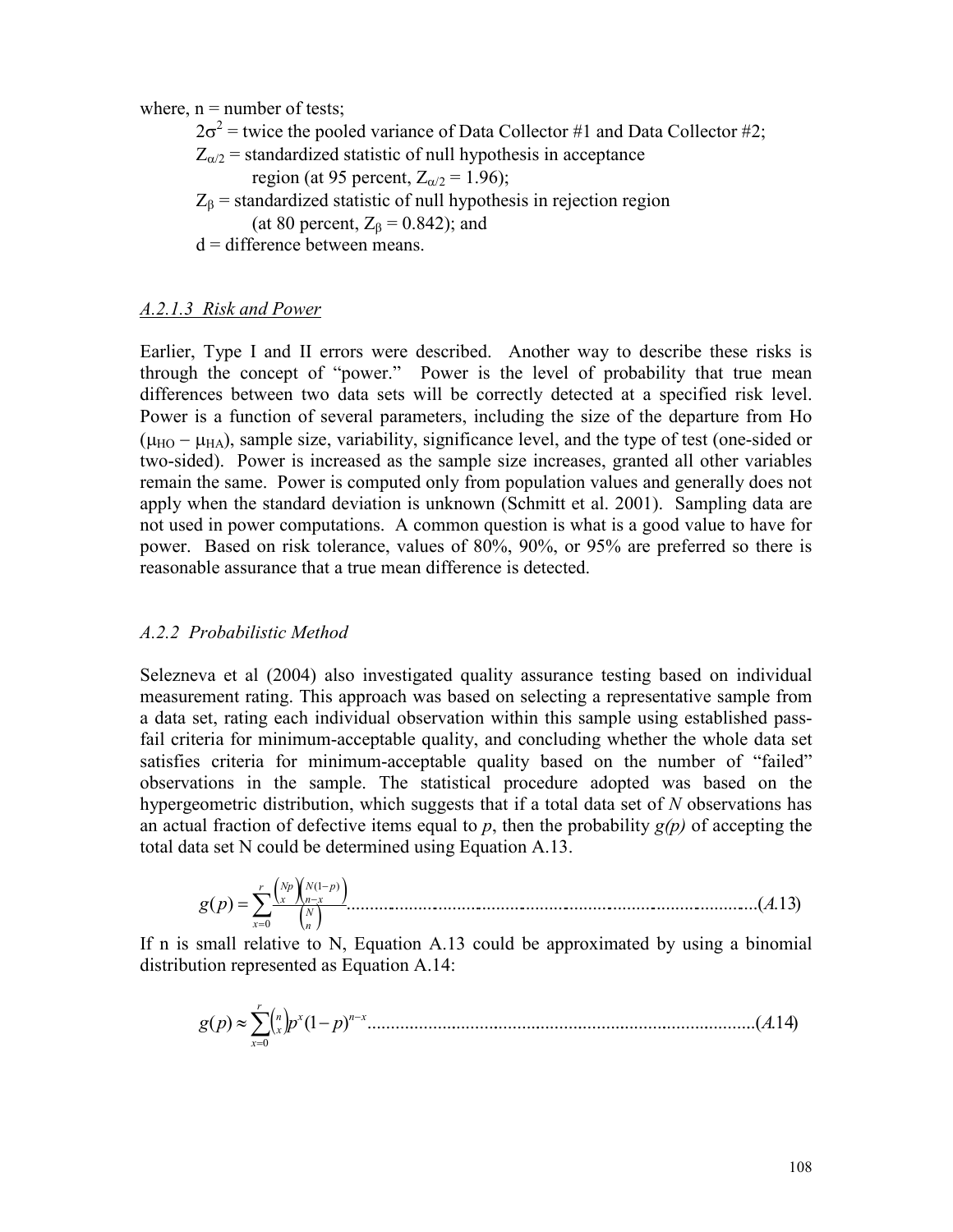With Equations A.13 and A.14, a maximum number of unacceptable observations  $r$  could be determined for a given sample size  $n$ , or a sample size could be determined for a known targeted maximum number of unacceptable observations in the sample.

### A.2.3 Pass-Fail Criteria

Pass-fail criteria have been recommended for QA comparative testing, in a study that assessed park road condition (Selezneva et al. 2004). Regarding sample size selection for testing individual measurements, sample size estimation was considered for two cases: a) large parks with at least 15 miles of surveyed roads and b) small parks with less than 15 miles of surveyed roads (Selezneva et al. 2004). For large parks, with a number of observations  $n$  in a sample significantly less than the total number of observations for the park (10% or less), the sample size with minimum acceptable number of bad observations  $r$  could be determined on the basis of a binomial approximation as follows:

(a) The size of the random sample of  $n_0$  observations that must pass the minimum quality acceptance criteria without a single unacceptable observation failing the QA pass-fail criteria could be found from Equation A.15, assuming  $r = 0$ , as follows:

.........................................................................................................( .15) ln( ) ln(1 ) <sup>0</sup> A R C n − =

(b) The size of the random sample of n observations that must pass the minimum quality acceptance criteria with no more than one unacceptable observation failing the QA pass-fail criteria could be found from Equation A.16, assuming  $r = 1$ , as follows:

( ) (1 )( ) 1 .................................................................................( .16) 1 R n R R C A n n + − = − − Where:

- $R$  = reliability of the data collection or data-processing procedures expressed as a fraction; and
- $C=$  confidence level expressed as a fraction (e.g. for a 95% confidence,  $C=$ 0.95).

The reliability value R implies that the acceptable percentage of the observations not passing the QA pass-fail criteria because of limitations of the data collection or dataprocessing methodology is equal to 100\*(1-R).

For small parks with less than 15 miles of surveyed roads, Equation A.15 was recommended to determine the sample size when the maximum acceptable number of unacceptable observations  $r$  is required from the sample n. The input parameters required to compute sample size in this case include the size of the data set, N; reliability level,  $R=1-p$ ; and confidence level,  $C=1-g(p)$ .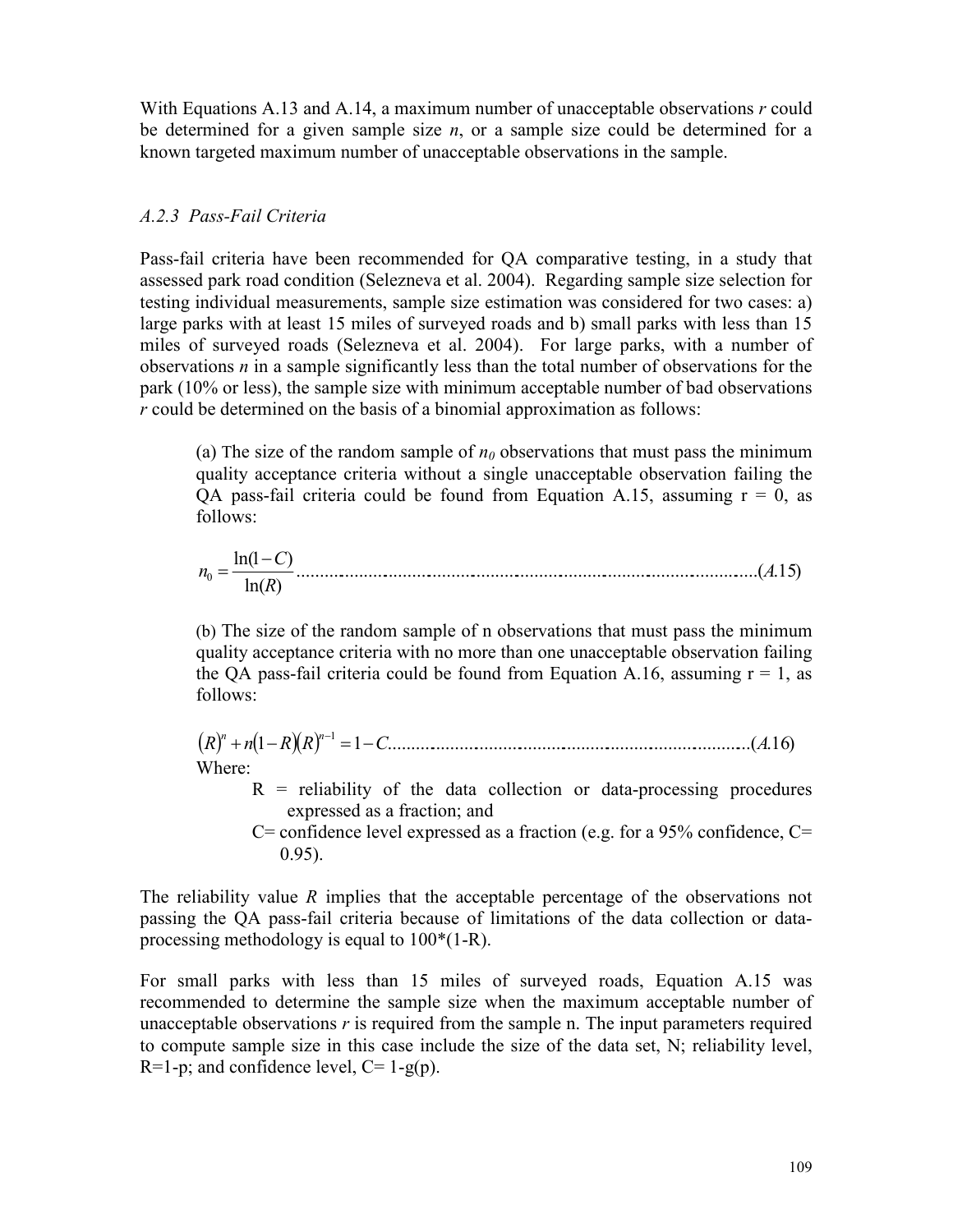### APPENDIX B – Major Maintenance Categories

Ten states that were solicited and having provided MQA Program guides include: California, Florida, Indiana, New York, North Carolina, Texas, Utah, Virginia, Washington and Wisconsin. Major maintenance categories included roadway, unpaved shoulder, ditches, roadside features, traffic control devices, rest areas, and environmental concerns. Table B.1 identifies major maintenance categories and corresponding elements monitored in MQA programs. Each feature/characteristic in Column 3 is generally associated with condition standards that must be evaluated in the field. As indicated in Table B.1, categories (Column 2) vary in number. In addition, for the same categories, considerable variation exists between states in the feature types (Column 3) that are monitored.

| State      | Maintenance/Operations          | Monitored Feature/Characteristics                                                                                                                                                                                                  | Other Pertinent Characteristics                                                                                                                                                                                                                                                                                                                                                                                                           |
|------------|---------------------------------|------------------------------------------------------------------------------------------------------------------------------------------------------------------------------------------------------------------------------------|-------------------------------------------------------------------------------------------------------------------------------------------------------------------------------------------------------------------------------------------------------------------------------------------------------------------------------------------------------------------------------------------------------------------------------------------|
|            | Category                        |                                                                                                                                                                                                                                    | of MQA Programs                                                                                                                                                                                                                                                                                                                                                                                                                           |
| (1)        | (2)                             | (3)                                                                                                                                                                                                                                | (4)                                                                                                                                                                                                                                                                                                                                                                                                                                       |
| California | Travelway                       | Flexible: rideability, cracks, alligator cracking,<br>potholes, wheel rutting, coarse raveling, bleeding,<br>pavement edge, paved shoulders, unpaved<br>shoulders, ramps<br>Rigid: joint separation, slab failure, cracks, spalls, | --Referred to as the LOS2000<br>Maintenance<br>Caltrans<br>Program.<br>--LOS2000 evaluation is<br>based on visual inspection of                                                                                                                                                                                                                                                                                                           |
|            | Slopes, Drainage and<br>Ditches | paved shoulders, unpaved shoulders, ramps<br>Surface drains, cross drains, ditches, slope, ramps                                                                                                                                   | randomly selected sample of<br>one-mile segments.<br>-- An LOS2000 Coordinator                                                                                                                                                                                                                                                                                                                                                            |
|            | Roadside                        | Roadside<br>tree/bush<br>fences.<br>vegetation,<br>encroachment,<br>roadside<br>litter/debris.<br>graffiti.<br>landscaping, ramps                                                                                                  | determines the total random<br>sample of centerline miles<br>from each district for                                                                                                                                                                                                                                                                                                                                                       |
|            | Traffic Guidance                | Striping, pavement marking, raised markers, guide<br>markers, signs, guardrail, barriers, attenuators,<br>ramps                                                                                                                    | evaluation. Pass/Fail threshold<br>criteria have been established<br>for each of the maintenance<br>attributes listed in Column 3.<br>Pass/Fail results are combined<br>for each sample segment using<br>weighted values for each<br>attribute to derive a<br>Maintenance LOS Rating.<br>LOS ratings from all segments<br>are then combined to generate<br>the overall (district-wide,<br>statewide) level of service.<br>(Caltrans 1999) |
|            | Roadway                         | Flexible Pavement: Potholes, edge raveling,<br>shoving, depression/bump, paved shoulder<br>Rigid Pavement: Pothole, depression/bump,<br>joints/cracks, paved shoulder                                                              | -- Referred to as the<br>Maintenance Rating Program<br>(MRP).<br>--Originally developed and                                                                                                                                                                                                                                                                                                                                               |
|            | Roadside                        | Unpaved shoulder, front slope, slope pavement,<br>sidewalk, fence                                                                                                                                                                  | implemented in 1985;<br>--Uses a quantifiable process                                                                                                                                                                                                                                                                                                                                                                                     |
| Florida    | Traffic                         | Raised pavement Markers,<br>striping, pavement<br>symbols.<br>guardrail,<br>impact<br>attenuators,<br>$signs \leq 30$ ft <sup>2</sup> , signs>30ft <sup>2</sup> , object markers and<br>delineators, and lighting.                 | to determine LOS of<br>maintenance activities<br>performed on various highway<br>classes:<br>--Sampling is based on 0.1-                                                                                                                                                                                                                                                                                                                  |
|            | Drainage<br>Vegetation and      | Side/cross drain, roadside/median ditch, outfall<br>ditch, inlets, miscellaneous drainage structures, and<br>roadway sweeping,<br>Roadside mowing, slope mowing, landscaping, tree                                                 | mile sample units within a<br>maintenance section; sample<br>size is determined based on a                                                                                                                                                                                                                                                                                                                                                |
|            | aesthetics                      | trimming, curb or sidewalk edge, litter removal, and<br>turf condition.                                                                                                                                                            | 95% confidence level and<br>accuracy within 3%. (Smith et<br>al. 2003)                                                                                                                                                                                                                                                                                                                                                                    |

#### Table B.1 Maintenance Categories and Characteristics in Agency MQA Programs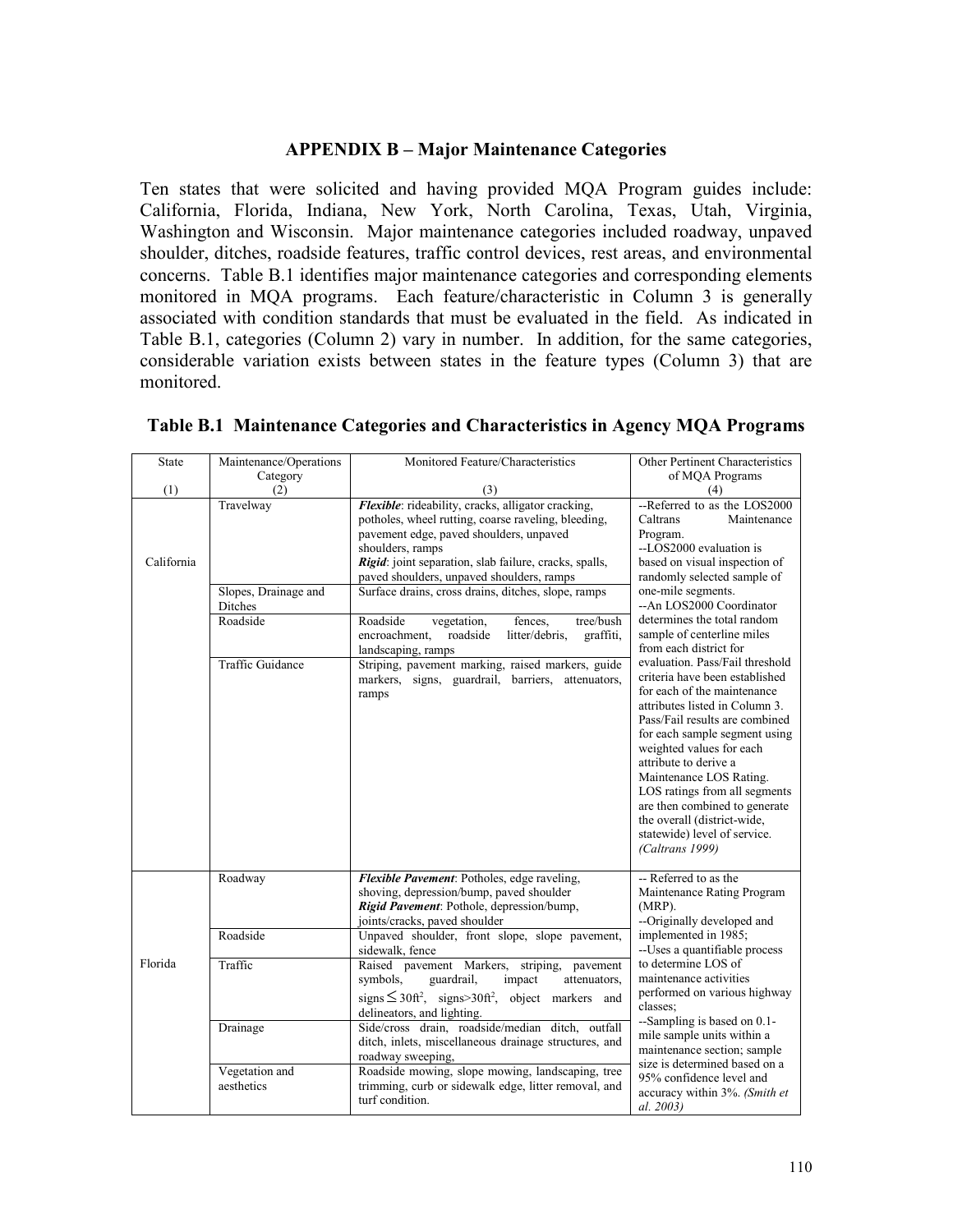| State    | Maintenance/Operations | 1 KUIV 171 1<br>vvn.<br>Monitored Feature/Characteristics                                                  | Other Pertinent Characteristics of                                        |
|----------|------------------------|------------------------------------------------------------------------------------------------------------|---------------------------------------------------------------------------|
|          | Category               |                                                                                                            | <b>MQA Programs</b>                                                       |
| (1)      | (2)                    | (3)                                                                                                        | (4)                                                                       |
|          |                        | Flexible Pavement: smoothness,                                                                             | --Implemented during winter                                               |
|          |                        | depressions/bumps, potholes, shoving, cracking,                                                            | 2002-2003;                                                                |
|          | Roadway                | raveling (including edge)/striping, rutting.                                                               | --Sample size for inspection of                                           |
|          |                        | Rigid Pavement: smoothness, joints,<br>depressions/bumps, potholes, spalls, cracking.                      | each of three functional classes<br>per district (interstate, state road, |
| Indiana  | Paved Shoulders        | Mainline drop off, potholes, miscellaneous                                                                 | & U.S. Highway) is based on                                               |
|          |                        | categories, drainage                                                                                       | Equation A.3 at a confidence level                                        |
|          | Drainage               | Ditches, culverts/pipes, catch basins/drop inlets,                                                         | of 90%.                                                                   |
|          |                        | curb/gutter, subsurface/underdrains.                                                                       | -- Inspection scores for features                                         |
|          | Traffic control        | Striping, signs, attenuators, guardrails, raised                                                           | are recorded as 1 (pass), 2 (failed),                                     |
|          |                        | pavement markers,<br>barrier wall, pavement                                                                | 3 (not applicable); scores are used                                       |
|          |                        | markings.                                                                                                  | in conjunction with weighting<br>factors to calculate LOS.                |
|          | Roadside               | Unpaved shoulder, mowing/grass, litter/debris,                                                             | (McCullouch and Sinha 2003)                                               |
|          |                        | fence, tree/bush control, landscaping (plantings).                                                         | --Referred to as Roadside and                                             |
|          |                        | Centerline markings, edgeline markings, regulatory<br>signs, warning signs guide signs, cable guide rail,  | Traffic Quality Assurance                                                 |
|          |                        | corrugated guide rail, box beam guide rail, edge of                                                        | Condition Assessment:                                                     |
|          | Roadside               | pavement drainage, drainage ditches, cross                                                                 | --600 random 1-mile sections are                                          |
|          |                        | culverts, driveway culverts, drainage structures,                                                          | selected from 10 participating                                            |
|          |                        | closed drainage systems, turf height, turf height                                                          | regions for review every year by                                          |
|          |                        | under guide rail, clear zone, shoulder drop-off,                                                           | field personnel                                                           |
|          |                        | litter and debris.                                                                                         | --features are rated on a scale of 4                                      |
|          |                        |                                                                                                            | (best possible condition) to 0<br>(worst possible condition)              |
|          |                        |                                                                                                            | --average and standard deviation                                          |
|          |                        |                                                                                                            | score values are calculated for                                           |
|          |                        |                                                                                                            | features by region and for all                                            |
|          |                        |                                                                                                            | regions combined. (NYSDOT                                                 |
|          |                        |                                                                                                            | 2004)                                                                     |
|          |                        | <b>Building (Exterior):</b> Roof, walls, doors, wall                                                       | --Referred to as the Rest Area                                            |
| New York |                        | maps.                                                                                                      | Quality Assurance Assessment; it                                          |
|          | <b>Rest Areas</b>      | <b>Building (Interior)</b> : sinks, soap/soap dispenser,<br>paper towels/hand dryers, toilets, partitions, | assesses the consequences of<br>maintenance efforts rather the            |
|          |                        | urinals, diaper changing tables, trash,                                                                    | technical evaluation of rest area                                         |
|          |                        | environment/odor, lighting, windows, floors and                                                            | maintenance.                                                              |
|          |                        | walls, mirrors, temperature, vending machines, pay                                                         | --Letter grades A (best) through F                                        |
|          |                        | phones, and water fountains.                                                                               | (worst) are used to describe                                              |
|          |                        | Grounds: lawn, picnic tables, trash and litter,                                                            | condition for characteristics of the                                      |
|          |                        | trees/shrubs/plantings, fencing and walls, and pet                                                         | rest area. (NYSDOT 2004)                                                  |
|          |                        | walking area.<br>Parking lot: pavement condition, sidewalk                                                 |                                                                           |
|          |                        | condition, drainage, signing, striping, lighting,                                                          |                                                                           |
|          |                        | commercial vehicle parking, lighting, snow and ice                                                         |                                                                           |
|          |                        | control.                                                                                                   |                                                                           |
|          |                        | Disabled Persons Accommodation: parking spaces,                                                            |                                                                           |
|          |                        | sidewalk/curb and building access ramp, exterior                                                           |                                                                           |
|          |                        | door, water fountain, stall, sink and mirrors, and<br>grates.                                              |                                                                           |
|          |                        | Travel lanes, ramp turning lanes, , shoulders &                                                            | -Referred to as Paving Project                                            |
|          |                        | bike lanes: Surface texture, longitudinal joints,                                                          | <b>Ouality Assurance Assessment</b> ;                                     |
|          | Maintenance paving     | ride, cross slopes, start/end/bridge and turning lane                                                      | -- it assesses quality from a user's                                      |
|          |                        | transitions, shoulder back-up $&$ rounding.                                                                | perception of consequences of the                                         |
|          |                        | Intersections & Driveways: Surface texture, radii,                                                         | paving project. It is not intended                                        |
|          |                        | and transitions.                                                                                           | to be a technical evaluation of the                                       |
|          |                        | Drainage: adjustments to drainage and/or utility                                                           | project:                                                                  |
|          |                        | structures, curb reveal, and shoulder transition to                                                        | --letter grades A (best possible<br>quality) through F (worst quality)    |
|          |                        | gutters.<br>Striping: centerline/lane & shoulder stripes, and                                              | are used in rating finished project                                       |
|          |                        | special markings.                                                                                          | condition. (NYSDOT 2001)                                                  |
|          |                        |                                                                                                            |                                                                           |

### Table B.1 Cont.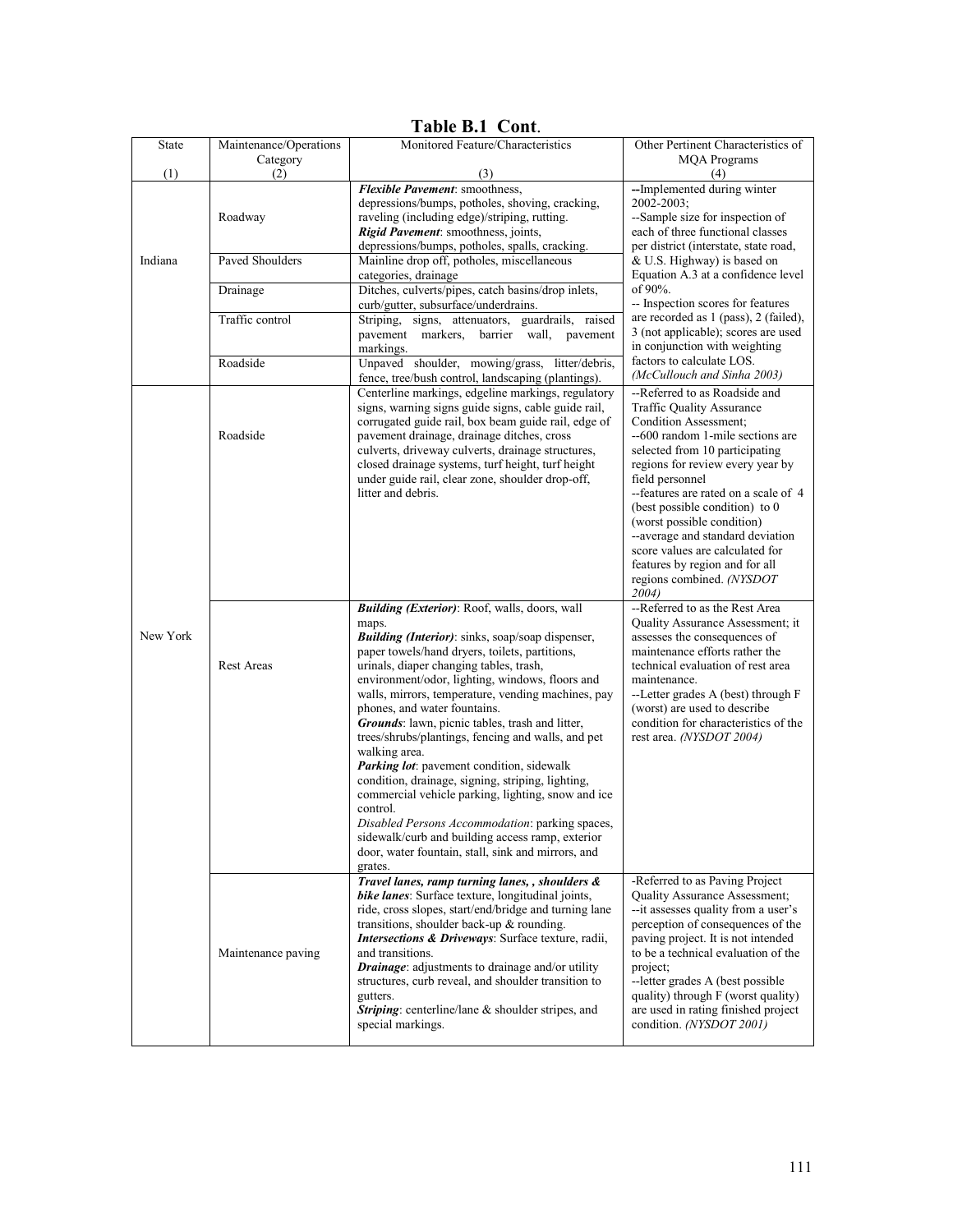| State    | Maintenance/Operations         | Monitored Feature/Characteristics                                                                        | Other Pertinent Characteristics of                                                                 |
|----------|--------------------------------|----------------------------------------------------------------------------------------------------------|----------------------------------------------------------------------------------------------------|
| (1)      | Category                       | (3)                                                                                                      | <b>MQA</b> Programs                                                                                |
|          | (2)                            |                                                                                                          | --Forms part of the Maintenance                                                                    |
|          | Roadway                        | Flexible pavement: alligator cracking, block<br>cracking, reflective cracking, rutting, raveling,        | Assessment and Funding Needs                                                                       |
|          |                                | bleeding, ride quality, and patching.                                                                    | Program.                                                                                           |
|          |                                | Rigid (shoulder features): shoulder lane joint,                                                          | --sampling for condition assessment                                                                |
|          |                                | shoulder drop-off, and shoulder condition.<br>Rigid pavement features: patching, surface wear,           | is based on a 90-95% confidence<br>level and 6% precision.                                         |
|          |                                | pumping, ride, longitudinal cracking, transverse                                                         | Observations are made on 0.2-mile                                                                  |
| North    |                                | cracking, corner break, spalling, joint seal, and                                                        | sample units.                                                                                      |
| Carolina |                                | faulting.                                                                                                | --Threshold criteria have been                                                                     |
|          | Unpaved Shoulders &            | Low shoulder, high shoulder, lateral ditches, and<br>lateral ditch erosion.                              | established to describe LOS<br>conditions for features associated                                  |
|          | Ditches<br>Drainage            | Crossline pipe, driveway pipe, curb & gutter, catch                                                      | with Interstate, Primary, Secondary,                                                               |
|          |                                | basins & drop inlets, and other drainage features                                                        | and Urban roadway systems. Five                                                                    |
|          | Roadside                       | Mowing, brush & tree control, litter and debris,                                                         | LOS values are used A (best                                                                        |
|          |                                | slopes, and guardrail.                                                                                   | condition) through D (poor<br>condition), and F (worst possible                                    |
|          | <b>Traffic Control Devices</b> | Traffic signs, pavement striping,<br>words and<br>symbols, and pavement markers.                         | condition). Results from LOS                                                                       |
|          | Environmental                  | Turf condition and miscellaneous<br>vegetation                                                           | analysis are used to determine the                                                                 |
|          |                                | management.                                                                                              | investment needed to achieve the                                                                   |
|          |                                |                                                                                                          | current service levels and<br>investment thresholds for achieving                                  |
|          |                                |                                                                                                          | other LOS scenarios. (NCDOT                                                                        |
|          |                                |                                                                                                          | 1998)                                                                                              |
|          | Pavement                       | Rutting, cracking, failures, ride quality, edge drop                                                     | -- The Maintenance Assessment                                                                      |
| Texas    | Traffic                        | offs, shoulders<br>Raised pavement markers, large signs, small signs,                                    | Program (MAP) evaluates 21<br>elements in three components.                                        |
|          |                                | striping, attenuators, delineators                                                                       | Condition assessment of the                                                                        |
|          | Roadside                       | Mowing/herbicide, drainage, litter, sweeping,                                                            | elements is based on a rating scale                                                                |
|          |                                | trees/brush, encroachments, guardrails, mailboxes,                                                       | of 5 ("new or like new") to 1<br>("failed"). The rating scores are                                 |
|          |                                | public rating,.                                                                                          | used to determine maintenance                                                                      |
|          |                                |                                                                                                          | levels of service, which in turn are                                                               |
|          |                                |                                                                                                          | used to effectively communicate                                                                    |
|          |                                |                                                                                                          | maintenance planning and<br>performance expectations, as well                                      |
|          |                                |                                                                                                          | as determine the desirable,                                                                        |
|          |                                |                                                                                                          | acceptable, and tolerable levels of                                                                |
|          |                                |                                                                                                          | funding needed. (Graff 2004)                                                                       |
|          | Non-Hard Surface<br>Roadside   | Shoulder work: edge rut, vertical drop-off<br>Litter and fence                                           | --Originally referred to as the<br>Maintenance Management Quality<br>Assurance (MMQA) program when |
|          | Vegetation                     | Weed, vegetation obstructions, mowing                                                                    |                                                                                                    |
| Utah     | Drainage<br>Slope<br>and       | Grade and ditches, inlets, erosion                                                                       | implemented in 1997. The MMQA                                                                      |
|          | Repair                         |                                                                                                          | was modified to MMOA <sup>+</sup> in 2003.                                                         |
|          | <b>Traffic Services</b>        | Pavement striping, pavement markings, signs,                                                             | MMQA+ has three measurement<br>frequencies regarding assessment of                                 |
|          |                                | delineation, guardrail, sweeping, curb/gutter and<br>islands.                                            | facilities for maintenance. Signs,                                                                 |
|          | Rest Area                      | Janitorial services: rest room smell, walls, floor,                                                      | delineators, sweeping and rest areas                                                               |
|          |                                | trash containers, soap and paper supplies.                                                               | are assessed on a monthly basis;                                                                   |
|          |                                | <b>Building &amp; utilities</b> : mechanical & electrical                                                | road conditions are also assessed 1<br>hr after precipitation in the form of                       |
|          |                                | systems, doors, dispensers, hand dryers, partitions.<br>Site: landscape plants, lawns, sidewalks, picnic | snow and ice has occurred. All                                                                     |
|          |                                | areas.                                                                                                   | other features listed in Column 3                                                                  |
|          |                                | <b>Operations:</b> open hours, and presence of an                                                        | are measured on semi-annual basis.<br>Generated reports of level of                                |
|          |                                | attendant.                                                                                               | maintenance (LOM) are used at the                                                                  |
|          |                                |                                                                                                          | district level to manage                                                                           |
|          |                                |                                                                                                          | maintenance programs. At the                                                                       |
|          |                                |                                                                                                          | central level reports are used to                                                                  |
|          |                                |                                                                                                          | observe maintenance trends, project<br>budgets, and communication with                             |
|          |                                |                                                                                                          | all key customers. (Utah DOT                                                                       |
|          |                                |                                                                                                          | 2005)                                                                                              |

#### Table B.1 Cont.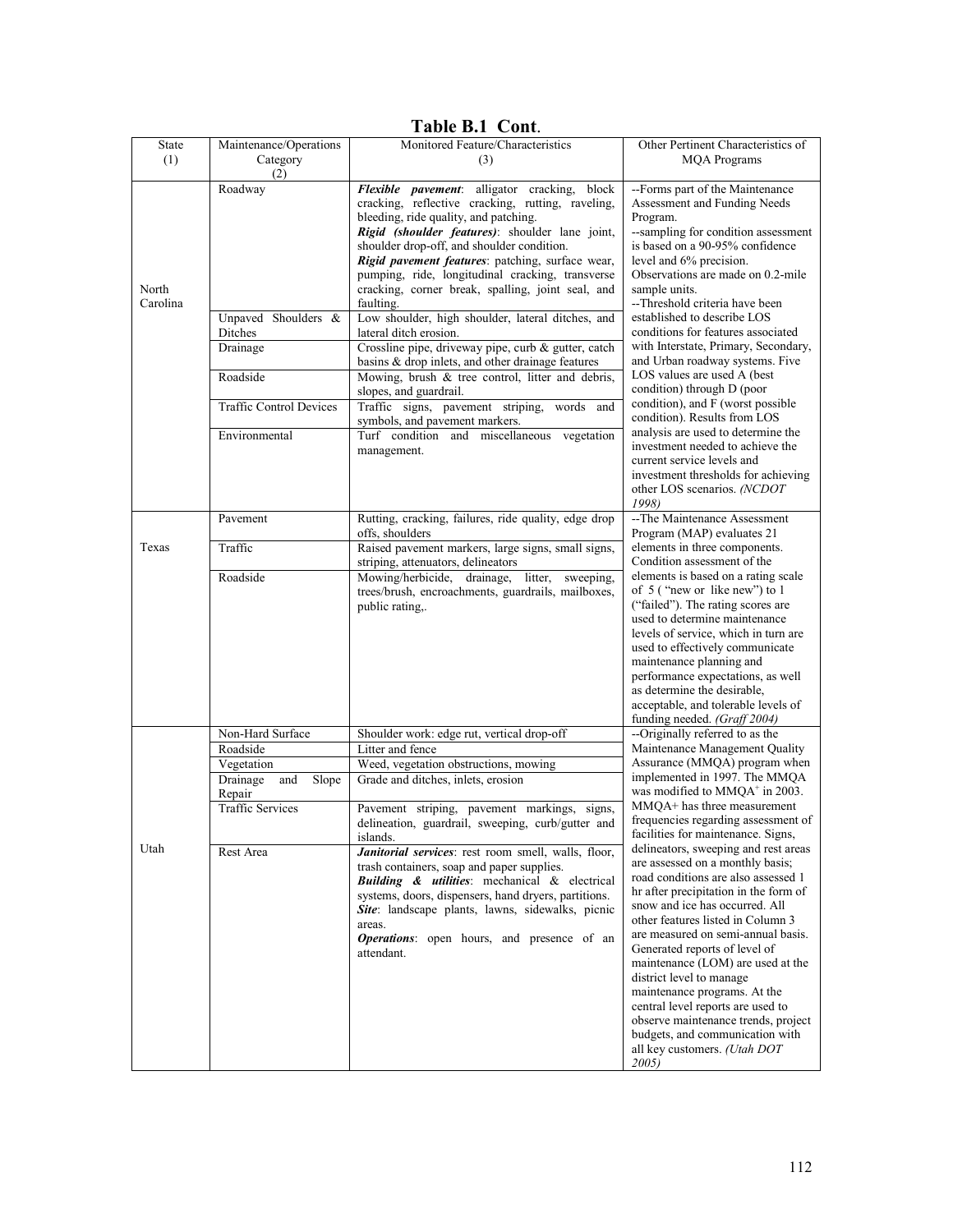Table B.1 Cont.

| (2)<br>Flexible: cracking, raveling, rutting,<br>--Referred to as the Maintenance<br>shoving/pushing, bleeding/flushing, ride quality,<br>Quality Evaluation (MQE)<br>Traveled Way<br>potholes, distress<br>Program;<br>--implemented in 1989<br>Rigid: cracking, spalling, faulting, joint material,<br>-- the MQE program objectives<br>ride quality, potholes<br>Stabilized: dust control, rutting, potholes,<br>include monitoring the overall<br>corrugations<br>quality of highway maintenance,<br>Hard-surfaced:<br>identifying areas of inconsistent<br>Virginia<br>Shoulders<br>drainage,<br>distortion.<br>joint<br>performance, and providing a more<br>separation, failure<br>formal process for assuring that<br>Non-hard surfaced: drainage, distortion, rutting<br>consistent LOS are provided<br>Ditches, culverts, catch basins/drop inlets, curbs<br>Drainage<br>statewide:<br>and gutters<br>--sample size determination is<br>Traffic Control &<br>Signs, pavement markings, signals, luminaries,<br>based on Equation A.6 using 0.1-mi<br>barriers, delineators, object markers<br>Safety<br>sample units for a desired<br>Roadside<br>Mowing, litter & debris, tree/bush control,<br>confidence level of 95% and<br>landscaping, sidewalks<br>precision rate of 4%. (Kardian and<br>Deck distress, expansion joints, parapets, bearing<br>Structures<br>Woodward 1990)<br>devices<br>Maintenance: Pavement patching & repair, crack<br>--Forms an integral part of the<br>Roadway<br>sealing, shoulder, sweeping and cleaning<br>Maintenance Accountability<br>Operations: safety patrol<br>Process (MAP);<br>--implemented in 1996<br>Ditches.<br>culverts.<br>catch<br>basins<br>&<br>Drainage<br>inlets.<br>--statistical methods are used to<br>detention/retention basins, slope repair<br>Roadside & Vegetation<br>Litter pickup, noxious weed control, nuisance<br>identify approximately 2200<br>randomly selected data survey sites<br>vegetation<br>control,<br>vegetation<br>obstructions,<br>around the state. Each site length is<br>landscape<br>a 0.10-mi section. All highway<br>Bridge and Urban<br>Maintenance: Bridge deck repair, structural bridge<br>features falling within the sample<br>Tunnel<br>repair, bridge cleaning.<br>Washington<br>section are evaluated based on<br>Operations: movable & floating bridge, ferries,<br>specific threshold values. The<br>urban tunnel systems<br>threshold values correspond to LOS<br>Snow & Ice control operations<br>Snow and Ice<br>scale A (best possible condition)<br><b>Traffic Control</b><br>Maintenance: pavement striping, raised/depressed<br>through F (worst possible<br>pavement marker, pavement marking, regulatory<br>condition). The MAP manual<br>sign, guide sign, guidepost, guardrail.<br>indicates that the data collected<br>Operations: traffic signal systems, highway<br>provides a level of precision of over<br>lighting systems, intelligent traffic systems,<br>95%. An investment model is used<br>permits<br>to identify the investment needed to<br>Rest area operations<br>Rest Areas<br>achieve the current service level,<br>Employee technical $\&$ safety training, support and<br>Training and testing<br>and estimates the investment<br>testing<br>threshold for achieving LOS A<br>3 <sup>rd</sup> party damages, disaster operations<br>3 <sup>rd</sup> -party damages and<br>through F scenarios. (Washington<br>disaster operations<br>State DOT 2004, 2005)<br><b>Paved Shoulder:</b><br>Hazardous debris, drop<br>--Referred to as the COMPASS<br>off/build-up, cross slope, cracking,<br>system;<br>Shoulders<br>--implemented statewide in 2002;<br>potholes/raveling<br>Unpaved Shoulder: Hazardous debris, drop<br>--uses a random sampling approach<br>off/build-up, cross slope, erosion<br>to select the number of 0.1-mi<br>Wisconsin<br>Ditches, culverts, under/edge drains, flumes, curb<br>sample units for inspection.<br>Drainage<br>(Lebwohl 2003).<br>& gutter, storm sewer.<br>Litter, graffiti, mowing, noxious weeds, woody<br>Roadside<br>vegetation, fences, landscaping, barriers<br>Traffic control & safety<br>Centerline markings, edgeline markings, special<br>pavement markings, raised pavement parkers,<br>regulatory/warning signs, other signs, delineators,<br>protective barriers. | State | Maintenance/Operations | Monitored Feature/Characteristics | Other Pertinent Characteristics of |
|-----------------------------------------------------------------------------------------------------------------------------------------------------------------------------------------------------------------------------------------------------------------------------------------------------------------------------------------------------------------------------------------------------------------------------------------------------------------------------------------------------------------------------------------------------------------------------------------------------------------------------------------------------------------------------------------------------------------------------------------------------------------------------------------------------------------------------------------------------------------------------------------------------------------------------------------------------------------------------------------------------------------------------------------------------------------------------------------------------------------------------------------------------------------------------------------------------------------------------------------------------------------------------------------------------------------------------------------------------------------------------------------------------------------------------------------------------------------------------------------------------------------------------------------------------------------------------------------------------------------------------------------------------------------------------------------------------------------------------------------------------------------------------------------------------------------------------------------------------------------------------------------------------------------------------------------------------------------------------------------------------------------------------------------------------------------------------------------------------------------------------------------------------------------------------------------------------------------------------------------------------------------------------------------------------------------------------------------------------------------------------------------------------------------------------------------------------------------------------------------------------------------------------------------------------------------------------------------------------------------------------------------------------------------------------------------------------------------------------------------------------------------------------------------------------------------------------------------------------------------------------------------------------------------------------------------------------------------------------------------------------------------------------------------------------------------------------------------------------------------------------------------------------------------------------------------------------------------------------------------------------------------------------------------------------------------------------------------------------------------------------------------------------------------------------------------------------------------------------------------------------------------------------------------------------------------------------------------------------------------------------------------------------------------------------------------------------------------------------------------------------------------------------------------------------------------------------------------------------------------------------------------------------------------------------------------------------------------------------------------------------------------------------------------------------------------------------------------------------------------------------------------------------------------------------------------------------------------------------------------------------------------------------------------------------------------------------------------------------------------|-------|------------------------|-----------------------------------|------------------------------------|
|                                                                                                                                                                                                                                                                                                                                                                                                                                                                                                                                                                                                                                                                                                                                                                                                                                                                                                                                                                                                                                                                                                                                                                                                                                                                                                                                                                                                                                                                                                                                                                                                                                                                                                                                                                                                                                                                                                                                                                                                                                                                                                                                                                                                                                                                                                                                                                                                                                                                                                                                                                                                                                                                                                                                                                                                                                                                                                                                                                                                                                                                                                                                                                                                                                                                                                                                                                                                                                                                                                                                                                                                                                                                                                                                                                                                                                                                                                                                                                                                                                                                                                                                                                                                                                                                                                                                                                 | (1)   | Category               | (3)                               | <b>MQA Programs</b>                |
|                                                                                                                                                                                                                                                                                                                                                                                                                                                                                                                                                                                                                                                                                                                                                                                                                                                                                                                                                                                                                                                                                                                                                                                                                                                                                                                                                                                                                                                                                                                                                                                                                                                                                                                                                                                                                                                                                                                                                                                                                                                                                                                                                                                                                                                                                                                                                                                                                                                                                                                                                                                                                                                                                                                                                                                                                                                                                                                                                                                                                                                                                                                                                                                                                                                                                                                                                                                                                                                                                                                                                                                                                                                                                                                                                                                                                                                                                                                                                                                                                                                                                                                                                                                                                                                                                                                                                                 |       |                        |                                   |                                    |
|                                                                                                                                                                                                                                                                                                                                                                                                                                                                                                                                                                                                                                                                                                                                                                                                                                                                                                                                                                                                                                                                                                                                                                                                                                                                                                                                                                                                                                                                                                                                                                                                                                                                                                                                                                                                                                                                                                                                                                                                                                                                                                                                                                                                                                                                                                                                                                                                                                                                                                                                                                                                                                                                                                                                                                                                                                                                                                                                                                                                                                                                                                                                                                                                                                                                                                                                                                                                                                                                                                                                                                                                                                                                                                                                                                                                                                                                                                                                                                                                                                                                                                                                                                                                                                                                                                                                                                 |       |                        |                                   |                                    |
|                                                                                                                                                                                                                                                                                                                                                                                                                                                                                                                                                                                                                                                                                                                                                                                                                                                                                                                                                                                                                                                                                                                                                                                                                                                                                                                                                                                                                                                                                                                                                                                                                                                                                                                                                                                                                                                                                                                                                                                                                                                                                                                                                                                                                                                                                                                                                                                                                                                                                                                                                                                                                                                                                                                                                                                                                                                                                                                                                                                                                                                                                                                                                                                                                                                                                                                                                                                                                                                                                                                                                                                                                                                                                                                                                                                                                                                                                                                                                                                                                                                                                                                                                                                                                                                                                                                                                                 |       |                        |                                   |                                    |
|                                                                                                                                                                                                                                                                                                                                                                                                                                                                                                                                                                                                                                                                                                                                                                                                                                                                                                                                                                                                                                                                                                                                                                                                                                                                                                                                                                                                                                                                                                                                                                                                                                                                                                                                                                                                                                                                                                                                                                                                                                                                                                                                                                                                                                                                                                                                                                                                                                                                                                                                                                                                                                                                                                                                                                                                                                                                                                                                                                                                                                                                                                                                                                                                                                                                                                                                                                                                                                                                                                                                                                                                                                                                                                                                                                                                                                                                                                                                                                                                                                                                                                                                                                                                                                                                                                                                                                 |       |                        |                                   |                                    |
|                                                                                                                                                                                                                                                                                                                                                                                                                                                                                                                                                                                                                                                                                                                                                                                                                                                                                                                                                                                                                                                                                                                                                                                                                                                                                                                                                                                                                                                                                                                                                                                                                                                                                                                                                                                                                                                                                                                                                                                                                                                                                                                                                                                                                                                                                                                                                                                                                                                                                                                                                                                                                                                                                                                                                                                                                                                                                                                                                                                                                                                                                                                                                                                                                                                                                                                                                                                                                                                                                                                                                                                                                                                                                                                                                                                                                                                                                                                                                                                                                                                                                                                                                                                                                                                                                                                                                                 |       |                        |                                   |                                    |
|                                                                                                                                                                                                                                                                                                                                                                                                                                                                                                                                                                                                                                                                                                                                                                                                                                                                                                                                                                                                                                                                                                                                                                                                                                                                                                                                                                                                                                                                                                                                                                                                                                                                                                                                                                                                                                                                                                                                                                                                                                                                                                                                                                                                                                                                                                                                                                                                                                                                                                                                                                                                                                                                                                                                                                                                                                                                                                                                                                                                                                                                                                                                                                                                                                                                                                                                                                                                                                                                                                                                                                                                                                                                                                                                                                                                                                                                                                                                                                                                                                                                                                                                                                                                                                                                                                                                                                 |       |                        |                                   |                                    |
|                                                                                                                                                                                                                                                                                                                                                                                                                                                                                                                                                                                                                                                                                                                                                                                                                                                                                                                                                                                                                                                                                                                                                                                                                                                                                                                                                                                                                                                                                                                                                                                                                                                                                                                                                                                                                                                                                                                                                                                                                                                                                                                                                                                                                                                                                                                                                                                                                                                                                                                                                                                                                                                                                                                                                                                                                                                                                                                                                                                                                                                                                                                                                                                                                                                                                                                                                                                                                                                                                                                                                                                                                                                                                                                                                                                                                                                                                                                                                                                                                                                                                                                                                                                                                                                                                                                                                                 |       |                        |                                   |                                    |
|                                                                                                                                                                                                                                                                                                                                                                                                                                                                                                                                                                                                                                                                                                                                                                                                                                                                                                                                                                                                                                                                                                                                                                                                                                                                                                                                                                                                                                                                                                                                                                                                                                                                                                                                                                                                                                                                                                                                                                                                                                                                                                                                                                                                                                                                                                                                                                                                                                                                                                                                                                                                                                                                                                                                                                                                                                                                                                                                                                                                                                                                                                                                                                                                                                                                                                                                                                                                                                                                                                                                                                                                                                                                                                                                                                                                                                                                                                                                                                                                                                                                                                                                                                                                                                                                                                                                                                 |       |                        |                                   |                                    |
|                                                                                                                                                                                                                                                                                                                                                                                                                                                                                                                                                                                                                                                                                                                                                                                                                                                                                                                                                                                                                                                                                                                                                                                                                                                                                                                                                                                                                                                                                                                                                                                                                                                                                                                                                                                                                                                                                                                                                                                                                                                                                                                                                                                                                                                                                                                                                                                                                                                                                                                                                                                                                                                                                                                                                                                                                                                                                                                                                                                                                                                                                                                                                                                                                                                                                                                                                                                                                                                                                                                                                                                                                                                                                                                                                                                                                                                                                                                                                                                                                                                                                                                                                                                                                                                                                                                                                                 |       |                        |                                   |                                    |
|                                                                                                                                                                                                                                                                                                                                                                                                                                                                                                                                                                                                                                                                                                                                                                                                                                                                                                                                                                                                                                                                                                                                                                                                                                                                                                                                                                                                                                                                                                                                                                                                                                                                                                                                                                                                                                                                                                                                                                                                                                                                                                                                                                                                                                                                                                                                                                                                                                                                                                                                                                                                                                                                                                                                                                                                                                                                                                                                                                                                                                                                                                                                                                                                                                                                                                                                                                                                                                                                                                                                                                                                                                                                                                                                                                                                                                                                                                                                                                                                                                                                                                                                                                                                                                                                                                                                                                 |       |                        |                                   |                                    |
|                                                                                                                                                                                                                                                                                                                                                                                                                                                                                                                                                                                                                                                                                                                                                                                                                                                                                                                                                                                                                                                                                                                                                                                                                                                                                                                                                                                                                                                                                                                                                                                                                                                                                                                                                                                                                                                                                                                                                                                                                                                                                                                                                                                                                                                                                                                                                                                                                                                                                                                                                                                                                                                                                                                                                                                                                                                                                                                                                                                                                                                                                                                                                                                                                                                                                                                                                                                                                                                                                                                                                                                                                                                                                                                                                                                                                                                                                                                                                                                                                                                                                                                                                                                                                                                                                                                                                                 |       |                        |                                   |                                    |
|                                                                                                                                                                                                                                                                                                                                                                                                                                                                                                                                                                                                                                                                                                                                                                                                                                                                                                                                                                                                                                                                                                                                                                                                                                                                                                                                                                                                                                                                                                                                                                                                                                                                                                                                                                                                                                                                                                                                                                                                                                                                                                                                                                                                                                                                                                                                                                                                                                                                                                                                                                                                                                                                                                                                                                                                                                                                                                                                                                                                                                                                                                                                                                                                                                                                                                                                                                                                                                                                                                                                                                                                                                                                                                                                                                                                                                                                                                                                                                                                                                                                                                                                                                                                                                                                                                                                                                 |       |                        |                                   |                                    |
|                                                                                                                                                                                                                                                                                                                                                                                                                                                                                                                                                                                                                                                                                                                                                                                                                                                                                                                                                                                                                                                                                                                                                                                                                                                                                                                                                                                                                                                                                                                                                                                                                                                                                                                                                                                                                                                                                                                                                                                                                                                                                                                                                                                                                                                                                                                                                                                                                                                                                                                                                                                                                                                                                                                                                                                                                                                                                                                                                                                                                                                                                                                                                                                                                                                                                                                                                                                                                                                                                                                                                                                                                                                                                                                                                                                                                                                                                                                                                                                                                                                                                                                                                                                                                                                                                                                                                                 |       |                        |                                   |                                    |
|                                                                                                                                                                                                                                                                                                                                                                                                                                                                                                                                                                                                                                                                                                                                                                                                                                                                                                                                                                                                                                                                                                                                                                                                                                                                                                                                                                                                                                                                                                                                                                                                                                                                                                                                                                                                                                                                                                                                                                                                                                                                                                                                                                                                                                                                                                                                                                                                                                                                                                                                                                                                                                                                                                                                                                                                                                                                                                                                                                                                                                                                                                                                                                                                                                                                                                                                                                                                                                                                                                                                                                                                                                                                                                                                                                                                                                                                                                                                                                                                                                                                                                                                                                                                                                                                                                                                                                 |       |                        |                                   |                                    |
|                                                                                                                                                                                                                                                                                                                                                                                                                                                                                                                                                                                                                                                                                                                                                                                                                                                                                                                                                                                                                                                                                                                                                                                                                                                                                                                                                                                                                                                                                                                                                                                                                                                                                                                                                                                                                                                                                                                                                                                                                                                                                                                                                                                                                                                                                                                                                                                                                                                                                                                                                                                                                                                                                                                                                                                                                                                                                                                                                                                                                                                                                                                                                                                                                                                                                                                                                                                                                                                                                                                                                                                                                                                                                                                                                                                                                                                                                                                                                                                                                                                                                                                                                                                                                                                                                                                                                                 |       |                        |                                   |                                    |
|                                                                                                                                                                                                                                                                                                                                                                                                                                                                                                                                                                                                                                                                                                                                                                                                                                                                                                                                                                                                                                                                                                                                                                                                                                                                                                                                                                                                                                                                                                                                                                                                                                                                                                                                                                                                                                                                                                                                                                                                                                                                                                                                                                                                                                                                                                                                                                                                                                                                                                                                                                                                                                                                                                                                                                                                                                                                                                                                                                                                                                                                                                                                                                                                                                                                                                                                                                                                                                                                                                                                                                                                                                                                                                                                                                                                                                                                                                                                                                                                                                                                                                                                                                                                                                                                                                                                                                 |       |                        |                                   |                                    |
|                                                                                                                                                                                                                                                                                                                                                                                                                                                                                                                                                                                                                                                                                                                                                                                                                                                                                                                                                                                                                                                                                                                                                                                                                                                                                                                                                                                                                                                                                                                                                                                                                                                                                                                                                                                                                                                                                                                                                                                                                                                                                                                                                                                                                                                                                                                                                                                                                                                                                                                                                                                                                                                                                                                                                                                                                                                                                                                                                                                                                                                                                                                                                                                                                                                                                                                                                                                                                                                                                                                                                                                                                                                                                                                                                                                                                                                                                                                                                                                                                                                                                                                                                                                                                                                                                                                                                                 |       |                        |                                   |                                    |
|                                                                                                                                                                                                                                                                                                                                                                                                                                                                                                                                                                                                                                                                                                                                                                                                                                                                                                                                                                                                                                                                                                                                                                                                                                                                                                                                                                                                                                                                                                                                                                                                                                                                                                                                                                                                                                                                                                                                                                                                                                                                                                                                                                                                                                                                                                                                                                                                                                                                                                                                                                                                                                                                                                                                                                                                                                                                                                                                                                                                                                                                                                                                                                                                                                                                                                                                                                                                                                                                                                                                                                                                                                                                                                                                                                                                                                                                                                                                                                                                                                                                                                                                                                                                                                                                                                                                                                 |       |                        |                                   |                                    |
|                                                                                                                                                                                                                                                                                                                                                                                                                                                                                                                                                                                                                                                                                                                                                                                                                                                                                                                                                                                                                                                                                                                                                                                                                                                                                                                                                                                                                                                                                                                                                                                                                                                                                                                                                                                                                                                                                                                                                                                                                                                                                                                                                                                                                                                                                                                                                                                                                                                                                                                                                                                                                                                                                                                                                                                                                                                                                                                                                                                                                                                                                                                                                                                                                                                                                                                                                                                                                                                                                                                                                                                                                                                                                                                                                                                                                                                                                                                                                                                                                                                                                                                                                                                                                                                                                                                                                                 |       |                        |                                   |                                    |
|                                                                                                                                                                                                                                                                                                                                                                                                                                                                                                                                                                                                                                                                                                                                                                                                                                                                                                                                                                                                                                                                                                                                                                                                                                                                                                                                                                                                                                                                                                                                                                                                                                                                                                                                                                                                                                                                                                                                                                                                                                                                                                                                                                                                                                                                                                                                                                                                                                                                                                                                                                                                                                                                                                                                                                                                                                                                                                                                                                                                                                                                                                                                                                                                                                                                                                                                                                                                                                                                                                                                                                                                                                                                                                                                                                                                                                                                                                                                                                                                                                                                                                                                                                                                                                                                                                                                                                 |       |                        |                                   |                                    |
|                                                                                                                                                                                                                                                                                                                                                                                                                                                                                                                                                                                                                                                                                                                                                                                                                                                                                                                                                                                                                                                                                                                                                                                                                                                                                                                                                                                                                                                                                                                                                                                                                                                                                                                                                                                                                                                                                                                                                                                                                                                                                                                                                                                                                                                                                                                                                                                                                                                                                                                                                                                                                                                                                                                                                                                                                                                                                                                                                                                                                                                                                                                                                                                                                                                                                                                                                                                                                                                                                                                                                                                                                                                                                                                                                                                                                                                                                                                                                                                                                                                                                                                                                                                                                                                                                                                                                                 |       |                        |                                   |                                    |
|                                                                                                                                                                                                                                                                                                                                                                                                                                                                                                                                                                                                                                                                                                                                                                                                                                                                                                                                                                                                                                                                                                                                                                                                                                                                                                                                                                                                                                                                                                                                                                                                                                                                                                                                                                                                                                                                                                                                                                                                                                                                                                                                                                                                                                                                                                                                                                                                                                                                                                                                                                                                                                                                                                                                                                                                                                                                                                                                                                                                                                                                                                                                                                                                                                                                                                                                                                                                                                                                                                                                                                                                                                                                                                                                                                                                                                                                                                                                                                                                                                                                                                                                                                                                                                                                                                                                                                 |       |                        |                                   |                                    |
|                                                                                                                                                                                                                                                                                                                                                                                                                                                                                                                                                                                                                                                                                                                                                                                                                                                                                                                                                                                                                                                                                                                                                                                                                                                                                                                                                                                                                                                                                                                                                                                                                                                                                                                                                                                                                                                                                                                                                                                                                                                                                                                                                                                                                                                                                                                                                                                                                                                                                                                                                                                                                                                                                                                                                                                                                                                                                                                                                                                                                                                                                                                                                                                                                                                                                                                                                                                                                                                                                                                                                                                                                                                                                                                                                                                                                                                                                                                                                                                                                                                                                                                                                                                                                                                                                                                                                                 |       |                        |                                   |                                    |
|                                                                                                                                                                                                                                                                                                                                                                                                                                                                                                                                                                                                                                                                                                                                                                                                                                                                                                                                                                                                                                                                                                                                                                                                                                                                                                                                                                                                                                                                                                                                                                                                                                                                                                                                                                                                                                                                                                                                                                                                                                                                                                                                                                                                                                                                                                                                                                                                                                                                                                                                                                                                                                                                                                                                                                                                                                                                                                                                                                                                                                                                                                                                                                                                                                                                                                                                                                                                                                                                                                                                                                                                                                                                                                                                                                                                                                                                                                                                                                                                                                                                                                                                                                                                                                                                                                                                                                 |       |                        |                                   |                                    |
|                                                                                                                                                                                                                                                                                                                                                                                                                                                                                                                                                                                                                                                                                                                                                                                                                                                                                                                                                                                                                                                                                                                                                                                                                                                                                                                                                                                                                                                                                                                                                                                                                                                                                                                                                                                                                                                                                                                                                                                                                                                                                                                                                                                                                                                                                                                                                                                                                                                                                                                                                                                                                                                                                                                                                                                                                                                                                                                                                                                                                                                                                                                                                                                                                                                                                                                                                                                                                                                                                                                                                                                                                                                                                                                                                                                                                                                                                                                                                                                                                                                                                                                                                                                                                                                                                                                                                                 |       |                        |                                   |                                    |
|                                                                                                                                                                                                                                                                                                                                                                                                                                                                                                                                                                                                                                                                                                                                                                                                                                                                                                                                                                                                                                                                                                                                                                                                                                                                                                                                                                                                                                                                                                                                                                                                                                                                                                                                                                                                                                                                                                                                                                                                                                                                                                                                                                                                                                                                                                                                                                                                                                                                                                                                                                                                                                                                                                                                                                                                                                                                                                                                                                                                                                                                                                                                                                                                                                                                                                                                                                                                                                                                                                                                                                                                                                                                                                                                                                                                                                                                                                                                                                                                                                                                                                                                                                                                                                                                                                                                                                 |       |                        |                                   |                                    |
|                                                                                                                                                                                                                                                                                                                                                                                                                                                                                                                                                                                                                                                                                                                                                                                                                                                                                                                                                                                                                                                                                                                                                                                                                                                                                                                                                                                                                                                                                                                                                                                                                                                                                                                                                                                                                                                                                                                                                                                                                                                                                                                                                                                                                                                                                                                                                                                                                                                                                                                                                                                                                                                                                                                                                                                                                                                                                                                                                                                                                                                                                                                                                                                                                                                                                                                                                                                                                                                                                                                                                                                                                                                                                                                                                                                                                                                                                                                                                                                                                                                                                                                                                                                                                                                                                                                                                                 |       |                        |                                   |                                    |
|                                                                                                                                                                                                                                                                                                                                                                                                                                                                                                                                                                                                                                                                                                                                                                                                                                                                                                                                                                                                                                                                                                                                                                                                                                                                                                                                                                                                                                                                                                                                                                                                                                                                                                                                                                                                                                                                                                                                                                                                                                                                                                                                                                                                                                                                                                                                                                                                                                                                                                                                                                                                                                                                                                                                                                                                                                                                                                                                                                                                                                                                                                                                                                                                                                                                                                                                                                                                                                                                                                                                                                                                                                                                                                                                                                                                                                                                                                                                                                                                                                                                                                                                                                                                                                                                                                                                                                 |       |                        |                                   |                                    |
|                                                                                                                                                                                                                                                                                                                                                                                                                                                                                                                                                                                                                                                                                                                                                                                                                                                                                                                                                                                                                                                                                                                                                                                                                                                                                                                                                                                                                                                                                                                                                                                                                                                                                                                                                                                                                                                                                                                                                                                                                                                                                                                                                                                                                                                                                                                                                                                                                                                                                                                                                                                                                                                                                                                                                                                                                                                                                                                                                                                                                                                                                                                                                                                                                                                                                                                                                                                                                                                                                                                                                                                                                                                                                                                                                                                                                                                                                                                                                                                                                                                                                                                                                                                                                                                                                                                                                                 |       |                        |                                   |                                    |
|                                                                                                                                                                                                                                                                                                                                                                                                                                                                                                                                                                                                                                                                                                                                                                                                                                                                                                                                                                                                                                                                                                                                                                                                                                                                                                                                                                                                                                                                                                                                                                                                                                                                                                                                                                                                                                                                                                                                                                                                                                                                                                                                                                                                                                                                                                                                                                                                                                                                                                                                                                                                                                                                                                                                                                                                                                                                                                                                                                                                                                                                                                                                                                                                                                                                                                                                                                                                                                                                                                                                                                                                                                                                                                                                                                                                                                                                                                                                                                                                                                                                                                                                                                                                                                                                                                                                                                 |       |                        |                                   |                                    |
|                                                                                                                                                                                                                                                                                                                                                                                                                                                                                                                                                                                                                                                                                                                                                                                                                                                                                                                                                                                                                                                                                                                                                                                                                                                                                                                                                                                                                                                                                                                                                                                                                                                                                                                                                                                                                                                                                                                                                                                                                                                                                                                                                                                                                                                                                                                                                                                                                                                                                                                                                                                                                                                                                                                                                                                                                                                                                                                                                                                                                                                                                                                                                                                                                                                                                                                                                                                                                                                                                                                                                                                                                                                                                                                                                                                                                                                                                                                                                                                                                                                                                                                                                                                                                                                                                                                                                                 |       |                        |                                   |                                    |
|                                                                                                                                                                                                                                                                                                                                                                                                                                                                                                                                                                                                                                                                                                                                                                                                                                                                                                                                                                                                                                                                                                                                                                                                                                                                                                                                                                                                                                                                                                                                                                                                                                                                                                                                                                                                                                                                                                                                                                                                                                                                                                                                                                                                                                                                                                                                                                                                                                                                                                                                                                                                                                                                                                                                                                                                                                                                                                                                                                                                                                                                                                                                                                                                                                                                                                                                                                                                                                                                                                                                                                                                                                                                                                                                                                                                                                                                                                                                                                                                                                                                                                                                                                                                                                                                                                                                                                 |       |                        |                                   |                                    |
|                                                                                                                                                                                                                                                                                                                                                                                                                                                                                                                                                                                                                                                                                                                                                                                                                                                                                                                                                                                                                                                                                                                                                                                                                                                                                                                                                                                                                                                                                                                                                                                                                                                                                                                                                                                                                                                                                                                                                                                                                                                                                                                                                                                                                                                                                                                                                                                                                                                                                                                                                                                                                                                                                                                                                                                                                                                                                                                                                                                                                                                                                                                                                                                                                                                                                                                                                                                                                                                                                                                                                                                                                                                                                                                                                                                                                                                                                                                                                                                                                                                                                                                                                                                                                                                                                                                                                                 |       |                        |                                   |                                    |
|                                                                                                                                                                                                                                                                                                                                                                                                                                                                                                                                                                                                                                                                                                                                                                                                                                                                                                                                                                                                                                                                                                                                                                                                                                                                                                                                                                                                                                                                                                                                                                                                                                                                                                                                                                                                                                                                                                                                                                                                                                                                                                                                                                                                                                                                                                                                                                                                                                                                                                                                                                                                                                                                                                                                                                                                                                                                                                                                                                                                                                                                                                                                                                                                                                                                                                                                                                                                                                                                                                                                                                                                                                                                                                                                                                                                                                                                                                                                                                                                                                                                                                                                                                                                                                                                                                                                                                 |       |                        |                                   |                                    |
|                                                                                                                                                                                                                                                                                                                                                                                                                                                                                                                                                                                                                                                                                                                                                                                                                                                                                                                                                                                                                                                                                                                                                                                                                                                                                                                                                                                                                                                                                                                                                                                                                                                                                                                                                                                                                                                                                                                                                                                                                                                                                                                                                                                                                                                                                                                                                                                                                                                                                                                                                                                                                                                                                                                                                                                                                                                                                                                                                                                                                                                                                                                                                                                                                                                                                                                                                                                                                                                                                                                                                                                                                                                                                                                                                                                                                                                                                                                                                                                                                                                                                                                                                                                                                                                                                                                                                                 |       |                        |                                   |                                    |
|                                                                                                                                                                                                                                                                                                                                                                                                                                                                                                                                                                                                                                                                                                                                                                                                                                                                                                                                                                                                                                                                                                                                                                                                                                                                                                                                                                                                                                                                                                                                                                                                                                                                                                                                                                                                                                                                                                                                                                                                                                                                                                                                                                                                                                                                                                                                                                                                                                                                                                                                                                                                                                                                                                                                                                                                                                                                                                                                                                                                                                                                                                                                                                                                                                                                                                                                                                                                                                                                                                                                                                                                                                                                                                                                                                                                                                                                                                                                                                                                                                                                                                                                                                                                                                                                                                                                                                 |       |                        |                                   |                                    |
|                                                                                                                                                                                                                                                                                                                                                                                                                                                                                                                                                                                                                                                                                                                                                                                                                                                                                                                                                                                                                                                                                                                                                                                                                                                                                                                                                                                                                                                                                                                                                                                                                                                                                                                                                                                                                                                                                                                                                                                                                                                                                                                                                                                                                                                                                                                                                                                                                                                                                                                                                                                                                                                                                                                                                                                                                                                                                                                                                                                                                                                                                                                                                                                                                                                                                                                                                                                                                                                                                                                                                                                                                                                                                                                                                                                                                                                                                                                                                                                                                                                                                                                                                                                                                                                                                                                                                                 |       |                        |                                   |                                    |
|                                                                                                                                                                                                                                                                                                                                                                                                                                                                                                                                                                                                                                                                                                                                                                                                                                                                                                                                                                                                                                                                                                                                                                                                                                                                                                                                                                                                                                                                                                                                                                                                                                                                                                                                                                                                                                                                                                                                                                                                                                                                                                                                                                                                                                                                                                                                                                                                                                                                                                                                                                                                                                                                                                                                                                                                                                                                                                                                                                                                                                                                                                                                                                                                                                                                                                                                                                                                                                                                                                                                                                                                                                                                                                                                                                                                                                                                                                                                                                                                                                                                                                                                                                                                                                                                                                                                                                 |       |                        |                                   |                                    |
|                                                                                                                                                                                                                                                                                                                                                                                                                                                                                                                                                                                                                                                                                                                                                                                                                                                                                                                                                                                                                                                                                                                                                                                                                                                                                                                                                                                                                                                                                                                                                                                                                                                                                                                                                                                                                                                                                                                                                                                                                                                                                                                                                                                                                                                                                                                                                                                                                                                                                                                                                                                                                                                                                                                                                                                                                                                                                                                                                                                                                                                                                                                                                                                                                                                                                                                                                                                                                                                                                                                                                                                                                                                                                                                                                                                                                                                                                                                                                                                                                                                                                                                                                                                                                                                                                                                                                                 |       |                        |                                   |                                    |
|                                                                                                                                                                                                                                                                                                                                                                                                                                                                                                                                                                                                                                                                                                                                                                                                                                                                                                                                                                                                                                                                                                                                                                                                                                                                                                                                                                                                                                                                                                                                                                                                                                                                                                                                                                                                                                                                                                                                                                                                                                                                                                                                                                                                                                                                                                                                                                                                                                                                                                                                                                                                                                                                                                                                                                                                                                                                                                                                                                                                                                                                                                                                                                                                                                                                                                                                                                                                                                                                                                                                                                                                                                                                                                                                                                                                                                                                                                                                                                                                                                                                                                                                                                                                                                                                                                                                                                 |       |                        |                                   |                                    |
|                                                                                                                                                                                                                                                                                                                                                                                                                                                                                                                                                                                                                                                                                                                                                                                                                                                                                                                                                                                                                                                                                                                                                                                                                                                                                                                                                                                                                                                                                                                                                                                                                                                                                                                                                                                                                                                                                                                                                                                                                                                                                                                                                                                                                                                                                                                                                                                                                                                                                                                                                                                                                                                                                                                                                                                                                                                                                                                                                                                                                                                                                                                                                                                                                                                                                                                                                                                                                                                                                                                                                                                                                                                                                                                                                                                                                                                                                                                                                                                                                                                                                                                                                                                                                                                                                                                                                                 |       |                        |                                   |                                    |
|                                                                                                                                                                                                                                                                                                                                                                                                                                                                                                                                                                                                                                                                                                                                                                                                                                                                                                                                                                                                                                                                                                                                                                                                                                                                                                                                                                                                                                                                                                                                                                                                                                                                                                                                                                                                                                                                                                                                                                                                                                                                                                                                                                                                                                                                                                                                                                                                                                                                                                                                                                                                                                                                                                                                                                                                                                                                                                                                                                                                                                                                                                                                                                                                                                                                                                                                                                                                                                                                                                                                                                                                                                                                                                                                                                                                                                                                                                                                                                                                                                                                                                                                                                                                                                                                                                                                                                 |       |                        |                                   |                                    |
|                                                                                                                                                                                                                                                                                                                                                                                                                                                                                                                                                                                                                                                                                                                                                                                                                                                                                                                                                                                                                                                                                                                                                                                                                                                                                                                                                                                                                                                                                                                                                                                                                                                                                                                                                                                                                                                                                                                                                                                                                                                                                                                                                                                                                                                                                                                                                                                                                                                                                                                                                                                                                                                                                                                                                                                                                                                                                                                                                                                                                                                                                                                                                                                                                                                                                                                                                                                                                                                                                                                                                                                                                                                                                                                                                                                                                                                                                                                                                                                                                                                                                                                                                                                                                                                                                                                                                                 |       |                        |                                   |                                    |
|                                                                                                                                                                                                                                                                                                                                                                                                                                                                                                                                                                                                                                                                                                                                                                                                                                                                                                                                                                                                                                                                                                                                                                                                                                                                                                                                                                                                                                                                                                                                                                                                                                                                                                                                                                                                                                                                                                                                                                                                                                                                                                                                                                                                                                                                                                                                                                                                                                                                                                                                                                                                                                                                                                                                                                                                                                                                                                                                                                                                                                                                                                                                                                                                                                                                                                                                                                                                                                                                                                                                                                                                                                                                                                                                                                                                                                                                                                                                                                                                                                                                                                                                                                                                                                                                                                                                                                 |       |                        |                                   |                                    |
|                                                                                                                                                                                                                                                                                                                                                                                                                                                                                                                                                                                                                                                                                                                                                                                                                                                                                                                                                                                                                                                                                                                                                                                                                                                                                                                                                                                                                                                                                                                                                                                                                                                                                                                                                                                                                                                                                                                                                                                                                                                                                                                                                                                                                                                                                                                                                                                                                                                                                                                                                                                                                                                                                                                                                                                                                                                                                                                                                                                                                                                                                                                                                                                                                                                                                                                                                                                                                                                                                                                                                                                                                                                                                                                                                                                                                                                                                                                                                                                                                                                                                                                                                                                                                                                                                                                                                                 |       |                        |                                   |                                    |
|                                                                                                                                                                                                                                                                                                                                                                                                                                                                                                                                                                                                                                                                                                                                                                                                                                                                                                                                                                                                                                                                                                                                                                                                                                                                                                                                                                                                                                                                                                                                                                                                                                                                                                                                                                                                                                                                                                                                                                                                                                                                                                                                                                                                                                                                                                                                                                                                                                                                                                                                                                                                                                                                                                                                                                                                                                                                                                                                                                                                                                                                                                                                                                                                                                                                                                                                                                                                                                                                                                                                                                                                                                                                                                                                                                                                                                                                                                                                                                                                                                                                                                                                                                                                                                                                                                                                                                 |       |                        |                                   |                                    |
|                                                                                                                                                                                                                                                                                                                                                                                                                                                                                                                                                                                                                                                                                                                                                                                                                                                                                                                                                                                                                                                                                                                                                                                                                                                                                                                                                                                                                                                                                                                                                                                                                                                                                                                                                                                                                                                                                                                                                                                                                                                                                                                                                                                                                                                                                                                                                                                                                                                                                                                                                                                                                                                                                                                                                                                                                                                                                                                                                                                                                                                                                                                                                                                                                                                                                                                                                                                                                                                                                                                                                                                                                                                                                                                                                                                                                                                                                                                                                                                                                                                                                                                                                                                                                                                                                                                                                                 |       |                        |                                   |                                    |
|                                                                                                                                                                                                                                                                                                                                                                                                                                                                                                                                                                                                                                                                                                                                                                                                                                                                                                                                                                                                                                                                                                                                                                                                                                                                                                                                                                                                                                                                                                                                                                                                                                                                                                                                                                                                                                                                                                                                                                                                                                                                                                                                                                                                                                                                                                                                                                                                                                                                                                                                                                                                                                                                                                                                                                                                                                                                                                                                                                                                                                                                                                                                                                                                                                                                                                                                                                                                                                                                                                                                                                                                                                                                                                                                                                                                                                                                                                                                                                                                                                                                                                                                                                                                                                                                                                                                                                 |       |                        |                                   |                                    |
|                                                                                                                                                                                                                                                                                                                                                                                                                                                                                                                                                                                                                                                                                                                                                                                                                                                                                                                                                                                                                                                                                                                                                                                                                                                                                                                                                                                                                                                                                                                                                                                                                                                                                                                                                                                                                                                                                                                                                                                                                                                                                                                                                                                                                                                                                                                                                                                                                                                                                                                                                                                                                                                                                                                                                                                                                                                                                                                                                                                                                                                                                                                                                                                                                                                                                                                                                                                                                                                                                                                                                                                                                                                                                                                                                                                                                                                                                                                                                                                                                                                                                                                                                                                                                                                                                                                                                                 |       |                        |                                   |                                    |
|                                                                                                                                                                                                                                                                                                                                                                                                                                                                                                                                                                                                                                                                                                                                                                                                                                                                                                                                                                                                                                                                                                                                                                                                                                                                                                                                                                                                                                                                                                                                                                                                                                                                                                                                                                                                                                                                                                                                                                                                                                                                                                                                                                                                                                                                                                                                                                                                                                                                                                                                                                                                                                                                                                                                                                                                                                                                                                                                                                                                                                                                                                                                                                                                                                                                                                                                                                                                                                                                                                                                                                                                                                                                                                                                                                                                                                                                                                                                                                                                                                                                                                                                                                                                                                                                                                                                                                 |       |                        |                                   |                                    |
|                                                                                                                                                                                                                                                                                                                                                                                                                                                                                                                                                                                                                                                                                                                                                                                                                                                                                                                                                                                                                                                                                                                                                                                                                                                                                                                                                                                                                                                                                                                                                                                                                                                                                                                                                                                                                                                                                                                                                                                                                                                                                                                                                                                                                                                                                                                                                                                                                                                                                                                                                                                                                                                                                                                                                                                                                                                                                                                                                                                                                                                                                                                                                                                                                                                                                                                                                                                                                                                                                                                                                                                                                                                                                                                                                                                                                                                                                                                                                                                                                                                                                                                                                                                                                                                                                                                                                                 |       |                        |                                   |                                    |
|                                                                                                                                                                                                                                                                                                                                                                                                                                                                                                                                                                                                                                                                                                                                                                                                                                                                                                                                                                                                                                                                                                                                                                                                                                                                                                                                                                                                                                                                                                                                                                                                                                                                                                                                                                                                                                                                                                                                                                                                                                                                                                                                                                                                                                                                                                                                                                                                                                                                                                                                                                                                                                                                                                                                                                                                                                                                                                                                                                                                                                                                                                                                                                                                                                                                                                                                                                                                                                                                                                                                                                                                                                                                                                                                                                                                                                                                                                                                                                                                                                                                                                                                                                                                                                                                                                                                                                 |       |                        |                                   |                                    |
|                                                                                                                                                                                                                                                                                                                                                                                                                                                                                                                                                                                                                                                                                                                                                                                                                                                                                                                                                                                                                                                                                                                                                                                                                                                                                                                                                                                                                                                                                                                                                                                                                                                                                                                                                                                                                                                                                                                                                                                                                                                                                                                                                                                                                                                                                                                                                                                                                                                                                                                                                                                                                                                                                                                                                                                                                                                                                                                                                                                                                                                                                                                                                                                                                                                                                                                                                                                                                                                                                                                                                                                                                                                                                                                                                                                                                                                                                                                                                                                                                                                                                                                                                                                                                                                                                                                                                                 |       |                        |                                   |                                    |
|                                                                                                                                                                                                                                                                                                                                                                                                                                                                                                                                                                                                                                                                                                                                                                                                                                                                                                                                                                                                                                                                                                                                                                                                                                                                                                                                                                                                                                                                                                                                                                                                                                                                                                                                                                                                                                                                                                                                                                                                                                                                                                                                                                                                                                                                                                                                                                                                                                                                                                                                                                                                                                                                                                                                                                                                                                                                                                                                                                                                                                                                                                                                                                                                                                                                                                                                                                                                                                                                                                                                                                                                                                                                                                                                                                                                                                                                                                                                                                                                                                                                                                                                                                                                                                                                                                                                                                 |       |                        |                                   |                                    |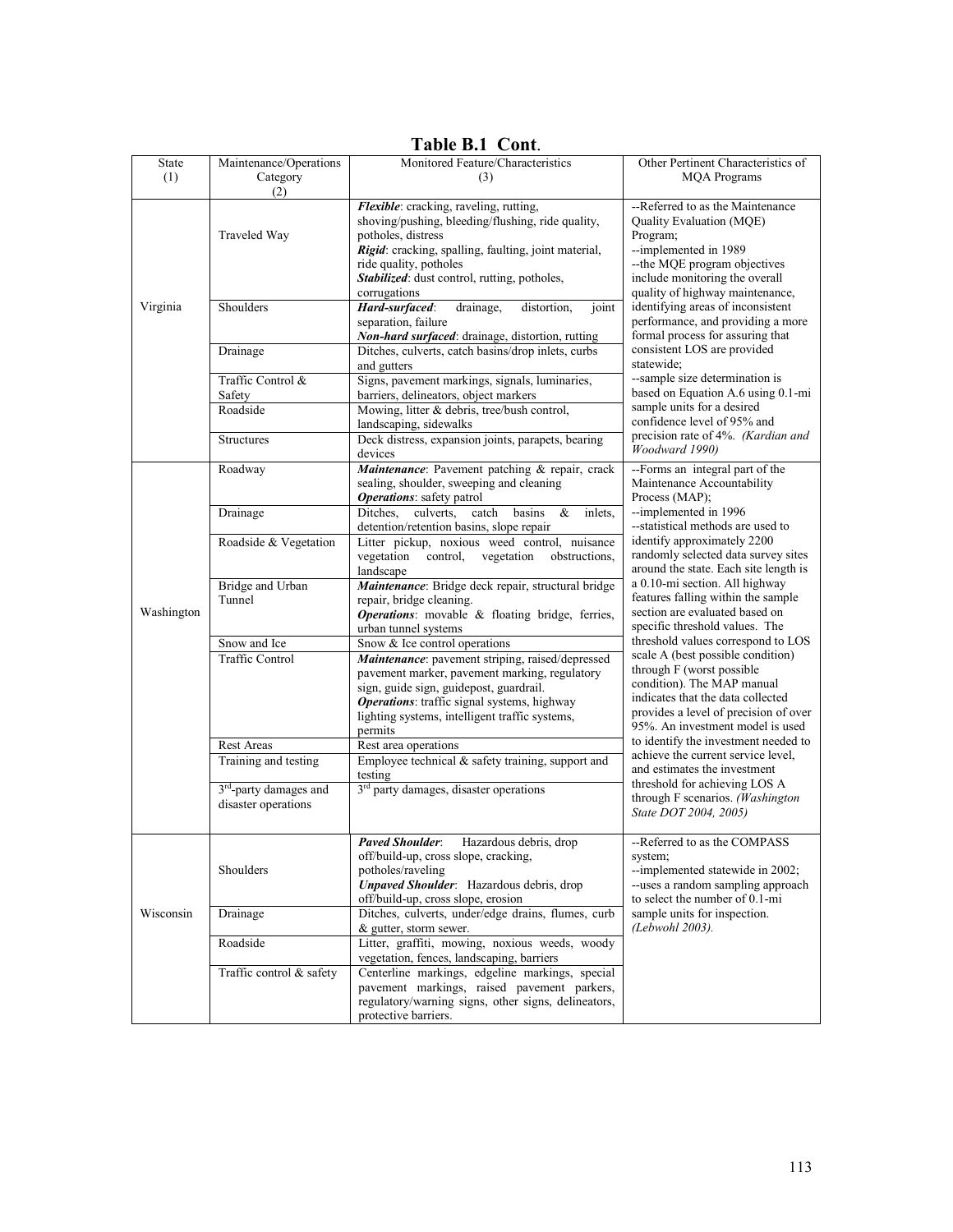# APPENDIX C – Percent Defective Tables